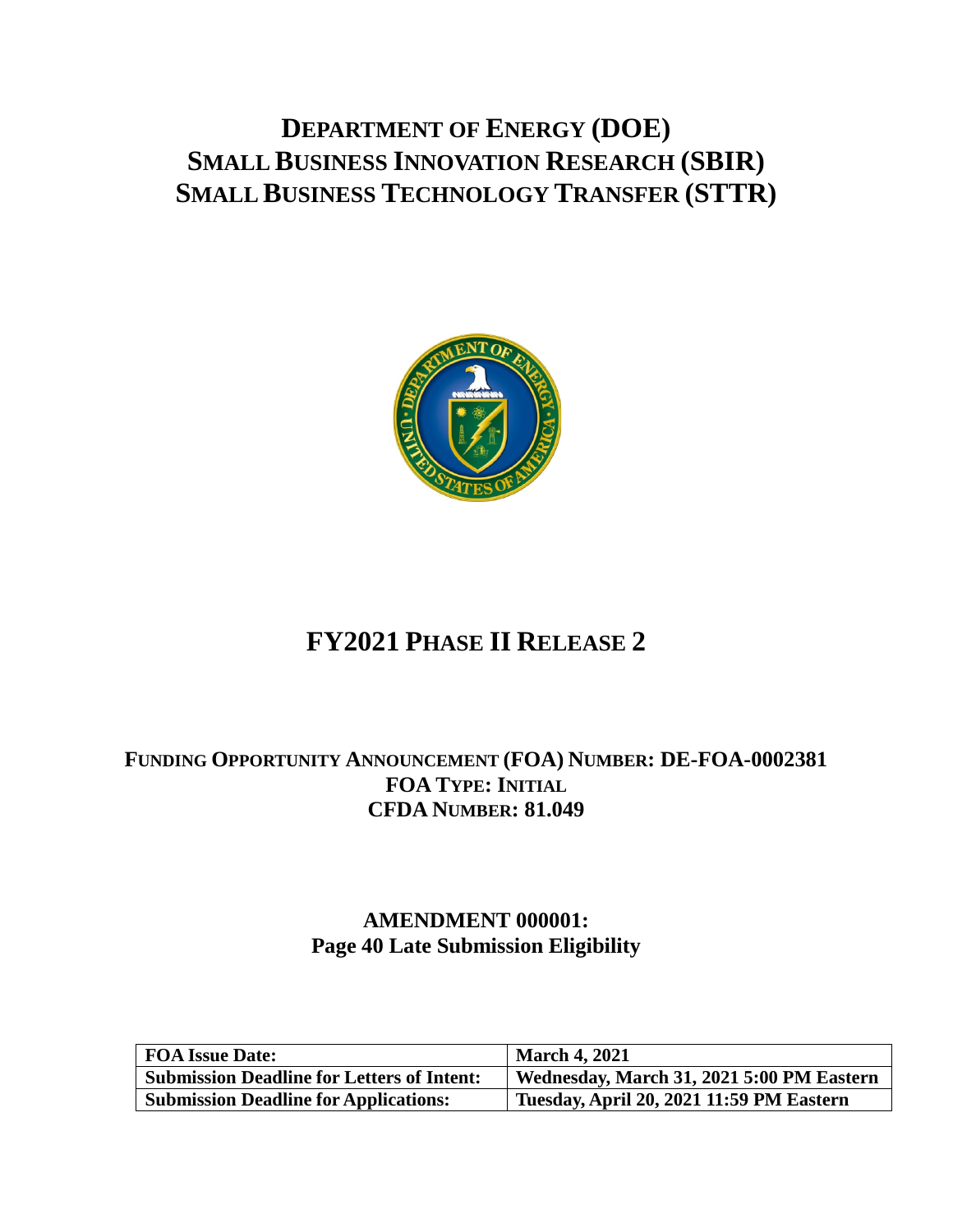### **UPDATES AND REMINDERS**

#### <span id="page-1-0"></span>RECOMMENDATIONS

The Department of Energy (DOE) encourages you to register in all systems as soon as possible. You are also encouraged to submit letters of intent and applications well before the deadline.

#### CURRENT AND PENDING SUPPORT AND BIOGRAPHICAL SKETCHES

The instructions for the content of current and pending support and biosketches have changed. Please read the instructions carefully and follow them.

#### REPORTING AND ADMINISTRATIVE REQUIREMENTS

DOE is implementing enhanced reporting requirements for applications and awards. Reporting and administrative requirements, including but not limited to those pertaining to other sources of support and potential conflicts of interest or commitment, are subject to change before the Federal award date. The terms and conditions of award will specify changed requirements: Applicants have the right to reject any proposed awards. Terms and conditions may be modified at the time of an award modification: Recipients have the right to reject such modifications and allow an award to expire.

#### DIGITAL DATA MANAGEMENT

The DOE has applied a digital data management policy, applicable to applications submitted under this FOA, and detailed in [Section IV](#page-24-0) of this FOA.

#### PROPRIETARY NOTICE UPDATE

The procedure for identifying Proprietary Data contained in your application has recently changed. Please follow the instructions provided in [Section IV.D.](#page-25-0) and [Section VIII.C.16.](#page-84-0) of this FOA regarding the marking of the data considered proprietary.

#### GRANTS.GOV WORKSPACE

Applications submitted through Grants.gov at [https://www.Grants.gov](https://www.grants.gov/) must be submitted through a "Workspace" or the applicant's system-to-system service. Workspace permits members of a team to simultaneously work on their application in an online collaborative environment. Application forms may exist as both online webforms and downloadable forms. More information is available at [https://www.Grants.gov/web/grants/applicants/workspace](https://www.grants.gov/web/grants/applicants/workspace-overview.html)[overview.html.](https://www.grants.gov/web/grants/applicants/workspace-overview.html)

#### UNIQUE ENTITY IDENTIFIER (UEI)

The Federal Government is transitioning from the Data Universal Numbering System (DUNS), assigned by Dun and Bradstreet at<https://fedgov.dnb.com/> to the UEI, assigned by the System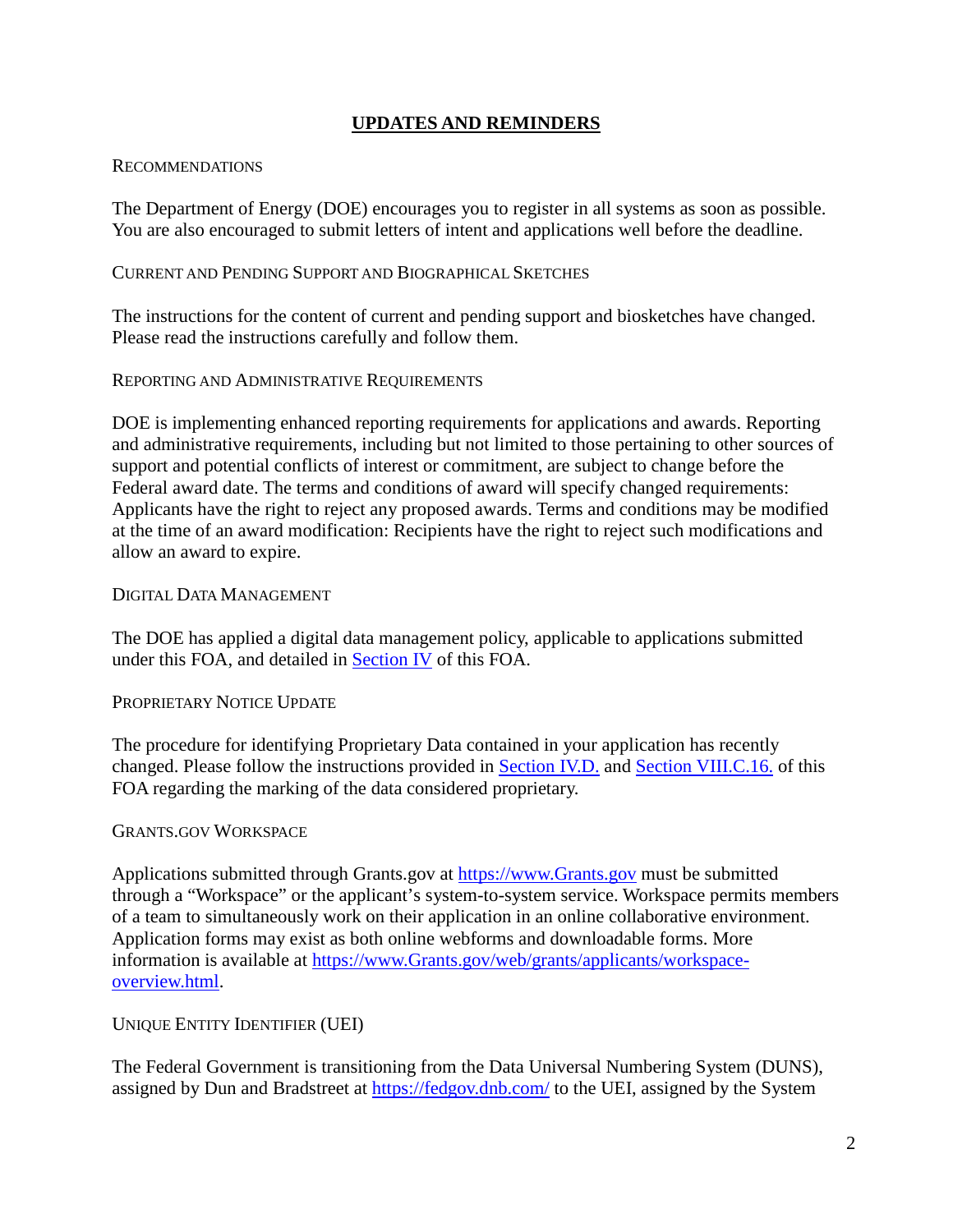for Award Management at [https://www.sam.gov.](https://www.sam.gov/) Information systems including SAM.gov, Grants.gov and PAMS [\(https://pamspublic.science.energy.gov\)](https://pamspublic.science.energy.gov/) are being updated: Please follow the on-screen instructions or contact each system's Help Desk for additional information. Detailed information about the transition is available at [https://www.gsa.gov/about](https://www.gsa.gov/about-us/organization/federal-acquisition-service/office-of-systems-management/integrated-award-environment-iae/iae-information-kit/unique-entity-identifier-update)[us/organization/federal-acquisition-service/office-of-systems-management/integrated-award](https://www.gsa.gov/about-us/organization/federal-acquisition-service/office-of-systems-management/integrated-award-environment-iae/iae-information-kit/unique-entity-identifier-update)[environment-iae/iae-information-kit/unique-entity-identifier-update.](https://www.gsa.gov/about-us/organization/federal-acquisition-service/office-of-systems-management/integrated-award-environment-iae/iae-information-kit/unique-entity-identifier-update)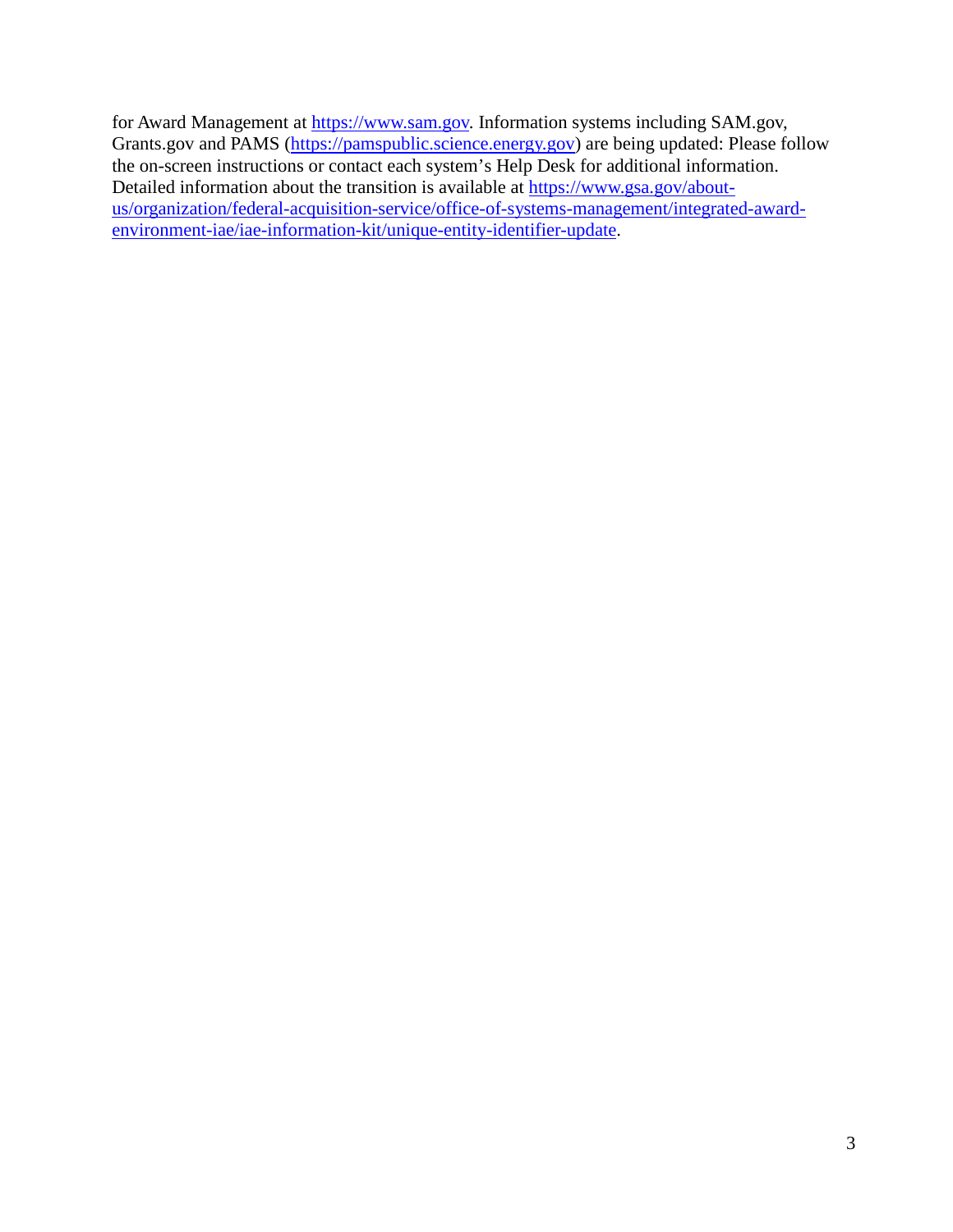## **TABLE OF CONTENTS**

| E. PARTICIPATION BY FEDERALLY FUNDED RESEARCH AND DEVELOPMENT  |  |
|----------------------------------------------------------------|--|
|                                                                |  |
|                                                                |  |
|                                                                |  |
| C. GRANTS.GOV APPLICATION SUBMISSION AND RECEIPT PROCEDURES 26 |  |
|                                                                |  |
|                                                                |  |
|                                                                |  |
|                                                                |  |
|                                                                |  |
|                                                                |  |
|                                                                |  |
| B. ADMINISTRATIVE AND NATIONAL POLICY REQUIREMENTS 46          |  |
|                                                                |  |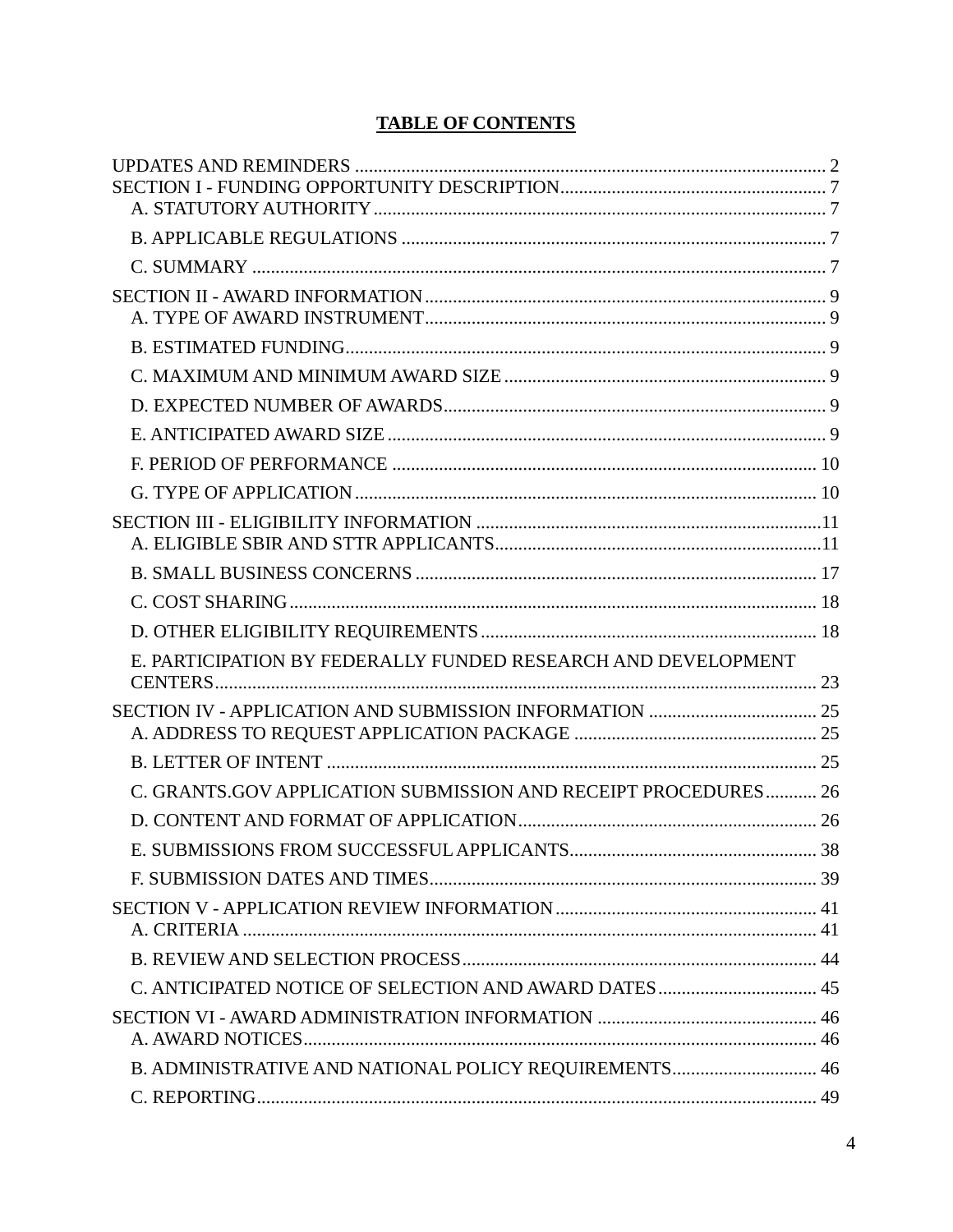| D. REPORTING OF MATTERS RELATED TO RECIPIENT INTEGRITY AND       |  |
|------------------------------------------------------------------|--|
|                                                                  |  |
|                                                                  |  |
| C. DEPARTMENT OF ENERGY, OFFICE OF INSPECTOR GENERAL HOTLINE  50 |  |
|                                                                  |  |
|                                                                  |  |
|                                                                  |  |
|                                                                  |  |
|                                                                  |  |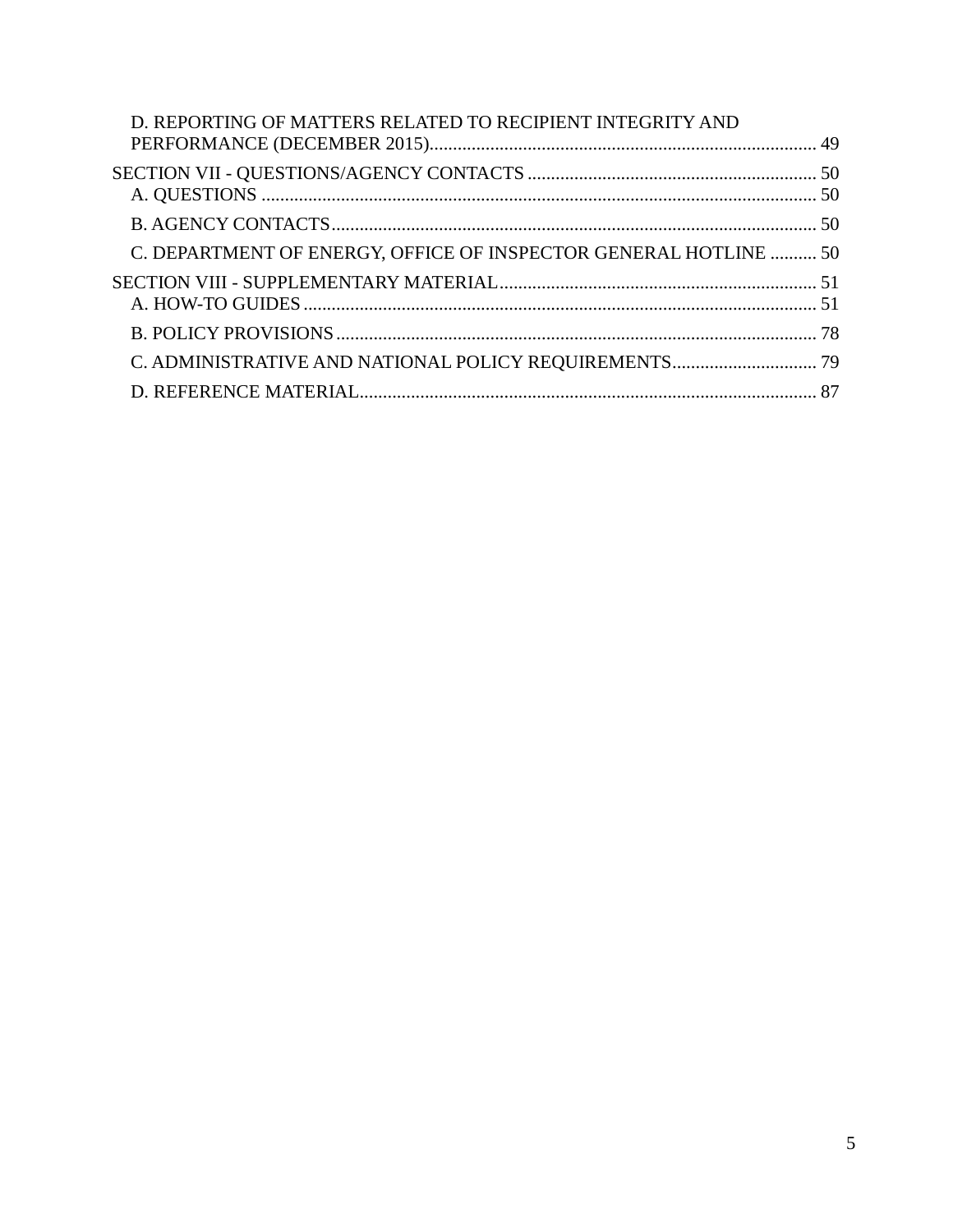Checklist for Avoiding Common Errors:

| Item                                      | Issue                                                |  |  |
|-------------------------------------------|------------------------------------------------------|--|--|
| Page Limits                               | Strictly followed throughout application,            |  |  |
|                                           | including particular attention to:                   |  |  |
|                                           | <b>Research Narrative</b>                            |  |  |
|                                           | Appendix 2 Narrative, if any                         |  |  |
|                                           | <b>Biosketches</b>                                   |  |  |
|                                           | Data Management Plan(s) (DMPs)                       |  |  |
|                                           | Letter(s) of Recommendation, if any                  |  |  |
| Personally Identifiable Information       | None present in the application                      |  |  |
| <b>Research Narrative</b>                 | Composed of one PDF file including all               |  |  |
|                                           | appendices                                           |  |  |
| Project Summary / Abstract                | Name(s) of applicant, $PI(s)$ , $PI's$ institutional |  |  |
|                                           | $affiliation(s)$ , Co-Investigator(s), Co-           |  |  |
|                                           | Investigator's institutional affiliation(s)          |  |  |
| DOE Title Page                            | Follow instructions closely                          |  |  |
| <b>Budget</b>                             | Use current negotiated indirect cost and fringe      |  |  |
|                                           | benefit rates                                        |  |  |
| Budget Justification (attached to budget) | Justify all requested costs                          |  |  |
| <b>Biographical Sketches</b>              | Follow page limits strictly                          |  |  |
| <b>Current and Pending Support</b>        | Ensure complete listing of all activities,           |  |  |
|                                           | regardless of source of funding                      |  |  |
| Data Management Plans (DMP)               | If referring to an experiment's DMP,                 |  |  |
|                                           | describe the relationship to the                     |  |  |
|                                           | proposed research                                    |  |  |
|                                           | Include a DMP even if no                             |  |  |
|                                           | experimental data is expected                        |  |  |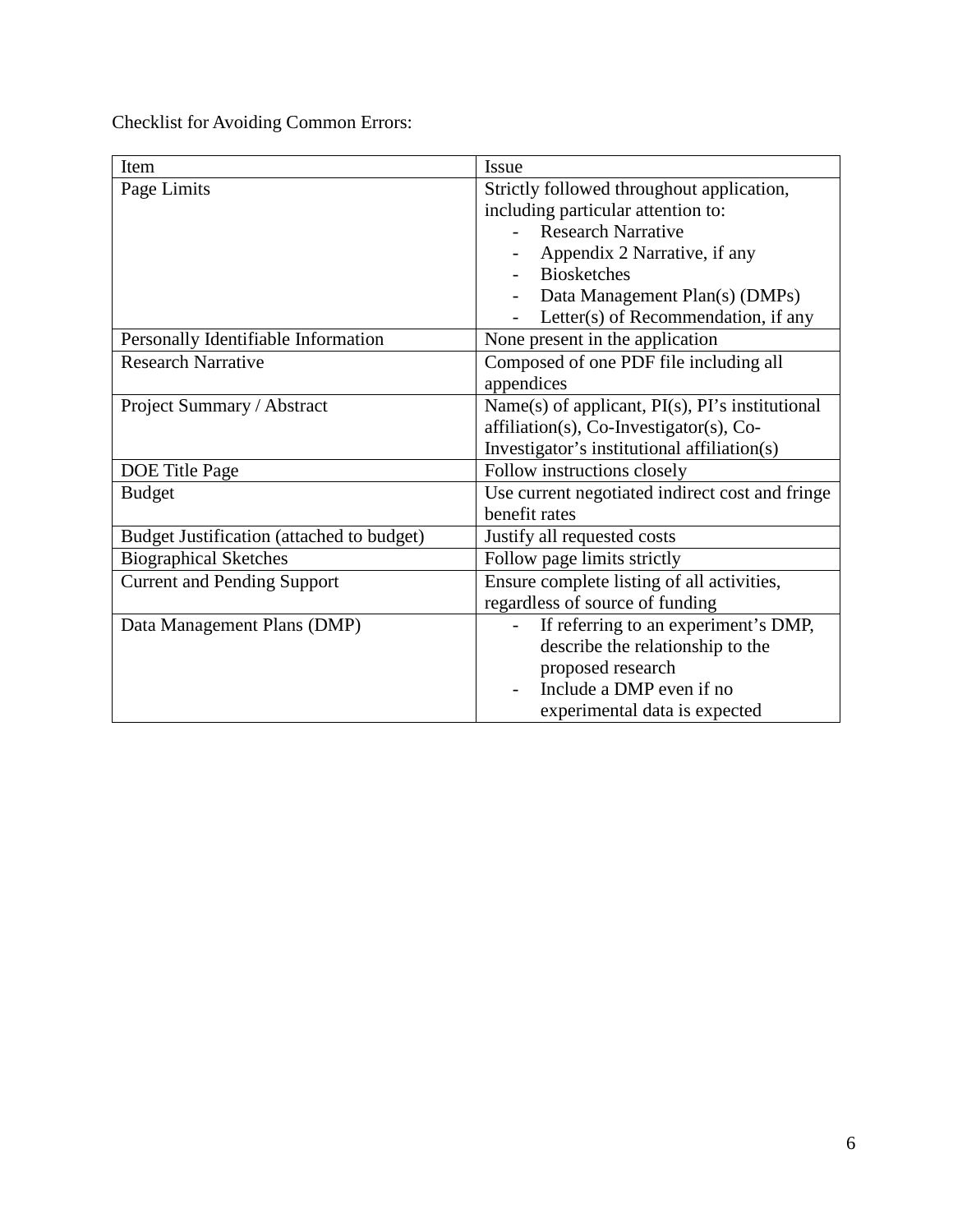### **SECTION I - FUNDING OPPORTUNITY DESCRIPTION**

## <span id="page-6-1"></span><span id="page-6-0"></span>**A. STATUTORY AUTHORITY**

U.S. Department of Energy Organization Act, 42 U.S.C. Chapter 84, and § 9 of the Small Business Act, 15 U.S.C. § 638, as amended.

## <span id="page-6-2"></span>**B. APPLICABLE REGULATIONS**

Uniform Administrative Requirements, Cost Principles, and Audit Requirements for Federal awards, codified at 2 CFR 200, as modified by DOE Financial Assistance Rules, codified at 2 CFR 910.

Size and Eligibility Requirements for the Small Business Innovation Research (SBIR) and Small Business Technology Transfer (STTR) Programs, codified at 13 CFR 121.701 *et seq.*

#### <span id="page-6-3"></span>**C. SUMMARY**

The DOE invites eligible Phase I and Phase II awardees to apply for Phase II awards (grants and cooperative agreements) (both initial and second and third) under this Funding Opportunity Announcement (FOA). Topic descriptions for this FOA can be found on the DOE SBIR/STTR web site at [https://science.osti.gov/sbir/Funding-Opportunities.](https://science.osti.gov/sbir/Funding-Opportunities)

#### **1. Initial Phase II Awards**

The purpose of an Initial Phase II award is to perform the research and development (R&D) required to meet the DOE objectives stated in the topic and subtopic of the Phase I FOA. In addition, it is intended that the small business awardee would be in a position to pursue commercial applications of the R&D at the end of Phase II. In many cases, Phase II results in a prototype, product, or a working process that can be demonstrated to a potential investor or customer (either in the private sector or in the Federal government, including the DOE).

This FOA is supplemental to the FY 2020 SBIR/STTR Phase I Release 2 FOA (DE-FOA-0002146); therefore, general information already provided in the Phase I FOA also applies to this Phase II process.

If a conflict arises between the Phase I FOA and this Phase II FOA, the Phase II FOA will govern.

#### **2. Second Phase II Awards**

There are two types of DOE Second Phase II awards:

1. Phase IIA: A Phase II awardee may request additional financial support for new R&D tasks and activities that are aligned with the original scope of work for the Phase II award. The purpose of the Phase IIA award is to allow the awardee to complete the R&D associated with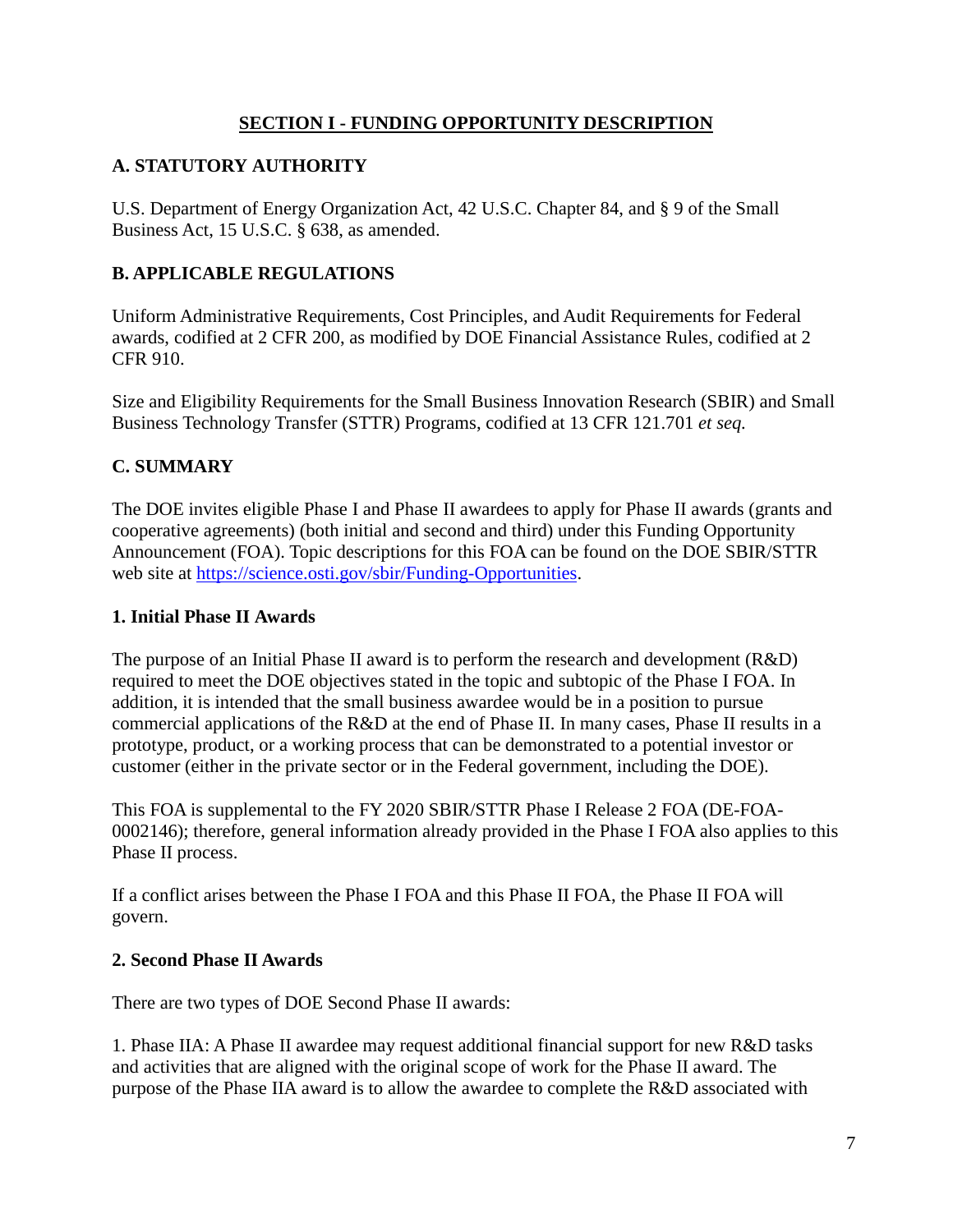initial prototype, product, or process development. The review criteria (see [Section V.A.\)](#page-40-1) for Phase IIA applications will be the same as for Initial Phase II awards submitted to this FOA.

Only award recipients resulting from the FY 2019 SBIR/STTR Phase II Release 2 FOA (DE-FOA-0001976) under the eligible topics detailed in [Section III.A.](#page-9-2) of this FOA may apply for Phase IIA awards.

In addition, Phase IIA applications will only be accepted from Phase II awardees that have an active Phase II award at time of application. Applicants will not be able to resubmit at a later date, if a Phase IIA application is declined for award.

2. Phase IIB: A Phase II awardee may request additional financial support for new R&D tasks and activities that extend beyond the scope of the original Phase II award (see [Section V.A.](#page-40-1)).

The purpose of the Phase IIB award is to assist the awardee in transitioning the innovation towards commercialization. The review criteria for Phase IIB awards (see SECTION V.A.) will be different from both Initial Phase II and Phase IIA applications submitted to this FOA. The review of Phase IIB applications will place greater emphasis on impact and applicants are expected to demonstrate a well-planned path to commercialization as evidenced in commercialization activities conducted in parallel with or after Phase IIB R&D.

Only awardees from the FY 2018 and FY 2019 SBIR/STTR Phase II Release 2 FOAs (DE-FOA-0001795, and DE-FOA-0001976) under the eligible topics detailed in [Section III.A.](#page-10-1) may apply for Phase IIB awards.

A Phase II awardee may submit only one second Phase II application per eligible award as noted above to either Phase IIA or Phase IIB in response to this FOA. Phase IIA or Phase IIB awards may extend the Phase II award for up to two years and the combined Phase II and second Phase II should not exceed four years, unless an unforeseen delay is encountered.

## **3. Third Phase II Awards (SBIR only)**

Third SBIR Phase II awards (Phase IIC) continue research and development from a second SBIR Phase II award towards commercialization and require matching funds from a third party investor. These matching funds can be used for either (1) research and development costs NOT requested in your budget or (2) other costs associated with commercialization of the proposed innovation.

In addition, Phase IIC applications will only be accepted from Phase IIA or IIB awardees that have an active Phase IIA or IIB award at time of application. Applicants will not be able to resubmit at a later date, if a Phase IIC application is declined for award.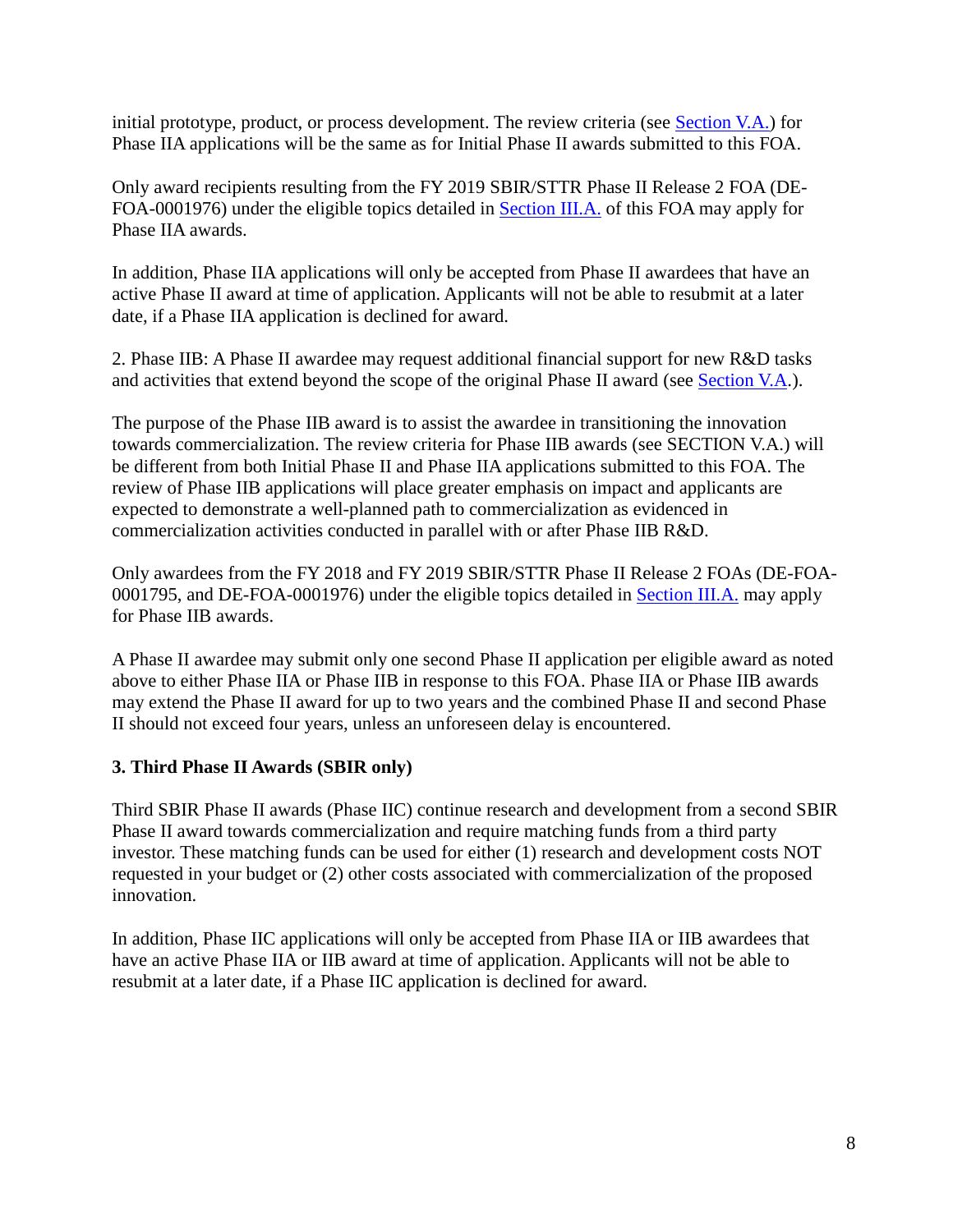## **SECTION II - AWARD INFORMATION**

## <span id="page-8-1"></span><span id="page-8-0"></span>**A. TYPE OF AWARD INSTRUMENT**

DOE anticipates awarding grants and administrative revisions ("supplements") under this FOA.

### <span id="page-8-2"></span>**B. ESTIMATED FUNDING**

Approximately \$115 million is expected to be available for awards under this FOA contingent on the availability of appropriated funds.

DOE is under no obligation to pay for any costs associated with preparation or submission of applications. DOE reserves the right to fund, in whole or in part, any, all, or none of the applications submitted in response to this FOA.

## <span id="page-8-3"></span>**C. MAXIMUM AND MINIMUM AWARD SIZE**

Ceiling (i.e., the maximum amount for an individual award made under this FOA):

#### **1. Initial Phase II**

FY 2020 Phase I Release 2 awardees: See the maximum award listed for each topic in the topics document associated with the FY 2020 Phase I Release 2 FOA (DE-FOA-0002146 [https://science.osti.gov/sbir/Funding-Opportunities/FY-2020\)](https://science.osti.gov/sbir/Funding-Opportunities/FY-2020). The maximum allowable Phase II award will be either \$1,100,000 or \$1,600,000 (excluding Commercialization Assistance funds).

#### **2. Second & Third Phase II**

Phase IIA: \$1,100,000 Phase IIB: \$1,100,000 Phase IIC: \$1,100,000

Floor (i.e. the minimum amount for an individual award made under this FOA): \$1.

Applications in which the total Federal funds requested (SF-424, 15a) or the total project cost (budget, section K) exceeds the maximum award size (or the maximum award plus \$50,000 for those requesting commercialization assistance funds) will be administratively declined.

#### <span id="page-8-4"></span>**D. EXPECTED NUMBER OF AWARDS**

DOE anticipates making approximately 100 awards under this FOA depending on the size of the awards. All Phase II awards (Phase II, IIA, IIB, and IIC) will compete for funding. The majority of funding is anticipated to be used for initial Phase II awards.

## <span id="page-8-5"></span>**E. ANTICIPATED AWARD SIZE**

The anticipated median award will be approximately \$1,100,000.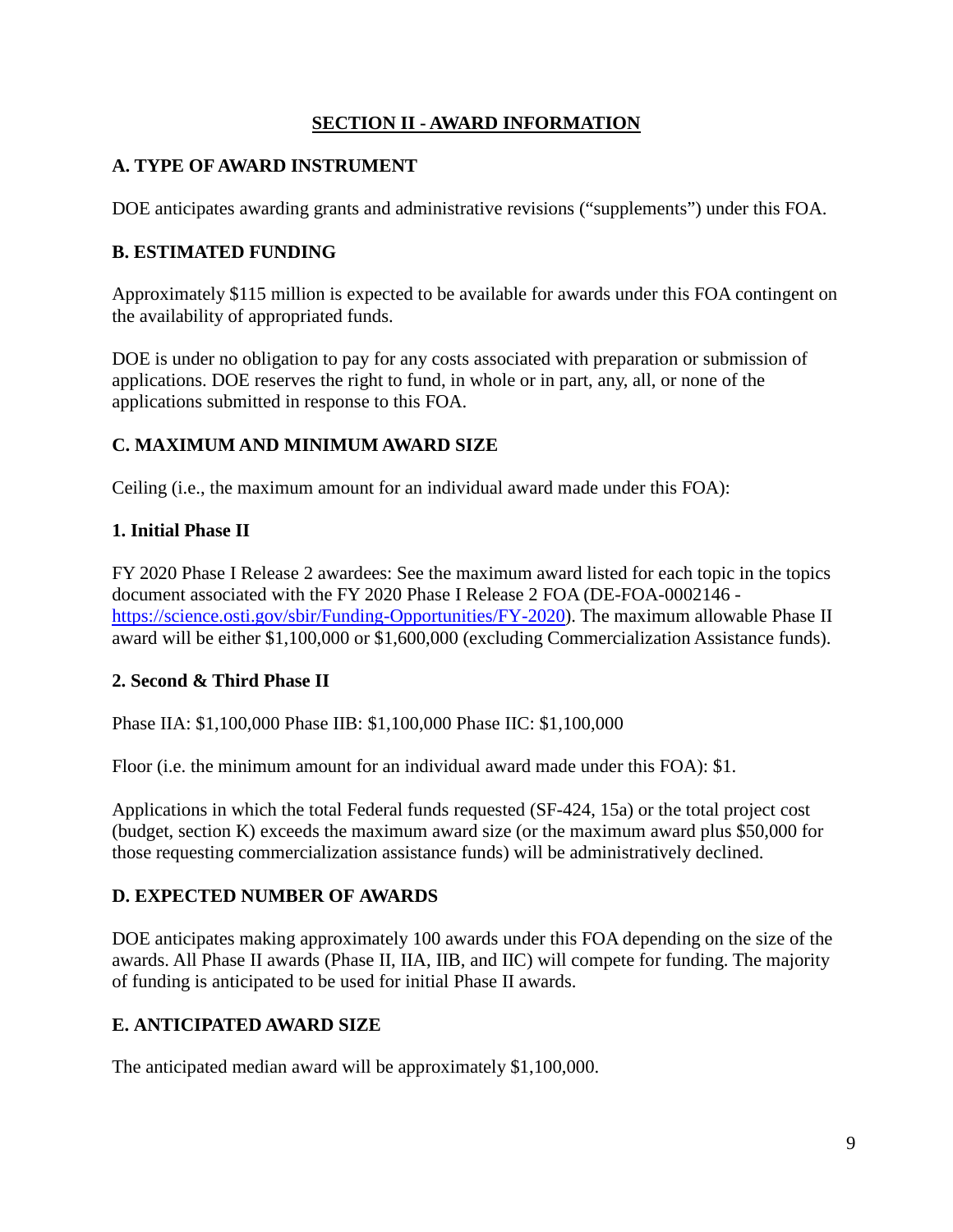## <span id="page-9-0"></span>**F. PERIOD OF PERFORMANCE**

DOE anticipates making awards that will run for up to 24 months over two budget periods.

For initial Phase II awards, the first budget period, which will cover 12 months, is anticipated to begin August 23, 2021. For second and third Phase II awards, the first budget period is anticipated to begin on or before August 27, 2021. Funding for the second budget period will be contingent on the demonstration of adequate progress, evaluation of programmatic priorities, availability of funds, and compliance with the terms and conditions of the award.

For second Phase II awardees, a second Phase II award may not overlap with an initial Phase II award and must start by August 27, 2021. For third Phase II awardees, a third Phase II award may not overlap with a second Phase II award and must start by August 27, 2021.

## <span id="page-9-1"></span>**G. TYPE OF APPLICATION**

<span id="page-9-2"></span>DOE is accepting renewal (Phase II) applications under this FOA. Renewal (Phase II) applications are requests for additional funding for a period subsequent to that provided by a current award or Phase I award as noted under "Summary" within [Section I.C.](#page-6-3) of the FOA. Renewal applications compete with all other applications and must be submitted by an established project due date/deadline. In preparing a renewal application, applicants should assume that reviewers will not have access to previous applications. The application should be developed fully, as though the applicant is applying for the first time. The application must include all the information required for a new project, plus the Project Narrative section should discuss the results from the applicable prior Phase I work (initial Phase II application) or prior Phase I and II work (Phase IIA, IIB or IIC applications).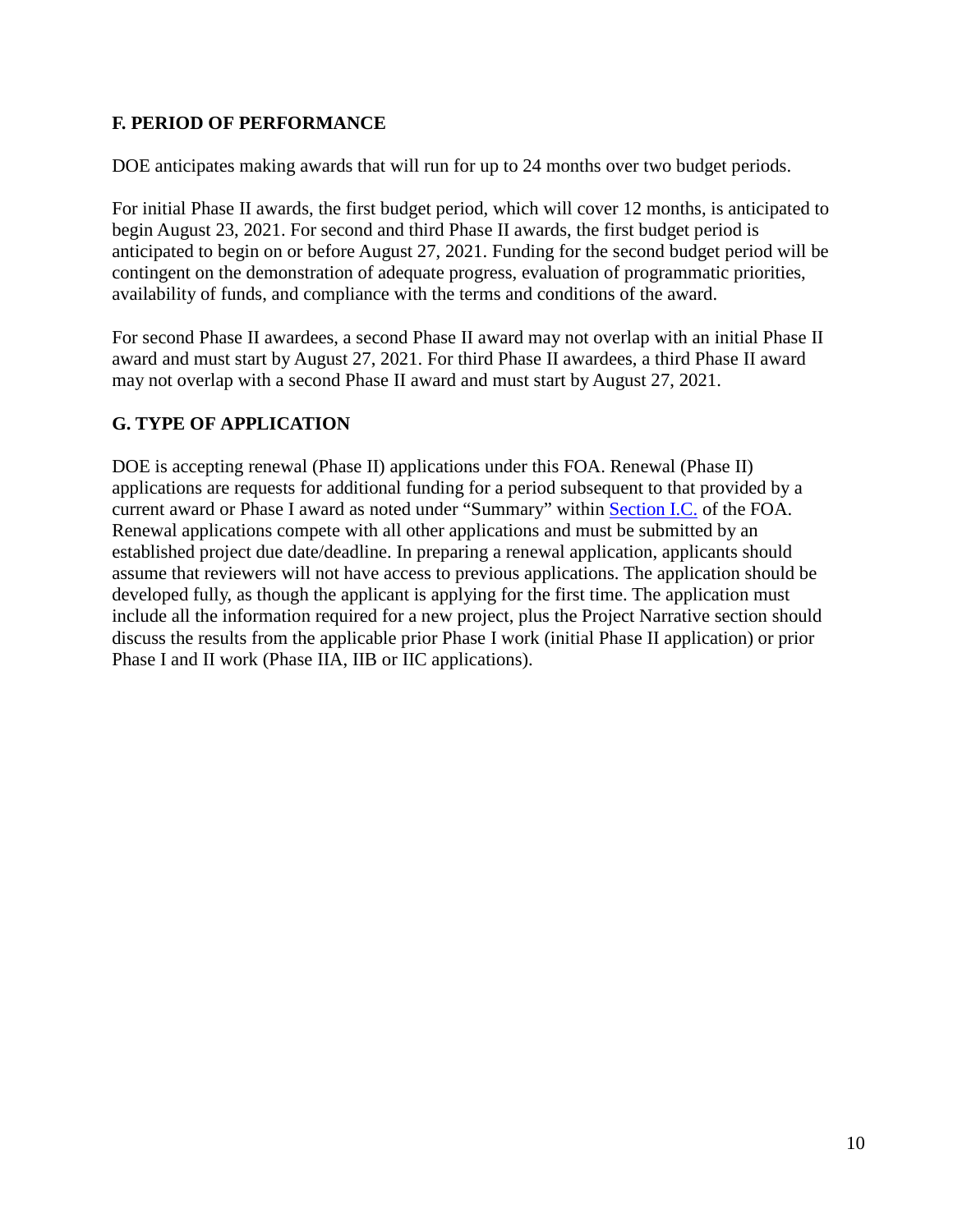## **SECTION III - ELIGIBILITY INFORMATION**

## <span id="page-10-1"></span><span id="page-10-0"></span>**A. ELIGIBLE SBIR AND STTR APPLICANTS**

Only domestic small business concerns (SBCs) are eligible to submit applications and receive awards under this FOA. Additional eligibility requirements apply to the different Phase II mechanisms as described below.

Letters of Intent are required for all potential applicants. Details of how, where, and when to submit Letters of Intent may be found in **Section IV. B** below.

All applicants must have an active System for Award Management (SAM) registration at the award start date to be eligible to receive a Phase II award. Good practice is to keep your SAM registration active in order to submit applications and receive awards from the Federal government.

#### **1. Initial Phase II Applicants:**

Only the following two groups are eligible to apply for an Initial Phase II award under this FOA:

- 1. Currently active DOE SBIR or STTR Phase I awardees with awards resulting from FOA DE-FOA-0002146; or
- 2. Currently active non-DOE SBIR or STTR Phase I awardees that (a) received the Federal Phase I award in Federal FY 2020, (b) have received a written determination from the Director of the SBIR/STTR Programs Office that the topic under which they received funding is the same as the topic in FOA DE-FOA-0002146, and (c) are not submitting a Phase II application based on the award described in (a) to another Federal agency.\*

DOE plans to issue initial Phase II awards as either grants or cooperative agreements. It is anticipated that cooperative agreements will be awarded to applicants selected under the following topics with all other Initial Phase II selections being awarded as grants:

DOE SBIR or STTR Phase I grantees from FOA DE-FOA-0002146 for the following topics:

- Topics 2-3 (Office of Defense Nuclear Nonproliferation)
- Topic 11 Solar (Office of Energy Efficiency and Renewable Energy)
- Topic 13 Water (Office of Energy Efficiency and Renewable Energy)
- Topic 18 (Office of Environmental Management)

To be eligible for an initial Phase II award, applicants must have completed their Phase I period of performance prior to the start date listed in this FOA. Phase I awardees are cautioned not to request no-cost extensions to their Phase I awards beyond this date.

\*NOTE: Applicants that received their FY 2020 Phase I award from another Federal agency must request a written determination from the Director of the SBIR/STTR Programs Office that the topic under which they received funding is the same as the topic in FOA DE-FOA-0002146.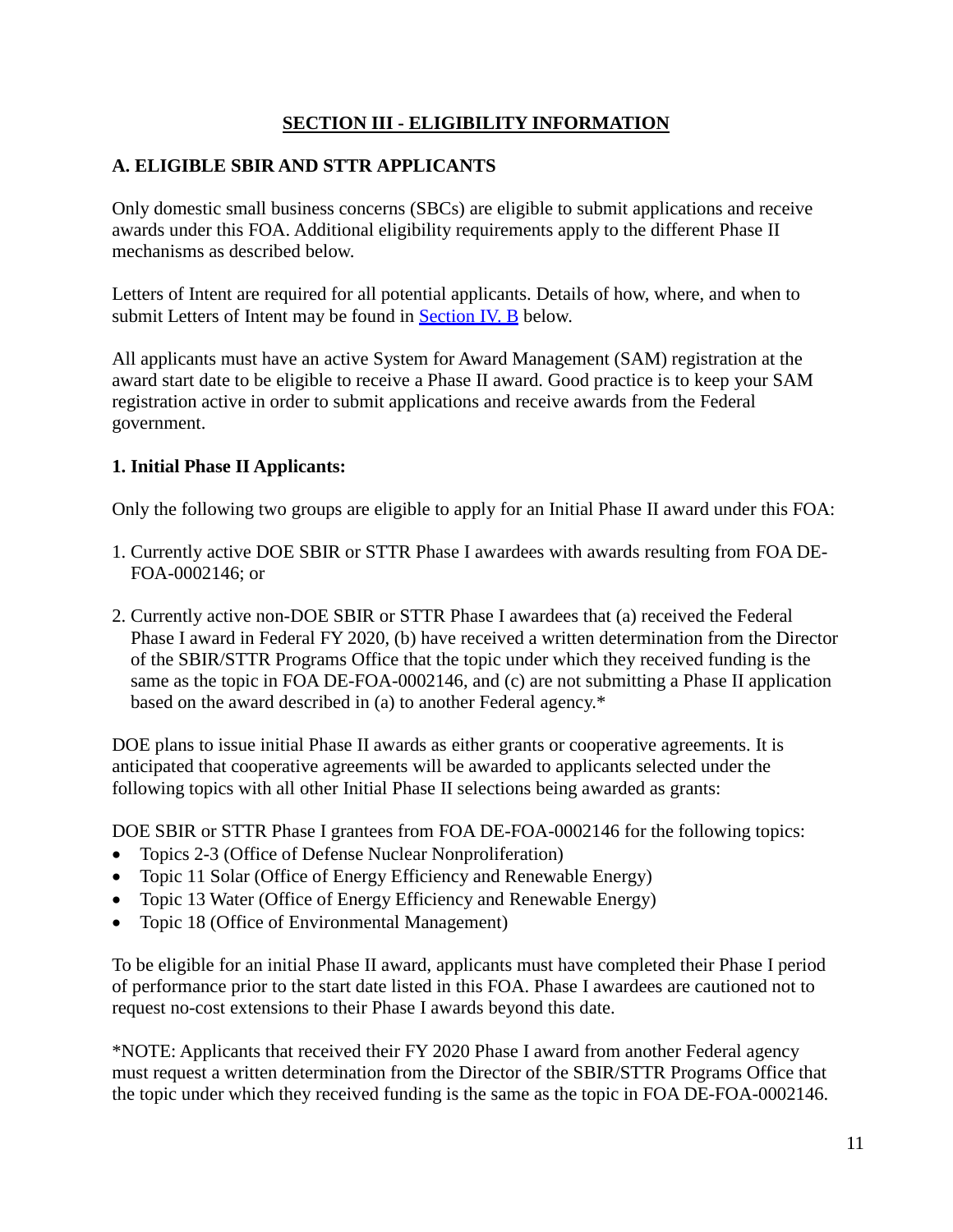Send requests to e-mail: [sbir-sttr@science.doe.gov.](mailto:sbir-sttr@science.doe.gov) Applicant must: 1) provide Phase I award number, contact information for the Phase I Contracting Officer (or Grants/Agreements Officer); 2) Phase I FOA number and topic; and 3) the DOE Phase II topic number. Applicant must complete all close-out activities for the Phase I prior to award of a Phase II from the DOE.

## **2. Phase IIA and IIB Applicants:**

SBIR/STTR initial Phase II awardees are eligible to receive a second Phase II award from DOE. There are two types of second Phase II awards: Phase IIA and Phase IIB. DOE SBIR/STTR initial Phase II awardees that have received a second Phase II from another agency are not eligible to receive Phase IIA or IIB awards from DOE.

Eligible grantees include companies that were eligible to submit to the FY 2020 Phase II, but requested a delay because of COVID-19 impacts.

## PHASE IIA

Only award recipients resulting from the following FY 2019 SBIR/STTR Phase II FOAs AND from the following eligible topics may apply for second Phase IIA awards:

| Eligible FY   | Eligible       | DOE SBIR/STTR Funding         | <b>Anticipated Award</b> |
|---------------|----------------|-------------------------------|--------------------------|
| 2019 Phase II | Topic(s)       | Program<br><b>Type</b>        |                          |
| <b>FOA</b>    |                |                               |                          |
| DE-FOA-       | 01c            | <b>Defense Nuclear</b>        | Cooperative              |
| 0001976       |                | Nonproliferation              | Agreement                |
| (refer to DE- |                |                               |                          |
| FOA-0001771)  |                |                               |                          |
| DE-FOA-       | 05a, 05b       | Electricity                   | Grant                    |
| 0001976       |                |                               |                          |
| (refer to DE- |                |                               |                          |
| FOA-0001771)  |                |                               |                          |
| DE-FOA-       | 08a, 08b, 08c, | Energy Efficiency and         | Grant                    |
| 0001976       | 08d, 09a, 09c, | Renewable Energy              |                          |
| (refer to DE- | 10a, 11b       |                               |                          |
| FOA-0001771)  |                |                               |                          |
| DE-FOA-       | 17a, 18c, 18d, | <b>Fossil Energy</b>          | Grant                    |
| 0001976       | 19a, 19b       |                               |                          |
| (refer to DE- |                |                               |                          |
| FOA-0001771)  |                |                               |                          |
| DE-FOA-       | 20a, 21a, 21b, | <b>Fusion Energy Sciences</b> | Grant                    |
| 0001976       | 21c, 21d, 22d  |                               |                          |
| (refer to DE- |                |                               |                          |
| FOA-0001771)  |                |                               |                          |
| DE-FOA-       | 26a, 26b, 28e  | <b>High Energy Physics</b>    | Grant                    |
| 0001976       |                |                               |                          |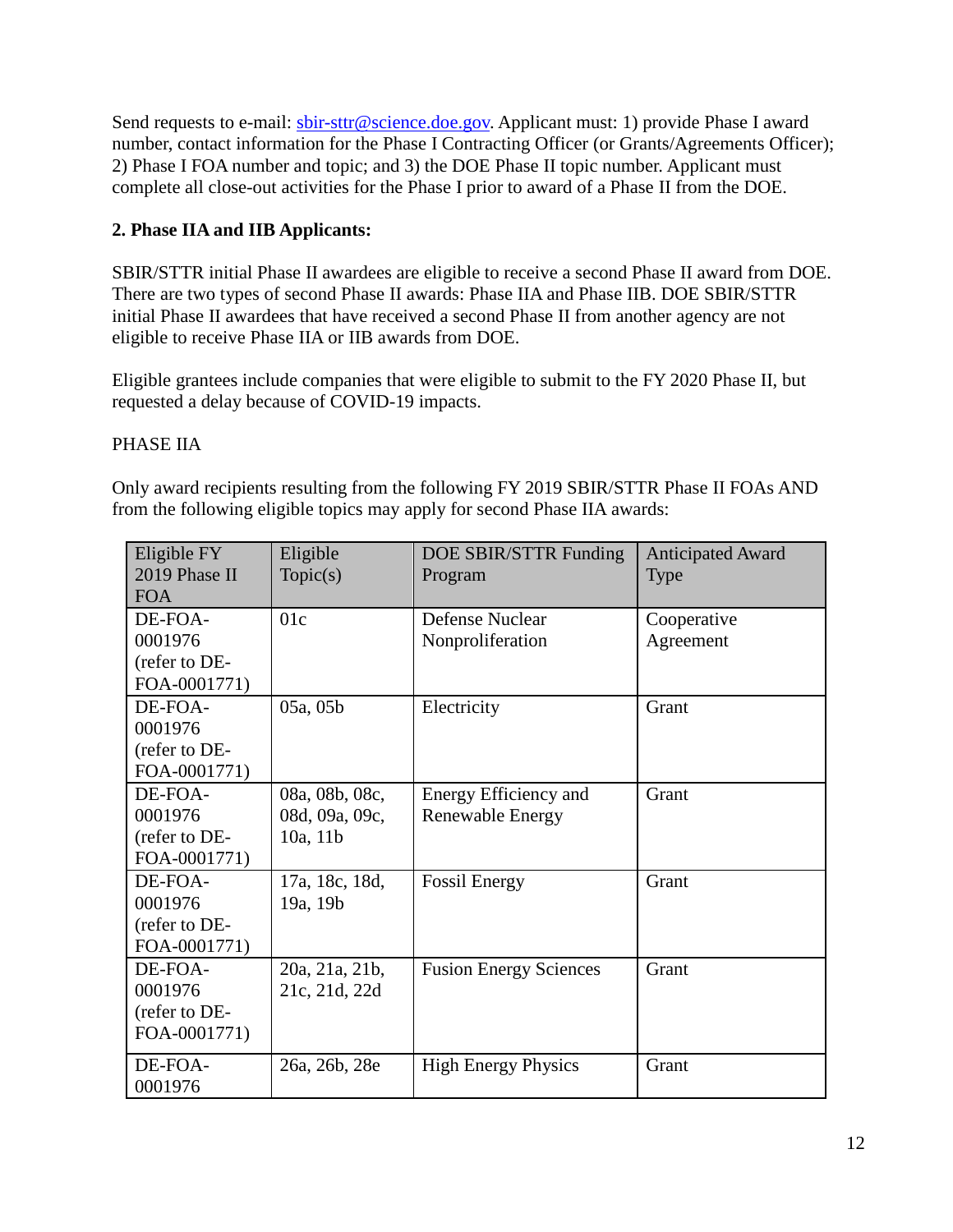| Eligible FY<br>2019 Phase II<br><b>FOA</b> | Eligible<br>Topic(s) | DOE SBIR/STTR Funding<br>Program | <b>Anticipated Award</b><br><b>Type</b> |
|--------------------------------------------|----------------------|----------------------------------|-----------------------------------------|
| (refer to DE-                              |                      |                                  |                                         |
| FOA-0001771)                               |                      |                                  |                                         |
| DE-FOA-                                    | 30a, 30b, 30c,       | <b>Nuclear Energy</b>            | Grant                                   |
| 0001976                                    | 30d, 30e, 30f,       |                                  |                                         |
| (refer to DE-                              | 30g, 30i, 31a,       |                                  |                                         |
| FOA-0001771)                               | 32a                  |                                  |                                         |

Eligible Phase II awardees must successfully complete their Phase II awards (including no fund extensions) prior to the award start date in this FOA to be eligible to receive a Phase IIA award.

## PHASE IIB

Only award recipients of awards from the following FY 2018 and FY 2019 SBIR/STTR Phase II FOAs AND eligible topics may apply for second Phase IIB awards:

| Eligible FY<br>2018 Phase II<br><b>FOA</b> | Eligible<br>Topic(s) | DOE SBIR/STTR Funding<br>Program | <b>Anticipated Award</b><br>Type |
|--------------------------------------------|----------------------|----------------------------------|----------------------------------|
| DE-FOA-                                    | 01a, 01b,            | Defense Nuclear                  | Cooperative                      |
| 0001795                                    | 01d, 02a, 04a        | Nonproliferation                 | Agreement                        |
| (refer to DE-                              |                      |                                  |                                  |
| FOA-0001619)                               |                      |                                  |                                  |
| DE-FOA-                                    | 05 <sub>b</sub>      | <b>Electricity Delivery and</b>  | Grant                            |
| 0001795                                    |                      | <b>Energy Reliability</b>        |                                  |
| (refer to DE-                              |                      |                                  |                                  |
| FOA-0001619)                               |                      |                                  |                                  |
| DE-FOA-                                    | 07a, 08a,            | Energy Efficiency and            | Grant, or Cooperative            |
| 0001795                                    | 08b, 08c,            | <b>Renewable Energy</b>          | Agreement                        |
| (refer to DE-                              | 09a, 09b,            |                                  | (Cooperative                     |
| FOA-0001619)                               | 10a, 10b,            |                                  | Agreement topics                 |
|                                            | 10c, 11c,            |                                  | highlighted - Solar              |
|                                            | 12a, 13a,            |                                  | (13a and 13c, Water              |
|                                            | 13c, 14a,            |                                  | 16a)                             |
|                                            | 14b, 14c,            |                                  |                                  |
|                                            | 14d, 15a, 16a        |                                  |                                  |
| DE-FOA-                                    | 17a, 17b,            | <b>Fossil Energy</b>             | Grant                            |
| 0001795                                    | 18a, 18c             |                                  |                                  |
| (refer to DE-                              |                      |                                  |                                  |
| FOA-0001619)                               |                      |                                  |                                  |
| DE-FOA-                                    | 19a, 19b,            | <b>Fusion Energy Sciences</b>    | Grant                            |
| 0001795                                    | 19c, 20a,            |                                  |                                  |
| (refer to DE-                              | 20b, 20c,            |                                  |                                  |
| FOA-0001619)                               | 20d, 22b, 22c        |                                  |                                  |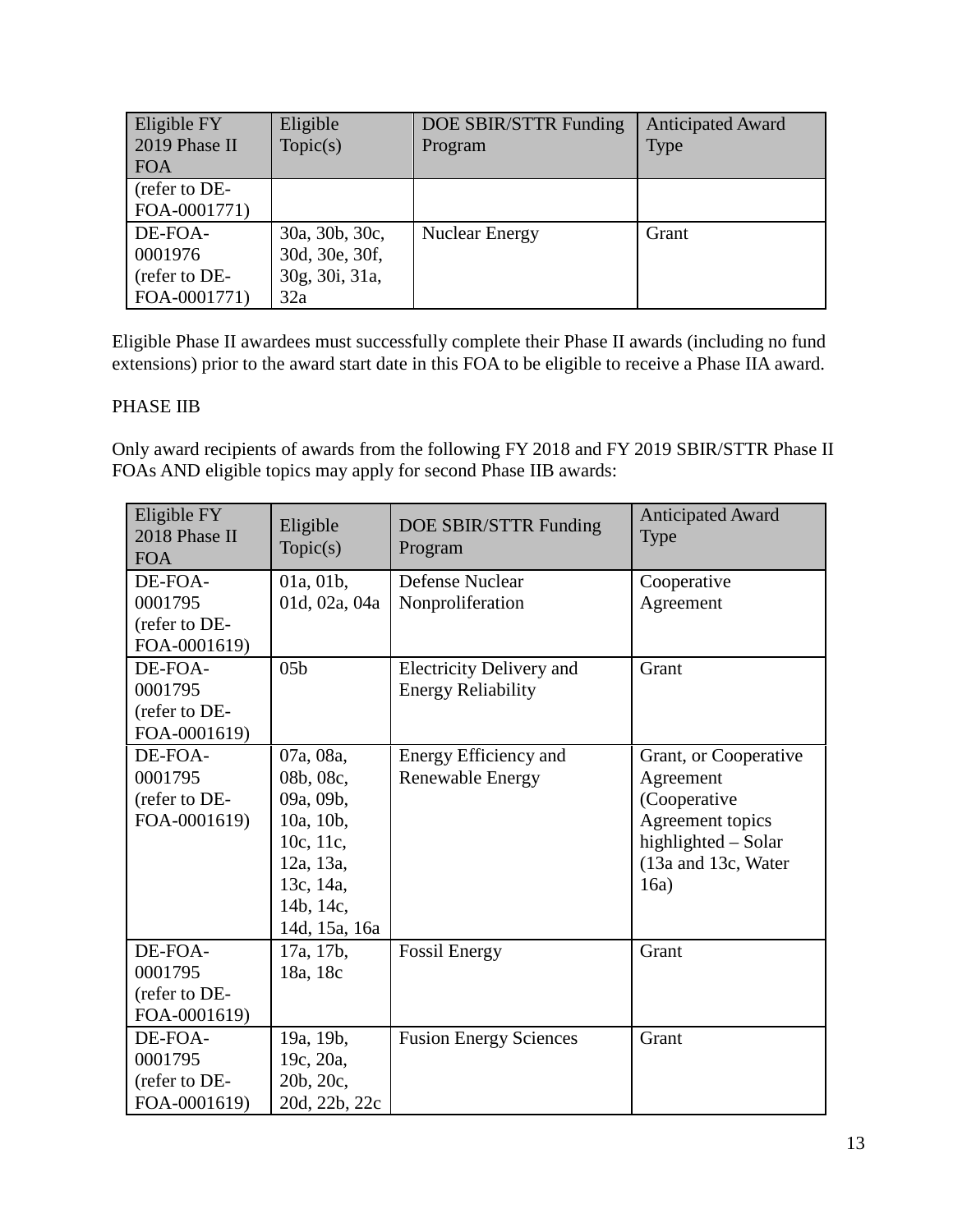| Eligible FY<br>2018 Phase II<br><b>FOA</b> | Eligible<br>Topic(s) | DOE SBIR/STTR Funding<br>Program | <b>Anticipated Award</b><br><b>Type</b> |
|--------------------------------------------|----------------------|----------------------------------|-----------------------------------------|
| DE-FOA-                                    | 23b, 23c,            | <b>High Energy Physics</b>       | Grant                                   |
| 0001795                                    | 24d, 24e,            |                                  |                                         |
| (refer to DE-                              | 26a, 26b,            |                                  |                                         |
| FOA-0001619)                               | 26c, 27a,            |                                  |                                         |
|                                            | 27e, 27j, 28a,       |                                  |                                         |
|                                            | 28e, 28f             |                                  |                                         |
| DE-FOA-                                    | 29a, 29b,            | <b>Nuclear Energy</b>            | Grant                                   |
| 0001795                                    | 29d, 29f,            |                                  |                                         |
| (refer to DE-                              | 29g, 29h,            |                                  |                                         |
| FOA-0001619)                               | 29j, 30b             |                                  |                                         |

| Eligible FY<br>2019 Phase II<br><b>FOA</b> | Eligible<br>Topic(s) | DOE SBIR/STTR Funding<br>Program | <b>Anticipated Award</b><br>Type |
|--------------------------------------------|----------------------|----------------------------------|----------------------------------|
| DE-FOA-                                    | 01c, 01d, 02a        | Defense Nuclear                  | Cooperative                      |
| 0001976                                    |                      | Nonproliferation                 | Agreement                        |
| (refer to DE-                              |                      |                                  |                                  |
| FOA-0001771)                               |                      |                                  |                                  |
| DE-FOA-                                    | 05a, 05b             | <b>Electricity Delivery and</b>  | Grant                            |
| 0001976                                    |                      | <b>Energy Reliability</b>        |                                  |
| (refer to DE-                              |                      |                                  |                                  |
| FOA-0001771)                               |                      |                                  |                                  |
| DE-FOA-                                    | 06a, 06b,            | Energy Efficiency and            | Grant, or Cooperative            |
| 0001976                                    | 06c, 08a,            | Renewable Energy                 | Agreement                        |
| (refer to DE-                              | 08b, 08c,            |                                  | (Cooperative                     |
| FOA-0001771)                               | 08d, 09a,            |                                  | Agreement topics                 |
|                                            | 09b, 09c,            |                                  | highlighted - Solar              |
|                                            | 10a, 10c,            |                                  | (12b, 12c and 12d,               |
|                                            | 11b, 12b,            |                                  | Water 15a)                       |
|                                            | 12c, 12d,            |                                  |                                  |
|                                            | 13a, 13c,            |                                  |                                  |
|                                            | 14b, 15a             |                                  |                                  |
| DE-FOA-                                    | 16a                  | <b>Environmental Management</b>  | Grant                            |
| 0001976                                    |                      |                                  |                                  |
| (refer to DE-                              |                      |                                  |                                  |
| FOA-0001771)                               |                      |                                  |                                  |
| DE-FOA-                                    | 17a, 18c,            | <b>Fossil Energy</b>             | Grant                            |
| 0001976                                    | 18d, 19a, 19b        |                                  |                                  |
| (refer to DE-                              |                      |                                  |                                  |
| FOA-0001771)                               |                      |                                  |                                  |
| DE-FOA-                                    | 20a, 21a,            | <b>Fusion Energy Sciences</b>    | Grant                            |
| 0001976                                    | 21b, 21c,            |                                  |                                  |
| (refer to DE-                              | 21d, 22d             |                                  |                                  |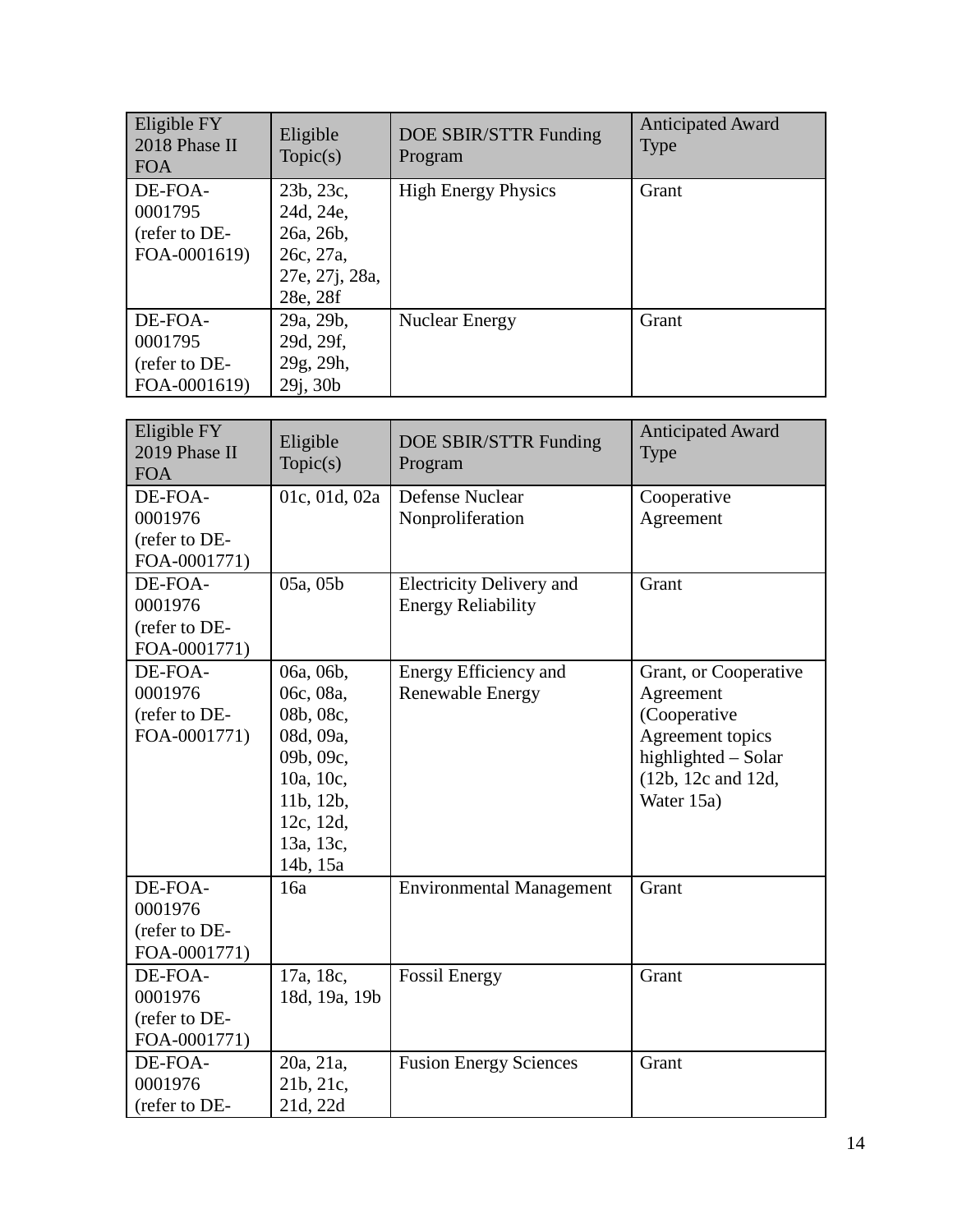| Eligible FY<br>2019 Phase II<br><b>FOA</b>          | Eligible<br>Topic(s)                                                                   | DOE SBIR/STTR Funding<br>Program | <b>Anticipated Award</b><br><b>Type</b> |
|-----------------------------------------------------|----------------------------------------------------------------------------------------|----------------------------------|-----------------------------------------|
| FOA-0001771)                                        |                                                                                        |                                  |                                         |
| DE-FOA-<br>0001976<br>(refer to DE-<br>FOA-0001771) | 23b, 24a,<br>24b, 24c,<br>25c, 25d,<br>26a, 26b,<br>26d, 27f,<br>28a, 28d,<br>28e, 29a | <b>High Energy Physics</b>       | Grant                                   |
| DE-FOA-<br>0001976<br>(refer to DE-<br>FOA-0001771) | 30a, 30b,<br>30c, 30d,<br>30e, 30f,<br>30g, 30i,<br>31a, 32a                           | <b>Nuclear Energy</b>            | Grant                                   |

#### **3. Phase IIC Applicants**

Some second Phase II awardees are eligible to receive a third SBIR Phase II award, referred to as Phase IIC, with this FOA. Third Phase II awards are restricted only to SBIR; no third Phase II awards will be made under the STTR program. In order to be eligible for a third SBIR Phase II award, a small business must meet the following criteria:

- o Have received both an initial SBIR Phase II award and a second SBIR Phase II award from DOE
	- o Both awards must be SBIR and have the same award number; neither award can be **STTR**
	- o The second SBIR Phase II award must have been awarded from the FY 2016 Phase II Release 2 FOA (DE-FOA-0001490) from the following program offices:
		- **Office of Electricity Delivery and Energy Reliability**
		- **Office of Energy Efficiency and Renewable Energy**
		- **•** Office of Fossil Energy
		- **Office of Fusion Energy Sciences**
		- **•** Office of High Energy Physics
		- **Office of Nuclear Energy**

Or the second SBIR Phase II award must have been awarded from the FY 2017 Phase II Release 2 FOA (DE-FOA-0001646) from the following program office:

- Office of Defense Nuclear Nonproliferation (Any resultant awards under Topic 2c will be cooperative agreements)
- **Office of Electricity Delivery and Energy Reliability**
- **Office of Energy Efficiency and Renewable Energy**
- **Office of Fusion Energy Science**
- **Office of Nuclear Energy**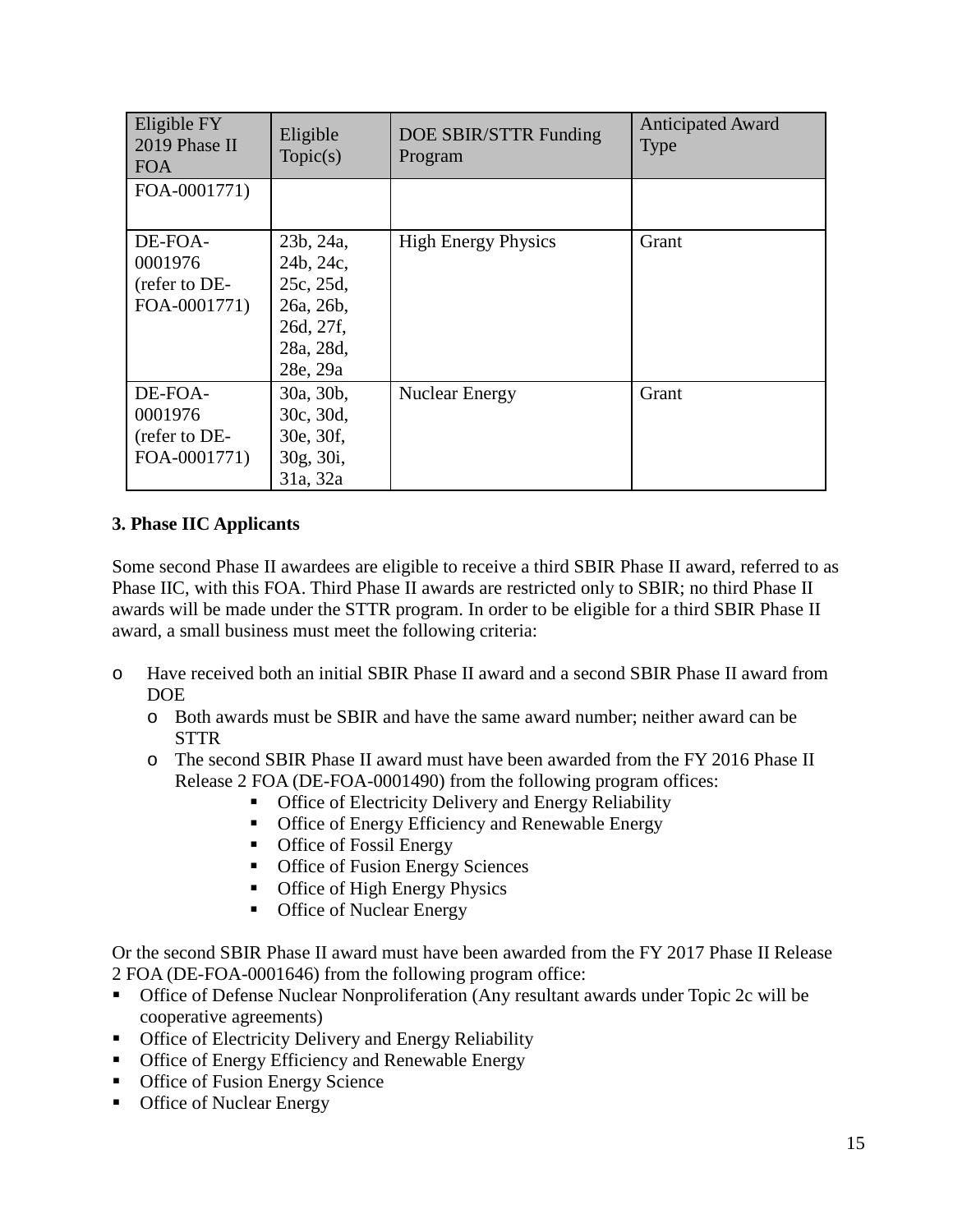- o Have secured an offer of matching funds, contingent on receipt of the DOE award, from an eligible third party investor prior to award as described below.
	- o The term 'eligible third-party investor' means a small business concern other than the small business applicant, a venture capital firm, an individual investor, a non-SBIR Federal, State or local government, or any combination thereof. SBIR/STTR Phase I, II, or III funds from a Federal agency may not be used as matching funds.
	- o The matching amount (excluding any fees collected by the SBC) must be equal to the amount of the award.
	- o The matching funds cannot come from the following ineligible sources:
		- The applicant's internal research and development funds,
		- Funding in forms other than cash, such as in-kind or other intangible assets.
		- Funding from the owners of the eligible entity, or the family members or affiliates of such owners.
		- Funding attained through loans or other forms of debt obligations.
	- o Applicants that have secured matching funds at time of application must include a letter of commitment from each eligible third party investor. Applicants that have not secured matching funds at time of application must submit a letter of commitment from each eligible third party investor prior to 11:59 pm ET, May 7, 2021 to [sbir-sttr@science.doe.gov.](mailto:sbir-sttr@science.doe.gov) Applicants that fail to provide a letter of commitment from each eligible third party investor by this deadline will be ineligible for award.
	- o A letter of commitment, signed by a person with authority, from each investor must include the following information:
		- A statement that the investment is contingent on the receipt of an award from DOE;
		- A statement that the investor was/is not a current owner of the small business prior to the investment, or a family member or affiliate of an owner;
		- The amount of the investment;
		- A statement that the amount of the investment will be available to the small business concern during the entire period of the award from DOE; and
		- The expectations of the investor.

Alternatively, if an investment has been executed, you may submit a copy of the agreement (e.g. term sheet) and supplement the copy of the agreement with a statement of information, if the copy of the agreement does not contain all of the information listed above. If for reasons of confidentiality you do not wish to submit the agreement, you may submit a letter of commitment from each investor.

PLEASE NOTE: Failure to expend all matching funds by the period of performance end date may result in the DOE reducing the Phase IIC award amount accordingly. Also, DOE will not grant no fund extensions for the sole purpose of exhausting any unspent matching funds.

To be eligible to receive a Phase IIC award, Phase IIA or IIB awardees must complete their awards (including no fund extensions) prior to the award start date in this FOA.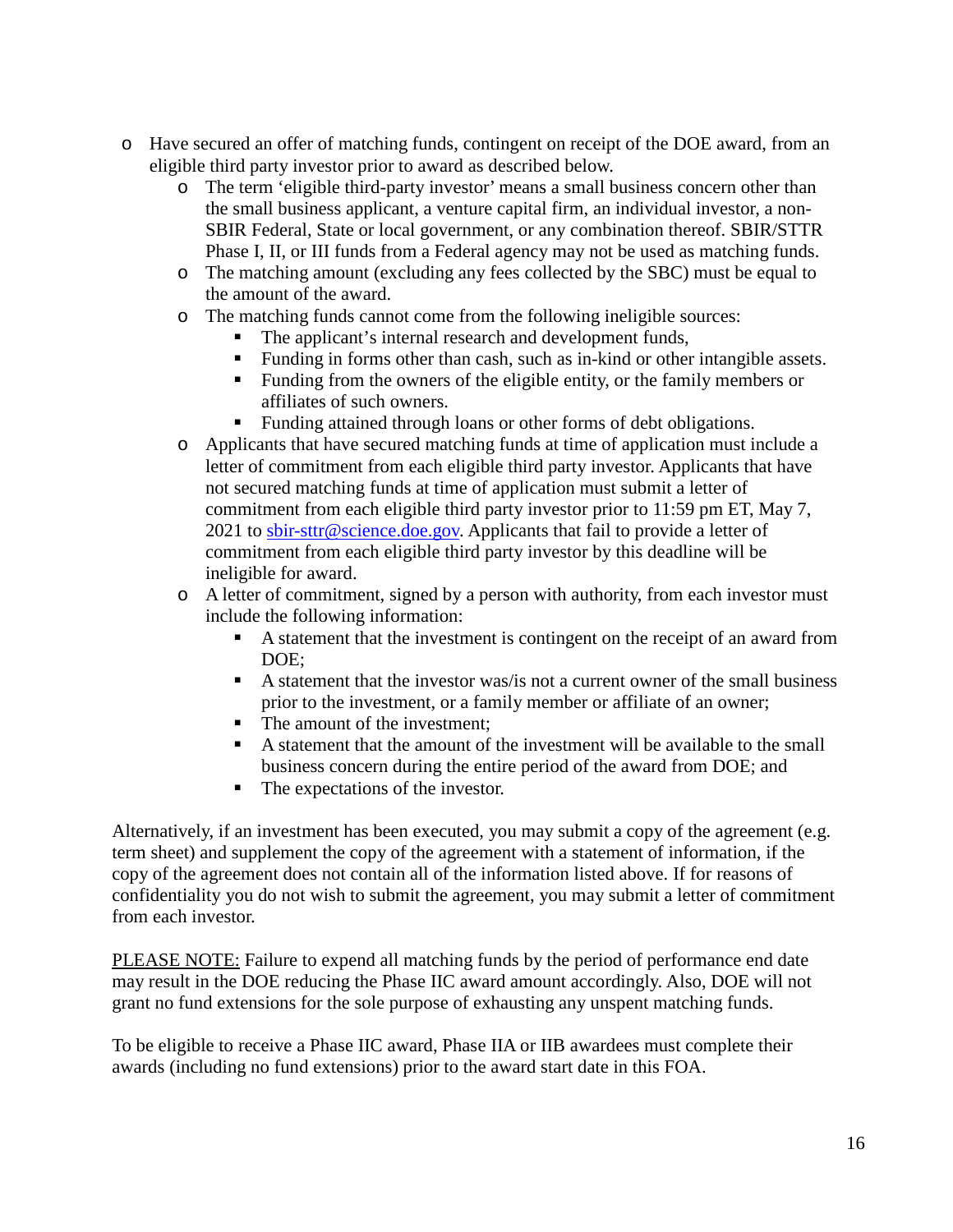In addition, SBCs applying under Phase IIC need to submit an updated Commercialization Plan per the legislative text for the commercialization assistance pilot program.

## <span id="page-16-0"></span>**B. SMALL BUSINESS CONCERNS**

Applicants must meet the SBIR/STTR program eligibility requirements in 13 CFR 121, Small Business Size Regulations. The eligibility requirements are in place to ensure that the funds go only to small, independent U.S. businesses. The regulations include restrictions about (1) the type of firm, (2) its ownership structure, and (3) the firm's size in terms of the number of employees. A SBC is one that, at the time of award for both Phase I and Phase II SBIR/STTR awards and continuation of the Phase II SBIR/STTR award, meets the requirements of all three restrictions.

SBCs must meet these criteria at both time of submission and time of award.

## **1. Type of Business**

The purpose of the requirement regarding type of firm is to target the awards to firms with an economic interest in developing the idea or research into a commercial application. Joint ventures, as defined in "Appendices/Reference Material," may apply, provided the entity created also qualifies as a small business at the time of the award. A SBC is one that, at the time of award for both Phase I and Phase II SBIR/STTR awards and continuation of the Phase II SBIR/STTR award, is:

- Organized for profit, with a place of business located in the United States (U.S.), and which operates primarily within the U.S. or which makes a significant contribution to the U.S. economy through payment of taxes or use of American products, materials or labor.
- May be in the legal form of an individual proprietorship, partnership, limited liability company, corporation, joint venture, association, trust or cooperative, except that where the form is a joint venture, each entity to the joint venture must meet the requirements set forth in paragraphs a-c under 2. Ownership Structure below.

## **2. Ownership Structure**

The purpose of the ownership requirement is to limit the program to independent firms controlled by U.S. citizens or permanent resident aliens as a way of maximizing the likelihood that the funding will stimulate innovative activity within the U.S. economy. A majority (more than 50%) of your firm's equity (e.g., stock) must be directly owned and controlled by one of the following:

1. One or more individuals who are citizens or permanent resident aliens of the U.S. Each individual you include as part of the eligible ownership majority of your company must be either a citizen or permanent resident alien of the U.S. The term "individual" refers only to actual people—it does not refer to companies or other legal entities of any sort. "Permanent resident alien" refers to an alien admitted to the U.S. as a lawful permanent resident by the U.S. Citizenship and Immigration Services. If a size determination is conducted of your firm, you may be asked to show proof of this ownership;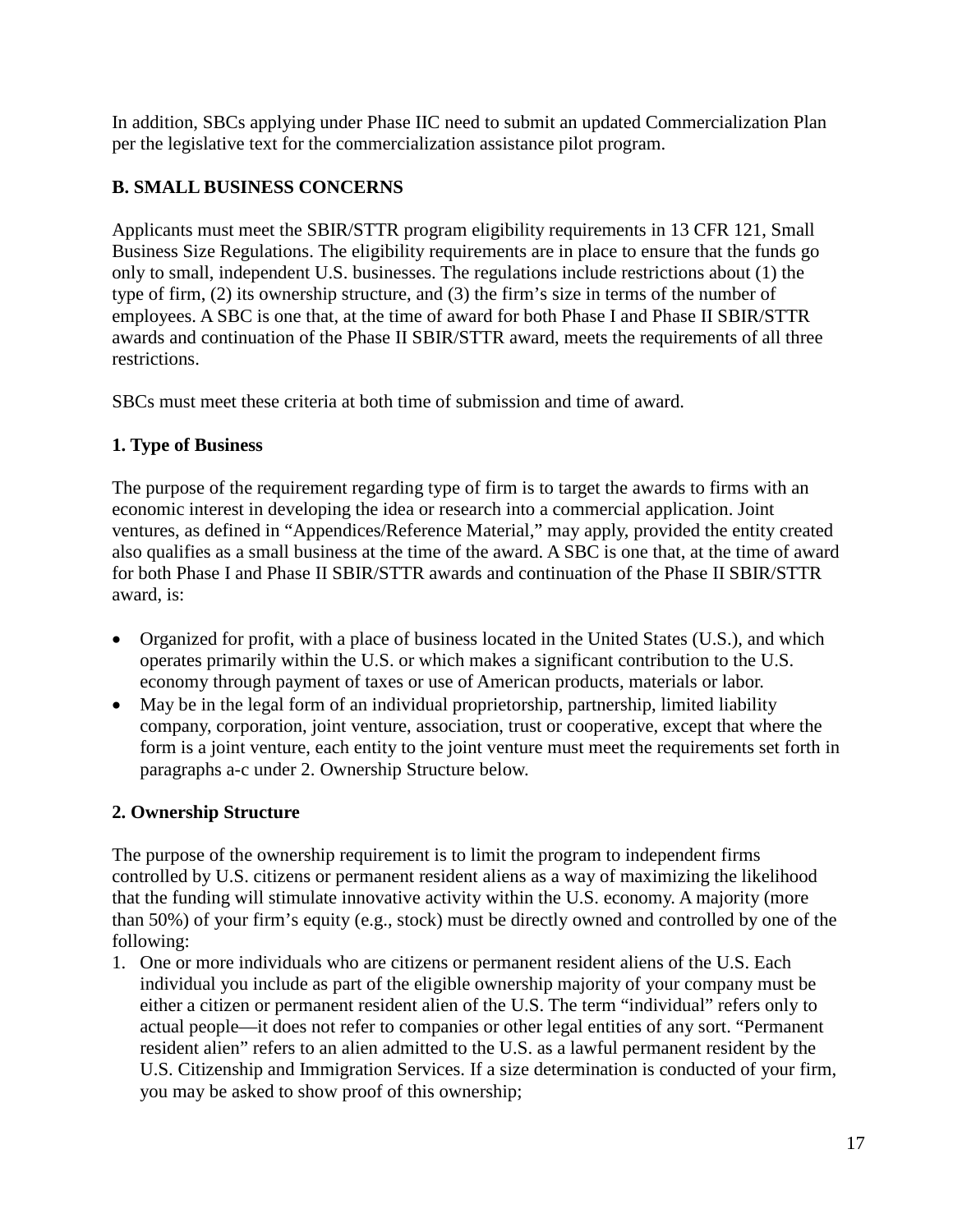- 2. Other for-profit SBCs (each of which is more than 50% directly owned and controlled by individuals who are citizens or permanent resident aliens of the U.S.). If you include other for-profit SBCs as part of the eligible ownership majority of your firm, you must verify that each such concern is more than 50% owned and controlled by individuals who are U.S. citizens or permanent resident aliens of the U.S.;
- 3. A combination of (1) and (2) above. Additional ownership structures are identified in 13 CFR 121.702.

SBCs that are majority-owned by one or more venture capital operating companies, hedge funds, or private equity firms are not eligible for funding under this FOA.

## **3. Business Size**

An SBC must meet the following size requirements:

- Has, including its affiliates, not more than 500 employees and meets the other regulatory requirements found in 13 CFR 121. Business concerns, other than investment companies licensed, or development companies qualifying under the Small Business Investment Act of 1958, 15 U.S.C. 661, *et seq.*, are affiliates of one another when either directly or indirectly, (a) one concern controls or has the power to control the other; or (b) a third-party/parties controls or has the power to control both. Control can be exercised through common ownership, common management, and contractual relationships. The term "affiliates" is defined in greater detail in 13 CFR 121. The term "number of employees" is defined in 13 CFR 121.
- Further information may be obtained by contacting the Small Business Administration Size District Office at [https://www.sba.gov/size.](https://www.sba.gov/size)

## <span id="page-17-0"></span>**C. COST SHARING**

Cost Sharing is not required.

## <span id="page-17-1"></span>**D. OTHER ELIGIBILITY REQUIREMENTS**

All funded research or R&D must be performed in the U.S. for both Phases I and II, except under exceptional circumstances, for which an explanation must be submitted to DOE and an approval, if made, has been conveyed in writing by DOE. "U.S." means the 50 states, the territories, and possessions of the U.S., the Commonwealth of Puerto Rico, the Republic of the Marshall Islands, the Federated States of Micronesia, the Republic of Palau, and the District of Columbia. Non-U.S. citizens are eligible to perform work on SBIR/STTR projects provided they are legally empowered to work in the U.S. at the time that an award is made and throughout the duration of the project. That is, a foreign national working on an SBIR/STTR project must NOT be an illegal alien and must be an immigrant alien or a foreign national visiting the U.S. on an approved visa.

In exceptional circumstances, where expertise or facilities do not exist in the U.S. to perform the R&D, applicants may propose to perform R&D outside the U.S. in their application. In these situations, the applicant must clearly justify the need for foreign R&D including details of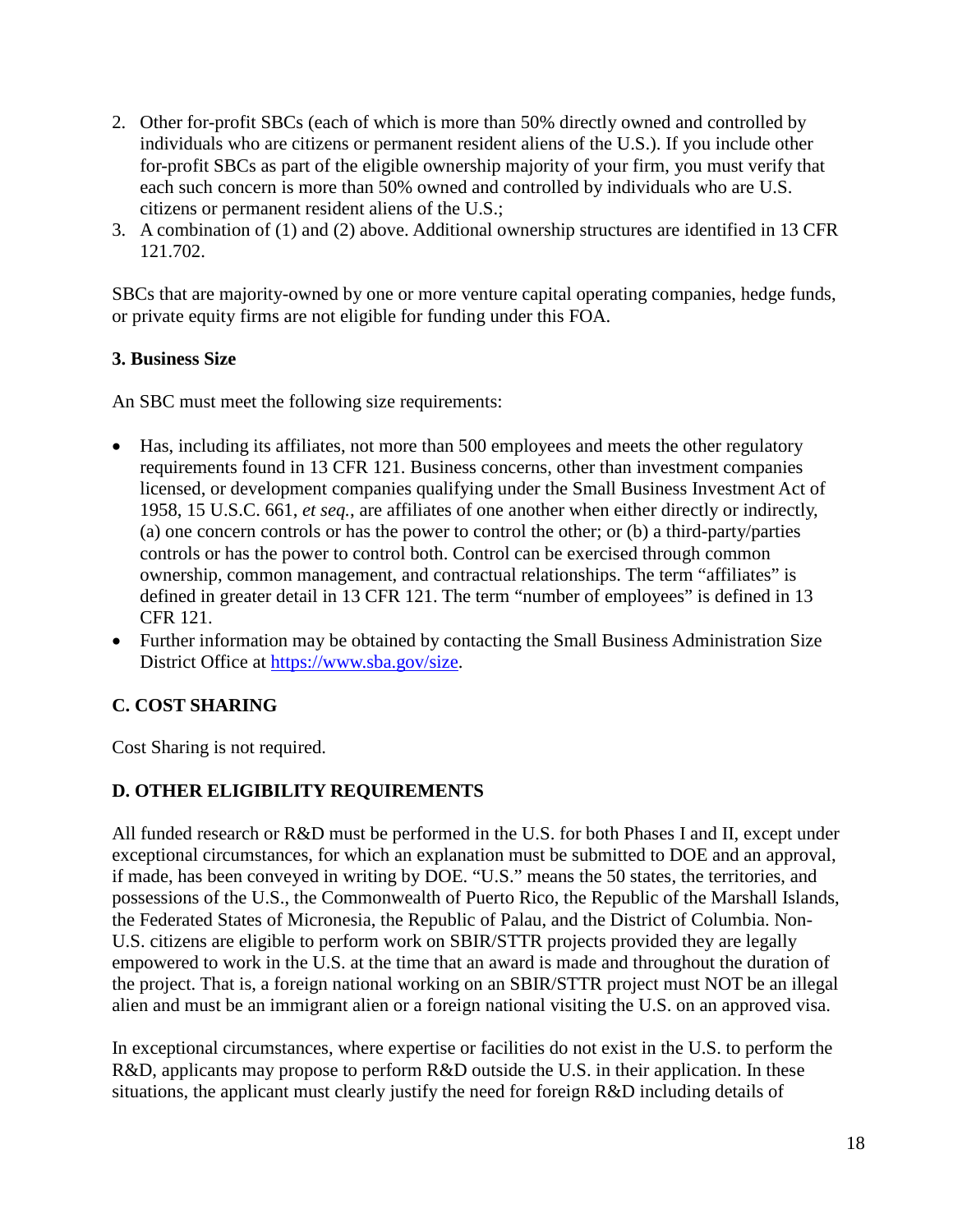domestic experts and facilities that were contacted to make this determination. No pre-approval of foreign R&D will be granted in advance of the application. DOE will make a determination on whether performance of R&D outside the U.S. is justified as part of the application review process. Insufficient justification may result in declination of the application.

None of the employees or owners of the applicant small business may be paid as consultants. None of the employees or owners of the applicant small business may be employees of a subcontractor, except when the subcontractor is a research institution. Consultants must not be employees of any proposed subcontractor. Please note, a person listed on the budget form (Section A - Key/Senior Person or Section B - Other Personnel) as an employee of the SBC is required to be either (a) an owner of the business, (b) paid using a W-2 form, or (c) possess an Internal Revenue Service Form SS-8 determination that the person is an employee. Persons receiving a 1099 (and not possessing an employee determination using Form SS-8) are to be treated as independent contractors and should be listed on the budget form in Section F - Other Direct Costs.

## **1. Restrictions on Submitting Applications**

Applications for Phase II, IIA or IIB may be submitted to either the SBIR or STTR program, or both, regardless of which program (SBIR or STTR) your Phase I award was granted. However, the respective minimum level of effort requirements, i.e., small business participation, must be met. Please refer to "Restrictions on the Level of SBC participation" below. Please note that some topics only allow the submission of SBIR applications; awardees under those topics may only submit Phase II, IIA, or IIB SBIR applications.

## **2. Mandatory Application Documents**

Applicants must include all mandatory documents described in [Section IV.D.](#page-25-0) Failure to include mandatory documents is grounds for administrative declination of the application.

## **3. Classified Applications**

Classified applications are not accepted under the DOE SBIR/STTR Programs and will be appropriately destroyed. Applications that have a probability of resulting in classified work will be administratively declined. Applicants are expected to comply with the following clause, which will be included in any award:

NATIONAL SECURITY: CLASSIFIABLE RESULTS ORIGINATING UNDER AN AWARD (DECEMBER 2014)

- a. This award is intended for unclassified, publicly releasable research. You will not be granted access to classified information. DOE/NNSA does not expect that the results of the research project will involve classified information. Under certain circumstances, however, a classification review of information originated under the award may be required. The Department may review research work generated under this award at any time to determine if it requires classification.
- b. Executive Order 13526 (75 Fed. Reg. 707 (January 5, 2010)) states that basic scientific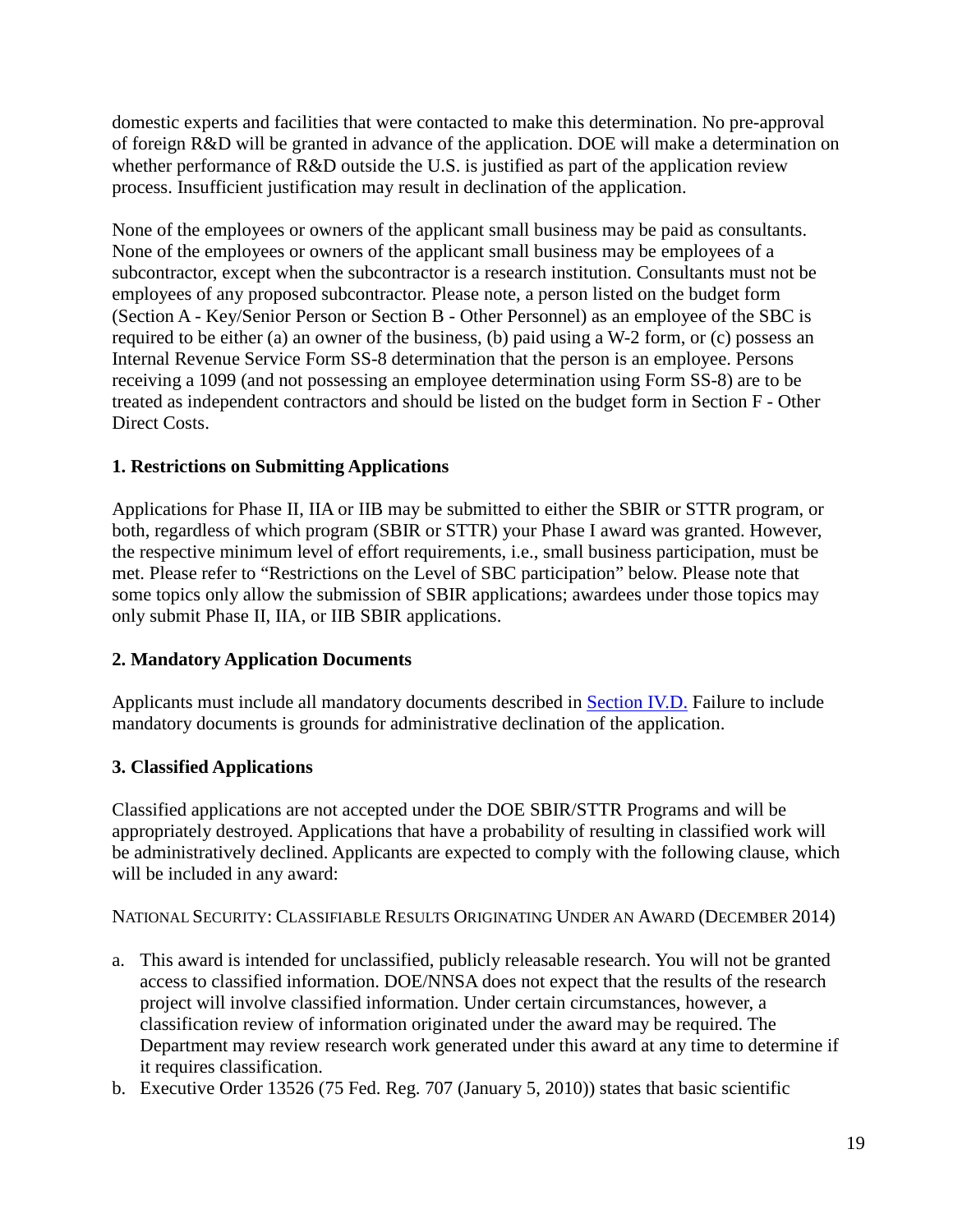research information not clearly related to the national security shall not be classified. Nevertheless, some information concerning (among other things) scientific, technological, or economic matters relating to national security or cryptology may require classification. If you originate information during the course of this award that you believe requires classification, you must promptly:

- 1. Notify the DOE Project Manager and the DOE Award Administrator;
- 2. Submit the information by registered mail directly to the Director, Office of Classification and Information Control, SO-10.2; U.S. Department of Energy; P.O. Box A; Germantown, MD 20875-0963, for classification review.
- 3. Restrict access to the information to the maximum extent possible until you are informed that the information is not classified, but no longer than 30 days after receipt by the Director, Office of Classification and Information Control.
- c. If you originate information concerning the production or utilization of special nuclear material (i.e., plutonium, uranium enriched in the isotope 233 or 235, and any other material so determined under section 51 of the Atomic Energy Act) or nuclear energy, you must:
	- 1. Notify the DOE Project Manager and the DOE Award Administrator;
	- 2. Submit the information by registered mail directly to the Director, Office of Classification and Information Control, SO-10.2; U.S. Department of Energy; P. O. Box A; Germantown, MD 20875-0963 for classification review within 180 days of the date the recipient first discovers or first has reason to believe that the information is useful in such production or utilization; and
	- 3. Restrict access to the information to the maximum extent possible until you are informed that the information is not classified, but no longer than 90 days after receipt by the Director, Office of Classification and Information Control.
- d. If DOE determines any of the information requires classification, you agree that the Government may terminate the award with consent of the recipient in accordance with 2 CFR  $200.339(a)(3)$ . All material deemed to be classified must be forwarded to the DOE, in a manner specified by DOE.
- e. If DOE does not respond within the specified time periods, you are under no further obligation to restrict access to the information.

## **4. Export Control**

The SBIR/STTR programs support research with commercial potential. As such, research in fields subject to export control regulation is not within the scope of this FOA. Applications marked as containing material subject to export control regulation may be declined without merit review.

## **5. Restrictions on the Level of SBC Participation**

SBC's submitting to both the SBIR and STTR programs must meet eligibility requirements of both SBIR and STTR applicants. If an application is submitted to both programs but fails to meet the eligibility requirements for one of the programs, it will only be considered for the one program for which it does meet the eligibility requirements.

• SBIR - At least 50 percent of the research or analytical effort must be performed by the SBC.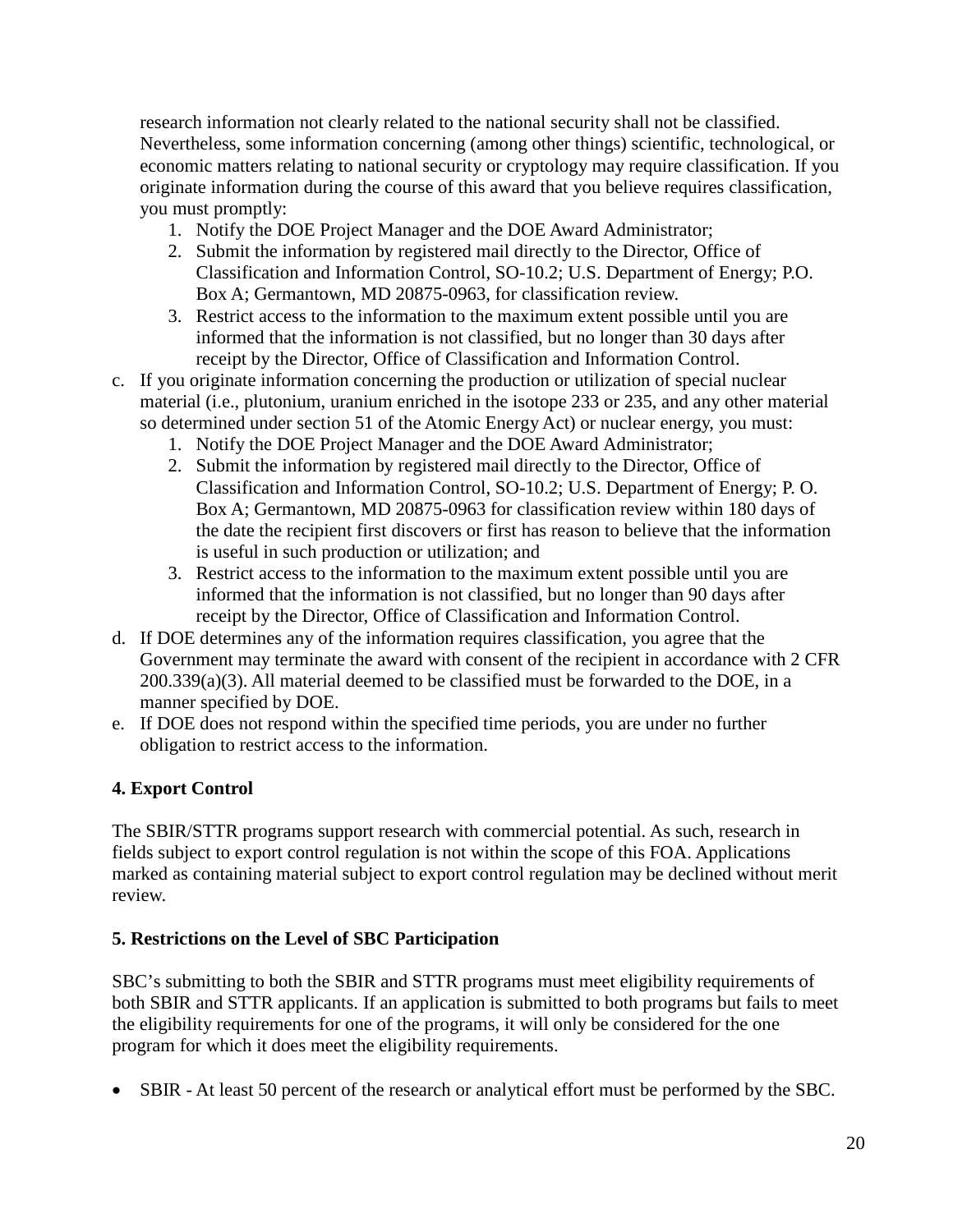Accordingly, at least 50 percent of the total funding requested on the budget form must be allocated to the SBC.

• STTR - Awards will be made to SBCs for cooperative R&D to be conducted jointly with a research institution. At least 40 percent of the work must be performed by the SBC, and at least 30 percent of the work must be performed by a single research institution. Accordingly, at least 40 percent of the total funding requested on the budget form must be allocated to the SBC, and at least 30 percent must be allocated to a single research institution.

A Level-of-Effort worksheet in both PDF and Microsoft Excel versions is available to assist in calculating the analytical effort for the project at [https://science.osti.gov/sbir/Applicant-](https://science.osti.gov/sbir/Applicant-Resources/Grant-Application)[Resources/Grant-Application.](https://science.osti.gov/sbir/Applicant-Resources/Grant-Application)

#### <span id="page-20-0"></span>**6. Restrictions of the Principal Investigator (PI)**

GENERAL PI REQUIREMENTS AND RESTRICTIONS

The PI is the individual designated by the applicant to direct the project. The PI must be knowledgeable in all technical aspects of the application and be capable of leading the research effort. Because DOE's evaluation of the application is critically dependent on the qualifications of the PI, changes in the PI that are made after award selection are strongly discouraged. Requests for PI changes will be closely scrutinized and may cause delays in award execution.

In addition, the PI must devote a minimum of 520 hours to the project or at least five hours per week if the project is less than 24 months in duration. If the project is less than 24 months in duration, applicants must state in the Performance Schedule of the Project Narrative the duration of the project in weeks, in order to make clear that this requirement is fully met. If the application is selected for funding, the PI may be required to sign a statement certifying adherence to all PI requirements.

In order to ensure appropriate technical guidance for the project, only one PI will be accepted per project. Processing of applications that include co-PIs may be delayed while the error is corrected by the applicant. Non-U.S. citizens are eligible to perform work on SBIR/STTR projects provided he/she is legally empowered to work in the U.S. at the time that an award is made.

#### ADDITIONAL PI RESTRICTIONS WHEN SUBMITTING TO SBIR ONLY

To receive an SBIR award, the applicant must meet the general requirements and the PI's primary employment must be with the SBC at the time of award and during the conduct of the proposed research. Primary employment means that no less than 20 hours per week is spent in the employment of the SBC during the conduct of the project and no more than 19 hours per week spent in the employment of another organization.

#### ADDITIONAL PI RESTRICTIONS WHEN SUBMITTING TO STTR ONLY

To receive an STTR award, the applicant must meet the general requirements and the PI's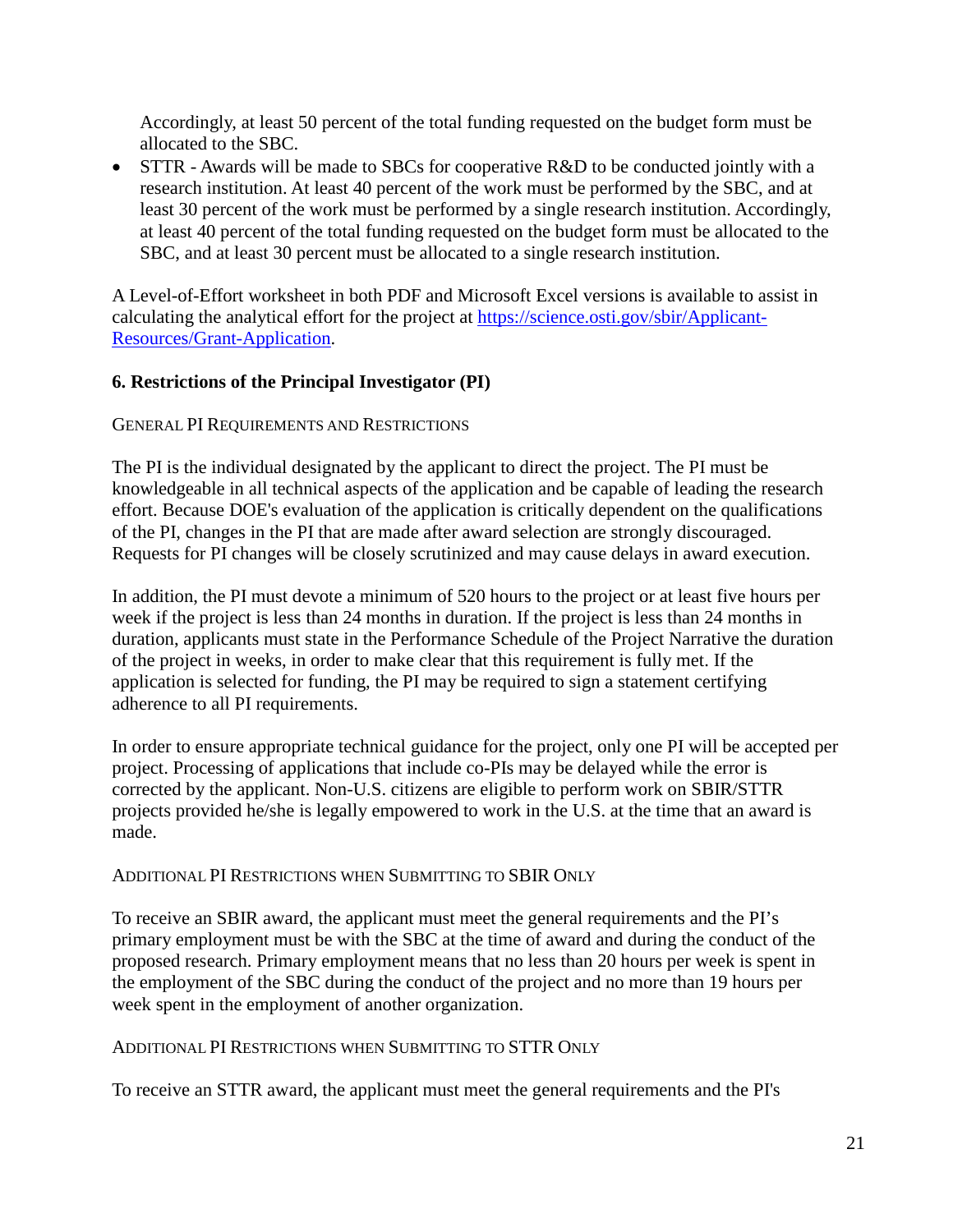primary employment may be with the SBC or the research institution. However, the SBC must still provide technical control and oversight of the project. If the PI is employed by the research institution, his/her primary employment must be with the research institution in order to qualify under STTR. If the PI is employed by the SBC, his/her primary employment must be with the SBC. **The PI must be listed and funds must be requested on the budget submitted from the entity that is the primary employer of the PI.**

### **7. Restrictions on the Management of SBIR/STTR Projects**

All SBIR and STTR funding agreements are made with the SBC regardless of the proportion of the work or funding of each of the performers (SBC, research institution, subcontractor, etc.) under the award. As the primary awardee, the SBC has the overall responsibility of the project, including financial management and the direction and control of the performance. For STTR projects, even if the PI is from the research institution, the SBC must provide overall direction and supervision of the project while the PI will manage the research portion of the project.

It is recommended that all agreements between the SBC and any subcontractor (including the research institution collaborating in a STTR project) reflect the controlling management position of the SBC during the performance of the Phase I and/or Phase II. This includes, but is not limited to, any business plan concerning agreements and responsibilities between the parties or for the commercialization of the resulting technology.

#### **8. Restrictions on Subcontracting and Consultants**

None of the employees or owners of the applicant SBC may be consultants. None of the employees or owners of the applicant SBC may be employees of a Subcontractor except when the Subcontractor is a Research Institution. Consultants must not be employees of any proposed Subcontractor. SBC personnel cannot be reimbursed with DOE funding as a consultant under the project. SBC personnel cannot be reimbursed with DOE funding as an employee of a Subcontractor except when the Subcontractor is a Research Institution under the project. Non-U.S. citizens are eligible to perform work on SBIR/STTR projects provided they are legally empowered to work in the U.S. at the time the award is made.

#### **9. Technology Transfer Opportunity Requirements**

Each Phase II Technology Transfer Opportunity (TTO) requires a written statement certifying that the small business and Research Institution have executed at least an option to license to any patents owned by the Research Institution related to the TTO topic. The Research Institution provided the awardee, prior to the start of its Phase I award, with a no-cost, six-month option to license the technology.

However, it is the responsibility of the small business to demonstrate adequate progress towards commercialization and to negotiate an extension to the option or convert the option to a license with the Research Institution. A small business' failure to maintain suitable commercialization rights (at least an option to a license) could result in delayed work, deferment or removal from the program. The small business should also ensure that it has secured any other intellectual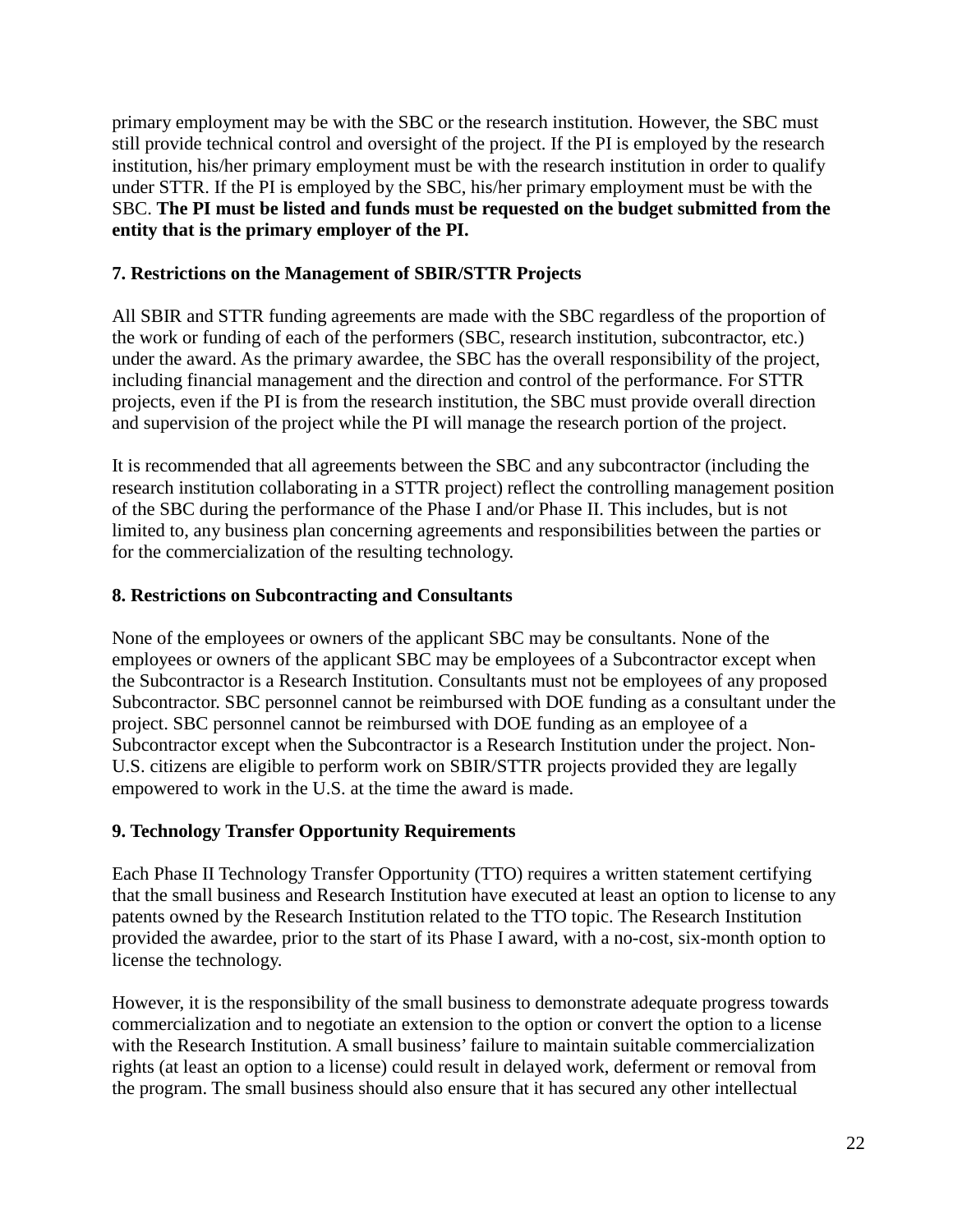property rights necessary to successfully commercialize the technology.

### <span id="page-22-0"></span>**E. PARTICIPATION BY FEDERALLY FUNDED RESEARCH AND DEVELOPMENT CENTERS**

Federally Funded Research and Development Centers (FFRDC) are not eligible for an award under this FOA, but they may be proposed as a subcontractor or consultant subject to the following guidelines:

#### AUTHORIZATION FOR NON-DOE/NNSA FFRDCS

The Federal agency sponsoring the FFRDC must authorize in writing the use of the FFRDC on the proposed project and this authorization must be submitted with the application. The use of a FFRDC must be consistent with the contractor's authority under its award and must not place the FFRDC in direct competition with the private sector.

#### AUTHORIZATION FOR DOE/NNSA FFRDCS

The cognizant DOE Contracting Officer must authorize in writing the use of a DOE/NNSA FFRDC on the proposed project and this authorization should be submitted with the application, if available. The following wording is acceptable for this authorization.

"Authorization is granted for the Laboratory Contractor to participate in the proposed project. The work proposed for the Contractor is consistent with or complementary to the missions of the laboratory, will not adversely impact execution of the DOE/NNSA assigned programs at the laboratory, and will not place the laboratory in direct competition with the domestic private sector."

Failure to obtain such approval in a timely manner may delay the project if an award is made, as work may not be performed by the FFRDC until DOE Contracting Officer approval is provided.

#### **1. Responsibility**

The applicant, if successful, will be the responsible authority regarding the settlement and satisfaction of all contractual and administrative issues, including but not limited to, disputes and claims arising out of any agreement between the applicant and the FFRDC contractor.

#### **2. Conflicts of Interest**

Applicants must be aware of potential conflicts of interest in the event their SBIR or STTR application includes a subcontract to a research institution (e.g. National Laboratory, University, etc.) and the applicant's employee(s)/owner(s) is (are) also an employee(s) of the research institution. A potential conflict of interest can also arise when an applicant obtains a license or option license for a Technology Transfer Opportunity (TTO) from a National Laboratory Contractor (Contractor) and the applicant subcontracts to the same Contractor for work to be performed in commercializing the TTO. (The subcontracted work might either be a Strategic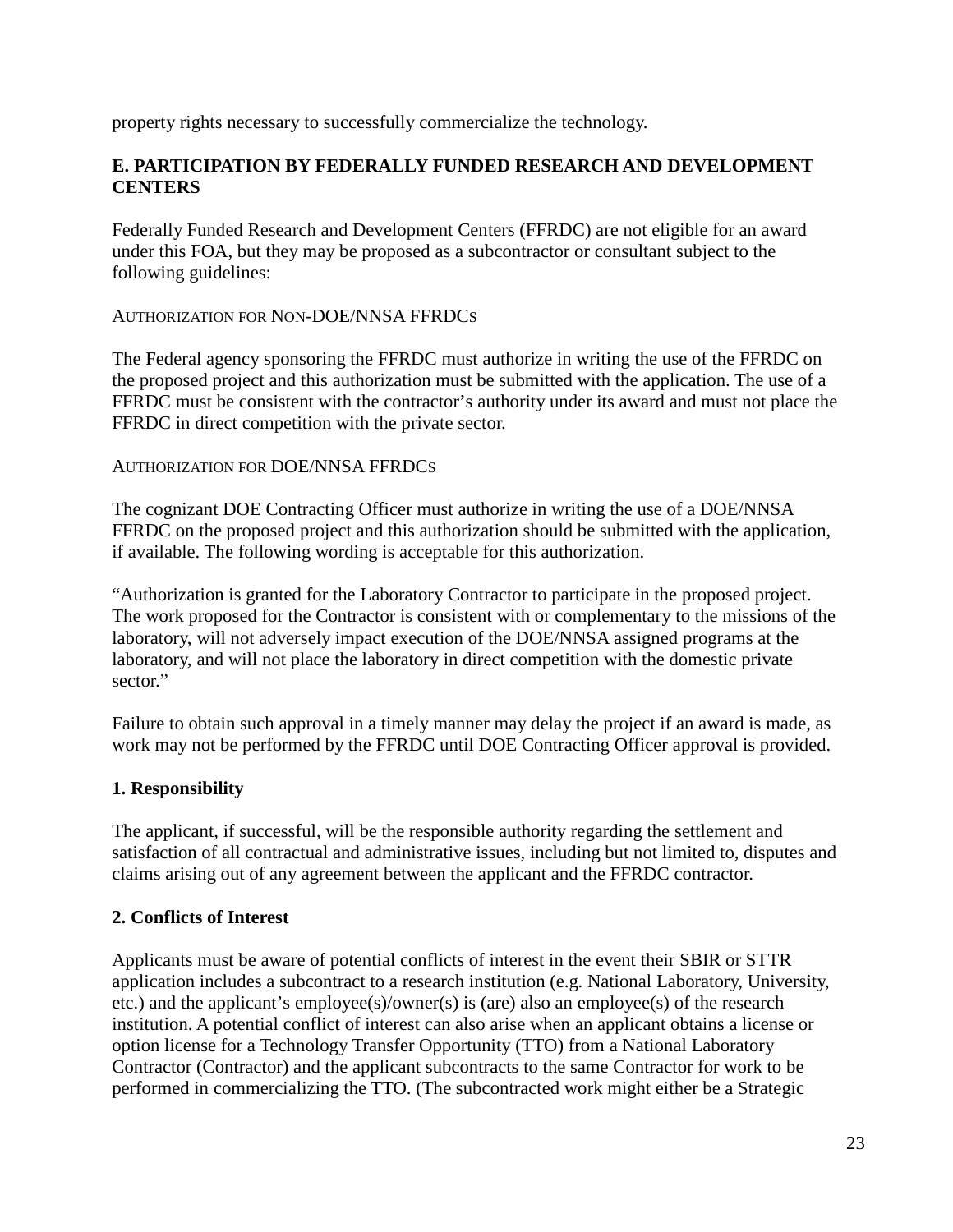Partnership Project (formerly called Work for Others) or a CRADA.)

Any conflict of interest related to a subcontracted effort shall be addressed prior to award by providing (to DOE) a statement from the DOE Contracting Officer at the Laboratory Site Office, that he/she confirmed that the Contractor is aware of the ownership (or dual employment) and that the Contractor has conducted a conflict review in accordance with its approved conflict procedures. A similar statement should be obtained from the Sponsored Program Office or similar business office in the event the subcontract is with a university or other research institution.

In addition, the recipient shall provide to DOE prior to award, a document detailing how it will exercise both financial and managerial control over the project and how the recipient will isolate the Research Institution employee(s) from influencing control of the project.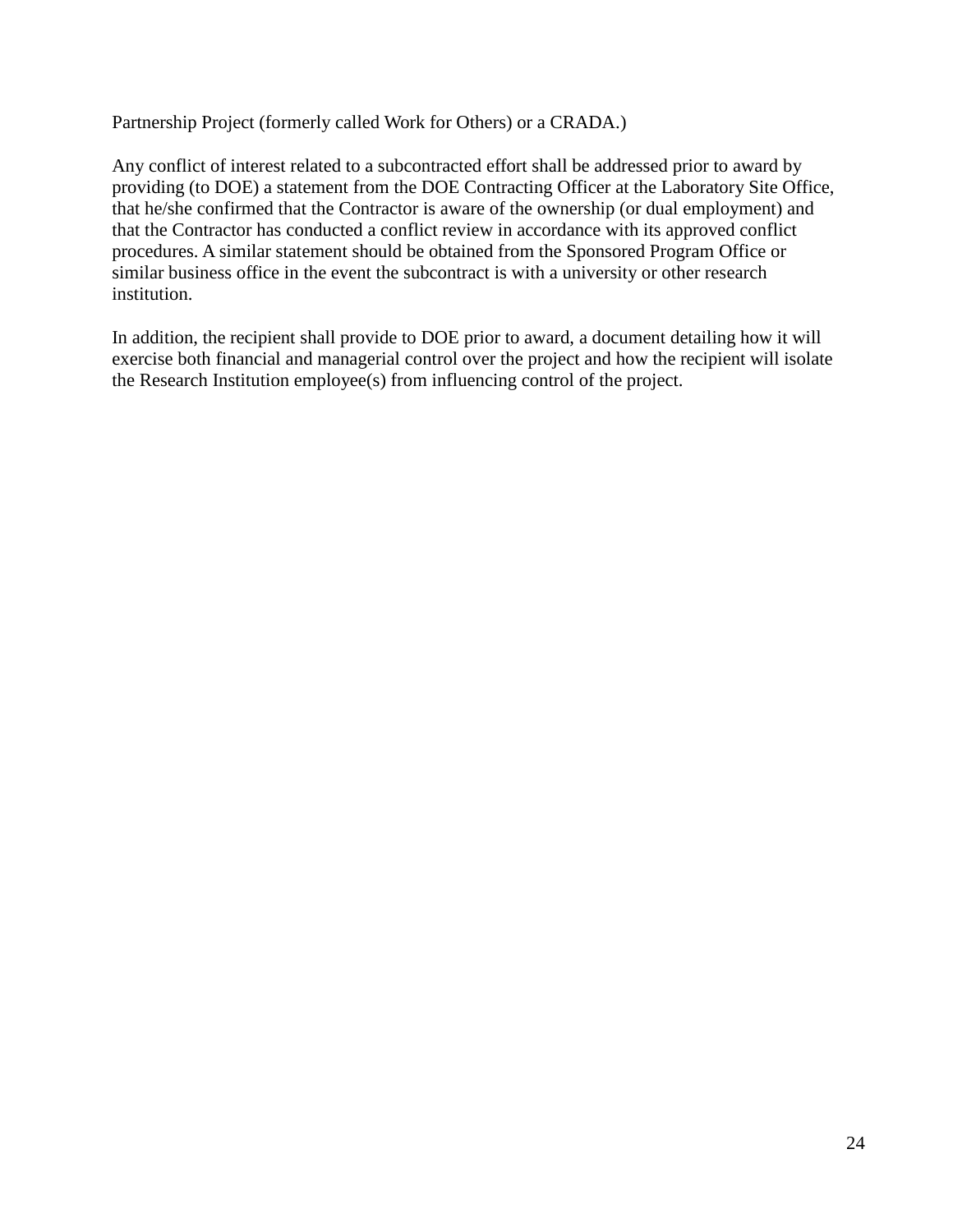## **SECTION IV - APPLICATION AND SUBMISSION INFORMATION**

## <span id="page-24-1"></span><span id="page-24-0"></span>**A. ADDRESS TO REQUEST APPLICATION PACKAGE**

Application forms and instructions are available at Grants.gov. To access these materials, go to [https://www.Grants.gov, s](https://www.grants.gov/)elect "Apply for Grants", and then select "Download a Grant Application Package." Enter the Catalog of Federal Domestic Assistance (CFDA) and/or the FOA located on the cover of this FOA and then follow the prompts to download the application package.

Applications submitted through [www.FedConnect.net](https://www.fedconnect.net/) will not be accepted. Applications may not be submitted through PAMS at [https://pamspublic.science.energy.gov.](https://pamspublic.science.energy.gov/)

## <span id="page-24-2"></span>**B. LETTER OF INTENT**

A letter of intent (LOI) is required and must be submitted by the SBC and is due by the date printed on the cover of this FOA. Only those applicants that submit an LOI which is received by DOE by the due date are eligible to submit an application under this FOA.

The LOI must be submitted electronically through the DOE SC Portfolio Analysis and Management System (PAMS) website [https://pamspublic.science.energy.gov/. I](https://pamspublic.science.energy.gov/)t is important that the LOI be a single file with extension .pdf, .docx, or .doc. Anyone submitting an LOI must register for an account in PAMS before it will be possible to submit the LOI. Anyone submitting an LOI is encouraged to establish a PAMS account as soon as possible to avoid submission delays.

The LOI must contain the following information:

- Business Official name and contact information (telephone number and email address)
- Name(s) of any proposed subcontractor(s) or consultant(s)
- DOE Award Number DE-SC000XXXX
- Type of Phase II submission: Phase IIA, IIB or IIC
- Phase IIA, IIB, or IIC Project Title (same as your initial Phase II project title)
- Phase I topic and subtopic number (same as your Phase I and initial Phase II)
- Technical abstract that sufficiently describes your technology and application. The abstract should not exceed 500 words and two pages and it must provide sufficient technical depth to allow DOE to assign technical reviewers for your application. Please note that your abstract should not contain any proprietary information.

There is no requirement to seek approval if teaming arrangements, proposed personnel, topics, or the anticipated title change between submitting the LOI and when an application is submitted.

The pre-application must be machine readable. Do not submit a scanned image of a printed document.

Detailed instructions about how to submit an LOI are in [Section VIII.](#page-50-0) of this FOA.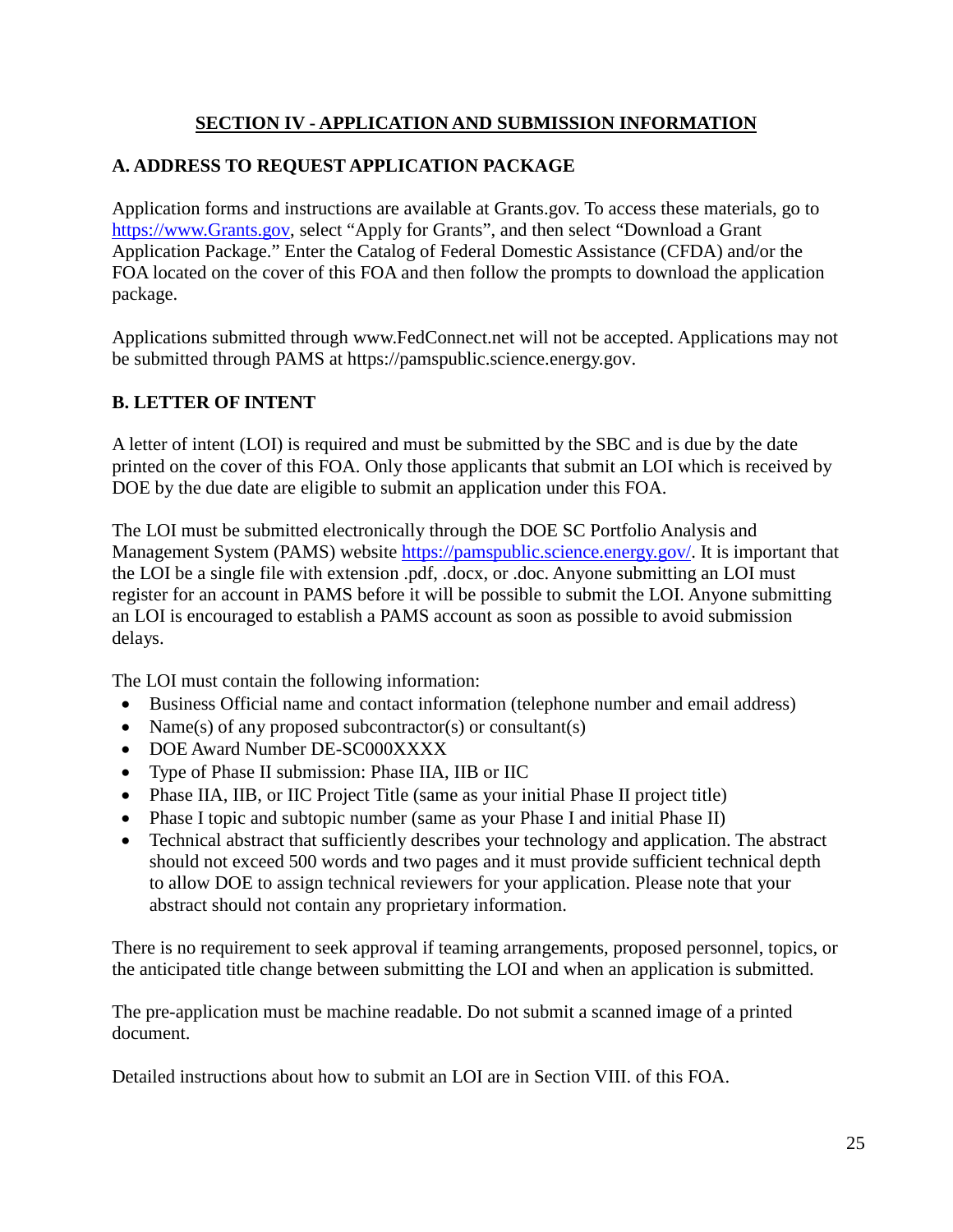## <span id="page-25-1"></span>**C. GRANTS.GOV APPLICATION SUBMISSION AND RECEIPT PROCEDURES**

Applications in response to this FOA must be submitted through Grants.gov. Detailed instructions for registering in and using Grants.gov are in [Section VIII.](#page-52-0) of this FOA.

## <span id="page-25-0"></span>**D. CONTENT AND FORMAT OF APPLICATION**

### **1. SUMMARY OF REQUIRED FORMS AND FILES**

Your Application must include the following documents:

| NAME OF DOCUMENT                                                                                        | <b>FORMAT</b> | <b>ATTACH TO</b>                |
|---------------------------------------------------------------------------------------------------------|---------------|---------------------------------|
| Application for Federal Assistance, SF 424 Form                                                         | <b>PDF</b>    |                                 |
| SF-LLL, Disclosure of Lobbying Activities, if applicable                                                | <b>PDF</b>    | Field 18                        |
| Research and Related: Budget Form                                                                       | <b>PDF</b>    |                                 |
| Additional Senior Key Persons, if applicable                                                            | <b>PDF</b>    | Field A.9                       |
| Additional Equipment, if applicable                                                                     | <b>PDF</b>    | Field C.11                      |
| <b>Budget Justification</b>                                                                             | <b>PDF</b>    | Field K                         |
| Research and Related: Senior/Key Person Profile Form                                                    | <b>PDF</b>    |                                 |
| Biographical Sketch for each person                                                                     | <b>PDF</b>    | Appropriate<br><b>Block</b>     |
| Current & Pending Support for each person, if applicable                                                | <b>PDF</b>    | Appropriate<br><b>Block</b>     |
| Research and Related: Other Project Information Form                                                    | <b>PDF</b>    |                                 |
| Project Summary/Abstract                                                                                | <b>PDF</b>    | Field 7                         |
| Project Narrative                                                                                       | <b>PDF</b>    | Field 8                         |
| Bibliography and References Cited, if applicable                                                        | <b>PDF</b>    | Include in Project<br>Narrative |
| Facilities and Other Resources, if applicable                                                           | <b>PDF</b>    | Include in Project<br>Narrative |
| Equipment, if applicable                                                                                | <b>PDF</b>    | Include in Project<br>Narrative |
| Other - Data Management Plan                                                                            | <b>PDF</b>    | Field 12                        |
| Other - Level of Effort Worksheet                                                                       | <b>PDF</b>    | Field 12                        |
| Other - Letter of Commitment for consultant, sub-award, or<br>research institution, as applicable       | <b>PDF</b>    | Field 12                        |
| Other - SBA Company Registration                                                                        | <b>PDF</b>    | Field 12                        |
| Other - Phase I Final Technical Report (For initial Phase II<br>applicants)                             | <b>PDF</b>    | Field 12                        |
| Other - Phase II Final Technical Report (if completed, for<br>Phase IIB applicants)                     | <b>PDF</b>    | Field 12                        |
| Other – Table of Go/No Go Milestones and Technical<br>Metrics for Cooperative Agreements, if applicable | <b>PDF</b>    | Field 12                        |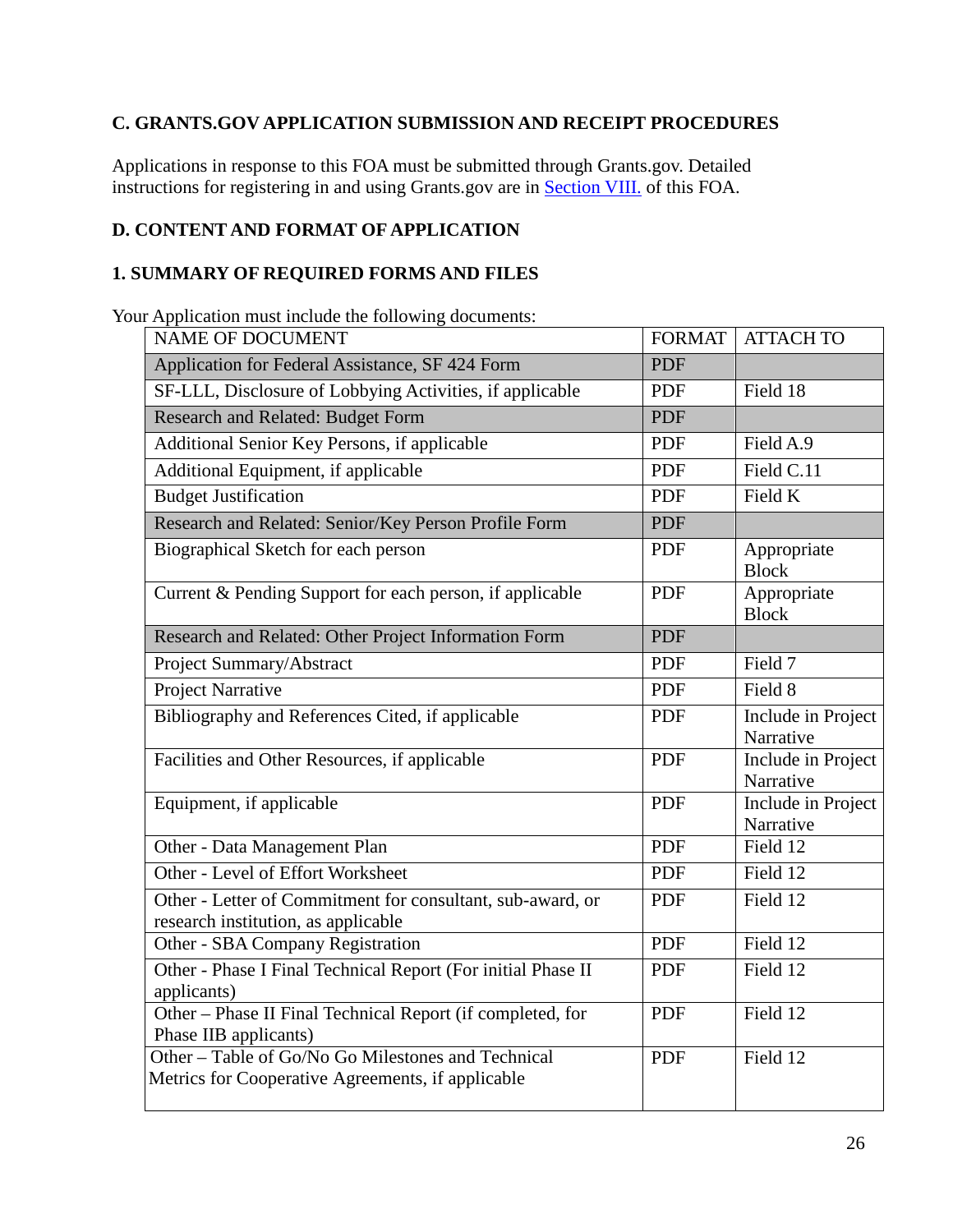| Research and Related: Sub-award Budget Form, if applicable | <b>PDF</b> |                           |
|------------------------------------------------------------|------------|---------------------------|
| Budget Justification for each Sub-award                    | <b>PDF</b> | Appropriate               |
|                                                            |            | <b>Block</b>              |
| Project/Performance Site Location(s) Form                  | <b>PDF</b> |                           |
| <b>SBIR/STTR Information Form</b>                          | <b>PDF</b> |                           |
| <b>Phase II Commercialization Plan</b>                     | <b>PDF</b> | Field 7                   |
| <b>NAME OF DOCUMENT</b>                                    |            | <b>FORMAT   ATTACH TO</b> |
| Commercialization History, if applicable                   | <b>PDF</b> | Field 8                   |

## **2. SF-424 (R&R): [MANDATORY]**

Complete this form first to populate data in other forms. Identify the Award Number assigned to the project in the Federal Identifier field (number 4). Complete all the required fields in accordance with the pop-up instructions on the form. Please ensure that the project title in field 11 of the SF 424 is identical to the title listed on your Project Narrative cover page. The principal investigator must be identified by name in the SF 424.

The list of certifications and assurances referenced in Field 17 is available on the DOE Financial Assistance Forms Page at [https://energy.gov/management/office-management/operational](https://energy.gov/management/office-management/operational-management/financial-assistance/financial-assistance-forms)[management/financial-assistance/financial-assistance-forms](https://energy.gov/management/office-management/operational-management/financial-assistance/financial-assistance-forms) under Certifications and Assurances. Applicants are bound by their representations and certifications in SAM.gov.

Use 08/23/2021 as the proposed project start date for initial Phase II applications and a date between 08/27/2021 as the proposed project start date for second and third Phase II applications.

**NOTICE**: By signing the SF-424, you are certifying that the statements contained in the SF-424 and all other documents submitted as part of your application are true, complete, and accurate to the best of your knowledge. DOE relies on your certification and all documents submitted as part of your application which includes all mandatory, required, and optional information identified in this FOA. Further, DOE relies on all information that you voluntarily provide which was not requested in this FOA. All information and documents provided by you materially affect the decision to make an award even if the information is not listed as a review criterion in Section V of this FOA.

DUNS/UEI AND EIN NUMBERS (FIELDS 5 AND 6)

The DUNS/UEI and Employer Identification Number (EIN) fields on the SF-424 (R&R) form are used in PAMS to confirm the identity of the individual or organization submitting an application.

- Enter each number as a nine-digit number.
- Do not use hyphens or dashes.
- SC does not use the twelve-digit EIN format required by some other agencies.
- SC does not use the DUNS+4 format.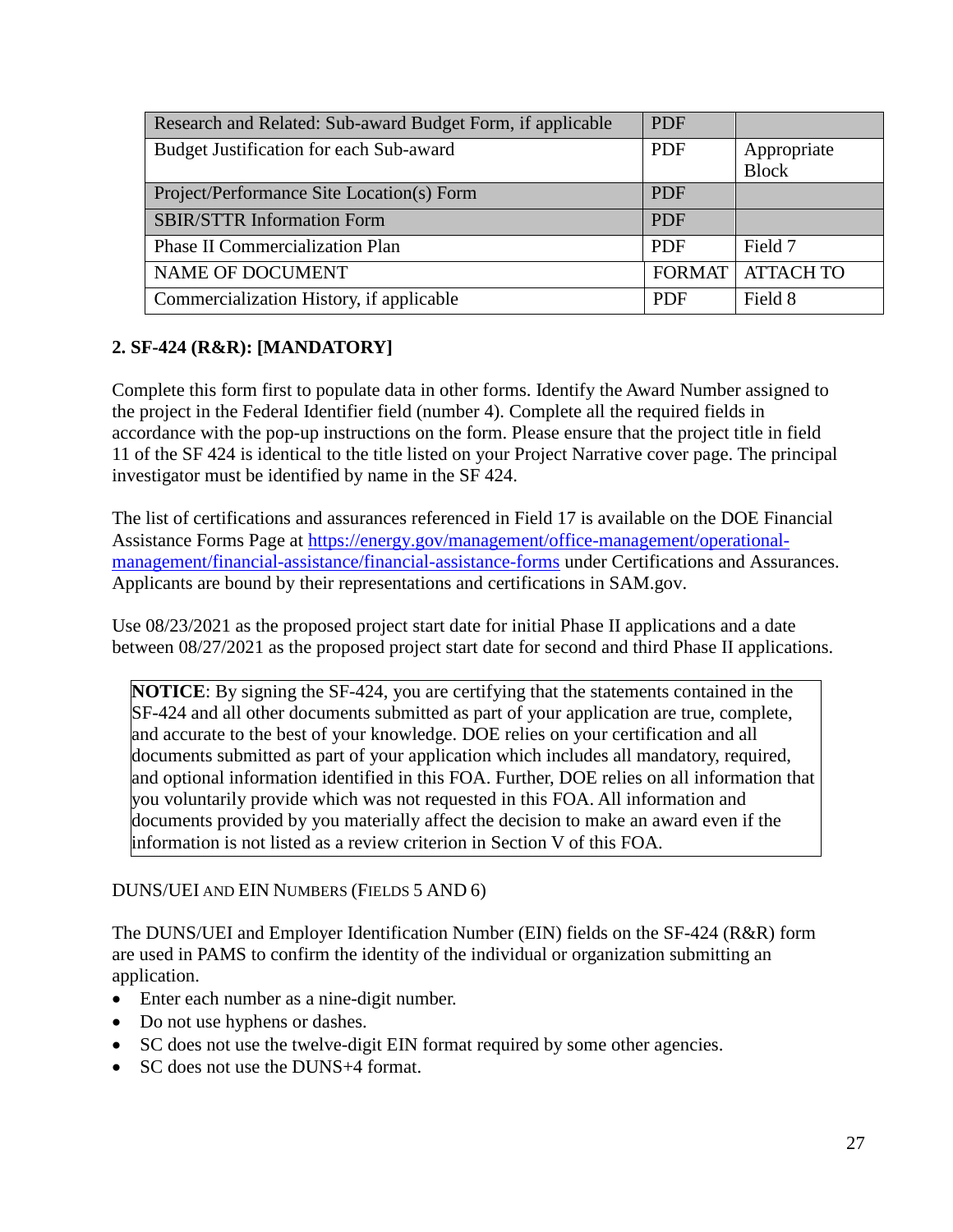TYPE OF APPLICATION (FIELD 8)

Please answer "yes" to the question "Is this application being submitted to other agencies?" if substantially similar, identical, or closely related research objectives are being submitted to another Federal agency. Indicate the agency or agencies to which the similar objectives have been submitted.

### **3. RESEARCH AND RELATED Other Project Information: [MANDATORY]**

Complete questions 1 through 6 and attach files.

Question 1: Applicants that plan to include human subjects as part of their research, should be aware that there are requirements that must be met for this type of research to be federally funded. Please refer to the following webpage to learn about these requirements: [https://science.osti.gov/ber/human-subjects.](https://science.osti.gov/ber/human-subjects)

If the answer to question 3 is "Yes", you must identify proprietary information with a legend on the first page of your project narrative and on each page that contains proprietary information in accordance with instructions provided in [Section VIII.C.16](#page-84-0) Proprietary Application Information. Failure to comply may result in DOE's inability to treat such information as proprietary and may delay the award process.

Note regarding question 4.a. and 4.b.:

If any environmental impact, positive or negative, is anticipated, indicate "yes" in response to question 4.a., "potential impact – positive or negative - on the environment." Disclosure of the impact should be provided in response to question 4.b. First indicate whether the impact is positive or negative and then identify the area of concern (e.g., air, water, exposure to radiation, etc.). Should the applicant have any uncertainty, they should check "yes."

DOE understands the phrase in field 4.a., "potential impact ... negative" to apply if the work described in the application could potentially have any of the impacts listed in (1) through (5) of 10 CFR 1021, Appendix B, Conditions that Are Integral Elements of the Classes of Action in Appendix B. (http://www.ecfr.gov)

Additionally, for actions which could have any other adverse impacts to the environment or have any possibility for adverse impacts to human health (e.g., use of human subjects, Biosafety Level 3-4 laboratory construction/operation, manufacture or use of certain nanoscale materials which are known to impact human health, or any activities involving transuranic or high level radioactive waste, or use of or exposure to any radioactive materials beyond de minimis levels), applicants should indicate a "negative" impact on the environment.

Lastly, 1) if there would be extraordinary circumstances (i.e., scientific or public controversy) related to the significance of environmental effects (10 CFR 1021.410 (b)(2)), 2) if the work is connected to other actions with potentially significant impacts (10 CFR 1021.410 (b)(3), or 3) if the work is related to other nearby actions with the potential for cumulatively significant impacts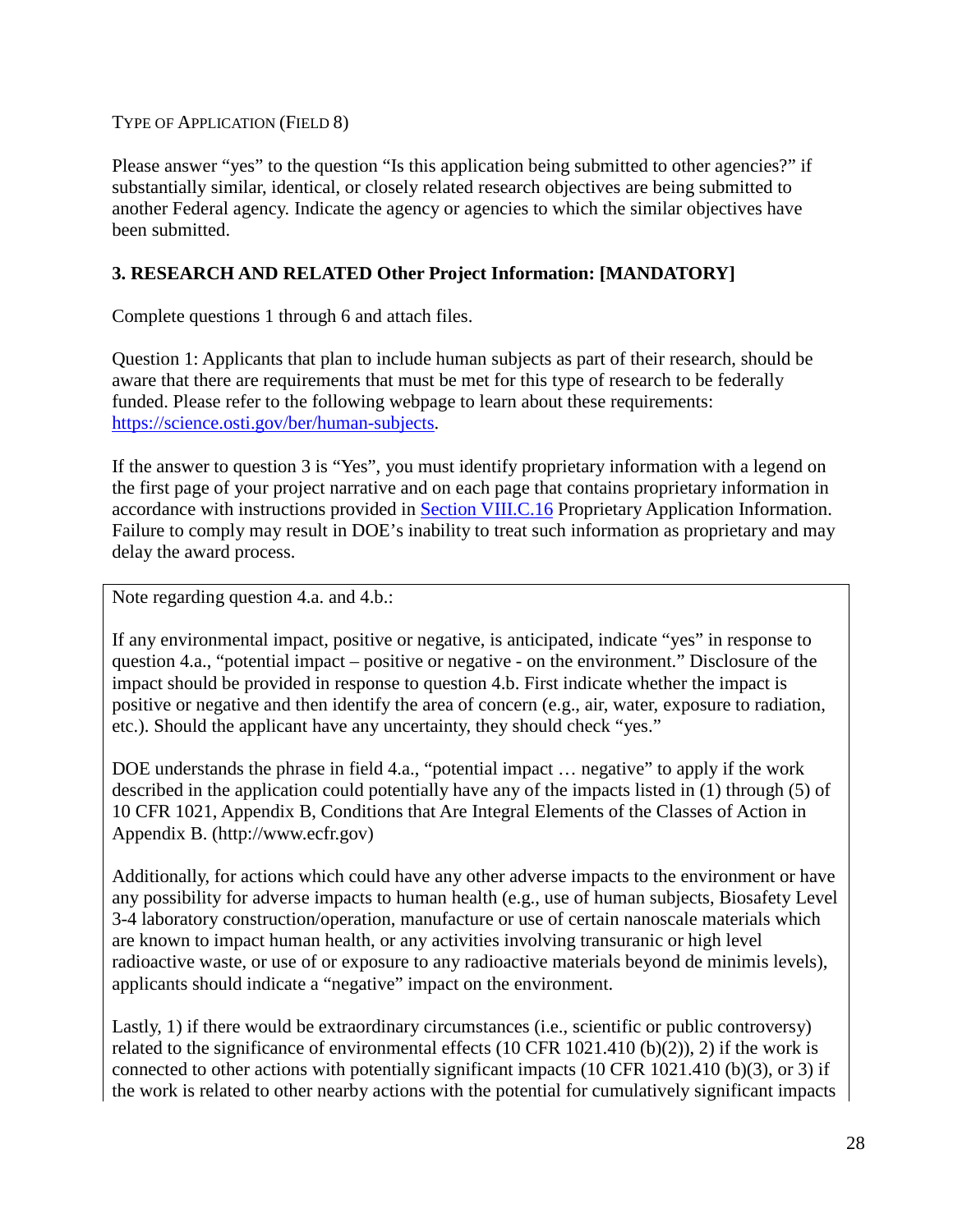## (10 CFR 1021.410 (b)(3)), applicants should indicate a "negative" impact on the environment.

The bulk of your application will consist of files attached to the Research and Related Other Project Information form. For fields 7 through 12, the files that are attached must comply with the following instructions:

## PROJECT SUMMARY/ABSTRACT (FIELD 7 ON THE FORM) **[MANDATORY]**

The Project Summary/Abstract must contain a summary of the proposed activity suitable for dissemination to the public. This document must not include any proprietary or sensitive business information as DOE may make it available to the public. The Project Summary must not exceed 500 words of text. Save this information in a file named "Summary.pdf," and click on "Add Attachment" to attach it.

The purpose of the Project Summary is to communicate the overall sense of the project, not every step of the work plan or every accomplishment in Phase I. Statements of future applications or benefits belong in the section on Commercial Applications and Other Benefits. Do not use acronyms, abbreviations, first-person references, or any proper names (including the name of the SBC, any subcontractors or institutions, or any trade/product name) in the body of the summary.

The header must include:

- Company name
- Project Title
- Principal Investigator
- Topic number/subtopic letter

The body must include:

- Statement of the problem or situation that is being addressed. Describe the problem or situation being addressed – be sure that the DOE interest in the problem is clear, but not in such a way that implies that any service or products are being provided for the direct benefit of DOE rather than for the advancement of a public purpose. (Typically one to three sentences).
- General statement of how this problem is being addressed. This is the overall objective of the combined Phase I and Phase II projects. How is this problem being addressed? What is the overall approach of the combined Phase I/Phase II project? (Typically one to two sentences).
- What was done in Phase I (and, if applicable, Phase II awards)? (Typically two to six sentences).
- What is planned for the Phase II project? (Typically two to three sentences).
- Commercial Applications and Other Benefits (limited to the space provided). Summarize the future applications or public benefits if the project is carried over into Phase III and beyond. Do not repeat information already provided above.
- Key Words Provide listing of key words that describe this effort.
- Summary for Members of Congress: (layman's terms, two sentences with a maximum of 50 words). The DOE notifies members of Congress of awards; therefore, please provide, in clear and concise layperson's terms, a very brief summary of the project, suitable for a possible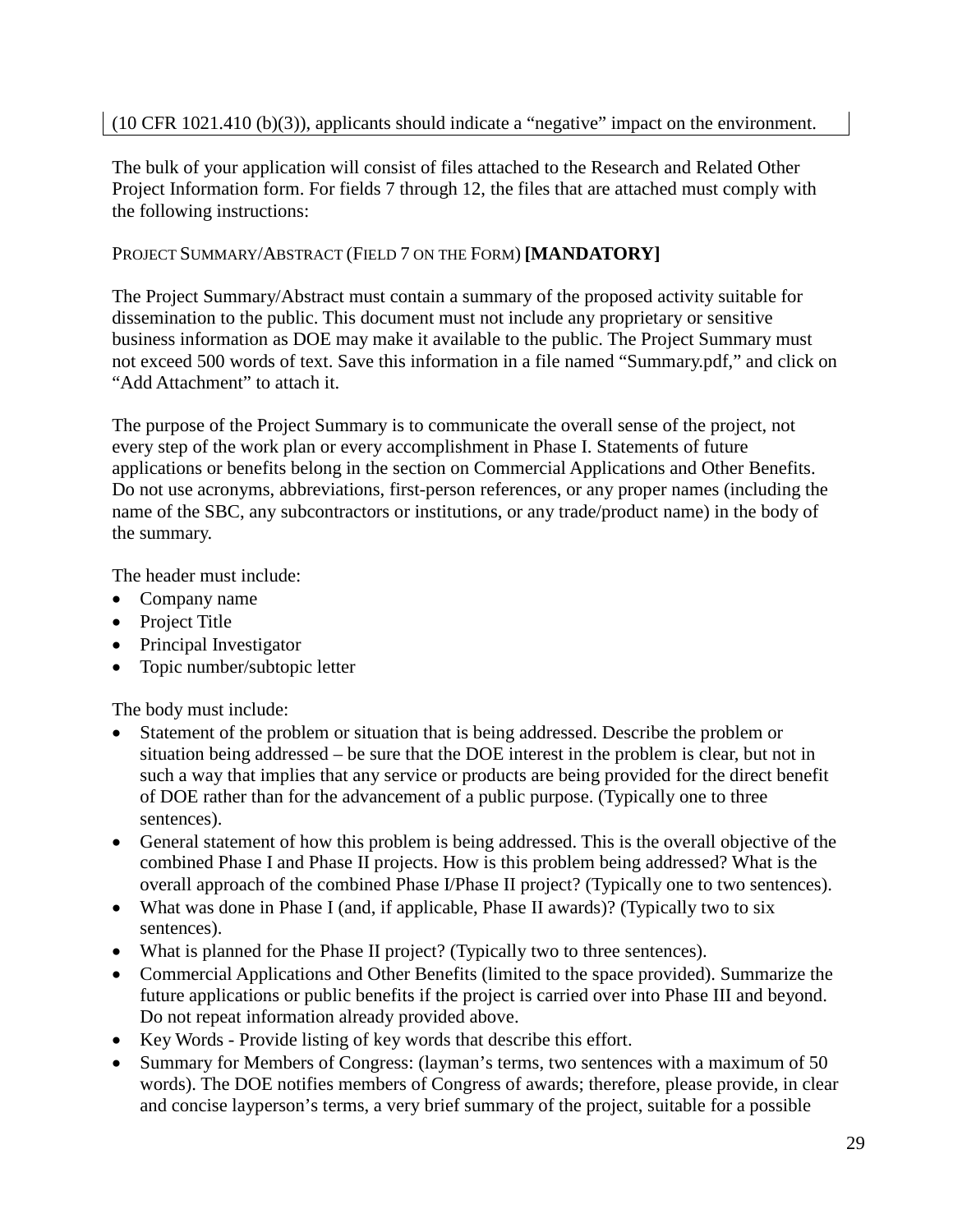press release from a Congressional office.

Suggested Format: To ensure that the research need is clearly identified, please state the problem to be addressed in the first sentence. In the second sentence, state what is being done to address the problem.

### PROJECT NARRATIVE (FIELD 8 ON THE FORM) **[MANDATORY]**

The Project Narrative describing your technology is considered the main portion of the application and must not exceed 20 pages and 10,000 words of text, which includes the cover page. Please note that the word limit applies to the text in the body of the Project Narrative and does not include text in tables and graphs. Also, sections such as the budget, budget justification, key personnel, commercialization plans and final technical reports should not be included in the Project Narrative but attached in the appropriate fields for those forms.

Phase II applications must propose R&D required to meet the DOE objectives stated in the technical topic of the Phase I FOA and provide sufficient information to convince DOE and members of the research community who review the application that it is worthy of support under the stated evaluation criteria in [Section V.](#page-40-1) The work proposed in Phase II, assuming that it proceeds successfully, should be suitable in nature for subsequent progression into Phase III. To attach a Project Narrative, click "Add Attachment."

The Project Narrative must include ALL of the following using this outline:

- Title page Provide company-specific and project information including company name and address, principal investigator, project title, topic number, subtopic letter, and award number.
- Provide a Proprietary Data Legend if applicable in accordance with [Section VIII C.](#page-84-0) 16 Proprietary Application Information.
- Table of Contents

Significance, Background Information, and Technical Approach

- o Identification and Significance of the Problem or Opportunity, and Technical Approach - Define the specific technical problem or opportunity addressed by your application. Provide enough background information, so that the importance of the problem/opportunity is clear. Indicate the overall technical approach to the problem/opportunity and the part that the proposed research plays in providing needed results.
- o Anticipated Public Benefits Discuss the technical, economic, social, and other benefits to the public as a whole, if the project is successful and is carried over into Phase III. Identify specific groups in the commercial sector as well as the Federal government that would benefit from the projected results. Describe the resultant product or process, the likelihood that it could lead to a marketable product, and the significance of the market.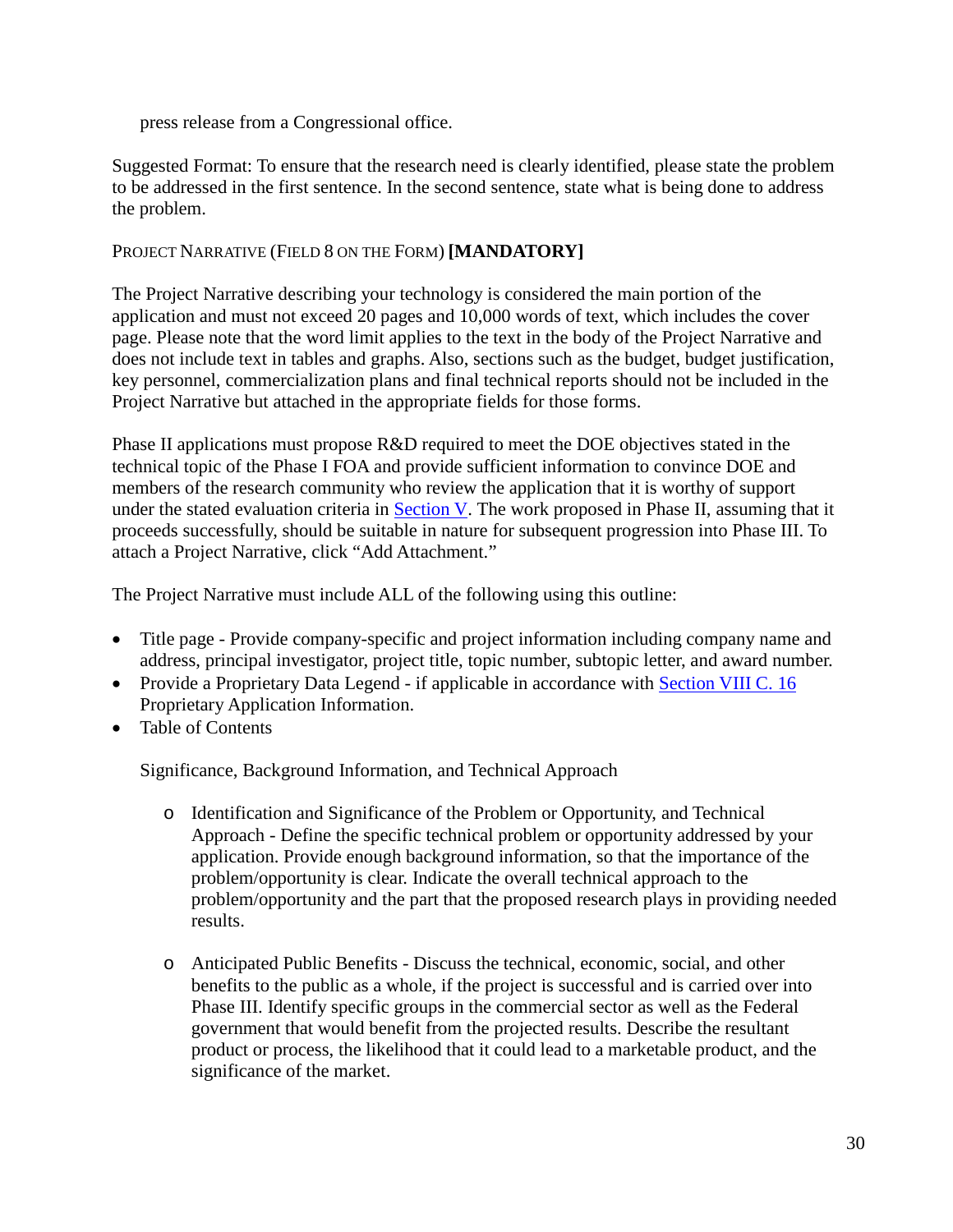- o Degree to which Technical Feasibility has been Demonstrated For Initial Phase II applications, discuss the purpose of your Phase I research, the research carried out, the research findings or results, and your estimate of technical feasibility. In particular, address the degree to which the Phase I objectives have been met. The Initial Phase II application should include all relevant information concerning the research carried out in Phase I. Technical reviewers are not always the same as used in Phase I, therefore, may not be familiar with the Phase I application.
- o For Technology Transfer Opportunities, you must include an update on the status of the option agreement with the Research Institution.
- o Phase IIA: Please discuss the R&D that was originally proposed for Phase II and the R&D that was or will be completed by the end of Phase II. The scope of work proposed for Phase IIA is limited to completing that originally proposed for Phase II.
- o Phase IIB: Please discuss how the originally proposed work for Phase II has or will be successfully completed during the Phase II project period. Also discuss how the proposed Phase IIB R&D builds upon the successful Phase II work to enhance the opportunity for commercialization. If you have completed your Phase II Final Technical Report, you may cite it here and attach it to Field 12 of the RESEARCH AND RELATED Other Project Information form.
- o Phase IIC: Please discuss your plans to continue the research conducted in either Phase IIA or IIB and how this will enable you to transition your innovation to commercialization. Also discuss the following information regarding matching funds: (1) the third party providing the matching funds and the amount of funds provided (The matching amount (excluding any fees collected by the SBC) must be equal to the amount of the award); (2) the expectations of the third party for the use of the funds and the expected outcomes; and (3) your plan for expending the funds during the period of performance of the award.
- The Phase II Project
	- o Technical Objectives State the specific technical objectives of the Phase II research and development. If submitting a Phase IIA or IIB application, please clearly indicate the need for additional funding beyond that provided in the initial Phase II award. If submitting a Phase IIC application, please clearly indicate the need for additional funding beyond the first and second Phase II awards.
	- o Work Plan This section should be a substantial part of the technical application. Provide an explicit, detailed description of the Phase II research approach and work to be performed. Indicate what will be done, by whom (SBC, subcontractors, or consultants) where it will be done, and how the work will be carried out, both programmatically and in regards to protection of human health and the environment.
	- o Link the work plan to the objectives of the proposed project. Discuss methods planned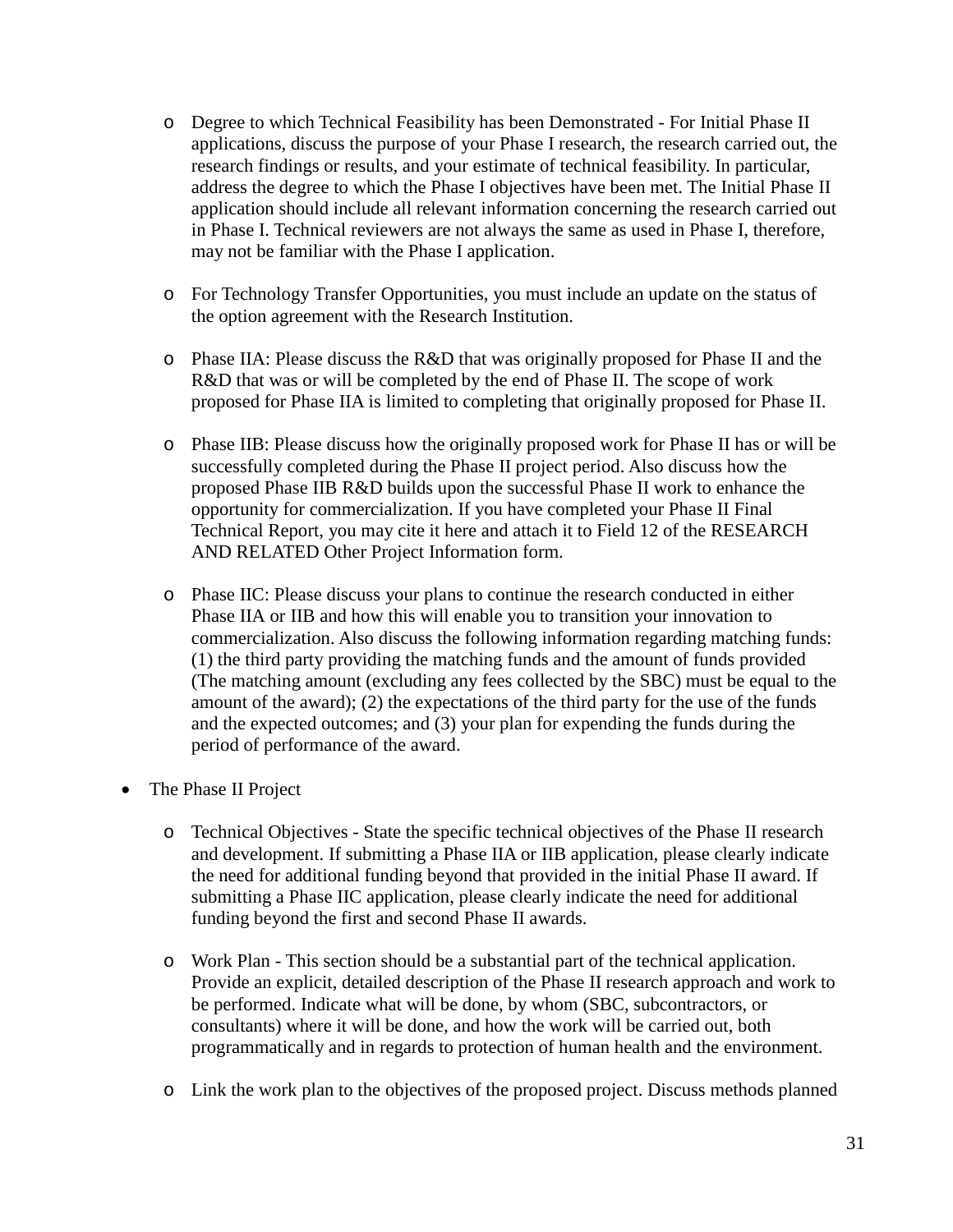to achieve each objective or task explicitly and in detail. Be sure to address how the research or research and development effort could lead to a product, process, or service in Phase III. Show how the management direction and control of the project will be assured. Regardless of the proportion of the work or funding of each of the performers under the award, the SBC is to be the primary awardee with overall responsibility for its performance.

- o Performance Schedule Phase II projects are typically for 24 months. Please note that the performance period should cover two budget periods of up to 12 months each; however, the first budget period should be 12 months. Funding for the 2nd budget period will be contingent on the demonstration of adequate progress, evaluation of programmatic priorities, availability of funds, and compliance with the terms and conditions of the award. Please state in this section if the project will be completed in less than 24 months and identify the proposed project length in weeks. Briefly describe the important milestones and the estimated amount of time for completing each task described in the work plan.
- o Go/No Go Milestones and Go/No Go Technical Metrics, if applicable Applications submitted under topics with awards designated as cooperative agreements (see Section III, Eligibility Information) must also include one to four go/no go milestones and/or technical metrics that can be achieved by month nine and reported in month ten. These go/no go milestones and technical metrics should be included in the performance schedule. In addition, a separate table listing just the nine month go/no go milestones and technical metrics should be attached in field 12. A template for this table along with a completed example is available here: https://science.osti.gov/sbir/Applicant-Resources . For cooperative agreements, achievement of the go/no go milestones and technical metrics is a requirement for demonstrating adequate progress during the first budget period. The go/no go milestone and technical metric decision and funding decision for the second budget period is distinct from a non-compliance determination.
- o Facilities/Equipment Describe available equipment and physical facilities necessary to carry out the Phase II effort. Equipment is defined in 2 CFR 200.33 as "tangible personal property (including information technology systems) having a useful life of more than one year and a per-unit acquisition cost which equals or exceeds the lesser of the capitalization level established by the non-Federal entity for financial statement purposes, or \$5,000." Items of equipment to be leased or purchased must be described and justified in this section. If the equipment, instrumentation, and facilities are not the property of the applicant and are not to be purchased or leased, the source must be identified and their availability and expected costs specifically confirmed in this section. A principal of the organization that owns or operates the facilities/equipment must provide written verification regarding the availability and cost of facilities/equipment and any associated technician cost. SBCs may get credit for obtaining this equipment as an in-kind Phase II commercial contribution as described in section 6 below.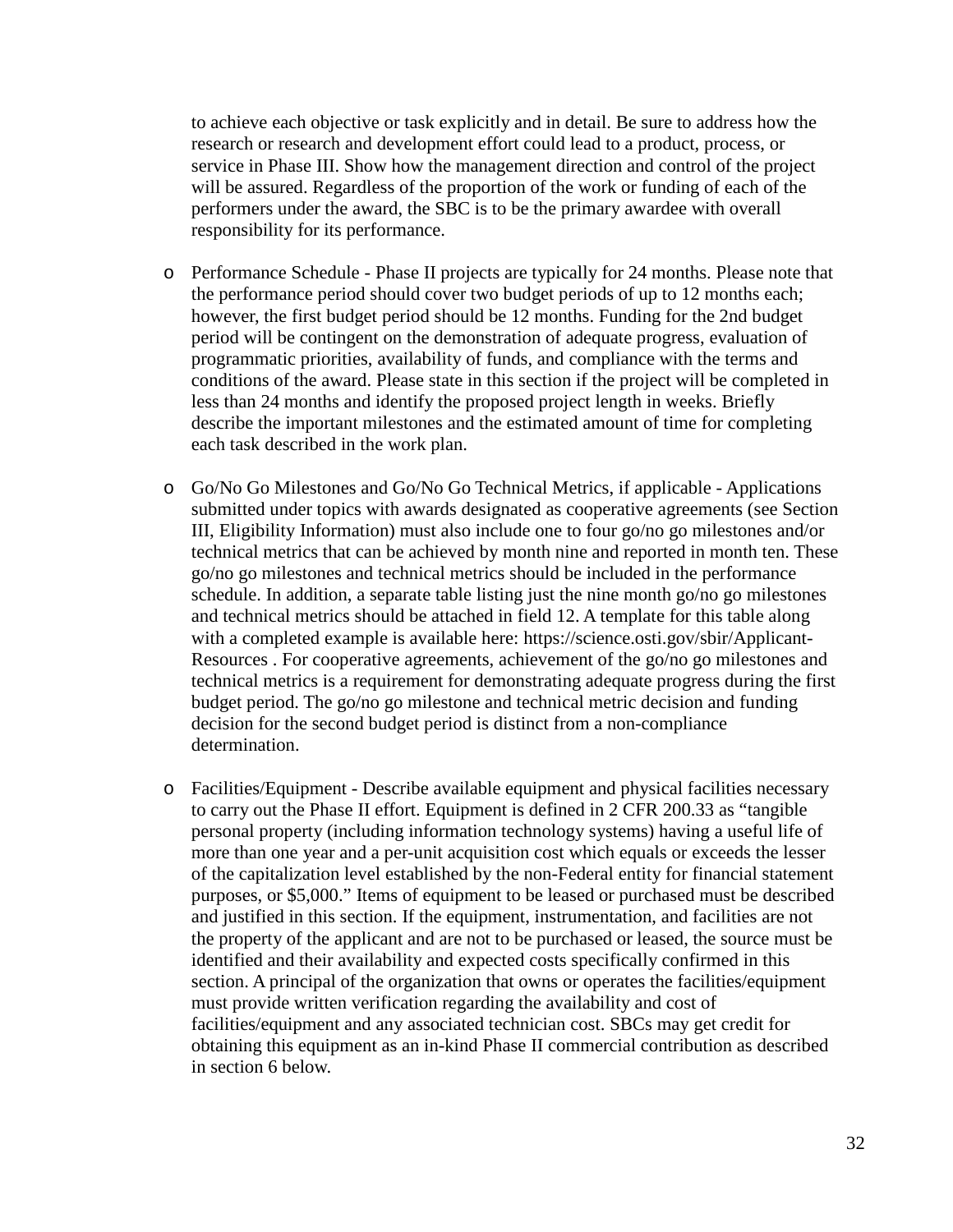- o To the extent possible in keeping with the overall purposes of the program, only American- made equipment and products should be purchased with the funds provided by the Phase II awards.
- Consultants and Subcontractors (including Research Institutions for STTR)
	- o Research Institution If the application contains substantial collaboration with a research institution (required for STTR, optional for SBIR), (1) identify the name and address of the institution, the name, phone number, and email address of the certifying official from the research institution, and the total dollar amount of the subcontract; (2) describe in detail the work to be done by this institution in the Work Plan section; (3) provide a budget and budget justification; (4) and provide a specific statement certifying that they have agreed to serve in the manner and to the extent described in the Work Plan section of the application.

The research institution will be considered a subcontractor to the SBC applicant. The research institution must provide a letter of commitment on official letterhead from an authorized representative of the institution which commits the institution to participate in the project as described in the application. The letter should be attached as an "Other Attachment" in field 12, on the Research & Related Other Project Information form. If selected for award, participation of the research institution will be verified by the Contracting Office.

Consultants and Other Subcontractors - Involvement of consultants or subcontractors in the planning and research stages of the project is permitted provided the work is performed in the United States. If consultants and/or subcontractors are to be used, this section of the application must identify them by name, identify whether the party is being proposed as a consultant versus as a subcontractor, and should provide "Letters of Commitment" from an authorized representative of the consultants and/or subcontractors. The letters must provide a detailed cost estimate including costs for labor, equipment, and materials, if any for the consultant or subcontractor, as well as a specific statement certifying that they have agreed to serve in the manner and to the extent described in the Work Plan section of the application. Each letter must be on official letterhead with an authorizing representative's contact information provided and submitted as an "Other Attachment" to the application. If selected for award, the Contracting Office will verify the participation of any subcontractors and/or consultants and will require budget and budget justifications for subcontractors and verification of the rates for consultants.

• Note: None of the employees or owners of the applicant SBC may be consultants. None of the employees or owners of the applicant SBC may be employees of a Subcontractor except when the Subcontractor is a Research Institution. Consultants must not be employees of any proposed Subcontractor. SBC personnel cannot be reimbursed with DOE funding as a consultant under the project. SBC personnel cannot be reimbursed with DOE funding as an employee of a Subcontractor except when the Subcontractor is a Research Institution under the project. Non-U.S. citizens are eligible to perform work on SBIR/STTR projects provided they are legally empowered to work in the U.S. at the time the award is made.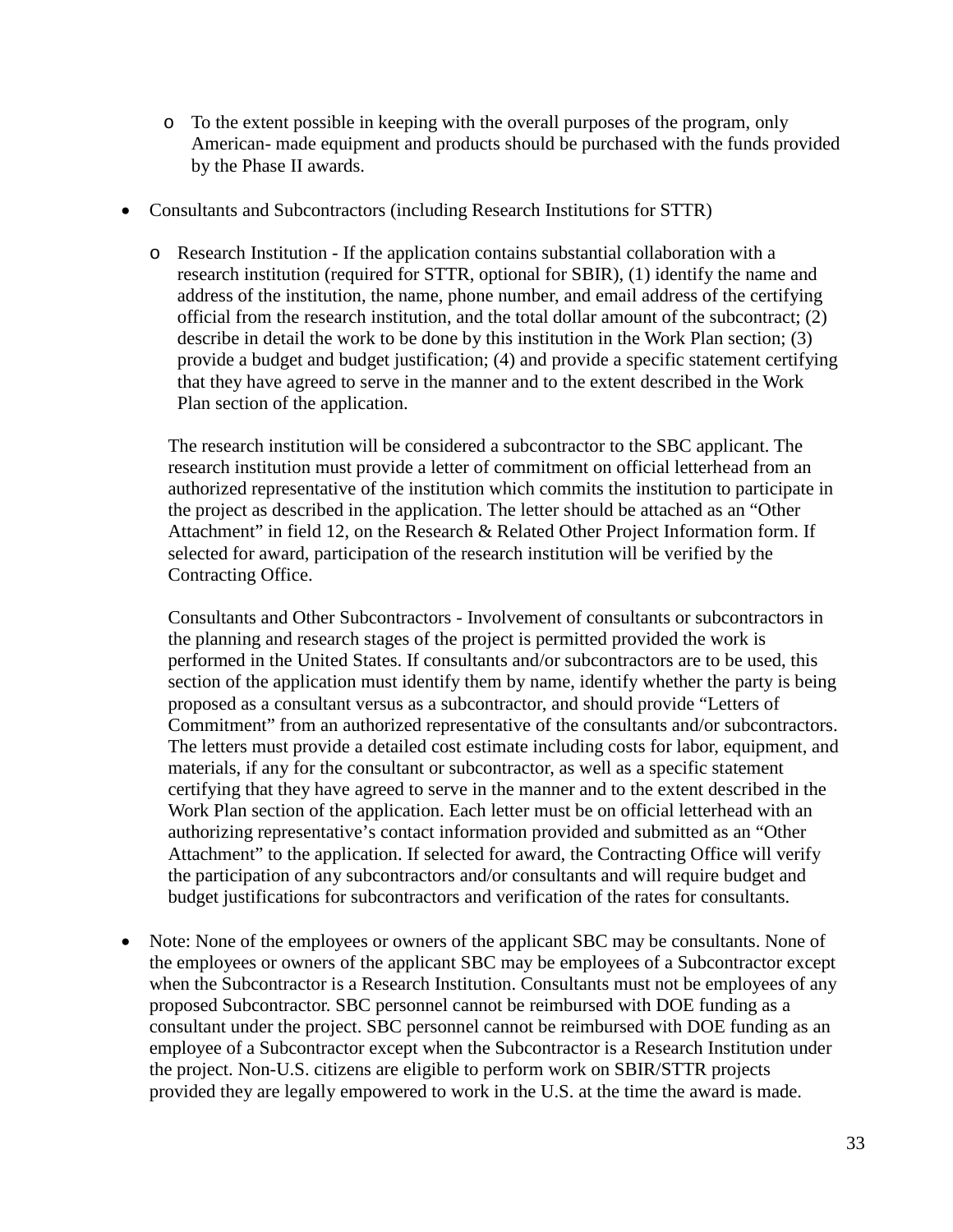- Phase II Funding Commitment (Commercial Contribution) [OPTIONAL for Phase II, Phase IIA, or Phase IIB; MANDATORY FOR Phase IIC]
	- o While not a requirement to obtain Phase II, IIA, or IIB funding, applicants are encouraged to submit a Phase II commitment from the private sector or non-SBIR/STTR funding sources.
	- o Phase IIC: This section should state the source and amount of the matching funds and the planned use of the matching funds. You must ensure that the matching amount (excluding any fees collected by the SBC) must be equal to the amount of the award. Although Phase II award funds (with the exception of commercialization assistance) are to be used solely for research and development, matching funds can be used for research and development or other purposes associated with commercialization of technology developed under the award. Note: do not include matching funds in your budget, budget justification, or SF-424 form. Those forms are only for the research and development funds you are requesting from DOE.
- Phase III Follow-On Funding Commitment [OPTIONAL] Applicants are encouraged to submit a Phase III follow-on funding commitment. The commitment must indicate when the funds will be made available, and contain specific technical objectives which, if achieved in Phase II, will make the commitment exercisable by the applicant. If the commitment is firm regardless of technical objectives achieved, it should state so. The commitment may include: (1) third party financing; (2) self-financing (in which case the proposing SBC must demonstrate the ability to provide the Phase III funding); (3) state or local government financing; or (4) Federal funding. In-kind contributions are allowed; however, the applicant or donor must estimate the dollar value of any in-kind contributions. The Phase III commitment must be submitted with the Phase II application as a separate attachment. Add as an attachment in field 12, "Other Attachments," on this form. You should also reference it in the technical proposal in the "Work Plan" section.
- Bibliography & References Cited (Field 9 on the form). [DO NOT USE THIS FIELD] Include this information, if any, in the project narrative. Do not attach a file in this field.
- Facilities & Other Resources (Field 10 on the form) [DO NOT USE THIS FIELD] Include this information, if any, in the project narrative. Do not attach a file in this field.
- Equipment (Field 11 on the form) [DO NOT USE THIS FIELD] Include this information, if any, in the project narrative. Do not attach a file in this field.

#### OTHER ATTACHMENTS (FIELD 12 ON THE FORM) **[MANDATORY]**

Note: Field 12 will hold more than one attachment. If you need to elaborate on your responses to questions 1-6 on the "Other Project Information" document, provide the information in a single file named "projinfo.pdf." Click on "Add Attachments" in Field 12 to attach file. See the instructions in the subsections below.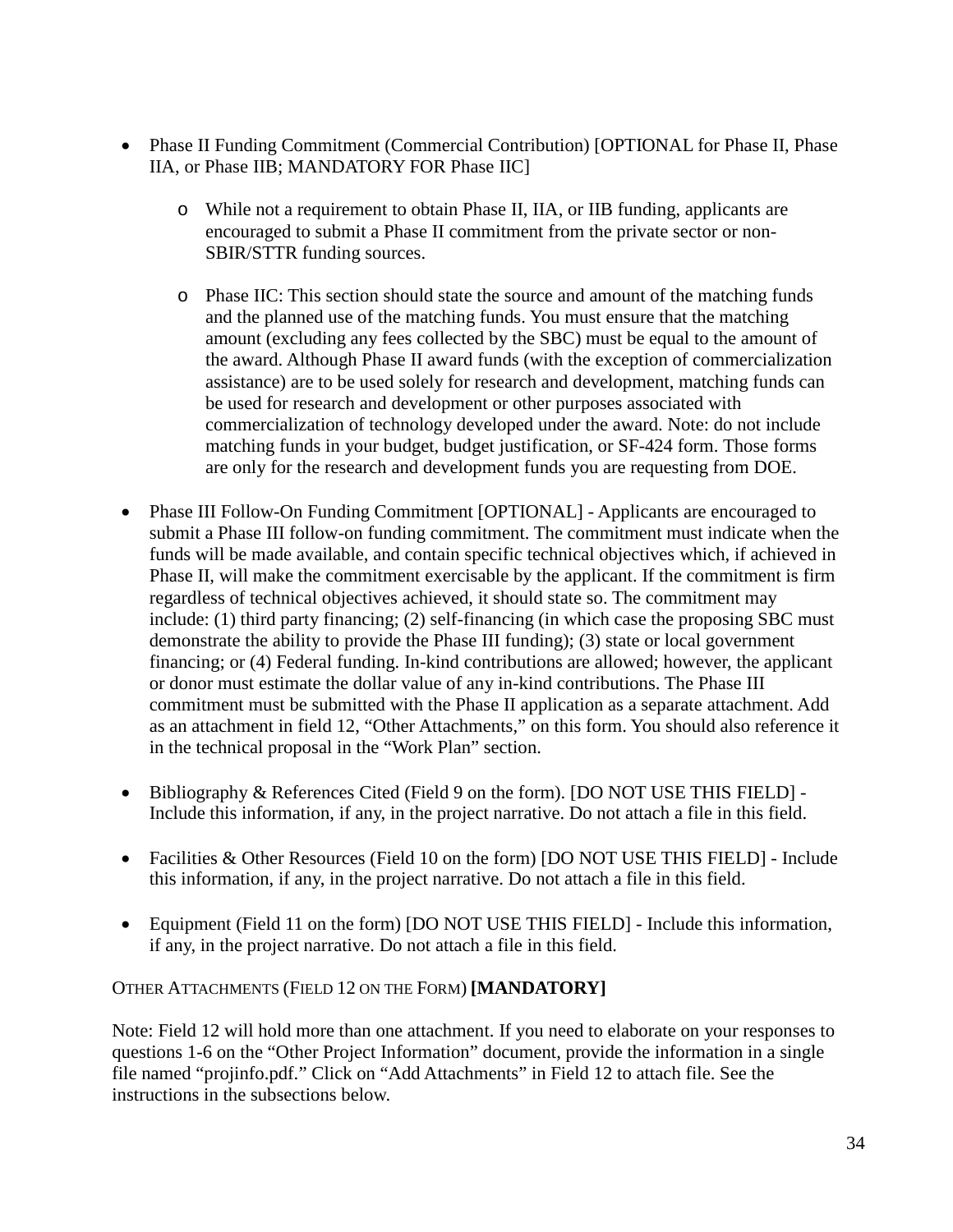### DIGITAL DATA MANAGEMENT PLAN REQUIREMENT **[REQUIRED]**

All SBIR and STTR applicants must select one of the following options for their Data Management Plan (DMP):

#### Option 1)

The Option 1 DMP is: "It is anticipated that all generated digital data will be protected as SBIR/STTR data and therefore will not be publicly shared during the applicable SBIR/STTR data protection period. If any data generated under this award are published, an effort will be made to also release any related digital data that is not protected SBIR/STTR data."

Please note that if you do not include a DMP with your application, Option 1 for the DMP will be assumed for your application. However, if you plan to publicly disclose generated digital data, you must provide a DMP under Option 2.

#### Option 2)

If you plan to publicly disclose technical data during the data protection period or, for data not expected to be asserted as protected SBIR/STTR rights data , please submit a DMP using the standards in Section VIII.A.5 of this FOA.

#### ADDITIONAL ATTACHMENTS TO FIELD 12 **[MANDATORY]**

Also, attach the following files. Do not attach these to the SF-424, but attach these files to Field 12 of the "Other Project Information" form.

- Phase I Final Technical Report [mandatory for Initial Phase II applications]. If your Phase I project period ends less than 14 days before the Phase II application due date or after the Phase II application due date, you must attach in Field 12 an interim Final Technical Report [mandatory] on your progress to date. Please note that your Phase I Final Technical Report may contain SBIR/STTR data per your Phase I award terms and conditions. However, no company proprietary information should be included in the report. Please refer to the following tutorial that explains the difference between SBIR/STTR data and proprietary information: <https://www.sbir.gov/tutorials/data-rights.>
- Latest Phase II progress report or final technical report [mandatory for Phase IIA, IIB or IIC applications].
- Signed Letter of Phase II Funding Commitment, if applicable.
- Phase III Follow-On Funding Commitment, if applicable.
- Signed Letter of Commitment from any subcontractors (including Research Institutions).
- Letters of Commitment from consultants, subcontractors, or other third parties.
- Level-of-Effort Worksheet (discussed in [Section III\)](#page-9-2) located a[t](https://science.osti.gov/sbir/Applicant-Resources/Grant-Application) <https://science.osti.gov/sbir/Applicant-Resources/Grant-Application> . If the Microsoft Excel version is used, it must be converted to PDF before attaching it to the application.
- A copy of the SBIR.gov SBC Registration PDF file received from the Small Business Administration (when a Control ID was provided), after the completion of the SBA Company Registration at [http://sbir.gov/registration.](http://sbir.gov/registration)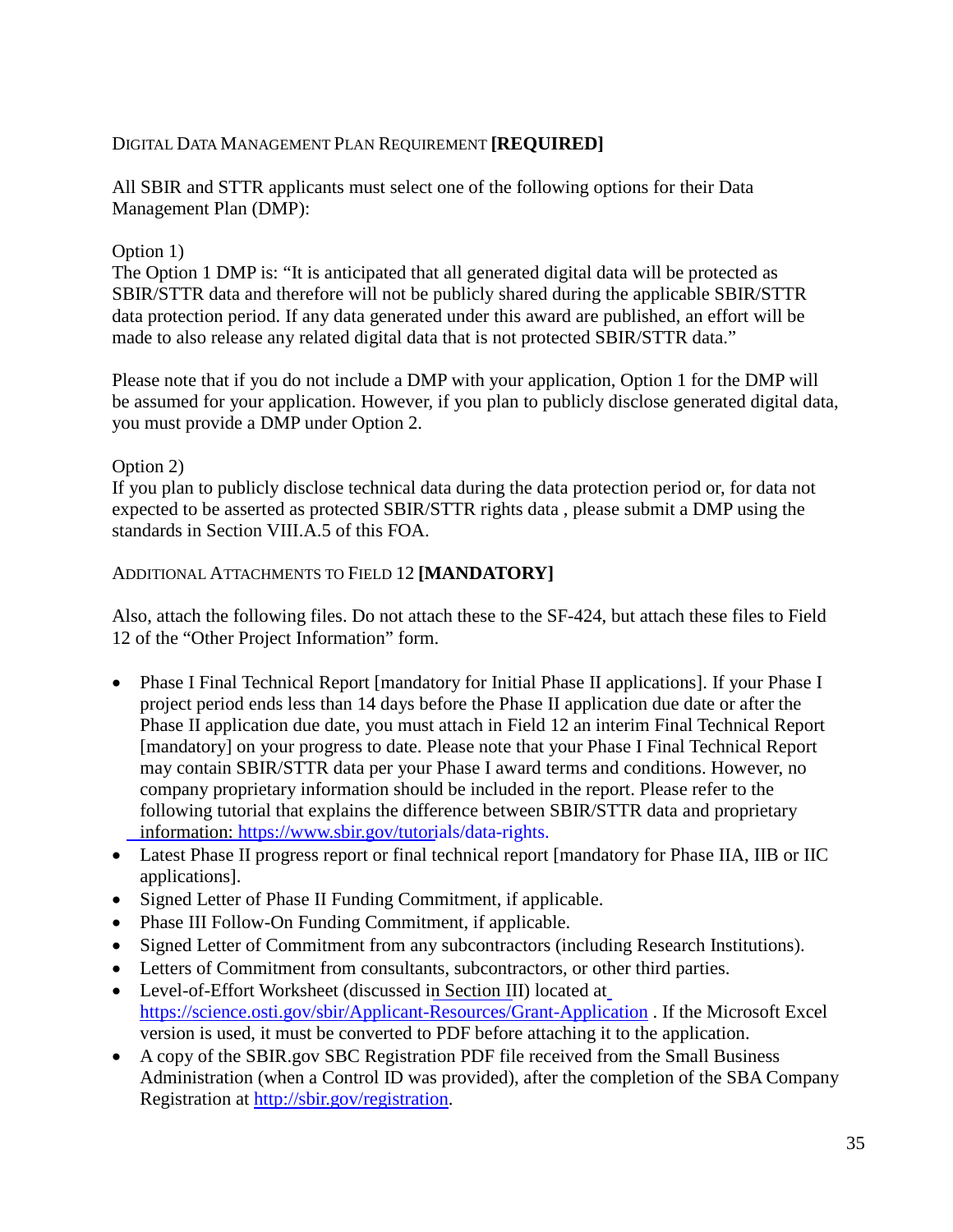• Table of Go/No Go Milestones and Technical Metrics, if applicable. Only required for applications for cooperative agreements. See discussion of the Performance Schedule above.

## **4. RESEARCH AND RELATED Senior/Key Personnel: [MANDATORY]**

Complete this form before the Budget form to populate data on the Budget form.

Principal Investigator and other Key Personnel - The PI is the key individual designated by the applicant to direct the project. Only one PI is acceptable per project and all work must be performed in the United States. See "Restrictions of the Principal Investigator" in [Section III, 6.](#page-20-0)

**The principal investigator should be named in the application and be an employee of the small business (or Research Institution for STTR) as of the start date of the award. Senior/key personnel should only be named in the application if the person will be an employee of the small business as of the start date of the award. If the person will be joining the small business at a later date to fulfill the research needs, please list them by the position title (E.g. Senior Engineer) only.**

Beginning with the PI, provide a profile for each senior/key person proposed. Each senior/key person must be aware that he/she is included in the application and must agree to perform the work if awarded. A senior/key person is any individual who contributes in a substantive, measurable way to the scientific/technical development or execution of the project, whether or not a salary is proposed for this individual. Sub-awardees and consultants must be included if they meet this definition. For each senior/key person provide a biographical sketch and a list of current and pending support, following the detailed instructions in Section VIII, A.6 of this FOA.

The biographical sketch for each senior/key person must be attached to the "Attach Biographical Sketch" field in each profile.

WARNING: These instructions have been significantly revised to require disclosure of a variety of potential conflicts of interest or commitment, including participation in foreign government-sponsored talent recruitment programs.

The PI and each senior/key person at the prime applicant and any proposed subaward must provide a list of all sponsored activities, awards, and appointments, whether paid or unpaid; provided as a gift with terms or conditions or provided as a gift without terms or conditions; full-time, part-time, or voluntary; faculty, visiting, adjunct, or honorary; cash or in-kind; foreign or domestic; governmental or private-sector; directly supporting the individual's research or indirectly supporting the individual by supporting students, research staff, space, equipment, or other research expenses. All foreign government- sponsored talent recruitment programs must be identified in current and pending support.

The current and pending support must be attached to the "Attach Current and Pending Support" field in each profile.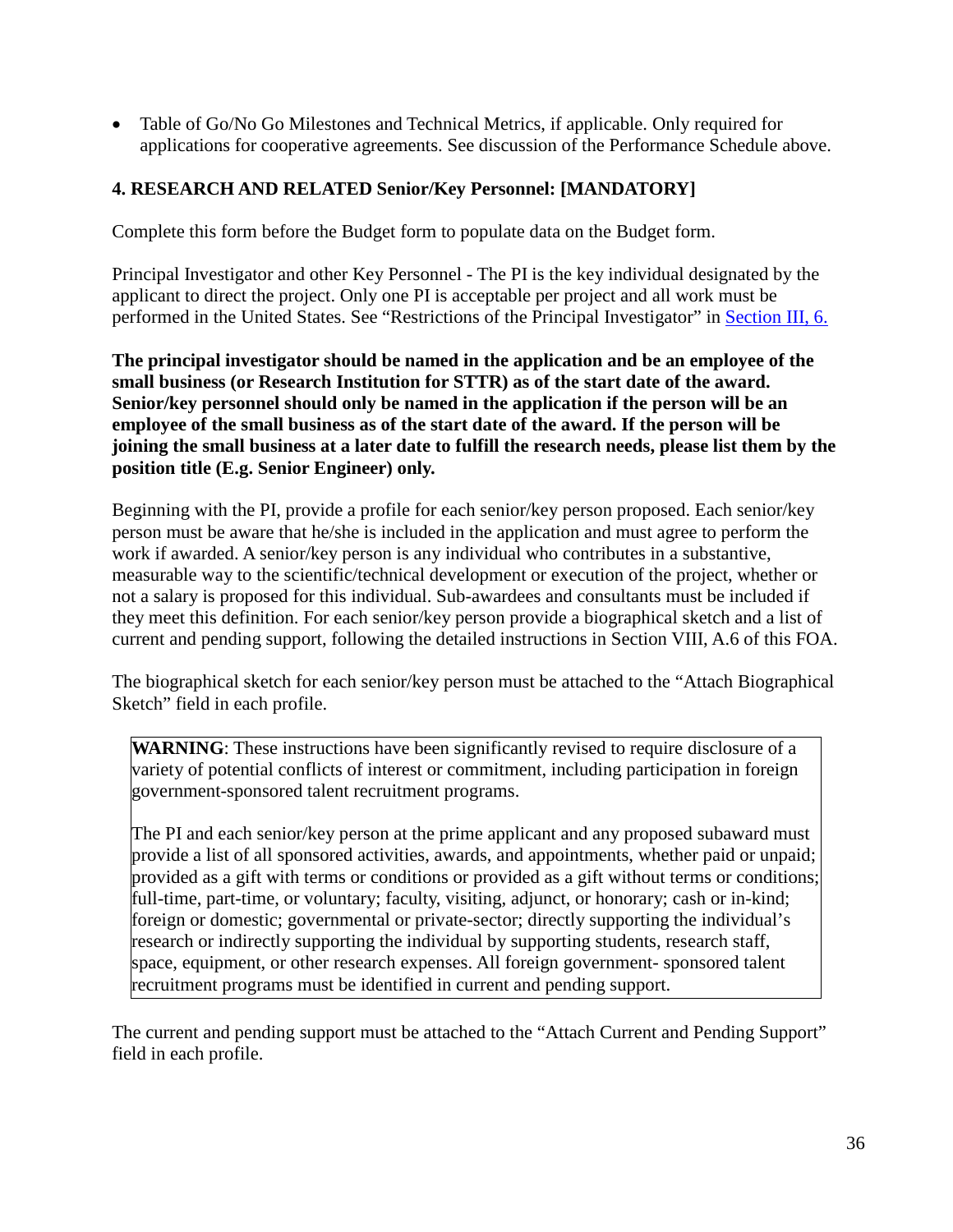## **5. Research and Related Budget: [MANDATORY]**

Complete the Research and Related Budget form in accordance with the instructions on the form (Activate Help Mode to see instructions) and the following instructions. You must complete a separate budget for each year of support requested. The form will generate a cumulative budget for the total project period. You must complete all the mandatory information on the form before the NEXT PERIOD button is activated. You may request funds under any of the categories listed as long as the item and amount are necessary to perform the proposed work, meet all the criteria for allowability under the applicable Federal cost principles, and are not prohibited by the funding restrictions in this FOA.

Additional information is found in [Section VIII.](#page-50-0) of this FOA.

## Budget Justification (Field K On the Form) BUDGET JUSTIFICATION (FIELD K ON THE FORM): **[MANDATORY]**

Provide a justification that explains all costs proposed in the budget. The following items of advice are offered to assist you in developing a justification.

- Organize the justification by listing items in the same order as presented on the budget.
- Ensure that the narrative matches the budget in dollar amounts and language.
- Explain the line items. If costs are estimated, provide a basis for the estimate. Explain if costs are based on prior experience of similar activities. If a cost is based on the product of two numbers (such as a number of items at a per-item price), ensure that your math is correct.
- If including an inflationary factor for future budget periods, explain the basis for the inflation. Provide any other information you wish to submit to justify your budget request. Including items in the budget justification is not considered a form of cost-sharing: Provide the details of all personnel (key or other) who will be working on the award, regardless of their source(s) of compensation. Explain their source(s) of compensation if it is not from this award. Include the indirect cost rate agreement as a part of the budget justification.

Attach a single budget justification file for the entire project period in field L.

The file automatically carries over to each budget year.

Additional information is found in [Section VIII](#page-61-0) of this FOA.

#### **6. R&R Subaward Budget Attachment(s) Forms: [IF APPLICABLE, Budgets for Subawardees (including research institutions)]**

You must provide a separate SF-424 (R&R) budget and budget justification for each subawardee that is expected to perform work. This documentation should be in the same format submitted by the applicant.

Download the R&R Budget Attachment from the R&R SUB-AWARD BUDGET ATTACHMENT(S) FORM and email it to each sub-awardee that is required to submit a separate budget or use the collaborative features of Workspace. After the sub-awardee has emailed its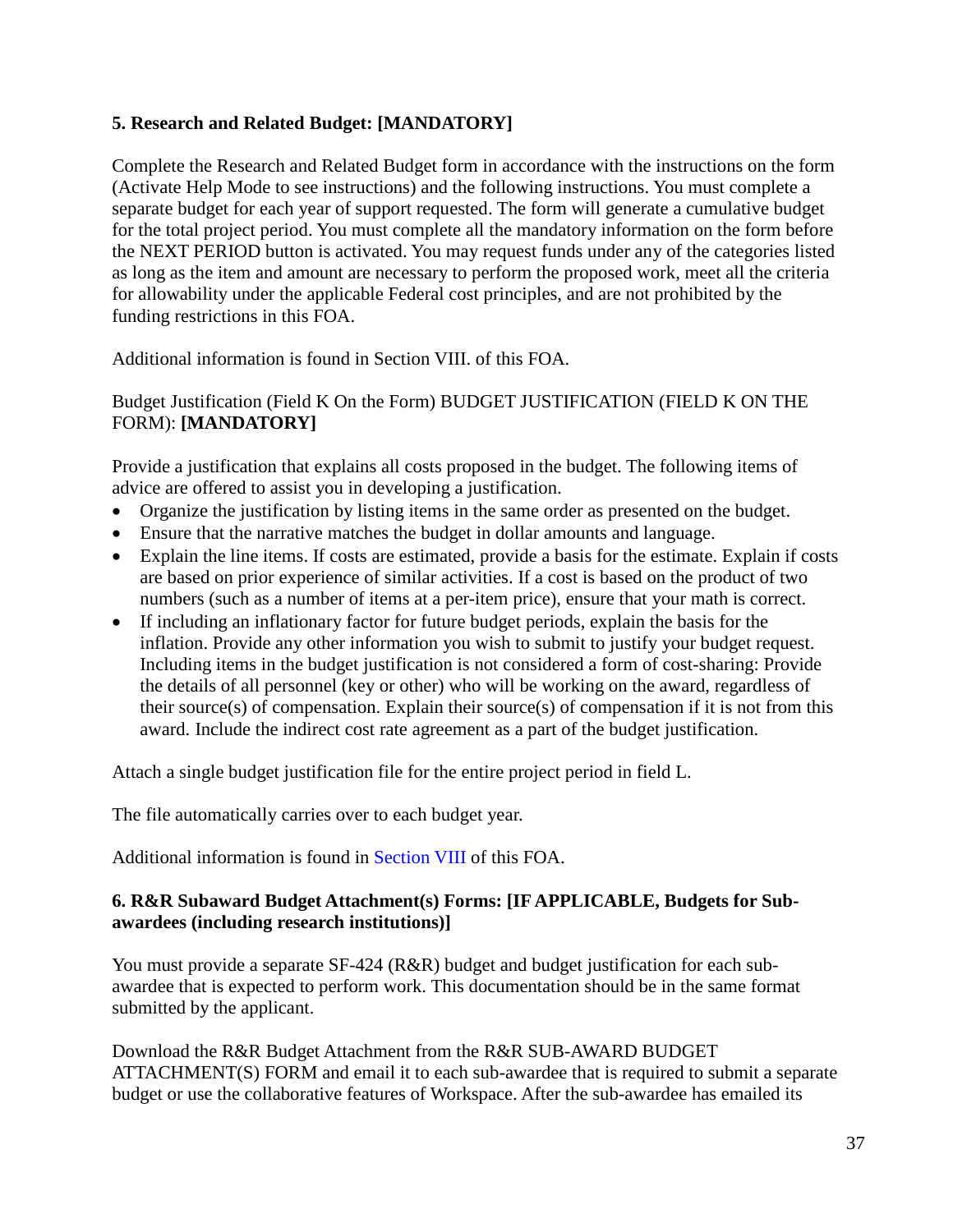completed budget back to you or completed it within Workspace, attach it to one of the blocks provided on the form. Use up to 10 letters of the sub-awardee's name (plus.pdf) as the file name (e.g., ucla.pdf or energyres.pdf). Filenames must not exceed 50 characters.

You may enter the sub-awardee budget information on a separate budget extracted from the SUB- AWARD BUDGET ATTACHMENT(S) FORM.

If the project involves more sub-awardees than there are places in the SUB-AWARD BUDGET ATTACHMENT(S) FORM, the additional sub-award budgets may be saved as PDF files and appended to the Budget Justification attached to Field K.

Ensure that any files received from sub-awardees are the PDF files extracted from the SUB-AWARD BUDGET ATTACHMENT(S) FORM. Errors will be created if a sub-awardee sends a prime applicant a budget form that was not extracted from the application package. Do not use a sub-award budget downloaded directly from Grants.gov or any source other than the application package.

Additional budget information for any sub-awardee will likely be required if selected for award.

# **7. SBIR/STTR Information Form [MANDATORY]**

Complete all the required forms in accordance with the pop-up instructions on the form. Applications that lack the required documents will be administratively declined. The commercialization plan (Question 7) must be prepared in accordance with the instructions in [Section VIII, A.9](#page-67-0) of this FOA.

## **8. Disclosure of Lobbying Activities (SF-LLL)**

If any funds other than Federal appropriated funds have been paid or will be paid to any person for influencing or attempting to influence an officer or employee of any agency, a Member of Congress, an officer or employee of Congress, or an employee of a Member of Congress in connection with the grant, you must complete and submit Standard Form - LLL, "Disclosure Form to Report Lobbying."

## **E. SUBMISSIONS FROM SUCCESSFUL APPLICANTS**

If selected for award, DOE reserves the right to request additional or clarifying information including, but not limited to:

- Indirect cost information If you are proposing indirect costs and do not already have a Negotiated Indirect Cost Rate Agreement (NICRA) or documentation of indirect rates accepted for estimating purposes by DOE or another Federal agency, it is recommended that you begin preparing an Indirect Rate Model (IRM) to be submitted, upon request. For your convenience, IRM templates are available at [https://science.osti.gov/sbir/Applicant-](https://science.osti.gov/sbir/Applicant-Resources/Grant-Application)[Resources/Grant-Application;](https://science.osti.gov/sbir/Applicant-Resources/Grant-Application)
- Other budget information;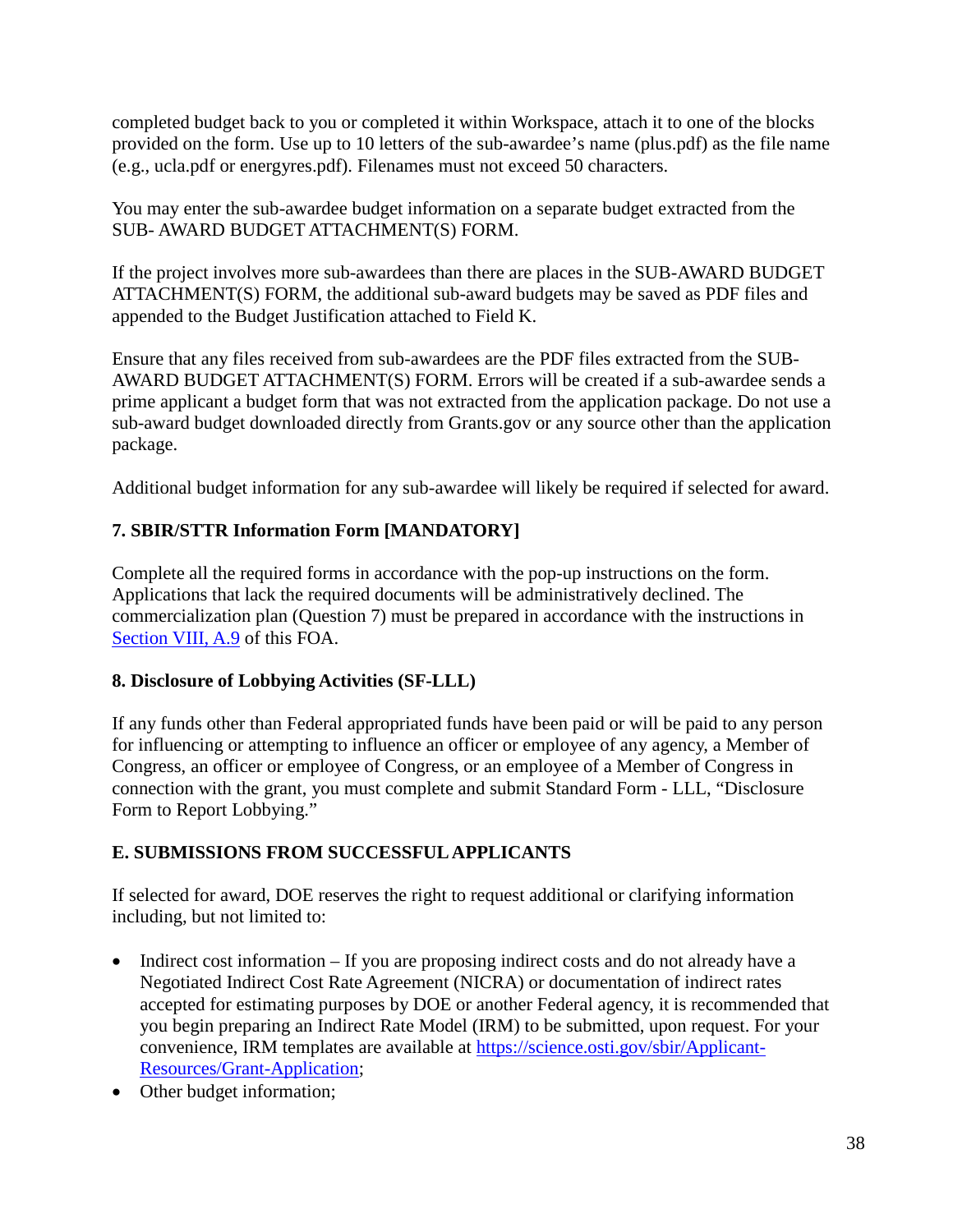- Name and phone number of the Designated Responsible Employee for complying with national policies prohibiting discrimination (See 10 CFR 1040.5)
- Representation of Limited Rights Data and Restricted Software, if applicable
- Commitment Letter from Third Parties Contributing to Cost Sharing, if applicable
- Environmental Information
- Consultant documentation/verification of rates.

#### CERTIFICATIONS AND ASSURANCES

By submitting an application in response to this FOA the applicant certifies that:

- It is not a corporation that has been convicted (or had an officer or agent of such corporation acting on behalf of the corporation convicted) of a felony criminal violation under any Federal law within the preceding 24 months;
- It is not a corporation that has any unpaid Federal tax liability that has been assessed, for which all judicial and administrative remedies have been exhausted or have lapsed, and that is not being paid in a timely manner pursuant to an agreement with the authority responsible for collecting the tax liability.

For purposes of these representations the following definitions apply:

• A Corporation includes any entity that has filed articles of incorporation in any of the 50 states, the District of Columbia, or the various territories of the United States Corporation. It includes both for-profit and non-profit organizations.

If selected for award, applicants will be required to sign and submit one or more of the certifications available at [https://science.osti.gov/sbir/Awardee-Resources/Awardee-Documents.](https://science.osti.gov/sbir/Awardee-Resources/Awardee-Documents) Any forms required will be provided by the DOE Contract/Grants Management Specialist during award negotiation.

## **F. SUBMISSION DATES AND TIMES**

## **1. Letter of Intent Due Date**

The LOI due date is printed on the cover of this FOA.

You are encouraged to submit your Letter of Intent well before the deadline. LOIs may be submitted at any time between the publication of this FOA and the stated deadline.

## **2. Application Due Date**

The application due date is printed on the cover of this FOA.

Modifications will be accepted if received by the deadline time on the due date. You are encouraged to transmit your application well before the deadline. Applications may be submitted at any time between the publication of this FOA and the stated deadline.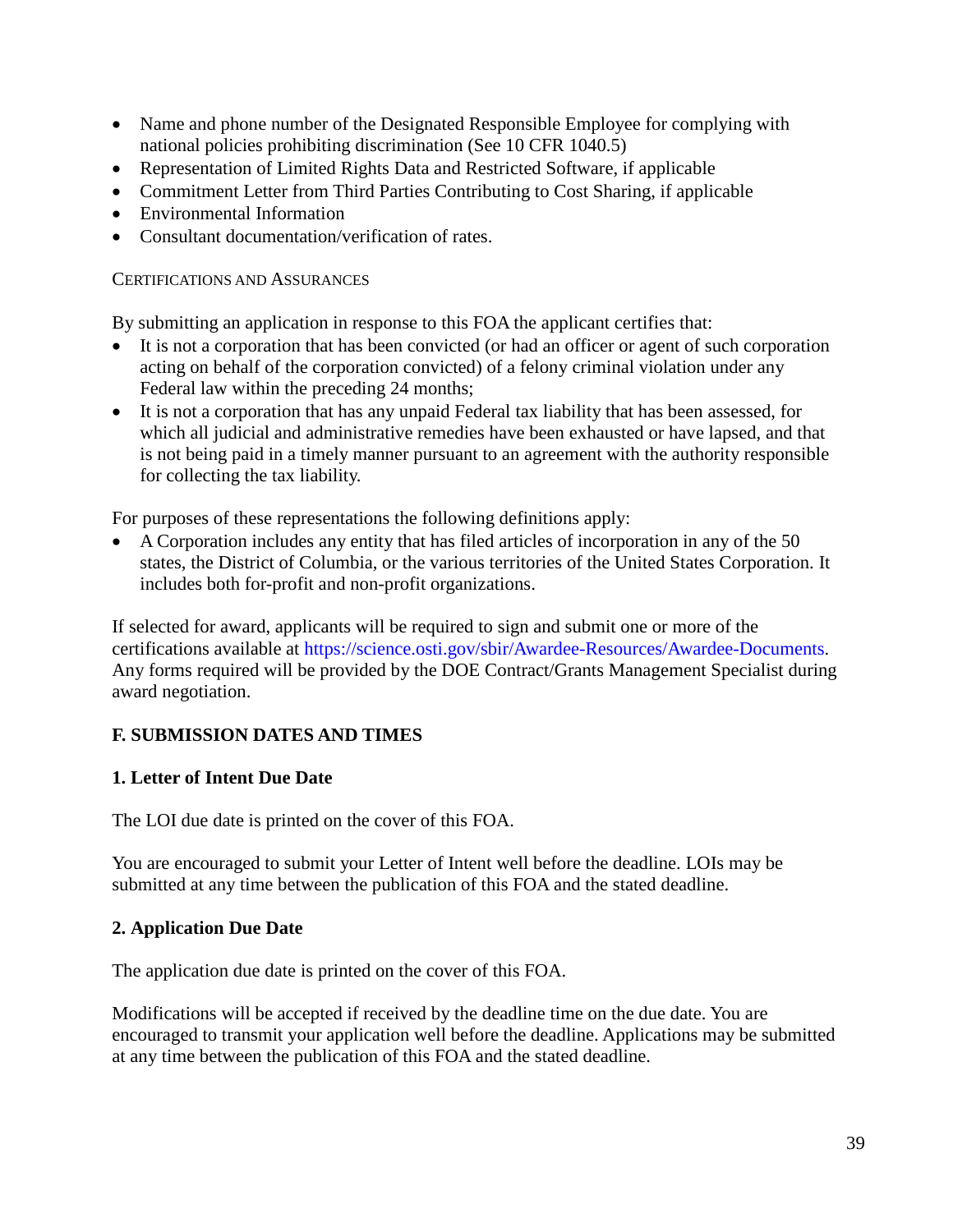## **3. Late Submissions**

Delays in submitting letters of intent or applications may be unavoidable. DOE has accepted late submissions when applicants have been unable to make timely submissions because of technological disruptions or large-scale natural disasters. Other circumstances will not justify late submissions.

Examples of unacceptable justifications are provided below:

- Failure to begin submission process early enough
- Failure to provide sufficient time to complete the process
- Failure to understand the submission process
- Failure to understand the deadlines for submissions
- Failure to satisfy prerequisite registrations
- Unavailability of administrative personnel

Applicants must email the Agency Contact listed in [Section VII. B.](#page-49-0) of this FOA [\(sbir](mailto:sbir-sttr@science.doe.gov)[sttr@science.doe.gov](mailto:sbir-sttr@science.doe.gov) ) no later than 24 hours after the submission deadline to request a late submission.

You are responsible for beginning the submission process in sufficient time to accommodate reasonably foreseeable incidents, contingencies, and disruptions.

Requests for late submissions may be accepted at the sole discretion of DOE.

Late applications will only be accepted from applicants that have received permission, and only one such request will be permitted.

Disruptions from the COVID-19 outbreak may impact the ability of eligible applicants to complete planned research and development on existing Phase I or Phase II awards or their ability to prepare applications to this FOA by the submission deadline. Eligible applicants to this FOA may request either (1) a late submission to this FOA that is received on or before May 4, 2021, or (2) permission to submit to the FY 2022 Phase II Release 2 FOA. Requests for these late submissions require justification.

## **4. Withdrawal of Applications**

Applications submitted under this FOA may be withdrawn from consideration by using SC's PAMS website at [https://pamspublic.science.energy.gov. A](https://pamspublic.science.energy.gov/)pplications may be withdrawn at any time between when the applicant submits the application and when DOE makes the application available to merit reviewers. Such withdrawals take effect immediately and cannot be reversed.

Note that there may be a delay between the application's submission in Grants.gov and when it is available to be withdrawn in PAMS. SC will usually consider the last submission, according to its Grants.gov timestamp, to be the intended version. Please consult with your program manager to resolve any confusion about which version of an application should be considered.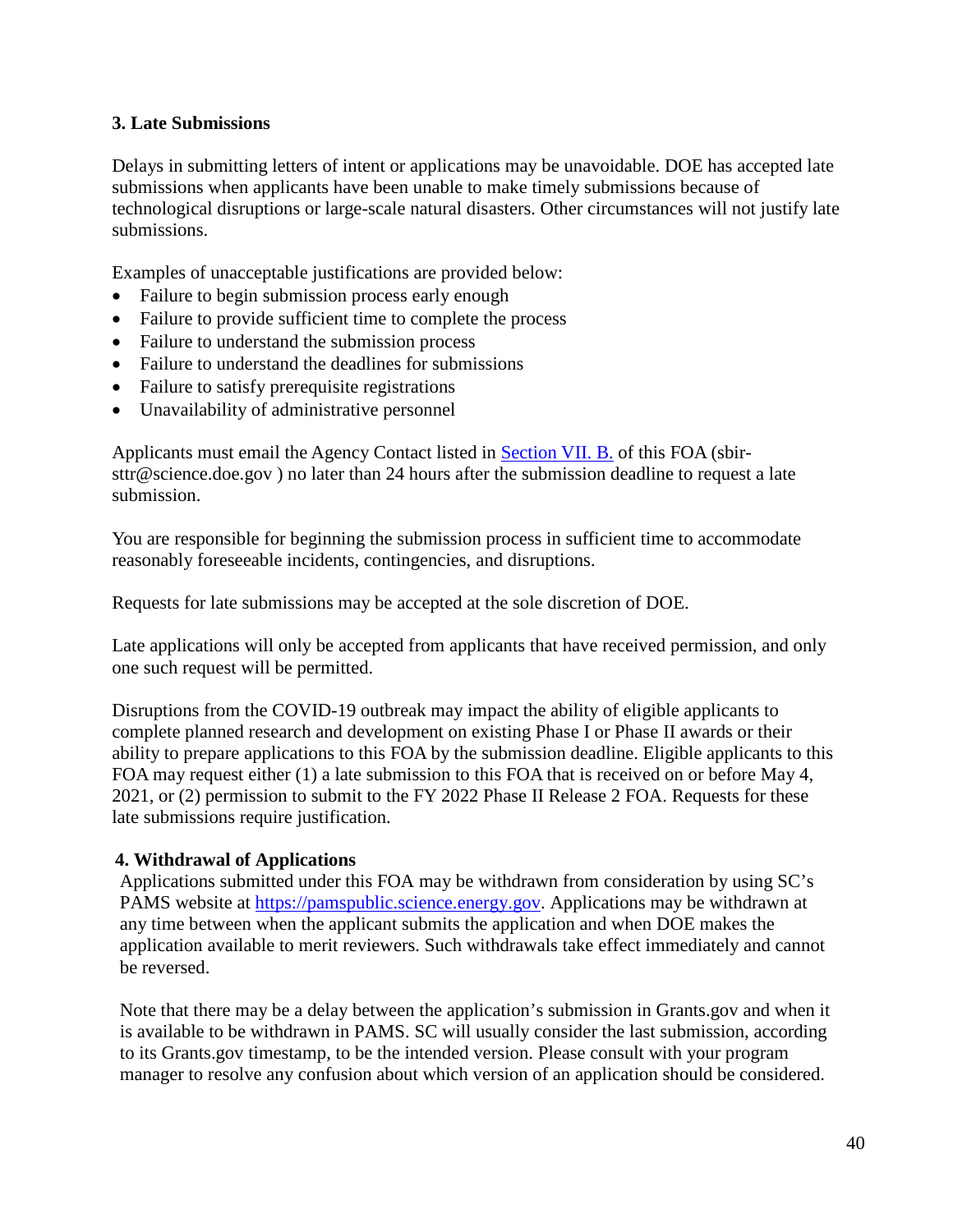## **SECTION V - APPLICATION REVIEW INFORMATION**

## <span id="page-40-0"></span>**A. CRITERIA**

## **1. Initial Administrative Review Criteria**

The SBIR/STTR Office will perform an initial review to ensure that the applications meet minimum requirements and include all required forms and documentation as sought in the FOA. If it is determined that the minimum requirements for any application have not been met, the application will be administratively declined and will not undergo merit review.

## **2. Merit Review Criteria: Initial Phase II Applications:**

The Phase II application must contain enough information on progress accomplished under Phase I to enable an evaluation of the project's promise.

DOE plans to make selections for Phase II awards from those applications judged to have the highest overall merit within their technical program area. The review criteria and their weighting are provided below.

## STRENGTH OF THE SCIENTIFIC/TECHNICAL APPROACH (1/3)

As evidenced by: (1) the innovativeness of the overall idea and approach for the combined Phase I/Phase II project, (2) the significance of the scientific or technical challenge, and (3) the thoroughness of the presentation.

## ABILITY TO COMPETENTLY CARRY OUT THE PROJECT (1/3)

As evidenced by: (1) the qualifications of the PI, other key staff, consultants and subcontractors, if any, and the level of adequacy of equipment and facilities; (2) the soundness and level of adequacy of the work plan to meet the problem or opportunity; (3) with regard to the Phase I objectives, the degree to which Phase I has proven feasibility of the concepts; and (4) the degree to which the DOE investment in the project would be justified by the level of proposed research effort.

## IMPACT  $(1/3)$

As evidenced by: (1) the significance of the technical and/or economic benefits of the proposed work, if successful, (2) the likelihood that the proposed work could lead to a marketable product or process, (3) the likelihood that the project could attract further development funding after the SBIR or STTR project ends and (4) the appropriateness of the data management plan for the proposed work. Phase II applications will be evaluated for commercial potential using the Commercialization Plan criteria (see [Section VIII. A. 9.](#page-67-0) How to Prepare a Commercialization Plan for details): (1) Market Opportunity, (2) Company/Team, (3) Competition/Intellectual Property, and (4) Finance and Revenue Model. Each section should be developed with careful analysis of your company's position within the industry and the market opportunity that is enabled by the proposed innovation.

Applications that receive poor commercialization potential reviews may not be eligible for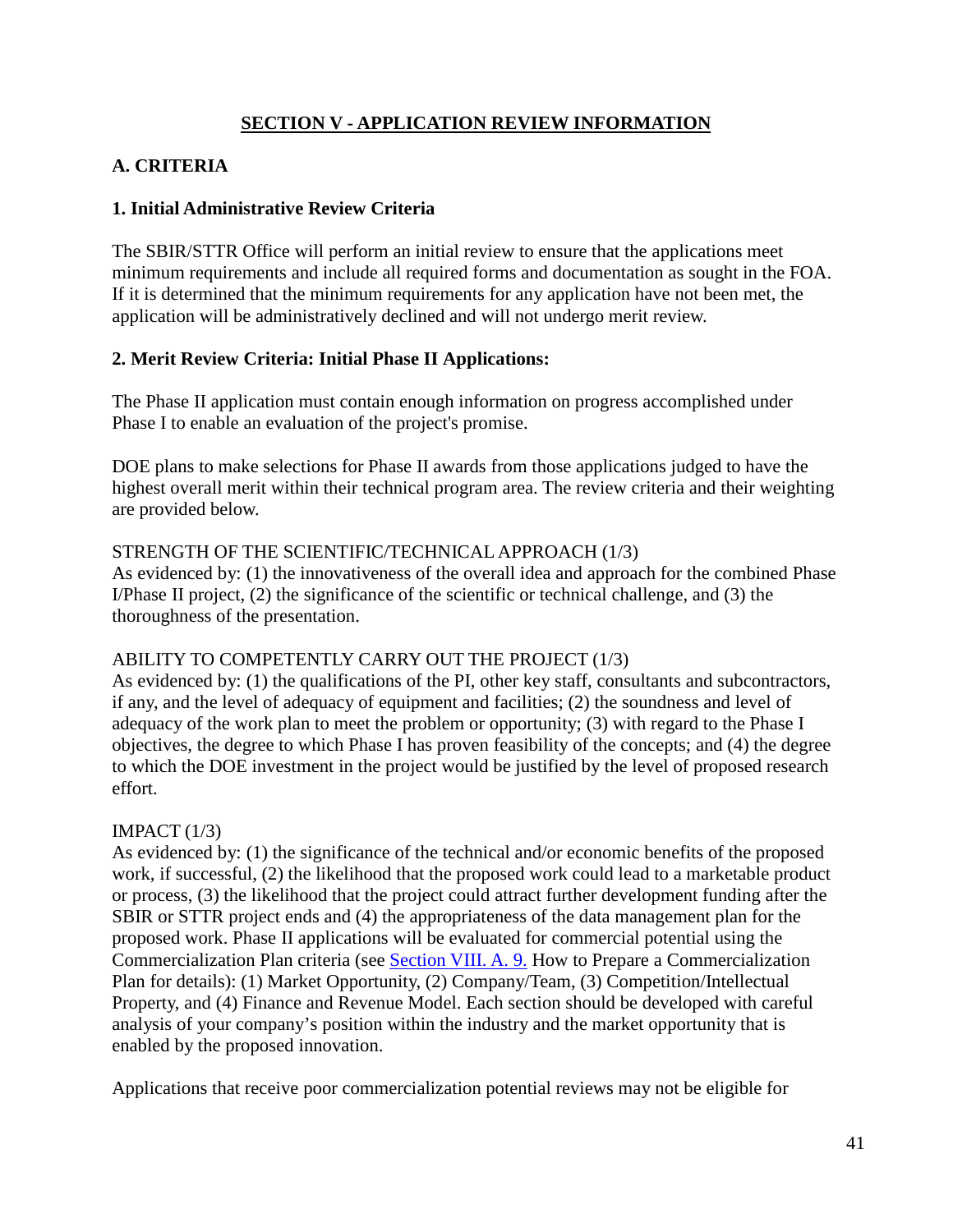funding. The key points required for each section are further described below in [Section V.B.](#page-43-0) "REVIEW AND SELECTION PROCESS."

## **3. Merit Review Criteria: Phase IIA Applications**

The Phase IIA application must contain information on progress accomplished under Phase II to enable an evaluation of the project's promise.

DOE plans to make selections for Phase IIA awards from those applications judged to have the highest overall merit within their technical program area. The review criteria and their weighting are provided below.

## STRENGTH OF THE SCIENTIFIC/TECHNICAL APPROACH (1/3)

As evidenced by: (1) the innovativeness of the overall idea and approach for the combined Phase I/Phase II/Phase IIA project, (2) the significance of the scientific or technical challenge, and (3) the thoroughness of the presentation.

#### ABILITY TO COMPETENTLY CARRY OUT THE PROJECT (1/3)

As evidenced by: (1) the qualifications of the PI, other key staff, consultants and subcontractors, if any, and the level of adequacy of equipment and facilities; (2) the soundness and level of adequacy of the work plan to meet the problem or opportunity; (3) with regard to the Phase II objectives, the degree to which Phase II has proven the soundness of the technical approach; and (4) the degree to which the DOE investment in the project would be justified by the level of proposed research effort.

## $IMFACT (1/3)$

As evidenced by: (1) the significance of the technical and/or economic benefits of the proposed work, if successful, (2) the likelihood that the proposed work could lead to a marketable product or process, and (3) the likelihood that the project could attract further development funding after the SBIR or STTR project ends, and (4) the appropriateness of the data management plan for the proposed work. Phase IIA applications will be evaluated for commercial potential using the Commercialization Plan criteria (see [Section VIII.A.9](#page-67-0) for details): (1) Market Opportunity, (2) Company/Team, (3) Competition/Intellectual Property, and (4) Finance and Revenue Model. Each section should be developed with careful analysis of your company's position within the industry and the market opportunity that is enabled by the proposed innovation. Applications that receive poor commercialization potential reviews will not be eligible for funding. The key points required for each section are further described below in [Section V.B.](#page-43-0) "REVIEW AND SELECTION PROCESS."

## **4. Merit Review Criteria: Phase IIB Applications**

The Phase IIB application must contain information on progress accomplished under Phase II to enable an evaluation of the project's promise.

DOE plans to make selections for Phase IIB awards from those applications judged to have the highest overall merit within their technical program area. The review criteria and their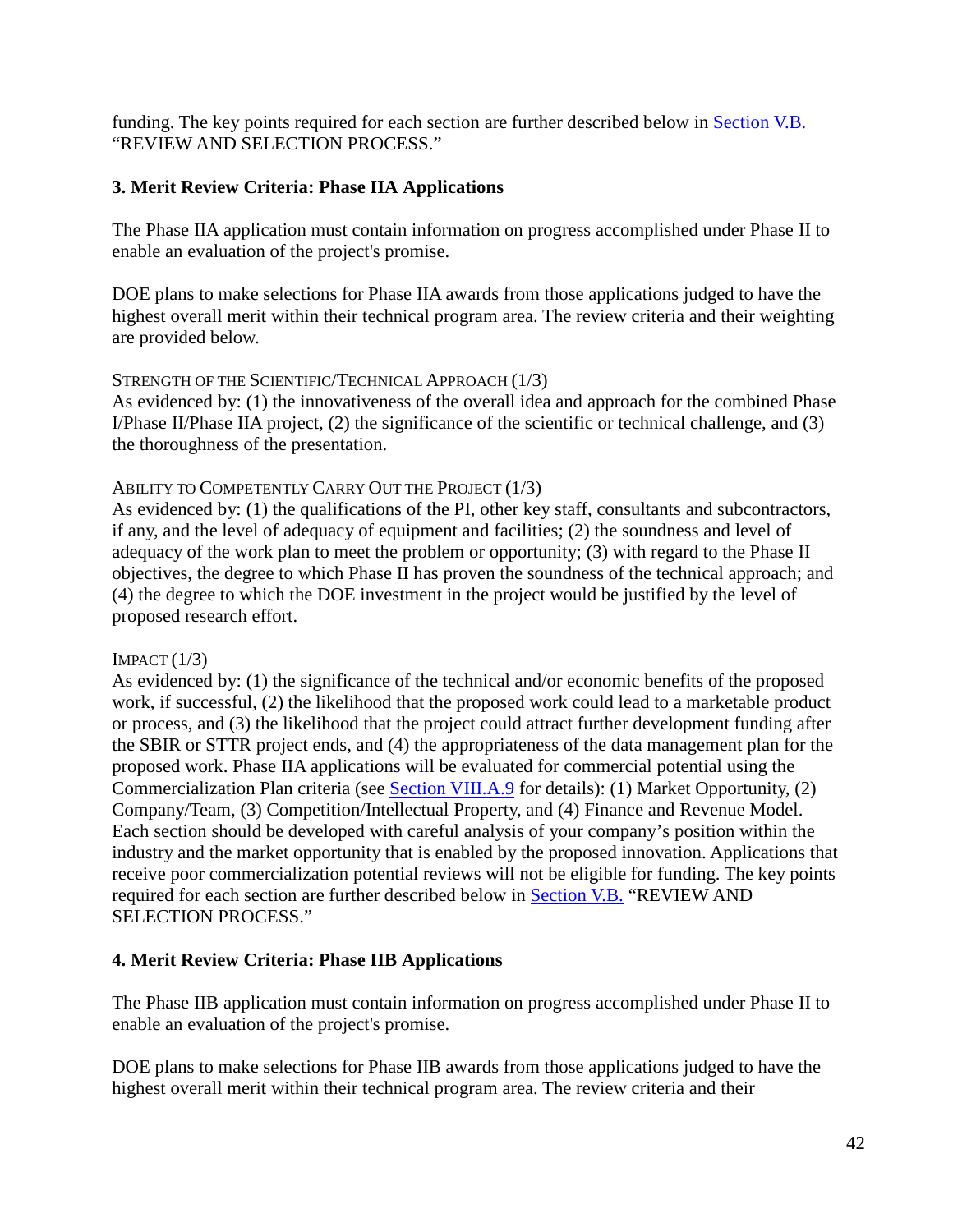weightings are provided below.

## $IMFACT (1/2)$

As evidenced by: (1) the significance of the technical and/or economic benefits of the proposed work, if successful, (2) the likelihood that the proposed work could lead to a marketable product or process, and (3) the likelihood that the project could attract further development funding after the SBIR or STTR project ends, and (4) the appropriateness of the data management plan for the proposed work. Phase IIB applications will place significant emphasis on the existence of Phase II funding commitments and Phase III follow-on funding commitments. Applicants who lack these commitments are not encouraged to apply. Phase IIB applications will be evaluated for commercial potential using the Commercialization Plan (see [Section VIII.A.9. H](#page-67-0)ow to Prepare a Commercialization Plan for details): (1) Market Opportunity, (2) Company/Team, (3) Competition/Intellectual Property, and (4) Finance and Revenue Model. Each section should be developed with careful analysis of your company's position within the industry and the market opportunity that is enabled by the proposed innovation. Applications that receive poor commercialization potential reviews will not be eligible for funding. The key points required for each section are further described below in [Section V.B.](#page-43-0) "REVIEW AND SELECTION PROCESS."

## STRENGTH OF THE SCIENTIFIC/TECHNICAL APPROACH (1/4)

As evidenced by: (1) the innovativeness of the overall idea and approach for the combined Phase I/Phase II/Phase IIB project, (2) the significance of the scientific or technical challenge, and (3) the thoroughness of the presentation.

## ABILITY TO COMPETENTLY CARRY OUT THE PROJECT (1/4)

As evidenced by: (1) the qualifications of the PI, other key staff, consultants and subcontractors, if any, and the level of adequacy of equipment and facilities; (2) the soundness and level of adequacy of the work plan to meet the problem or opportunity; (3) with regard to the Phase II objectives, the degree to which Phase II has proven soundness of the technical approach; and (4) the degree to which the DOE investment in the project would be justified by the level of proposed research effort.

# **5. Merit Review Criteria: Phase IIC Applications**

The Phase IIC application must contain information on progress accomplished through Phase IIA or IIB to enable an evaluation of the project's promise.

DOE plans to make selections for Phase IIC awards from those applications judged to have the highest overall merit within their technical program area. The review criteria and their weightings are provided below.

Phase IIC applicants that do not submit an updated Commercialization Plan are ineligible for award.

 $IMFACT (1/2)$ As evidenced by: (1) the significance of the technical, economic and/or societal benefits of the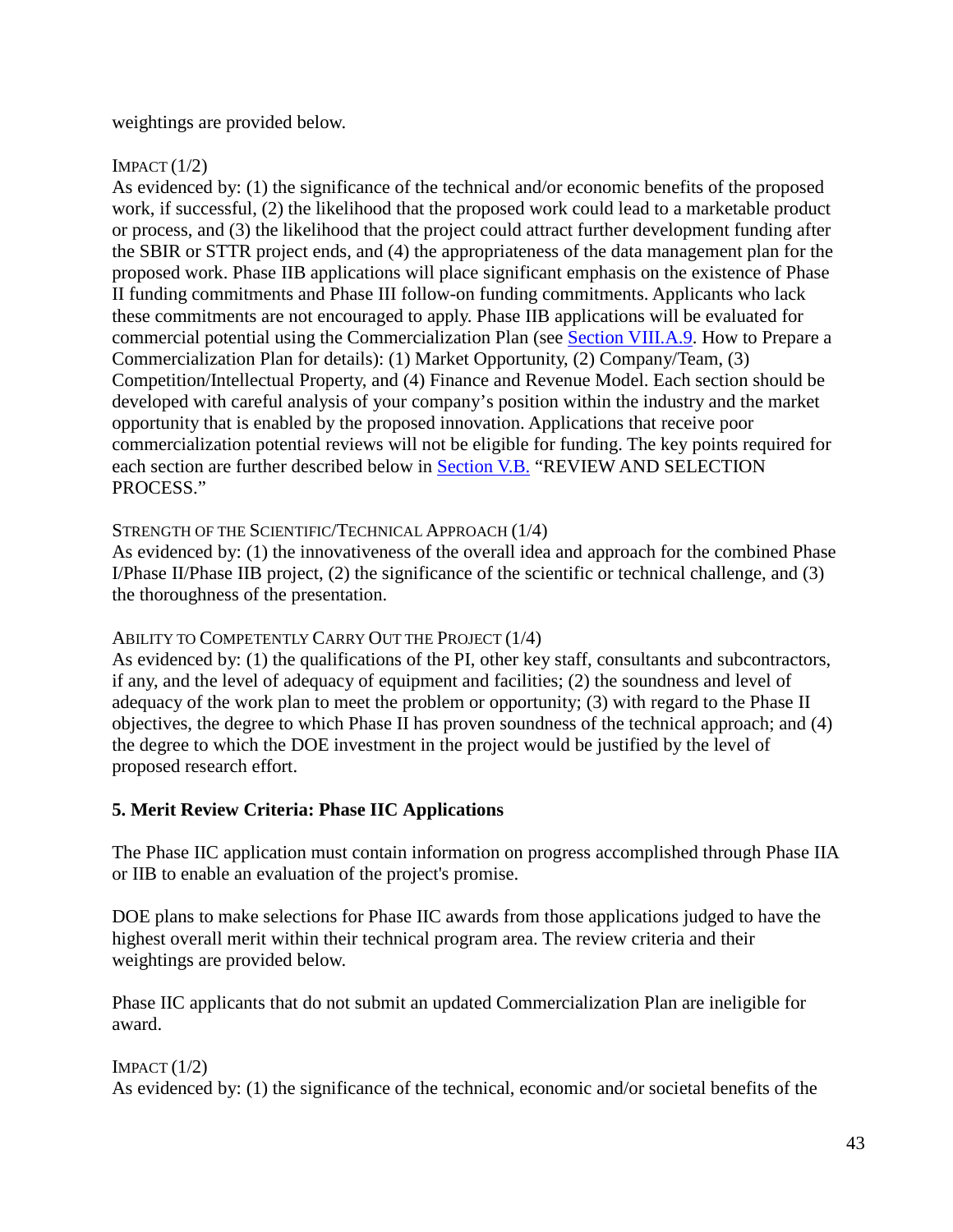proposed work, if successful, (2) the likelihood that the proposed work, and the work accomplished with matching funds, could lead to a marketable product or process, and (3) the likelihood that the project could attract further development funding after the SBIR project ends, (4) the expectations of the third party investor providing the matching funds, and (5) the appropriateness of the data management plan for the proposed work. Phase IIC applications require the existence of Phase II matching fund commitment; applicants who lack a Phase II matching funds commitment are ineligible to received Phase IIC awards. Phase III follow-on funding commitments are also strongly encouraged. Phase IIC applications will be evaluated for commercial potential using the Commercialization Plan (see [Section VIII A. 9.](#page-67-0) How to Prepare a Commercialization Plan for details): (1) Market Opportunity, (2) Company/Team, (3) Competition/Intellectual Property, and (4) Finance and Revenue Model. Each section should be developed with careful analysis of your company's position within the industry and the market opportunity that is enabled by the proposed innovation. Applications that receive poor commercialization potential reviews will not be eligible for funding. The key points required for each section are further described below in [Section V.B.](#page-43-0) "REVIEW AND SELECTION PROCESS."

## STRENGTH OF THE SCIENTIFIC/TECHNICAL APPROACH (1/4)

As evidenced by: (1) the innovativeness of the overall idea and approach for the combined Phase I/Phase II/Phase IIA or IIB/Phase IIC project, (2) the significance of the scientific or technical challenge, and (3) the thoroughness of the presentation.

#### ABILITY TO COMPETENTLY CARRY OUT THE PROJECT (1/4)

As evidenced by: (1) the qualifications of the PI, other key staff, consultants and subcontractors, if any, and the level of adequacy of equipment and facilities; (2) the soundness and level of adequacy of the work plan to meet the problem or opportunity; (3) with regard to the Phase II objectives, the degree to which Phase II has proven soundness of the technical approach; and (4) the degree to which the DOE investment in the project would be justified by the level of proposed research effort.

## **6. Program Policy Factors**

The Selection Official may consider program balance of funds distribution, needs of the technical programs, and the applicant's performance under prior DOE SBIR/STTR awards including timely submittal of all reports.

## <span id="page-43-0"></span>**B. REVIEW AND SELECTION PROCESS**

#### **1. Merit Review**

Phase II applications will be subject to a detailed technical evaluation by experts, both inside and outside the Government. The DOE will not fund any application for which there are significant weaknesses identified with respect to any of the three evaluation criteria, as determined by the review process. In addition, because the DOE supports only high-quality research and development, applications will be considered candidates for funding only if they receive the highest rating with respect to at least two of the three criteria. In addition, Phase IIB applications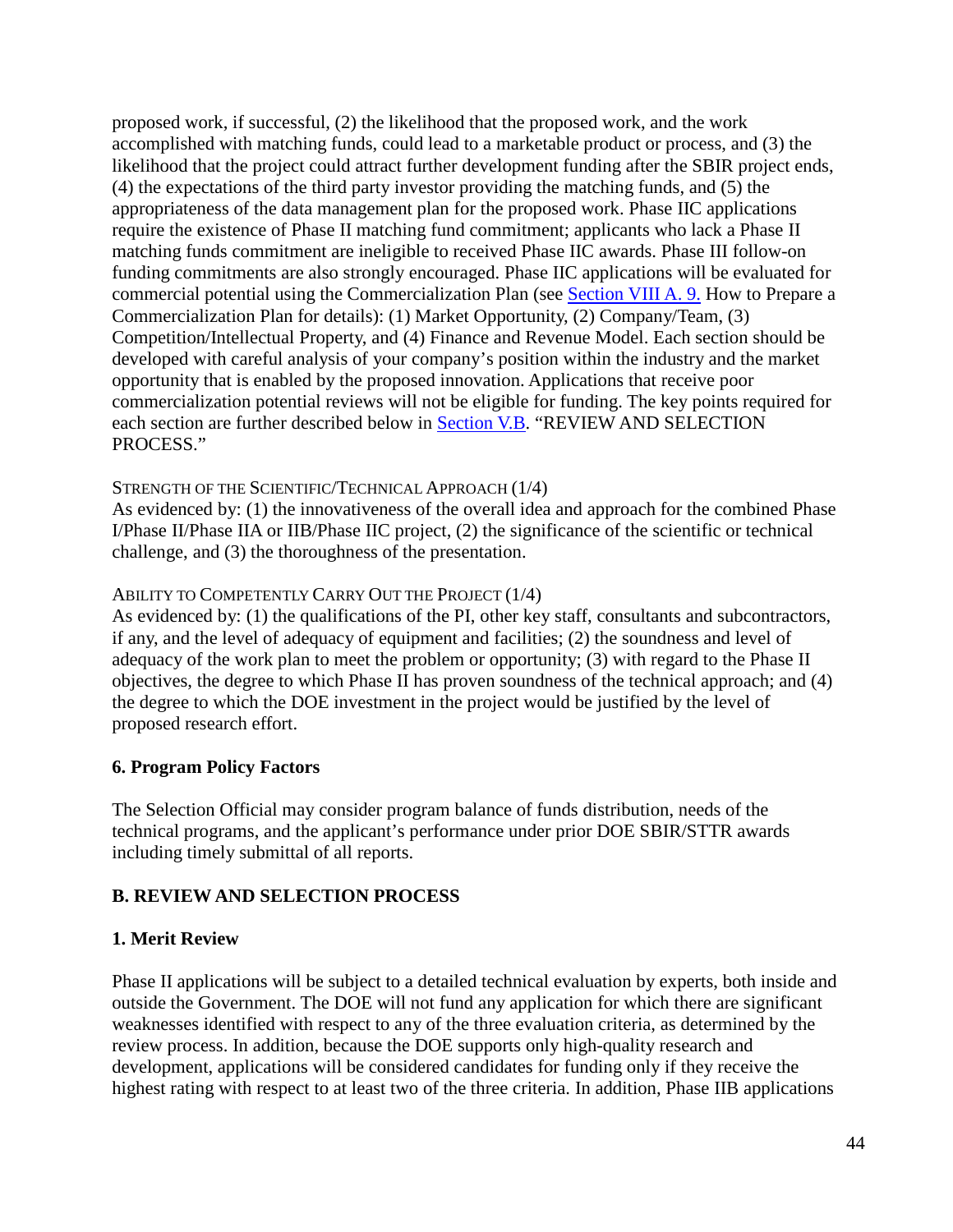will be considered candidates for funding only if they receive the highest rating for the impact criterion.

# **2. Selection**

Each technical program area participating in the SBIR/STTR programs is provided a predetermined target number of applications that they may select for funding. The applications that are considered candidates for funding are ranked in order of the highest quality and strongest program relevance based on the results of the evaluation. Selections are made from this ranked list until the program's SBIR/STTR Phase II budget is exhausted. The Selection Official may also consider program balance of funds distribution, needs of the technical programs, and the applicant's performance under prior DOE SBIR/STTR awards including timely submittal of all reports as Program Policy Factors.

# **3. Discussions and Award**

The Government may enter into discussions with a selected applicant for any reason deemed necessary, including but not limited to: (1) the budget is not appropriate or reasonable for the requirement; (2) only a portion of the application is selected for award; (3) the Government needs additional information to determine that the recipient is capable of complying with the requirements in 2 CFR 200 as modified by 2 CFR 910; and/or (4) special terms and conditions are required. Failure to resolve satisfactorily the issues identified by the Government will preclude award to the applicant.

# **4. Review of Risk**

Pursuant to 2 CFR 200.206, DOE may conduct an additional review of the risk posed by applications submitted under this FOA. Such review of risk may include:

- Technical merit of the application,
- Reports and findings from audits performed under 2 CFR 200 or 2 CFR 910,
- Systems maintained under 2 CFR 180, and
- Information available through any OMB-designated repositories of government-wide eligibility qualification or financial integrity information as appropriate.

DOE may make use of other publicly available information and the history of an applicant's performance under DOE or other Federal agency awards.

# **C. ANTICIPATED NOTICE OF SELECTION AND AWARD DATES**

DOE anticipates sending notice of selection on July 12, 2021 and the anticipated award start date is August 23, 2021. Applicants for second or third Phase II awardees whose period of performance (without additional extensions) extends beyond August 23, 2021 will have award start dates commensurate with the end of their budget period but no later than September 30, 2021.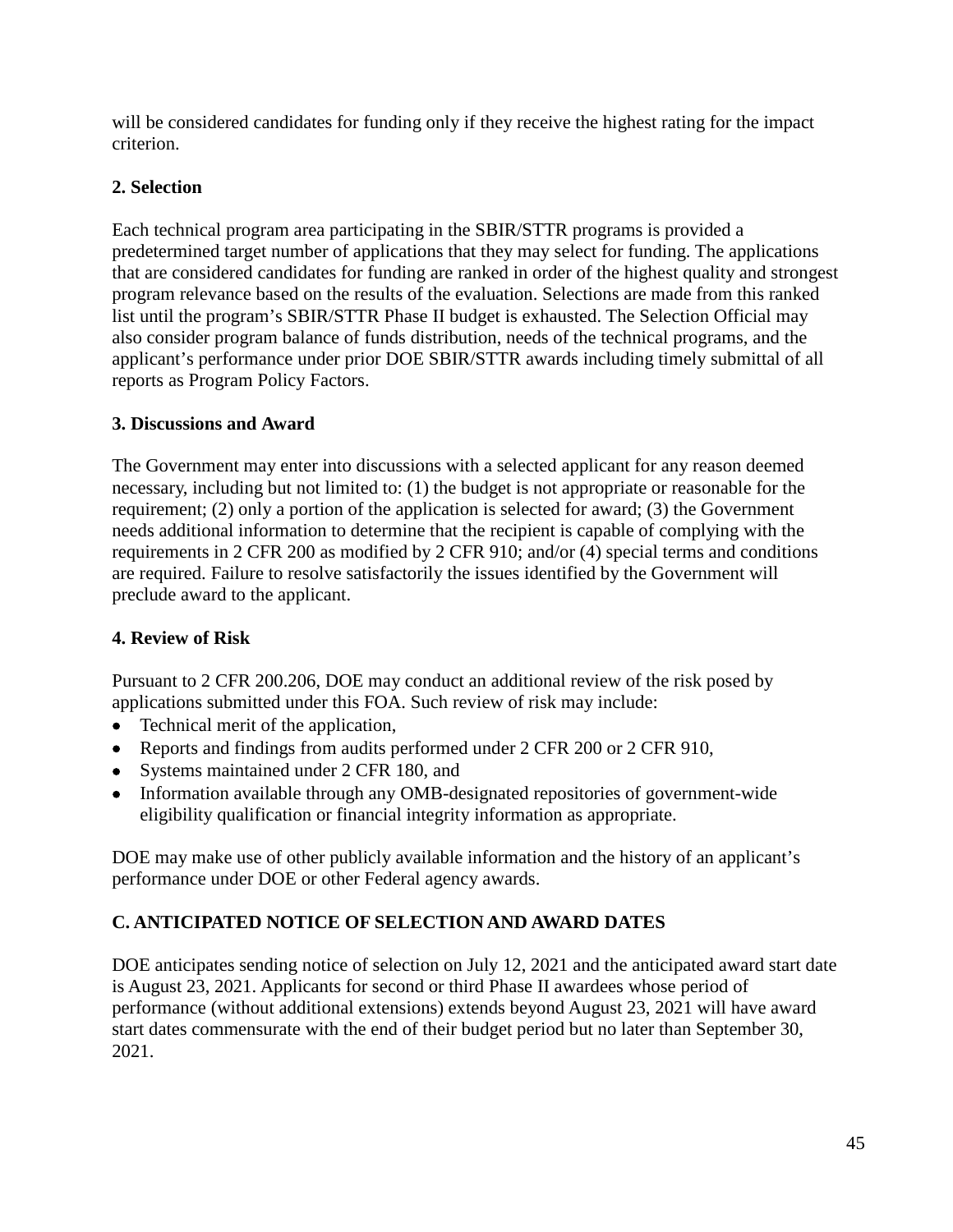## **SECTION VI - AWARD ADMINISTRATION INFORMATION**

## **A. AWARD NOTICES**

This FOA is intended for informational purposes and reflects current planning. If there is any inconsistency between the information contained herein and the terms of any resulting SBIR or STTR award, the terms of the award shall control.

## **1. Notice of Selection**

The SBIR/STTR Programs Office will notify all applicants of the outcomes of award selections via email.

## **2. Notice of Award**

An Assistance Agreement issued by the Contracting Officer is the authorizing award document. The initial funding Assistance Agreement normally includes, either as an attachment or by reference: 1. Special Terms and Conditions; 2. General Terms and Conditions for DOE SBIR and STTR awards; 3. Application as approved by DOE; 4. National Policy Assurances to be incorporated as award terms; 5. Budget; 6. Federal Assistance Reporting Checklist and Instructions; and 7. Regulations at 2 CFR 200 as amended by 2 CFR 910.

## TERMS AND CONDITIONS

The DOE Special Terms and Conditions for Use in Most Grants and Cooperative Agreements are located at [https://energy.gov/management/office-management/operational](https://energy.gov/management/office-management/operational-management/financial-assistance/financial-assistance-forms)[management/financial-](https://energy.gov/management/office-management/operational-management/financial-assistance/financial-assistance-forms) [assistance/financial-assistance-forms](https://energy.gov/management/office-management/operational-management/financial-assistance/financial-assistance-forms) under Award Terms.

The standard DOE financial assistance intellectual property provisions applicable to various types of recipients are located at: <https://energy.gov/gc/standard-intellectual-property-ip-provisions-financial-assistance-awards>

NATIONAL POLICY ASSURANCES

The National Policy Assurances To Be Incorporated As Award Terms are located at [https://energy.gov/management/office-management/operational-management/financial](https://energy.gov/management/office-management/operational-management/financial-assistance/financial-assistance-forms)[assistance/financial-assistance-forms](https://energy.gov/management/office-management/operational-management/financial-assistance/financial-assistance-forms) under Award Terms.

## **B. ADMINISTRATIVE AND NATIONAL POLICY REQUIREMENTS**

The following additional policy provisions are applicable to this FOA. The full text of each provision is in Section VIII of this FOA and may be accessed by navigating to the hyperlinks below:

[1. Evaluation and Administration by Non-Federal Personnel](#page-77-0) [2. Government Right to Reject or Negotiate](#page-78-0)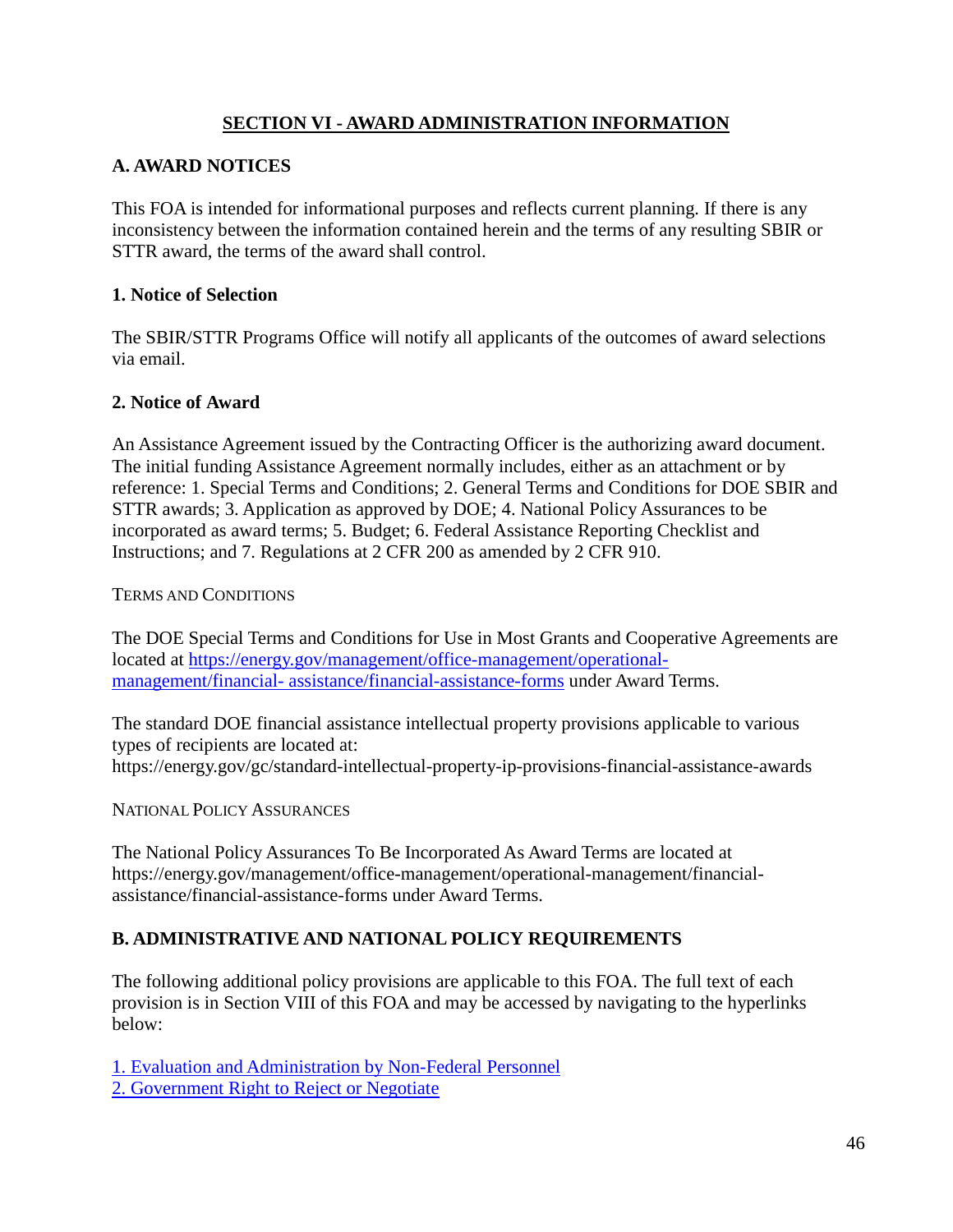#### [3. Intergovernmental Review](#page-78-1)

#### [4. Modifications](#page-78-2)

Awards made under this FOA are subject to the following Administrative and National Policy Requirements. The full text of each provision is in [Section VIII](#page-50-0) of this FOA and may be accessed by navigating to the hyperlinks below:

[1. Administrative Requirements](#page-78-3) [2. Availability of Funds](#page-78-4) [3. Audit Requirements](#page-78-5) [4. Conference Spending \(February 2015\)](#page-78-6) [5. Commitment of Public Funds](#page-79-0) [6. Corporate Felony Conviction and Federal Tax Liability Representations \(March 2014\)](#page-79-1) [7. Cost Sharing](#page-79-2) [8. Environmental, Safety and Health \(ES&H\) Performance of Work at DOE Facilities](#page-79-3) [9. Federal, State, and Local Requirements](#page-80-0) [10. Funding Restrictions](#page-80-1) [11. Intellectual Property Development Under This Program](#page-80-2) [12. Matching Funds](#page-83-0) [13. National Environmental Policy Act \(NEPA\) Compliance](#page-83-1) [14. Nondisclosure and Confidentiality Agreements Representations \(June 2015\)](#page-83-2) [15. Prohibition on Lobbying Activity](#page-84-0) [16. Proprietary Application Information](#page-84-1) [17. Publications](#page-85-0) [18. Registration Requirements](#page-85-1) [19. Subaward and Executive Reporting](#page-86-0)

#### **Statement of Substantial Involvement**

Cooperative agreements may be awarded under this FOA. DOE will provide a Statement of Substantial Involvement prior to award, similar to the example provided below.

#### **Statement of Substantial Involvement (SSI)**

The U.S. Department of Energy (hereinafter "DOE") and Awardee enter into a Cooperative Agreement ("Agreement") for the purpose of conducting a two year mutually agreeable research project.

**Therefore, in accordance with the Financial Assistance Regulations contained in 2 CFR 200 as amended by DOE's Financial Assistance Regulations at 2 CFR 910, the following statements describe the anticipated substantial involvement between DOE and the Awardee under the Agreement.** 

## **A. PROJECT INVOLVEMENT**

#### **A.1. DOE ROLES AND RESPONSIBILITIES:**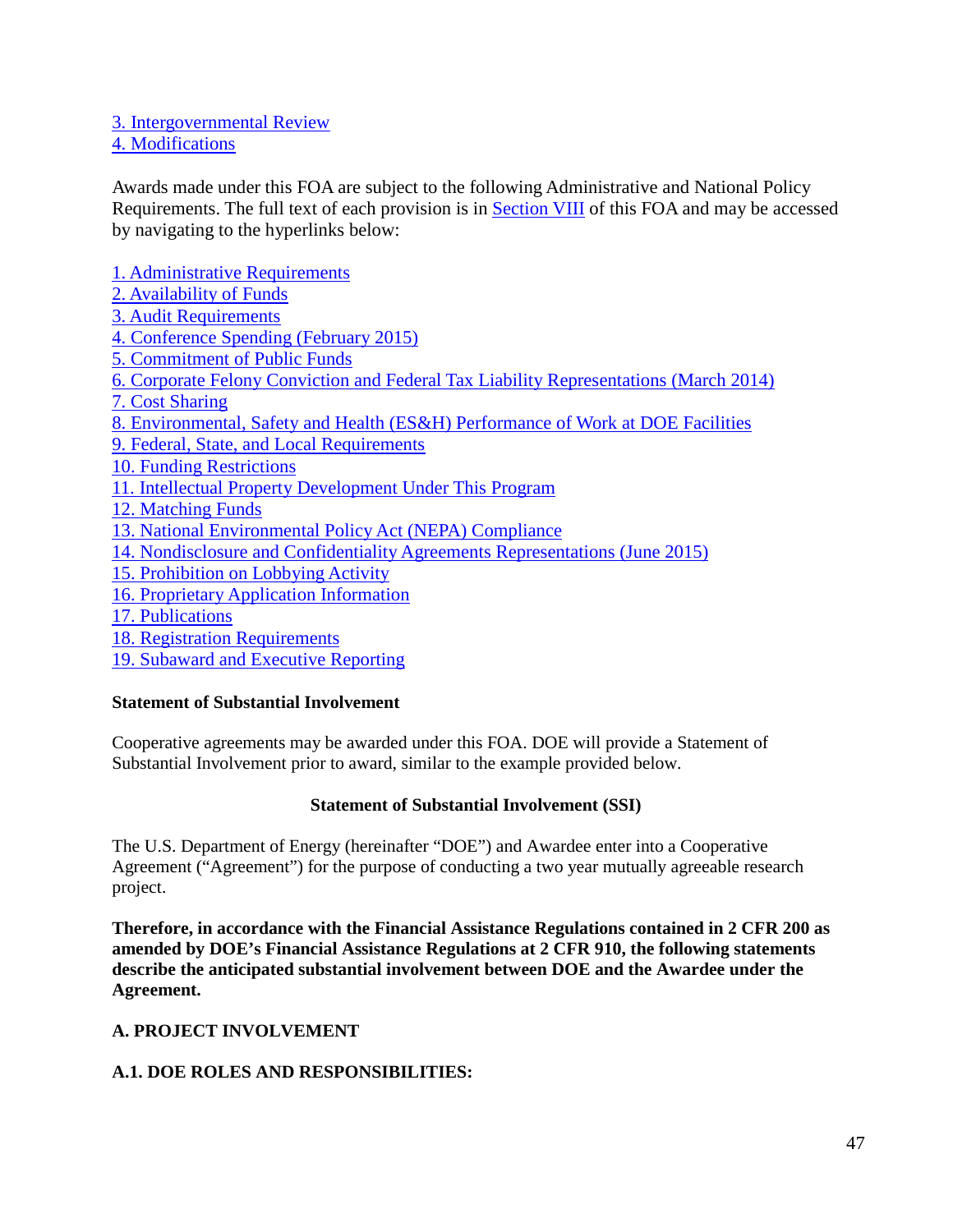Substantial involvement of DOE is required to assure success in meeting the overall objectives of the project.

**A.2. RECIPIENT ROLES AND RESPONSIBILITIES:** Awardee shall provide all personnel, facilities, equipment, supplies and services, and otherwise do all things necessary for, or incident to, conducting the project. Awardee is responsible for the overall management of the effort necessary for timely and professional execution of the project, and for coordination with other participants and collaborators in conjunction with guidance from the DOE Program Manager.

# **B. TECHNICAL DIRECTION**

**B.1. DOE ROLES AND RESPONSIBILITIES:** DOE may provide technical direction to Awardees as follows: (1) redirect the work effort; (2) shift work emphasis between work areas or tasks; (3) require pursuit of certain lines of inquiry; and/or (4) fill in details or otherwise provide technical guidance to Awardee in order to accomplish the tasks and requirements stated in the financial assistance application incorporated into this Agreement. To be valid, technical direction must be issued in writing. Technical direction may not: (1) constitute an assignment of additional or different work outside the tasks and requirements stated in the financial assistance application incorporated into this Agreement; (2) in any manner cause an increase or decrease in the total estimated project cost or the time required for project performance; (3) change any of the expressed terms and conditions of the Agreement; or (4) accept non-conforming work.

DOE will actively monitor Awardees's project. DOE may actively collaborate with the Awardee.

**B.2. RECIPIENT ROLES AND RESPONSIBILITIES:** Awardee shall proceed promptly with the performance of technical directions duly issued by the DOE Program Manager in the manner described in B.1. DOE ROLES AND RESPONSIBILITIES, above, and which are within the DOE Program Manager's authority. Awardee shall immediately cease performance of any technical direction upon receipt of a written instruction to that effect from the Grants/Agreements Officer. If, in the opinion of Awardee, any technical direction issued by the DOE Program Manager is not within the authorities defined in B.1. DOE ROLES AND RESPONSIBILITIES, above, Awardee shall not proceed but shall notify the Grants/Agreements Officer in writing within **5** working days after the receipt of any such technical direction and shall request the Grants/Agreements Officer to rescind such direction or mutually agree to modify the Agreement accordingly. The Grants/Agreements Officer shall have the authority to make the final determination with respect to technical direction. If Awardee disputes the determination and cannot informally resolve the dispute with DOE, Awardee shall follow the procedures set forth in 2 CFR 910.128. The only persons authorized to give technical direction to Awardee under this Agreement are the Grants/Agreements Officer and any DOE Program Manager as listed in Block 15 of the Assistance Agreement. Any action taken by Awardee in response to any direction given by any person other than the Grants/Agreements Officer or DOE Program Manager shall not be binding upon the Government.

**DURATION OF SUBSTANTIAL INVOLVEMENT: The substantial involvement by DOE under this Agreement will remain for the term of the Agreement unless otherwise amended. Moreover, this Statement of Substantial Involvement by DOE does not increase DOE's liability under this Agreement.**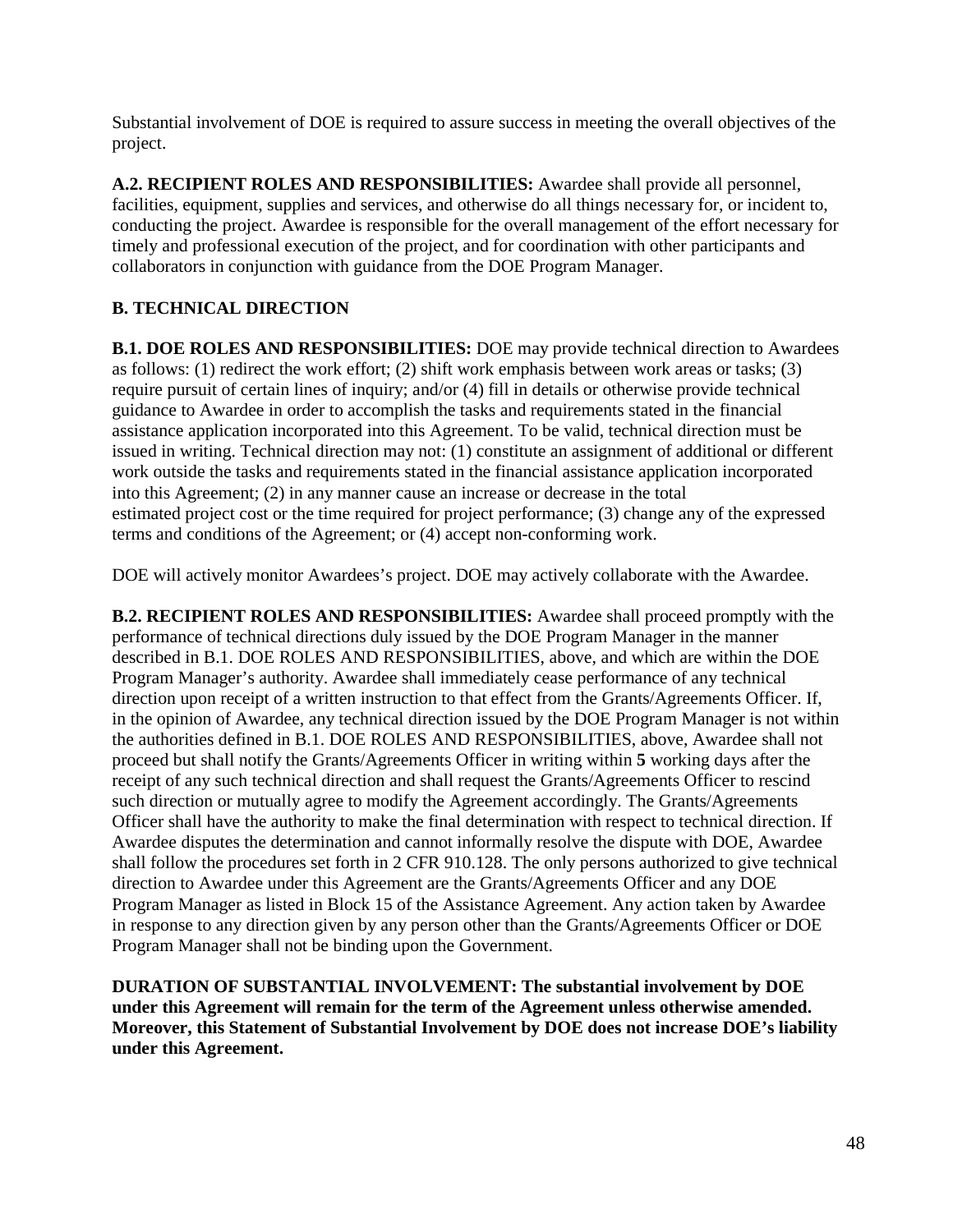## **C. REPORTING**

Reporting requirements are identified on the Federal Assistance Reporting Checklist and Instructions DOE F 4600.2, attached to the SBIR or STTR award agreement. The current version of the checklist will be available at: [https://science.osti.gov/sbir/Awardee-Resources/Awardee-](https://science.osti.gov/sbir/Awardee-Resources/Awardee-Documents)[Documents.](https://science.osti.gov/sbir/Awardee-Resources/Awardee-Documents) Please review the checklist carefully as requirements have recently changed.

Final technical reports are a required for each SBIR or STTR award. DOE will protect final technical reports containing marked SBIR/STTR data from disclosure during the data protection period in accordance with the award terms. The data protection period extends from the date the SBIR/STTR award is issued for a period of 20 years. At the end of the data protection period, final technical reports will be released to the public to comply with DOE statutory data dissemination requirements [e.g. Atomic Energy Act of 1954, Public Law 83-703; Energy Reorganization Act of 1974, Public Law 93- 438; Department of Energy Organization Act of 1977, Public Law 95-91].

## **D. REPORTING OF MATTERS RELATED TO RECIPIENT INTEGRITY AND PERFORMANCE (DECEMBER 2015)**

DOE, prior to making a Federal award with a total amount of Federal share greater than the simplified acquisition threshold, is required to review and consider any information about the applicant that is in the designated integrity and performance system accessible through SAM (currently FAPIIS) (see 41 USC 2313). The applicant, at its option, may review information in the designated integrity and performance systems accessible through SAM and comment on any information about itself that a Federal awarding agency previously entered and is currently in the designated integrity and performance system accessible through SAM.

DOE will consider any written comments by the applicant, in addition to the other information in the designated integrity and performance system, in making a judgment about the applicant's integrity, business ethics, and record of performance under Federal awards when completing the review of risk posed by applicants as described in 2 CFR 200.206 Federal awarding agency review of risk posed by applicants.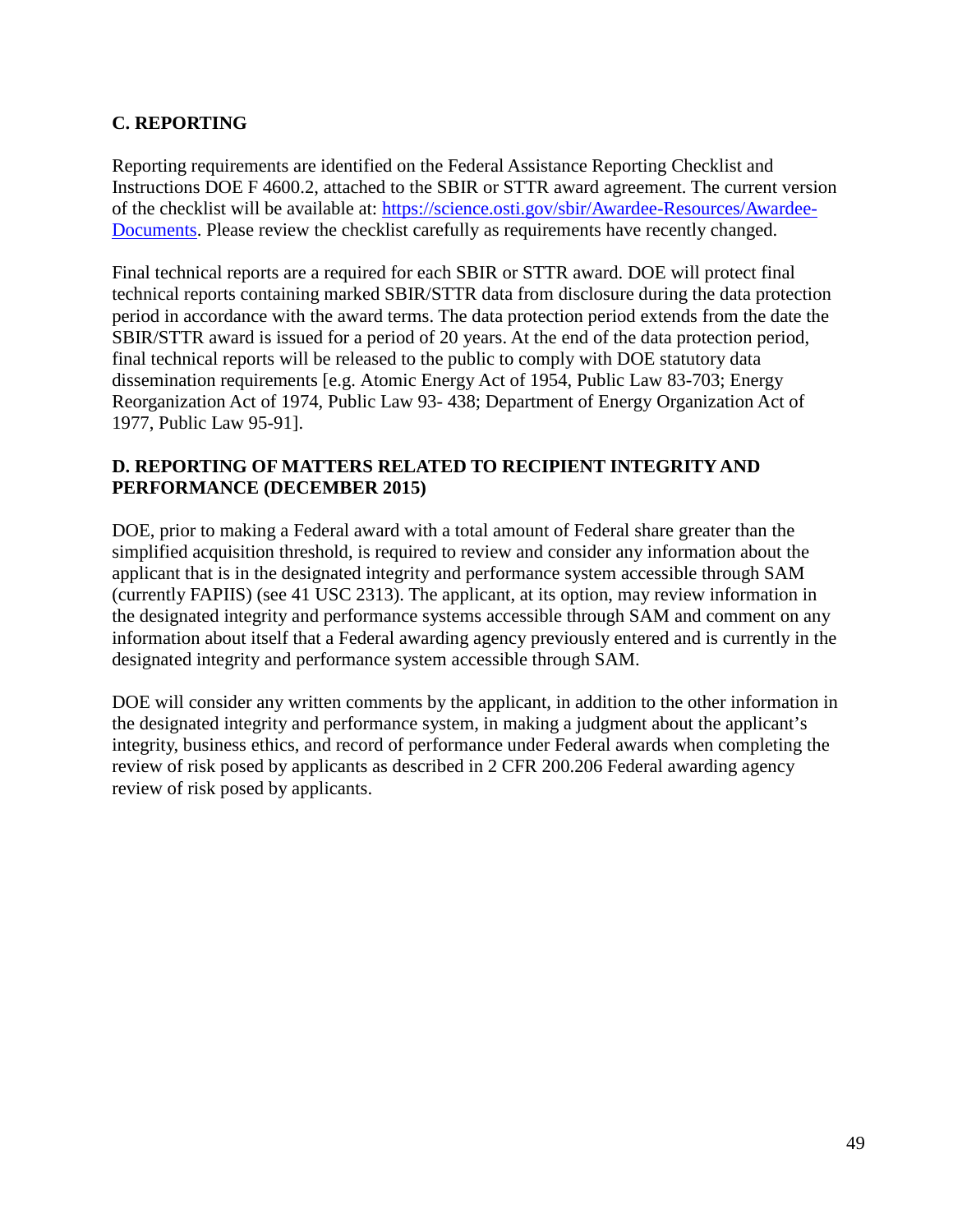## **SECTION VII - QUESTIONS/AGENCY CONTACTS**

## **A. QUESTIONS**

Questions relating to the Grants.gov registration process, system requirements, how an application form works, or the submittal process must be directed to Grants.gov at 1-800-518- 4726 or [support@Grants.gov.](mailto:support@Grants.gov) DOE cannot answer these questions.

For help with PAMS, click the "External User Guide" link on the PAMS website, [https://pamspublic.science.energy.gov/. Y](https://pamspublic.science.energy.gov/)ou may also contact the PAMS Help Desk, which can be reached Monday through Friday, 9:00 AM – 5:30 PM Eastern Time. Telephone: (855) 818 1846 (toll free) or (301) 903-9610, Email: [sc.pams-helpdesk@science.doe.gov.](mailto:sc.pams-helpdesk@science.doe.gov) All submission and inquiries about this FOA should reference the FOA number on the cover of this Announcement. Please contact the PAMS help desk for technological issues with the PAMS system.

Questions regarding the specific program areas and technical requirements may be directed to the technical contacts listed for each program within the FOA or below.

<span id="page-49-0"></span>

| Grants.gov                | 800-518-4726 (toll-free)         |
|---------------------------|----------------------------------|
| <b>Customer Support</b>   | support@Grants.gov               |
| <b>PAMS</b>               | 855-818-1846 (toll-free)         |
| <b>Customer Support</b>   | 301-903-9610                     |
|                           | sc.pams-helpdesk@science.doe.gov |
| Program Manager           | Carl Hebron                      |
| <b>Scientific Contact</b> | 301-903-5707                     |
|                           | sbir-sttr@science.doe.gov        |

## **C. DEPARTMENT OF ENERGY, OFFICE OF INSPECTOR GENERAL HOTLINE**

The Office of Inspector General (OIG) maintains a Hotline to facilitate the reporting of allegations of fraud, waste, abuse, or mismanagement in DOE programs or operations. If you wish to report such allegations, you may call, send a letter, or email the OIG Hotline [ighotline@hq.doe.gov.](mailto:ighotline@hq.doe.gov) Allegations may be reported by DOE employees, DOE contractors, or the general public. OIG contact information is available at [https://www.energy.gov/ig/ig-hotline.](https://www.energy.gov/ig/ig-hotline)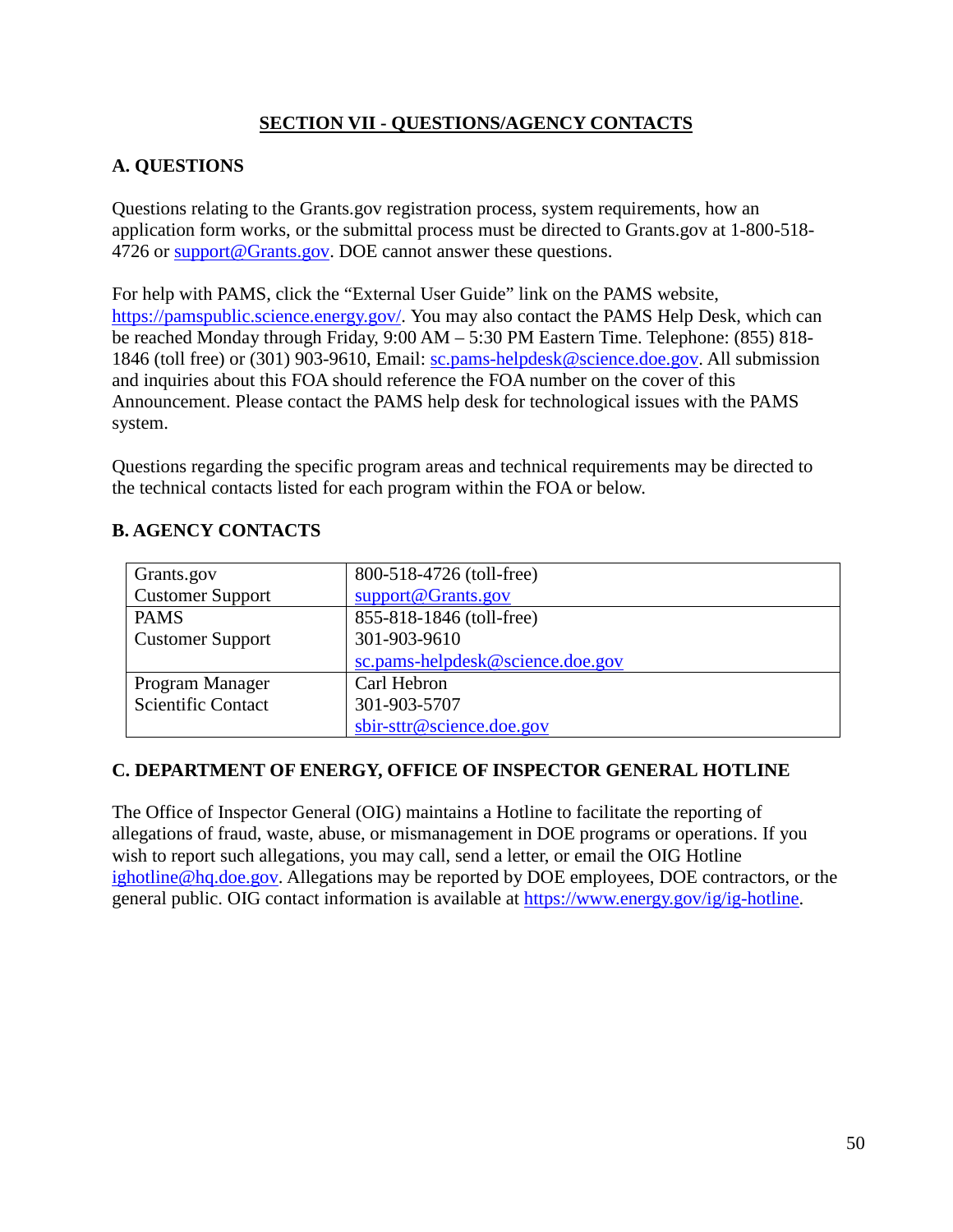## **SECTION VIII - SUPPLEMENTARY MATERIAL**

# <span id="page-50-0"></span>**A. HOW-TO GUIDES**

## **1. How to Register in PAMS**

After you submit your application through Grants.gov, the application will automatically transfer into the Portfolio Analysis and Management System (PAMS) for processing by the DOE SC. Many functions for grants can be done in PAMS, which is available at [https://pamspublic.science.energy.gov.](https://pamspublic.science.energy.gov/)

You will want to "register to" your application: a process of linking yourself to the application after it has been submitted through Grants.gov and processed by DOE.

You must register in PAMS to submit a pre-application or a letter of intent. You may use the Internet Explorer, Firefox, Google Chrome, or Safari browsers to access PAMS. Notifications sent from the PAMS system will come from the PAMS email address [<PAMS.Autoreply@science.doe.gov>](mailto:PAMS.Autoreply@science.doe.gov). Please make sure your email server/software allows delivery of emails from the PAMS email address to yours.

Registering to PAMS is a two-step process; once you create an individual account, you must associate yourself with ("register to") your institution. Detailed steps are listed below.

## CREATE PAMS ACCOUNT

To register, click the "Create New PAMS Account" link on the website [https://pamspublic.science.energy.gov/.](https://pamspublic.science.energy.gov/)

- Click the "No, I have never had an account" link and then the "Create Account" button.
- You will be prompted to enter your name and email address, create a username and password, and select a security question and answer. Once you have done this, click the "Save and Continue" button.
- On the next page, enter the required information (at least one phone number and your mailing address) and any optional information you wish to provide (e.g., FAX number, website, mailstop code, additional email addresses or phone numbers, Division/Department). Click the "Create Account" button.
- Read the user agreement and click the "Accept" button to indicate that you understand your responsibilities and agree to comply with the rules of behavior for PAMS.
- PAMS will take you to the "Having Trouble Logging In?" page. (If you have been an SC merit reviewer or if you have previously submitted an application, you may already be linked to an institution in PAMS. If this happens, you will be taken to the PAMS home page.)

## REGISTER TO YOUR INSTITUTION

• Click the link labeled "Option 2: I know my institution and I am here to register to the institution." (Note: If you previously created a PAMS account but did not register to an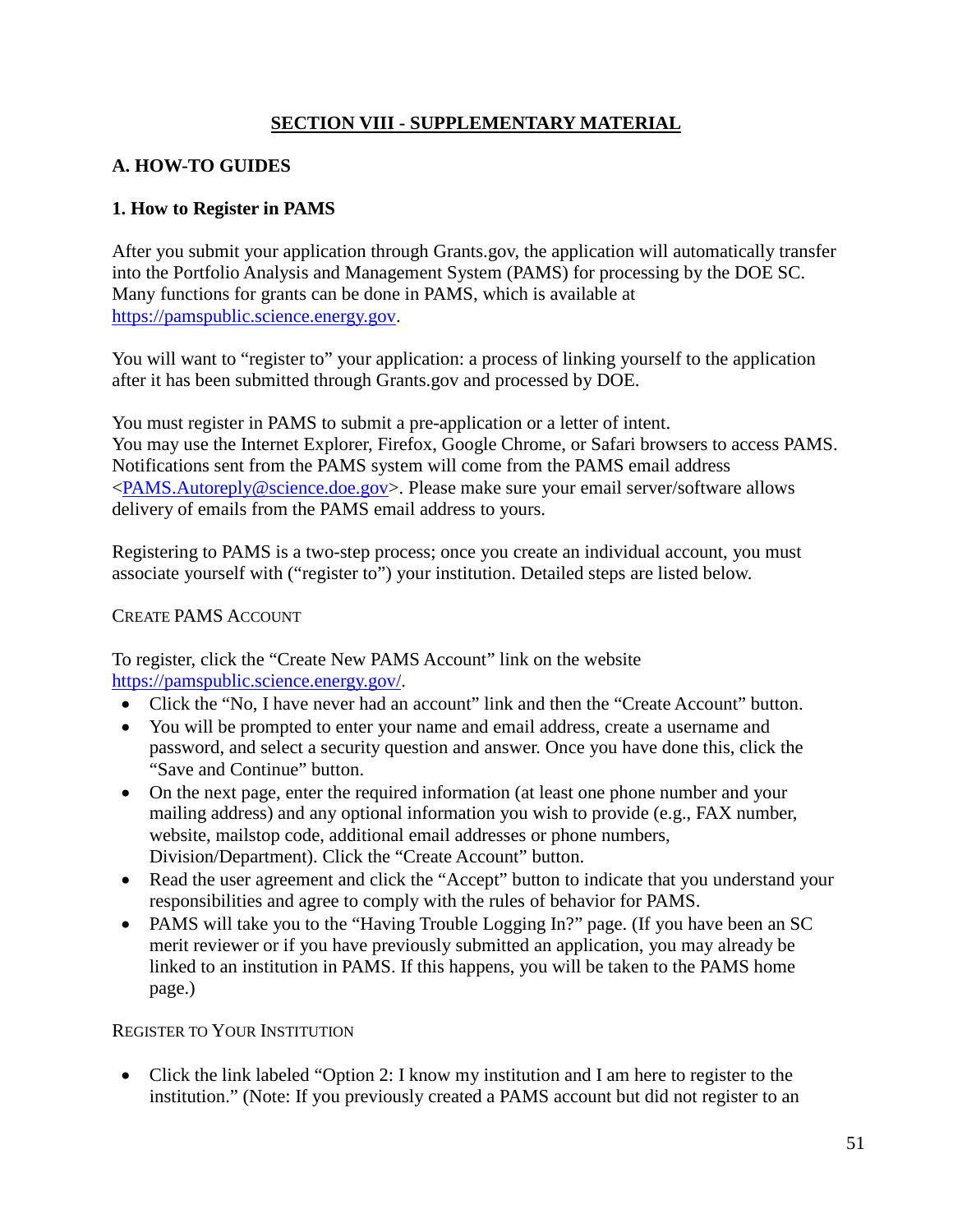institution at that time, you must click the Institutions tab and click the "Register to Institution" link.)

- PAMS will take you to the "Register to Institution" page.
- Type a word or phrase from your institution name in the field labeled, "Institution Name like," choose the radio button next to the item that best describes your role in the system, and click the "Search" button. A "like" search in PAMS returns results that contain the word or phrase you enter; you do not need to enter the exact name of the institution, but you should enter a word or phrase contained within the institution name. (If your institution has a frequently used acronym, such as ANL for Argonne National Laboratory or UCLA for the Regents of the University of California, Los Angeles, you may find it easiest to search for the acronym under "Institution Name like." Many institutions with acronyms are listed in PAMS with their acronyms in parentheses after their names.)
- Find your institution in the list that is returned by the search and click the "Actions" link in the Options column next to the institution name to obtain a dropdown list. Select "Add me to this institution" from the dropdown. PAMS will take you to the "Institutions – List" page.
- If you do not see your institution in the initial search results, you can search again by clicking the "Cancel" button, clicking the Option 2 link, and repeating the search.
- If, after searching, you think your institution is not currently in the database, click the "Cannot Find My Institution" button and enter the requested institution information into PAMS. Click the "Create Institution" button. PAMS will add the institution to the system, associate your profile with the new institution, and return you to the "Institutions – List" page when you are finished.

For help with PAMS, click the "External User Guide" link on the PAMS website, [https://pamspublic.science.energy.gov/. Y](https://pamspublic.science.energy.gov/)ou may also contact the PAMS Help Desk, which can be reached Monday through Friday, 9:00 AM – 5:30 PM Eastern Time. Telephone: (855) 818- 1846 (toll free) or (301) 903-9610, email: [sc.pams-helpdesk@science.doe.gov.](mailto:sc.pams-helpdesk@science.doe.gov) All submission and inquiries about this FOA should reference the FOA number printed on the cover page.

# **2. How to Submit Letters of Intent**

It is important that the LOI be a single file with extension .pdf, .docx, or .doc. The filename must not exceed 50 characters. The PI and anyone submitting on behalf of the PI must register for an account in PAMS before it will be possible to submit a letter of intent.

You may use the Internet Explorer, Firefox, Google Chrome, or Safari browsers to access PAMS.

Submit Your Letter of Intent:

- Create your letter of intent outside the system and save it as a file with extension .docx, .doc, or .pdf. Make a note of the location of the file on your computer so you can browse for it later from within PAMS.
- Log into PAMS and click the Proposals tab. Click the "View / Respond to Funding" Opportunity Announcements" link and find the current announcement in the list. Click the "Actions/Views" link in the Options column next to this announcement to obtain a dropdown menu. Select "Submit Letter of Intent" from the dropdown.
- On the Submit Letter of Intent page, select the institution from which you are submitting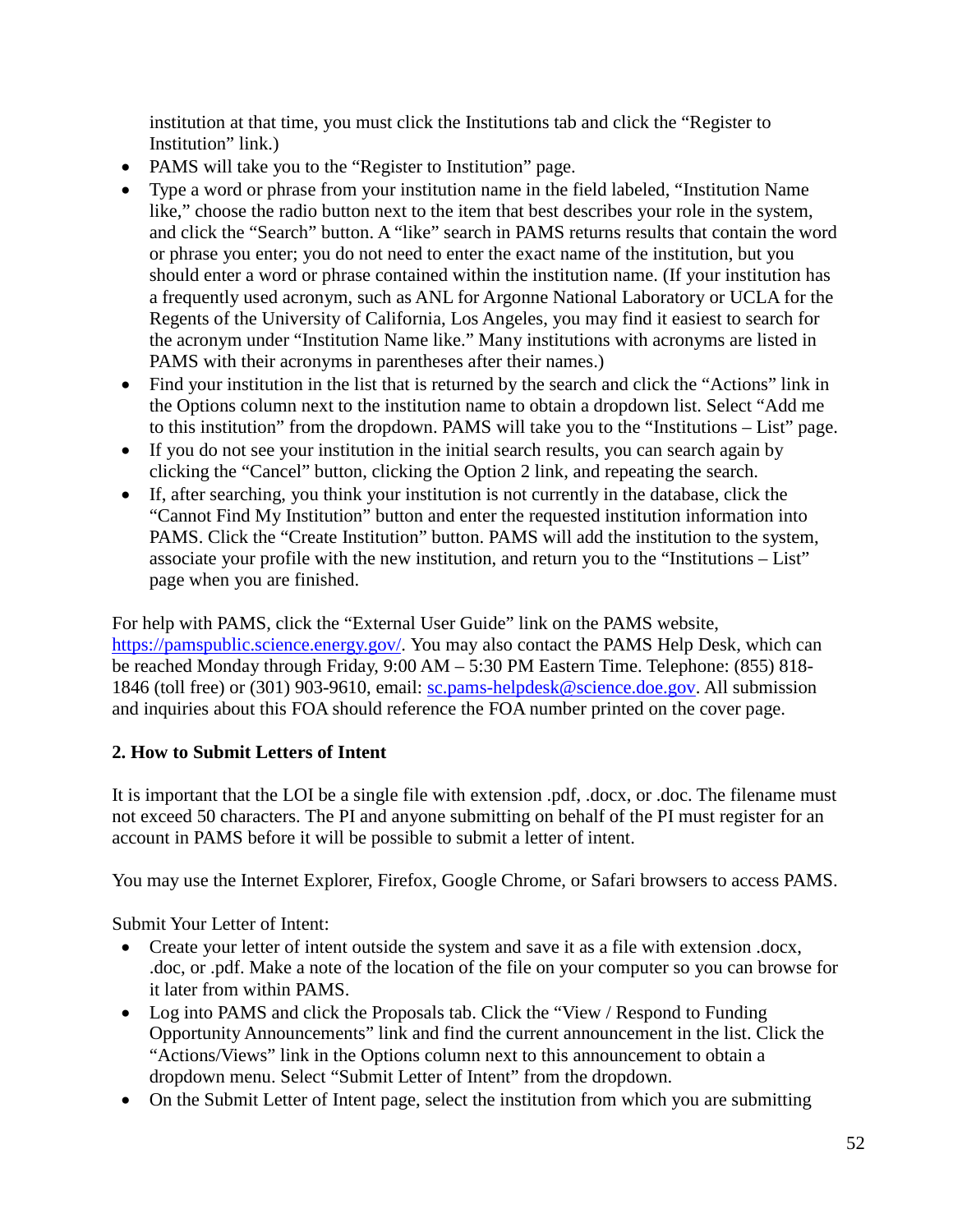this LOI from the Institution dropdown. If you are associated with only one institution in the system, there will only be one institution in the dropdown.

- Note that you must select one and only one PI per LOI; to do so, click the "Select PI" button on the far right side of the screen. Find the appropriate PI from the list of all registered users from your institution returned by PAMS. (Hint: You may have to sort, filter, or search through the list if it has multiple pages.) Click the "Actions" link in the Options column next to the appropriate PI to obtain a dropdown menu. From the dropdown, choose "Select PI."
- If the PI for whom you are submitting does not appear on the list, it means he or she has not yet registered in PAMS. For your convenience, you may have PAMS send an email invitation to the PI to register in PAMS. To do so, click the "Invite PI" link at the top left of the "Select PI" screen. You can enter an optional personal message to the PI in the "Comments" box, and it will be included in the email sent by PAMS to the PI. You must wait until the PI registers before you can submit the LOI. Save the LOI for later work by clicking the "Save" button at the bottom of the screen. It will be stored in "My Letters of Intent" for later editing.
- Enter a title for your letter of intent.
- Select the appropriate technical contact from the Program Manager dropdown.
- Select the appropriate Technical Topic Number from the dropdown. Click "Populate" Subtopic".
- Select the appropriate Technical Subtopic Letter from the dropdown.
- To upload the LOI file into PAMS, click the "Attach File" button at the far right side of the screen. Click the "Browse" (or "Choose File" depending on your browser) button to search for your file. You may enter an optional description of the file you are attaching. Click the "Upload" button to upload the file.
- At the bottom of the screen, click the "Submit to DOE" button to save and submit the LOI to DOE.
- Upon submission, the PI will receive an email from the PAMS system
- [<PAMS.Autoreply@science.doe.gov>](mailto:PAMS.Autoreply@science.doe.gov) acknowledging receipt of the LOI.

Note: Each Phase IIA, Phase IIB and/or Phase IIC application you submit must have the same title, topic, and subtopic as your LOI.

You are encouraged to register for an account in PAMS at least a week in advance of the LOI submission deadline so that there will be no delays with your submission.

**WARNING**: The PAMS website at<https://pamspublic.science.energy.gov/> will permit you to edit a previously submitted LOI in the time between your submission and the deadline. If you choose to edit, doing so will remove your previously submitted version from consideration. If you are still editing at the time of the deadline, you will not have a valid submission. Please pay attention to the deadline.

## **3. How to Register and Submit an Application in Grants.gov**

This section provides the application submission and receipt instructions for applications to SC. Please read the following instructions carefully and completely.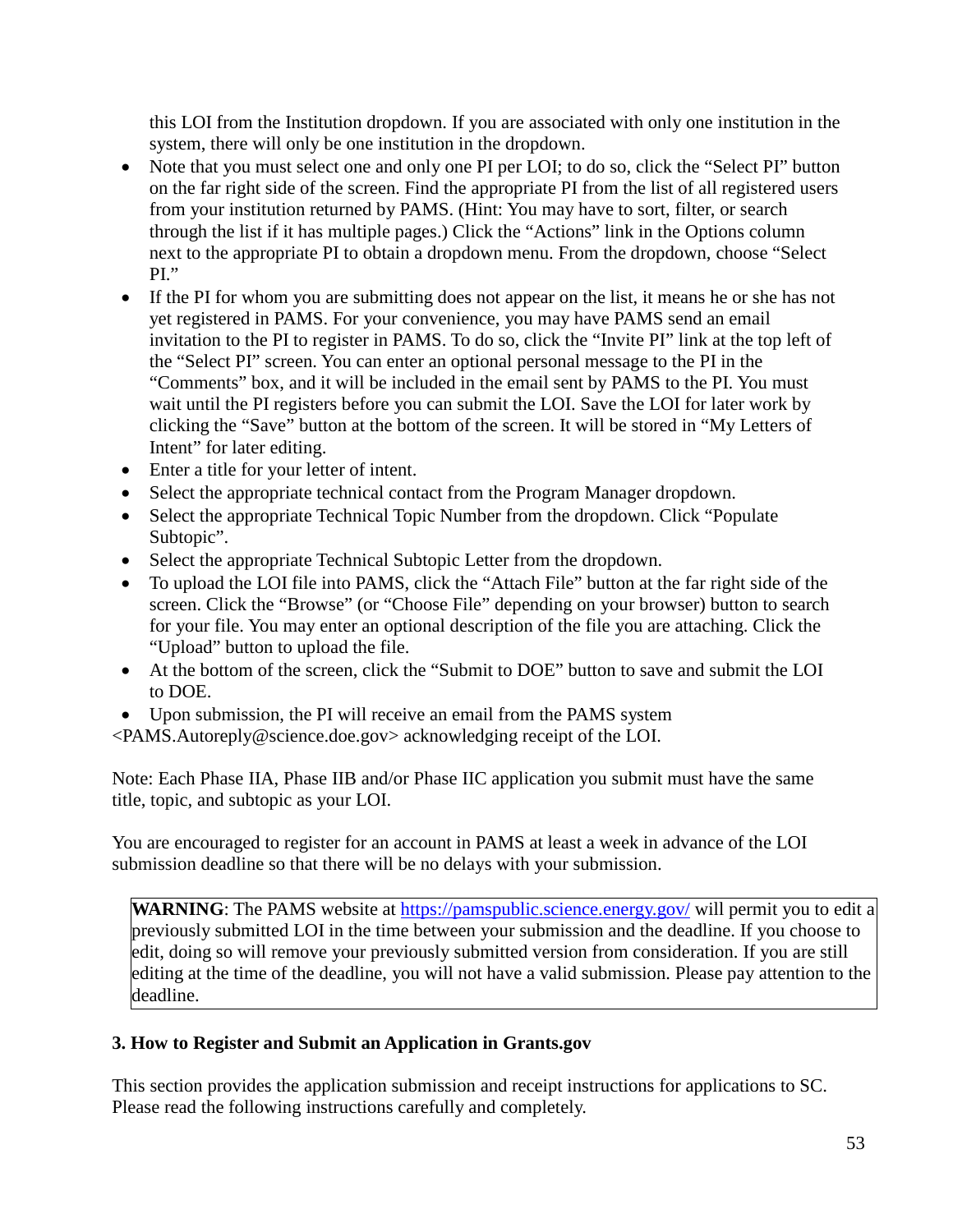#### ELECTRONIC DELIVERY

SC is participating in the Grants.gov initiative to provide the grant community with a single site to find and apply for grant funding opportunities. SC requires applicants to submit their applications online through Grants.gov.

#### HOW TO REGISTER TO APPLY THROUGH GRANTS.GOV

Instructions: Read the instructions below about registering to apply for SC funds. Applicants should read the registration instructions carefully and prepare the information requested before beginning the registration process. Reviewing and assembling the required information before beginning the registration process will alleviate last-minute searches for required information.

Organizations must have a Data Universal Numbering System (DUNS) Number, active System for Award Management (SAM) registration, and Grants.gov account to apply for grants. If individual applicants are eligible to apply for this FOA, then you may begin with step 3, Create a Grants.gov Account, listed below.

Creating a Grants.gov account can be completed online in minutes, but DUNS and SAM registrations may take several weeks. Therefore, an organization's registration should be done in sufficient time to ensure it does not impact the entity's ability to meet required application submission deadlines.

Complete organization registration instructions can be found on Grants.gov here: [https://www.Grants.gov/web/grants/applicants/organization-registration.html](https://www.grants.gov/web/grants/applicants/organization-registration.html)

- 1) *Obtain a DUNS Number*: All entities applying for funding, including renewal funding, must have a DUNS Number from Dun & Bradstreet (D&B). Applicants must enter the DUNS Number in the data entry field labeled "Organizational DUNS" on the SF-424 form. For more detailed instructions for obtaining a DUNS Number, refer to[:](https://www.grants.gov/web/grants/applicants/organization-registration/step-1-obtain-duns-number.html) [https://www.Grants.gov/web/grants/applicants/organization-registration/step-1-obtain](https://www.grants.gov/web/grants/applicants/organization-registration/step-1-obtain-duns-number.html)[duns-](https://www.grants.gov/web/grants/applicants/organization-registration/step-1-obtain-duns-number.html) [number.html](https://www.grants.gov/web/grants/applicants/organization-registration/step-1-obtain-duns-number.html)
- 2) *Register with SAM*: All organizations applying online through Grants.gov must register with SAM at [https://www.sam.gov. F](https://www.sam.gov/)ailure to register with SAM will prevent your organization from applying through Grants.gov. SAM registration must be renewed annually. For more detailed instructions for registering with SAM, refer to[:](https://www.grants.gov/web/grants/applicants/organization-registration/step-2-register-with-sam.html) [https://www.Grants.gov/web/grants/applicants/organization-registration/step-2-register](https://www.grants.gov/web/grants/applicants/organization-registration/step-2-register-with-sam.html)[with-](https://www.grants.gov/web/grants/applicants/organization-registration/step-2-register-with-sam.html) [sam.html](https://www.grants.gov/web/grants/applicants/organization-registration/step-2-register-with-sam.html)
- 3) *Create a Grants.gov Account*: The next step is to register an account with Grants.gov. Follow the on-screen instructions or refer to the detailed instructions here[:](https://www.grants.gov/web/grants/applicants/registration.html) [https://www.Grants.gov/web/grants/applicants/registration.html](https://www.grants.gov/web/grants/applicants/registration.html)
- 4) *Add a Profile to a Grants.gov Account*: A profile in Grants.gov corresponds to a single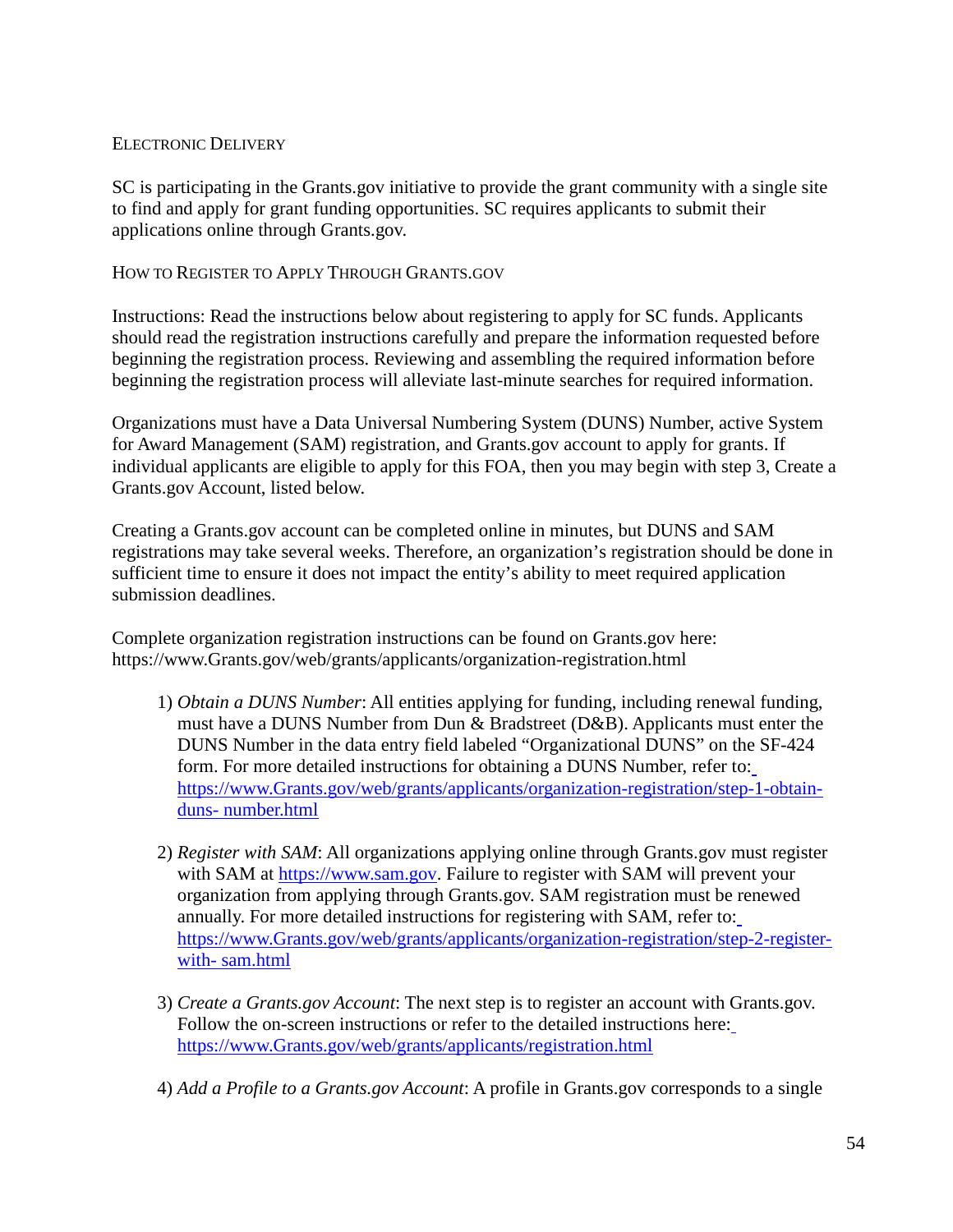applicant organization the user represents (i.e., an applicant) or an individual applicant. If you work for or consult with multiple organizations and have a profile for each, you may log in to one Grants.gov account to access all of your grant applications. To add an organizational profile to your Grants.gov account, enter the DUNS Number for the organization in the DUNS field while adding a profile. For more detailed instructions about creating a profile on Grants.gov, refer to:

[https://www.Grants.gov/web/grants/applicants/registration/add-profile.html](https://www.grants.gov/web/grants/applicants/registration/add-profile.html)

*EBiz POC Authorized Profile Roles*: After you register with Grants.gov and create an Organization Applicant Profile, the organization applicant's request for Grants.gov roles and access is sent to the Electronic Business Point of Contact (EBiz POC). The EBiz POC will then log in to Grants.gov and authorize the appropriate roles, which may include the Authorized Organization Representative (AOR) role, thereby giving you permission to complete and submit applications on behalf of the organization. You will be able to submit your application online any time after you have been assigned the AOR role. For more detailed instructions about creating a profile on Grants.gov, refer to:

[https://www.Grants.gov/web/grants/applicants/registration/authorize-roles.html](https://www.grants.gov/web/grants/applicants/registration/authorize-roles.html)

- 5) *Track Role Status*: To track your role request, refer to[:](https://www.grants.gov/web/grants/applicants/registration/track-role-status.html) [https://www.Grants.gov/web/grants/applicants/registration/track-role-status.html](https://www.grants.gov/web/grants/applicants/registration/track-role-status.html)
- **b.***Electronic Signature*: When applications are submitted through Grants.gov, the name of the organization applicant with the AOR role that submitted the application is inserted into the signature line of the application, serving as the electronic signature. The EBiz POC **must**  authorize people who are able to make legally binding commitments on behalf of the organization as a user with the AOR role; **this step is often missed and it is crucial for valid and timely submissions.**

HOW TO SUBMIT AN APPLICATION TO SC VIA GRANTS.GOV

Grants.gov applicants can apply online using Workspace. Workspace is a shared, online environment where members of a grant team may simultaneously access and edit different webforms within an application. For each FOA, you can create individual instances of a workspace.

Below is an overview of applying on Grants.gov. For access to complete instructions on how to apply for opportunities, refer to:

[https://www.Grants.gov/web/grants/applicants/apply-for-grants.html](https://www.grants.gov/web/grants/applicants/apply-for-grants.html)

- 1) Create a Workspace: Creating a workspace allows you to complete it online and route it through your organization for review before submitting.
- 2) Complete a Workspace: Add participants to the workspace, complete all the required forms, and check for errors before submission.
	- a. Adobe Reader: If you decide not to apply by filling out webforms you can download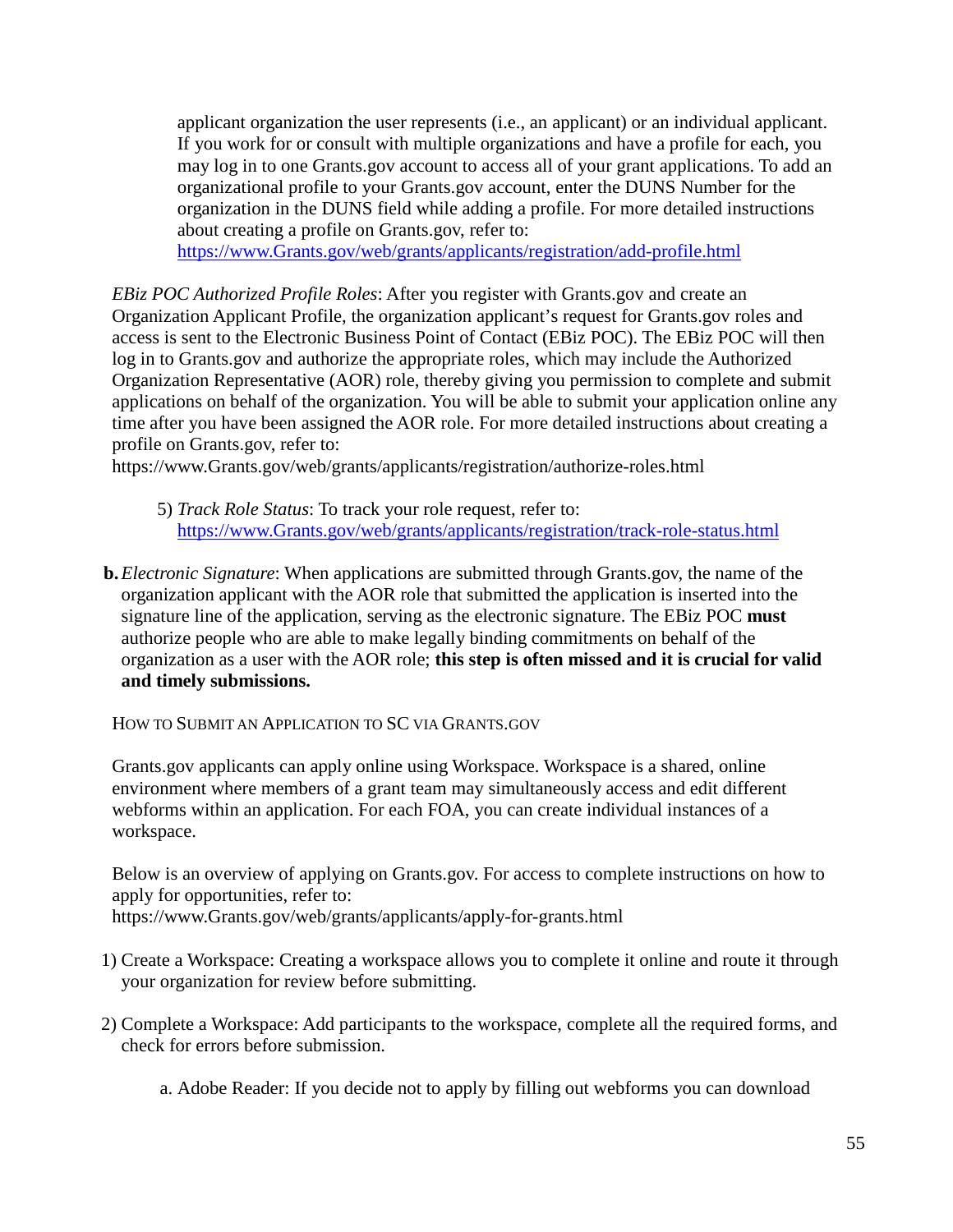individual PDF forms in Workspace so that they will appear similar to other Standard forms. The individual PDF forms can be downloaded and saved to your local device storage, network drive(s), or external drives, then accessed through Adobe Reader.

NOTE: Visit the Adobe Software Compatibility page on Grants.gov to download the appropriate version of the software at: [https://www.Grants.gov/web/grants/applicants/adobe-software](https://www.grants.gov/web/grants/applicants/adobe-software-compatibility.html)[compatibility.html](https://www.grants.gov/web/grants/applicants/adobe-software-compatibility.html)

- b. Mandatory Fields in Forms: In the forms, you will note fields marked with an asterisk and a different background color. These fields are mandatory fields that must be completed to successfully submit your application.
- c. Complete SF-424 Fields First: The forms are designed to fill in common required fields across other forms, such as the applicant name, address, and DUNS number. To trigger this feature, an applicant must complete the SF-424 information first. Once it is completed, the information will transfer to the other forms.

Submit a Workspace: An application may be submitted through workspace by clicking the Sign and Submit button on the Manage Workspace page, under the Forms tab. Grants.gov recommends submitting your application package *at least 24-48 hours prior to the close date* to provide you with time to correct any potential technical issues that may disrupt the application submission.

3) Track a Workspace: After successfully submitting a workspace package, a Grants.gov Tracking Number (GRANTXXXXXXXX) is automatically assigned to the package. The number will be listed on the Confirmation page that is generated after submission.

For additional training resources, including video tutorials, refer to: [https://www.Grants.gov/web/grants/applicants/applicant-training.html](https://www.grants.gov/web/grants/applicants/applicant-training.html)

Applicant Support: Grants.gov provides applicants 24/7 support via the toll-free number 1-800- 518- 4726 and email at [support@Grants.gov.](mailto:support@Grants.gov) For questions related to the specific grant opportunity, contact the number listed in the application package of the grant you are applying for.

If you are experiencing difficulties with your submission, it is best to call the Grants.gov Support Center and get a ticket number. The Support Center ticket number will assist SC with tracking your issue and understanding background information on the issue.

TIMELY RECEIPT REQUIREMENTS AND PROOF OF TIMELY SUBMISSION

Proof of timely submission is automatically recorded by Grants.gov. An electronic date/time stamp is generated within the system when the application is successfully received by Grants.gov. The applicant AOR will receive an acknowledgement of receipt and a tracking number (GRANTXXXXXXXX) from Grants.gov with the successful transmission of their application. Applicant AORs will also receive the official date/time stamp and Grants.gov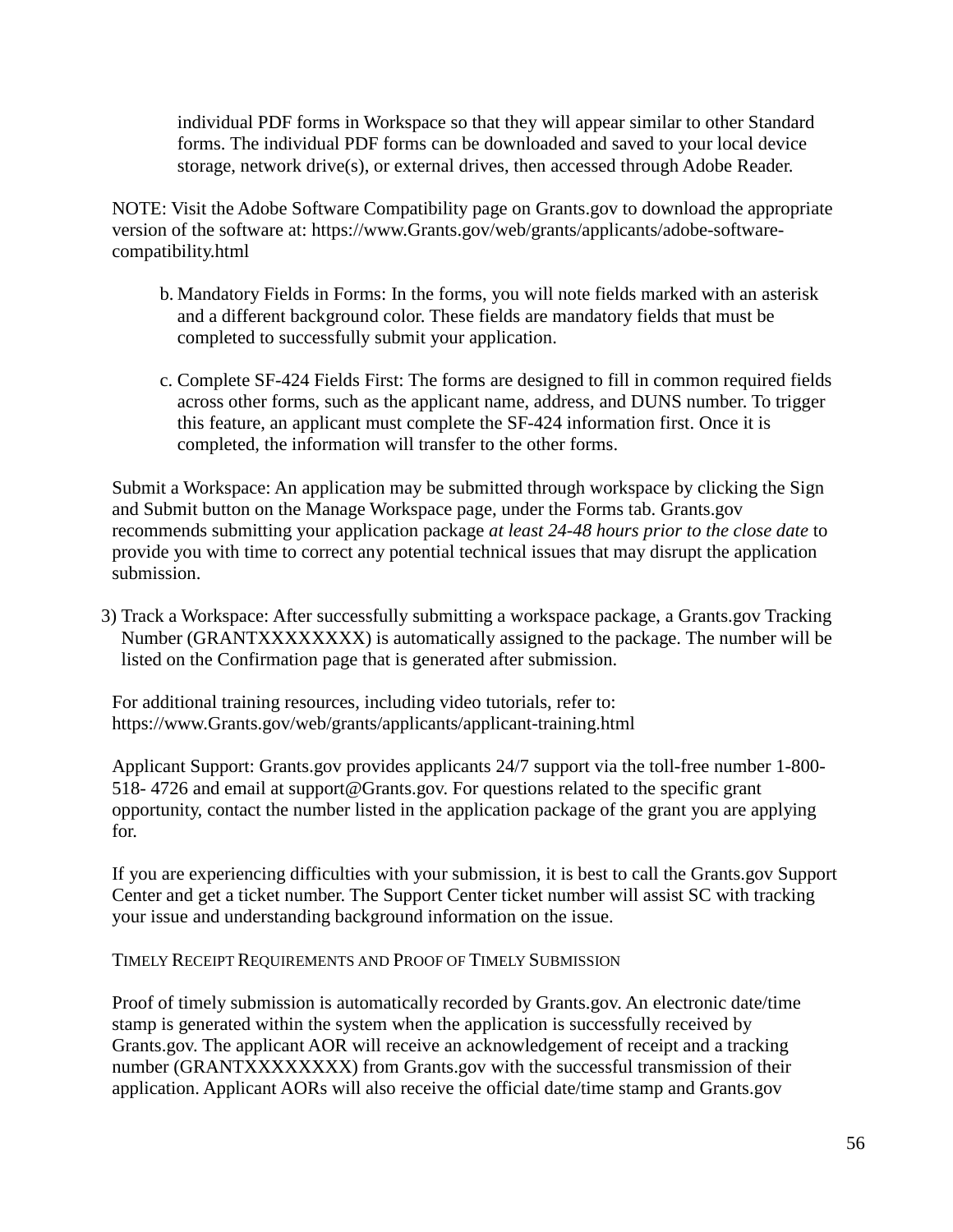Tracking number in an email serving as proof of their timely submission.

When SC successfully retrieves the application from Grants.gov, and acknowledges the download of submissions, Grants.gov will provide an electronic acknowledgment of receipt of the application to the email address of the applicant with the AOR role. Again, proof of timely submission shall be the official date and time that Grants.gov receives your application. Applications received by Grants.gov after the established due date for the program will be considered late and may not be considered for funding by SC.

Applicants using slow internet, such as dial-up connections, should be aware that transmission can take some time before Grants.gov receives your application. Again, Grants.gov will provide either an error or a successfully received transmission in the form of an email sent to the applicant with the AOR role. The Grants.gov Support Center reports that some applicants end the transmission because they think that nothing is occurring during the transmission process. Please be patient and give the system time to process the application.

## **4. How to Prepare an Application**

#### APPLICATION PREPARATION

You must submit the application through Grants.gov at [https://www.Grants.gov/,](https://www.grants.gov/) using either the online webforms or downloaded forms. (Additional instructions are provided in [Section IV.A.\)](#page-24-0) You are required to use the compatible version of Adobe Reader software to complete a [Grants.gov](https://www.grants.gov/) Adobe application package. To ensure you have the [Grants.gov](https://www.grants.gov/) compatible version of Adobe Reader, visit the software compatibility page at [https://www.Grants.gov/web/grants/applicants/adobe-software-](http://www.grants.gov/web/grants/applicants/adobe-software-compatibility.html) [compatibility.html.](http://www.grants.gov/web/grants/applicants/adobe-software-compatibility.html)

You must complete the mandatory forms and any applicable optional forms (e.g., Disclosure of Lobbying Activities (SF-LLL)) in accordance with the instructions on the forms and the additional instructions below.

Files that are attached to the forms must be PDF files unless otherwise specified in this FOA. Attached PDF files must be plain files consisting of text, numbers, and images without editable fields, signatures, passwords, redactions, or other advanced features available in some PDFcompatible software. Do not use PDF portfolios or binders.

Please note the following restrictions that apply to the names of all files attached to your application:

- Please limit file names to 50 or fewer characters
- Do not attach any documents with the same name. All attachments must have a unique name.
- Please use only the following characters when naming your attachments: A-Z, a-z, 0-9, underscore, hyphen, space, period, parenthesis, curly braces, square brackets, ampersand, tilde, exclamation point, comma, semi colon, apostrophe, at sign, number sign, dollar sign, percent sign, plus sign, and equal sign. Attachments that do not follow this rule may cause the entire application to be rejected or cause issues during processing.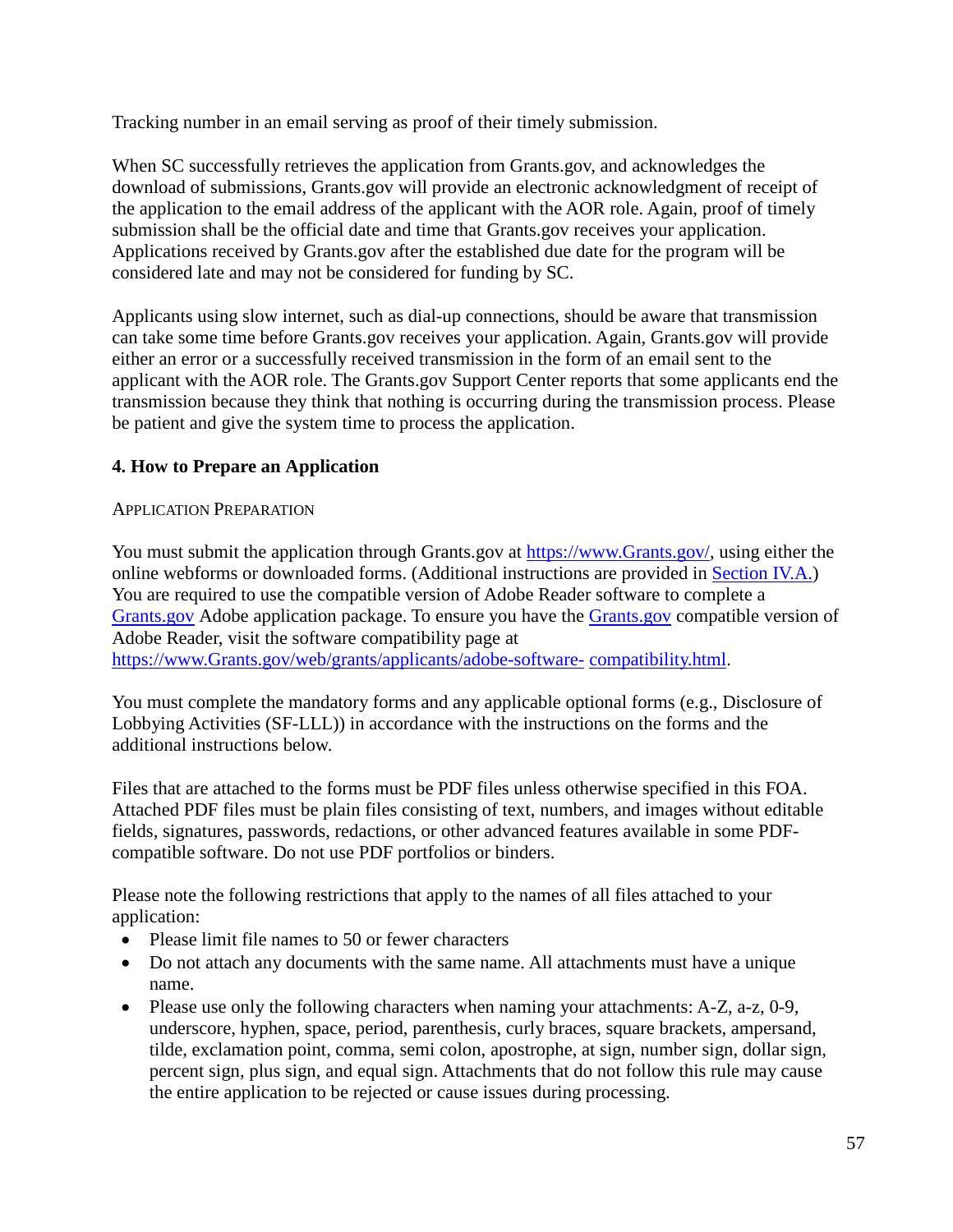## Resubmission of Applications

Applications submitted under this FOA may be withdrawn from consideration by using the PAMS website at [https://pamspublic.science.energy.gov. A](https://pamspublic.science.energy.gov/)pplications may be withdrawn at any time between when the applicant submits the application and when DOE makes the application available to merit reviewers. Such withdrawals take effect immediately and cannot be reversed. Please exercise due caution. After the application is made available to merit reviewers, the applicant may contact the DOE program office identified in this FOA to request that it be withdrawn.

After an application is withdrawn, it may be resubmitted, if this FOA is still open for the submission of applications. Such resubmissions will only count as one submission if this FOA restricts the number of applications from an applicant.

Note that there may be a delay between the application's submission in Grants.gov and when it is available to be withdrawn in PAMS. SC will usually consider the last submission, according to its Grants.gov timestamp, to be the intended version. Please consult with your program manager to resolve any confusion about which version of an application should be considered.

## IMPROPER CONTENTS OF APPLICATIONS

Applications submitted under this FOA will be stored in controlled-access systems, but they may be made publicly available if an award is made. As such, it is critical that applicants follow these guidelines:

• Do not include information subject to any legal restriction on its open distribution, whether classified, export control, or unclassified controlled nuclear information.

Do not include sensitive and protected personally identifiable information, including social security numbers, birthdates, citizenship, marital status, or home addresses. Pay particular attention to the content of biographical sketches and curriculum vitae.

- Do not include letters of support from Federal officials.
- Do not include letters of support on Federal letterhead. Letters that are not letters of support (such as letters confirming access to sites, facilities, equipment, or data; or letters from cognizant contracting officers) may be on Federal letterhead.
- Clearly mark all proprietary or trade-secret information.
- Applicants should not include the DOE logo or seal in their applications. Use of the DOE logo and seal require permission of DOE as discussed on the DOE website[:](https://energy.gov/management/office-management/employee-services/graphics/doe-logo-seal-and-word-mark) [https://energy.gov/management/office-management/employee-services/graphics/doe-logo](https://energy.gov/management/office-management/employee-services/graphics/doe-logo-seal-and-word-mark)[seal-and-](https://energy.gov/management/office-management/employee-services/graphics/doe-logo-seal-and-word-mark) [word-mark.](https://energy.gov/management/office-management/employee-services/graphics/doe-logo-seal-and-word-mark)

## **5. How to Write an Option 2 Digital Data Management Plan**

1. DMPs should describe whether and how data generated in the course of the proposed research will be shared and preserved. If the plan is not to share and/or preserve certain data, then the plan must explain the basis of the decision (for example, cost/benefit considerations, other parameters of feasibility, scientific appropriateness, or limitations discussed in #4 below). At a minimum, DMPs must describe how data sharing and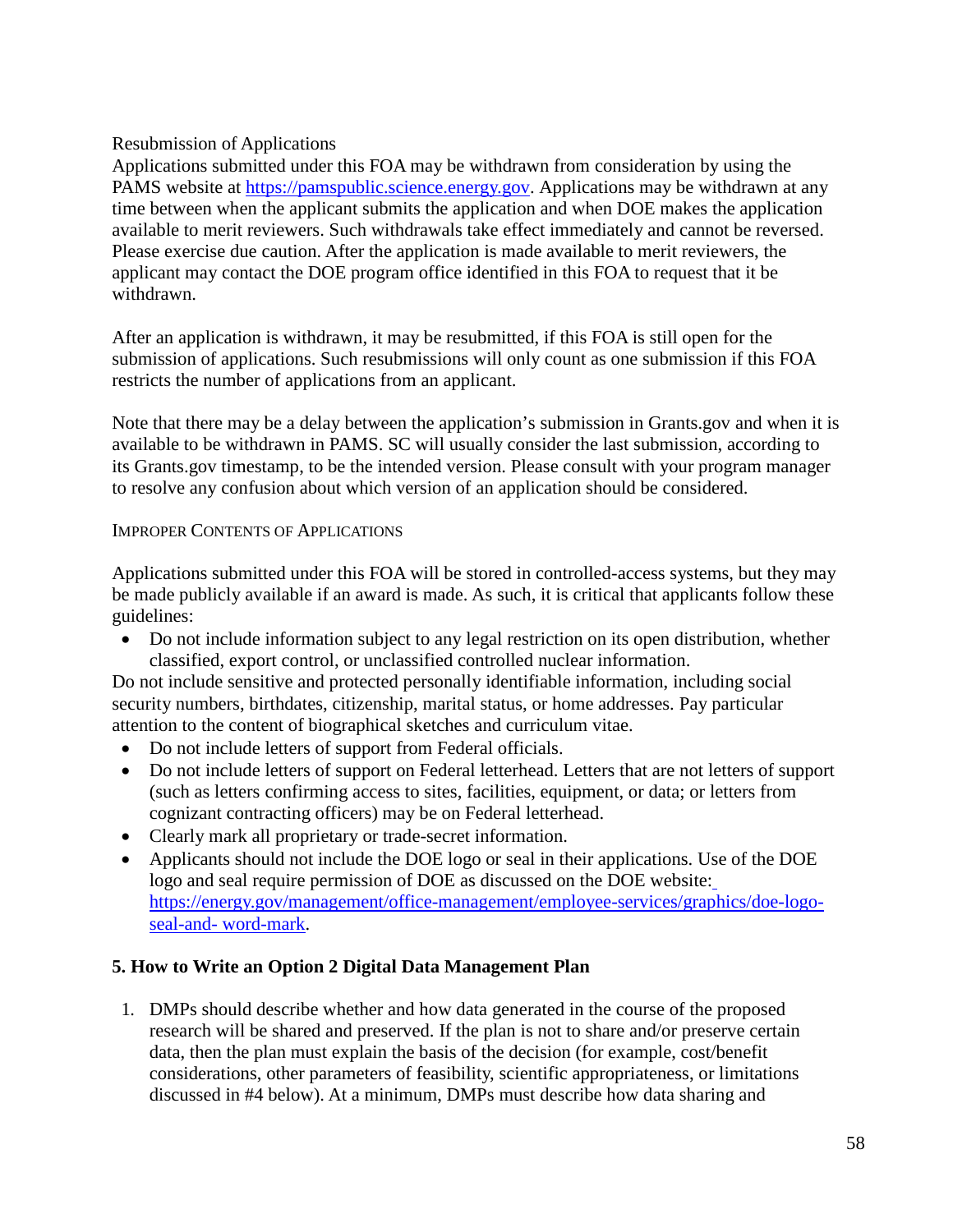preservation will enable validation of results, or how results could be validated if data are not shared or preserved.

- 2. DMPs should provide a plan for making all research data displayed in publications resulting from the proposed research digitally open, machine-readable and digitally accessible to the public at the time of publication. This includes data that are displayed in charts, figures, images, etc. In addition, the underlying digital research data used to generate the displayed data should be made as accessible as possible to the public in accordance with the principles stated in the SC Statement on Digital Data Management [\(https://science.osti.gov/sbir/Applicant-Resources/Digital-Data-Management\)](https://science.osti.gov/sbir/Applicant-Resources/Digital-Data-Management). This requirement could be met by including the data as supplementary information to the published article, or through other means. The published article should indicate how these data can be accessed.
- 3. DMPs should consult and reference available information about data management resources to be used in the course of the proposed research. In particular, DMPs that explicitly or implicitly commit data management resources at a facility beyond what is conventionally made available to approved users should be accompanied by written approval from that facility. In determining the resources available for data management at SC User Facilities, researchers should consult the published description of data management resources and practices at that facility and reference it in the DMP.
- 4. DMPs must protect confidentiality, personal privacy, sensitive and protected personally identifiable information, and U.S. national, homeland, and economic security; recognize proprietary interests, business confidential information, and intellectual property rights; avoid significant negative impact on innovation, and U.S. competitiveness; and otherwise be consistent with all applicable laws and regulations. There is no requirement to share proprietary data.

## ADDITIONAL DMP GUIDANCE

In determining which data should be shared and preserved, researchers must consider the data needed to validate research findings as described in the Requirements noted above, and are encouraged to consider the potential benefits of their data to their own fields of research, fields other than their own, and society at large.

- DMPs should reflect relevant standards and community best practices for data and metadata, and make use of community accepted repositories whenever practicable.
- Costs associated with the scope of work and resources articulated in a DMP may be included in the proposed research budget as permitted by the applicable cost principles.
- To improve the discoverability of and attribution for datasets created and used in the course of research, the applicant is encouraged to cite publicly available datasets within the reference section of publications, and the identification of datasets with persistent identifiers such as Digital Object Identifiers (DOIs). In most cases, the SC can provide DOIs free of charge for data resulting from DOE-funded research through its Office of Science and Technical Information (OSTI) [Data ID](https://www.osti.gov/elink/aboutDataIDService.jsp) [Service.](https://www.osti.gov/elink/aboutDataIDService.jsp)
- The following list of elements for a DMP provides suggestions regarding the data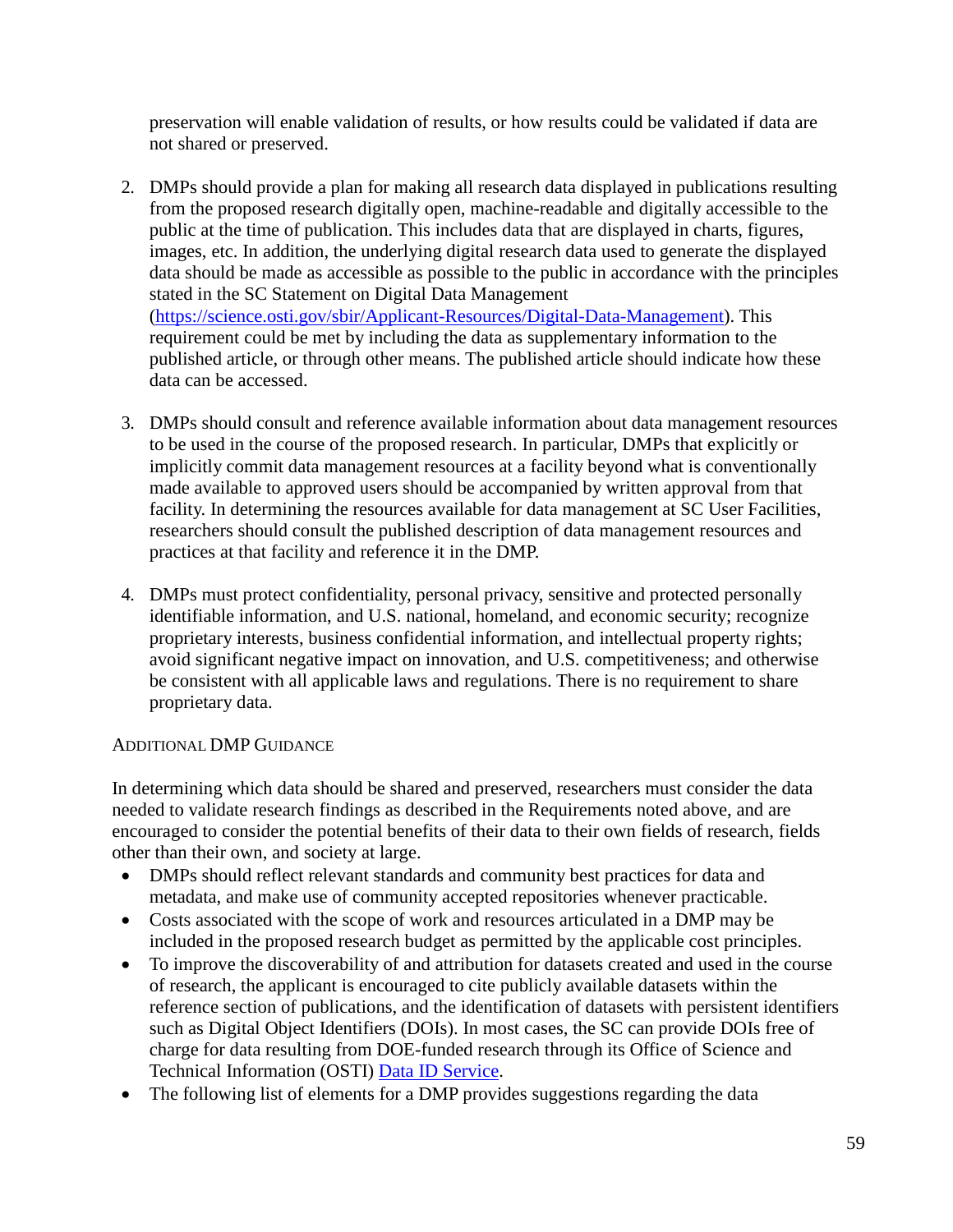management planning process and the structure of the DMP:

- Data Types and Sources. A brief, high-level description of the data to be generated or used through the course of the proposed research and which of these are considered digital research data necessary to validate the research findings.
- Content and Format. A statement of plans for data and metadata content and format including, where applicable, a description of documentation plans, annotation of relevant software, and the rationale for the selection of appropriate standards. (Existing, accepted community standards should be used where possible. Where community standards are missing or inadequate, the DMP could propose alternate strategies that facilitate sharing, and should advise the sponsoring program of any need to develop or generalize standards.)
- [Sharing](https://science.osti.gov/Funding-Opportunities/Digital-Data-Management/FAQs#HSRFAQ) and Preservation. A description of the plans for data sharing and preservation. This should include, when appropriate:
	- o the anticipated means for sharing and the rationale for any restrictions on who may access the data and under what conditions;
	- o a timeline for sharing and preservation that addresses both the minimum length of time the data will be available and any anticipated delay to data access after research findings are published;
	- o any special requirements for data sharing, for example, proprietary software needed to access or interpret data, applicable policies, provisions, and licenses for re-use and re-distribution, and for the production of derivatives, including guidance for how data and data products should be cited;
	- o any resources and capabilities (equipment, connections, systems, software, expertise, etc.) requested in the research proposal that are needed to meet the stated goals for sharing and preservation. (This could reference the relevant section of the associated research proposal and budget request);
	- o cost/benefit considerations to support whether/where the data will be preserved after direct project funding ends and any plans for the transfer of responsibilities for sharing and preservation;
	- o whether, when, or under what conditions the management responsibility for the research data will be transferred to a third party (e.g. institutional, or community repository);
	- o any other future decision points regarding the management of the research data including plans to reevaluate the costs and benefits of data sharing and preservation.
- Protection. A statement of plans, where appropriate and necessary, to protect confidentiality, personal privacy, sensitive and protected [personally identifiable](https://science.osti.gov/Funding-Opportunities/Digital-Data-Management/FAQs#HSRFAQ)  [information,](https://science.osti.gov/Funding-Opportunities/Digital-Data-Management/FAQs#HSRFAQ) and U.S. national, homeland, and economic security; recognize proprietary interests, business confidential information, and intellectual property rights; and avoid significant negative impact on innovation, and U.S. competitiveness.
- Rationale. A discussion of the rationale or justification for the proposed data management plan including, for example, the potential impact of the data within the immediate field and in other fields, and any broader societal impact.

## **6. How to Prepare a Biosketch**

A biosketch is to provide information that can be used by reviewers to evaluate the PI's potential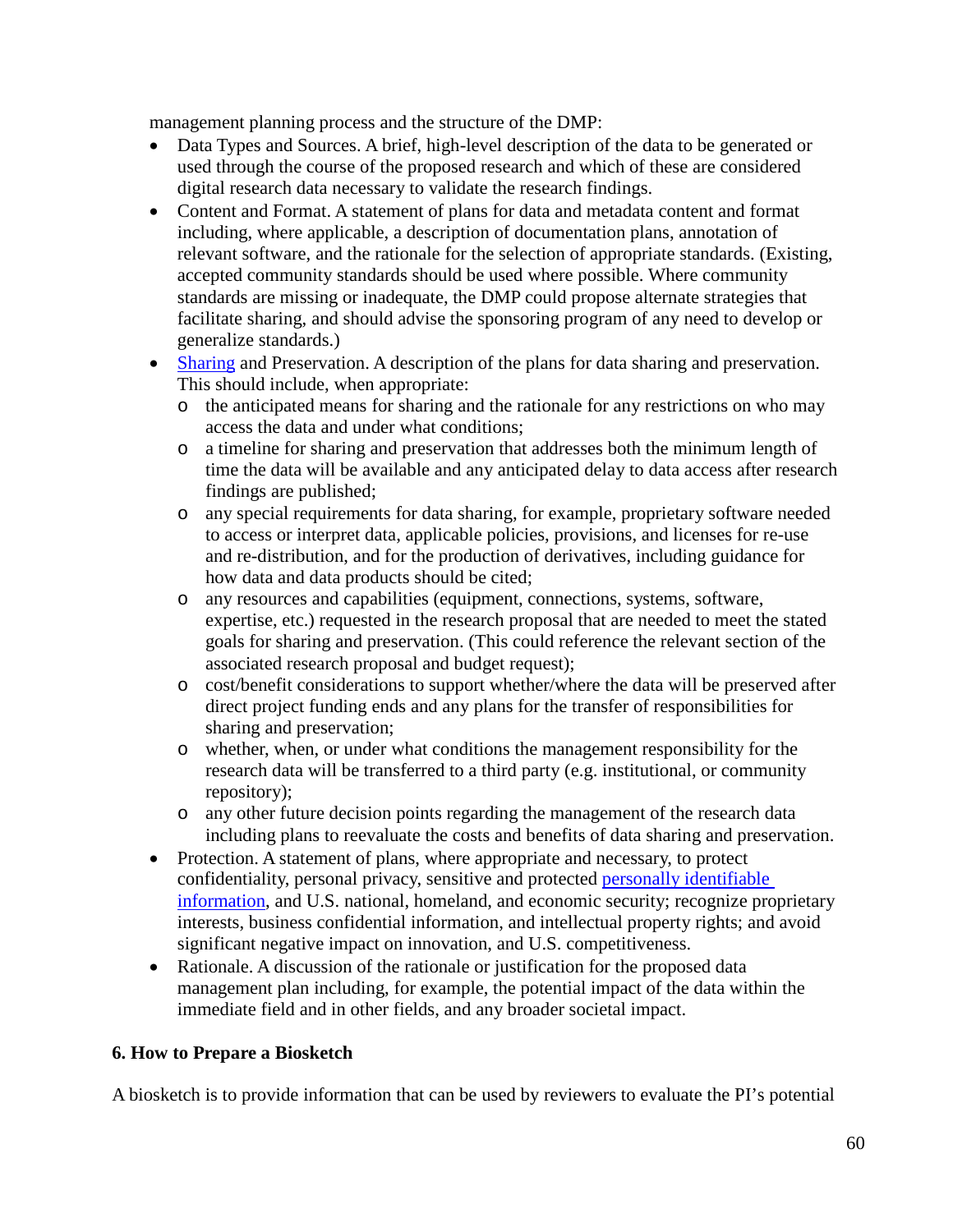for leadership within the scientific community. Examples of information of interest are invited and/or public lectures, awards received, scientific program committees, conference or workshop organization, professional society activities, special international or industrial partnerships, reviewing or editorship activities, or other scientific leadership experiences.

SC requires the use of the format approved by the National Science Foundation (NSF), which may be generated by the Science Experts Network Curriculum Vita (SciENcv), a cooperative venture maintained at [https://www.ncbi.nlm.nih.gov/sciencv/,](https://www.ncbi.nlm.nih.gov/sciencv/) and is also available at [https://nsf.gov/bfa/dias/policy/nsfapprovedformats/biosketch.pdf.](https://nsf.gov/bfa/dias/policy/nsfapprovedformats/biosketch.pdf) The use of a format required by another agency is intended to reduce the administrative burden to researchers by promoting the use of common formats.

- **Education and Training**: Undergraduate, graduate and postdoctoral training, provide institution, major/area, degree and year.
- **Research and Professional Experience**: Beginning with the current position list, in chronological order, professional/academic positions with a brief description.
- **Publications**: Provide a list of up to 10 publications most closely related to the proposed project. For each publication, identify the names of all authors (in the same sequence in which they appear in the publication), the article title, book or journal title, volume number, page numbers, year of publication, and website address if available electronically. Patents, copyrights and software systems developed may be provided in addition to or substituted for publications. An abbreviated style such as the Physical Review Letters (PRL) convention for citations (list only the first author) may be used for publications with more than 10 authors.
- **Synergistic Activities**: List no more than 5 professional and scholarly activities related to the effort proposed.

Biosketches may be presented in a format developed for other agencies or generated by any software package, though SciENcv will facilitate submissions to other Federal sponsors.

**Personally Identifiable Information**: Do not include sensitive and protected personally identifiable information including social security numbers, birthdates, citizenship, marital status, or home addresses. Do not include information that a merit reviewer should not make use of.

## **7. How to Prepare Current and Pending Support**

WARNING: These instructions have been significantly revised to require disclosure of a variety of potential conflicts of interest or commitment, including participation in foreign government-sponsored talent recruitment programs.

Current and Pending support is intended to allow the identification of potential duplication, over commitment, potential conflicts of interest or commitment, and all other sources of support. The PI and each senior/key person at the prime applicant and any proposed subaward must provide a list of all sponsored activities, awards, and appointments, whether paid or unpaid; provided as a gift with terms or conditions or provided as a gift without terms or conditions; full-time, parttime, or voluntary; faculty, visiting, adjunct, or honorary; cash or in-kind; foreign or domestic; governmental or private-sector; directly supporting the individual's research or indirectly supporting the individual by supporting students, research staff, space, equipment, or other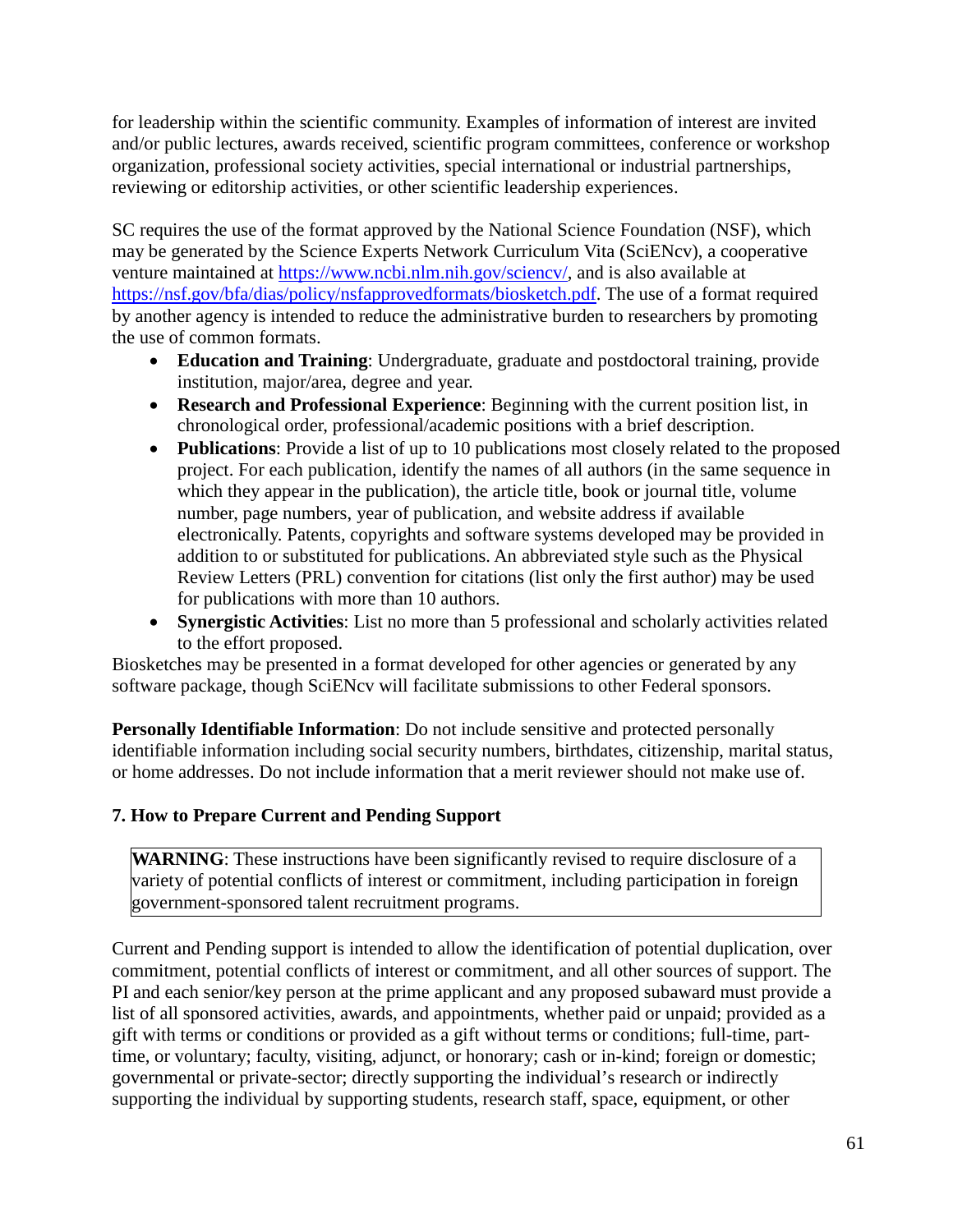research expenses. All foreign government-sponsored talent recruitment programs must be identified in current and pending support. SC requires the use of the format approved by the National Science Foundation (NSF), which may be generated by the Science Experts Network Curriculum Vita (SciENcv), a cooperative venture maintained at

[https://www.ncbi.nlm.nih.gov/sciencv/,](https://www.ncbi.nlm.nih.gov/sciencv/) and is also available at

[https://www.nsf.gov/bfa/dias/policy/nsfapprovedformats/cps.pdf.](https://www.nsf.gov/bfa/dias/policy/nsfapprovedformats/cps.pdf) The use of a format required by another agency is intended to reduce the administrative burden to researchers by promoting the use of common formats.

For every activity, list the following items:

- The sponsor of the activity or the source of funding
- The award or other identifying number
- The title of the award or activity
- The total cost or value of the award or activity, including direct and indirect costs. For pending proposals, provide the total amount of requested funding.
- The award period (start date end date).
- The person-months of effort per year being dedicated to the award or activity
- Briefly describe the research being performed and explicitly identify any overlaps or synergies with the proposed research.

Details of any obligations, contractual or otherwise, to any program, entity, or organization sponsored by a foreign government must be provided on request to either the applicant institution or DOE.

## <span id="page-61-0"></span>**8. How to Prepare a Research and Related Budget and Justification**

The following advice will improve the accuracy of your budget request:

- Funds requested for personnel (senior, key, and other) must be justified as the product of their effort on the project and their institutional base salary.
- Funds requested for fringe benefits must be calculated as the product of the requested salary and, if present, the negotiated fringe benefit rate contained in an institution's negotiated indirect cost rate agreement.
- Funds requested for indirect costs must be calculated using the correct indirect cost base and the negotiated indirect cost rate.
- You are encouraged to include the rate agreement used in preparing a budget as a part of the budget justification.
- Do not prepare a budget justification using the expired DOE form F4260.1.

If you are proposing indirect costs and do not already have an Indirect Cost Rate Agreement with your Cognizant Federal Agency or documentation of rates accepted for estimating purposes by DOE or another Federal agency, it is recommended that you begin preparing an Indirect Cost Rate Proposal to be submitted, upon request, to the DOE contract specialist/grants management specialist who will evaluate your application if you are selected for award.

For your convenience in preparing an Indirect Cost Rate proposal, a link to applicant resources, including indirect rate model templates, has been provided below: [https://science.osti.gov/sbir/applicant-resources/grant-application/.](https://science.osti.gov/sbir/applicant-resources/grant-application/)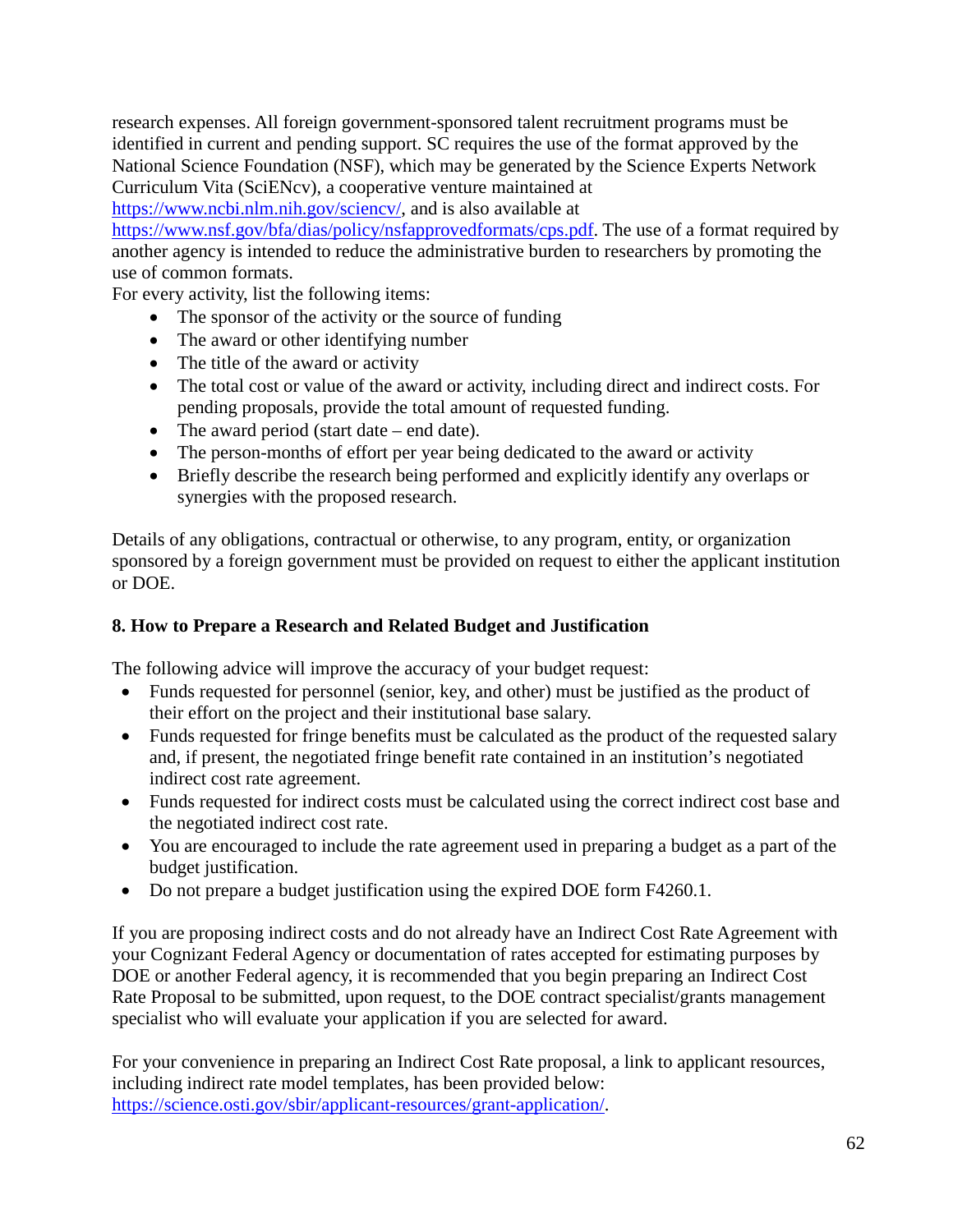Initial Phase II applicants may request funding of up to \$1,100,000 (or up to \$1,600,000 if designated in the Phase I topic header) for up to 24 months over two budget periods. Phase IIA, IIB, or IIC applicants may request up to \$1,100,000. The first budget period should cover a period of 12 months. Funding for the second budget period will be contingent on the demonstration of adequate progress, evaluation of programmatic priorities, availability of funds and compliance with the terms and conditions of the award. The amount budgeted for the first 12 month budget period should not exceed 50% of the total budget. If an applicant requires more than 50% of the total budget during the first 12 month budget period, a thorough explanation is required in the budget justification, and is subject to DOE approval.

Cost sharing or matching funds are not to be included in the Research and Related Budget form. The amount and planned use of these funds can be described in the technical narrative.

Complete the Research and Related Budget form in accordance with the instructions on the form and the following instructions. You must complete a separate budget for each year of support requested. The form will generate a cumulative budget for the total project period. You must complete all the mandatory information on the form before the NEXT PERIOD button is activated. You may request funds under any of the categories listed as long as the item and amount are necessary to perform the proposed work, meet all the criteria as allowable under the applicable Federal cost principles, and are not prohibited by the funding restrictions in this FOA (See [Section II C.](#page-8-0) Maximum and Minimum Award Size). Note, however, that foreign travel and participant/trainee costs are typically considered unallowable costs unless approved by the DOE Contracting Officer.

Round all funds to the nearest dollar across all budget documents including the budget justification. The dollar amounts in the budget justification must match the amounts found on the Research and Related Budget form. The Research and Related Budget form is only to be used for funding requested from DOE.

COMMERCIALIZATION ASSISTANCE (SECTION F, FIELD 3, CONSULTANT SERVICES) **[OPTIONAL]**

In accordance with Sec. 854 of the John S. McCain National Defense Authorization Act for 2019, Pub. L. 115-232, DOE is able to fund discretionary commercialization assistance to all DOE SBIR and STTR Phase II awardees. Recipients have two options for receiving commercialization assistance: (1) utilize services provided by a DOE vendor or (2) identify their own commercialization assistance provider(s).

If you wish to receive commercialization assistance from a DOE vendor, you do not need to include this in your budget. If you receive a Phase II award, you will receive notification from DOE on what services are available and how to obtain these services at no cost to your SBC.

If you wish to utilize your own commercialization assistance provider(s), you are required to include this as one or more subcontracts or consultants in your budget and to provide a detailed budget justification. You may include up to \$50,000 per project. The total amount of Phase II assistance that a company may receive during a fiscal year is subject to Small Business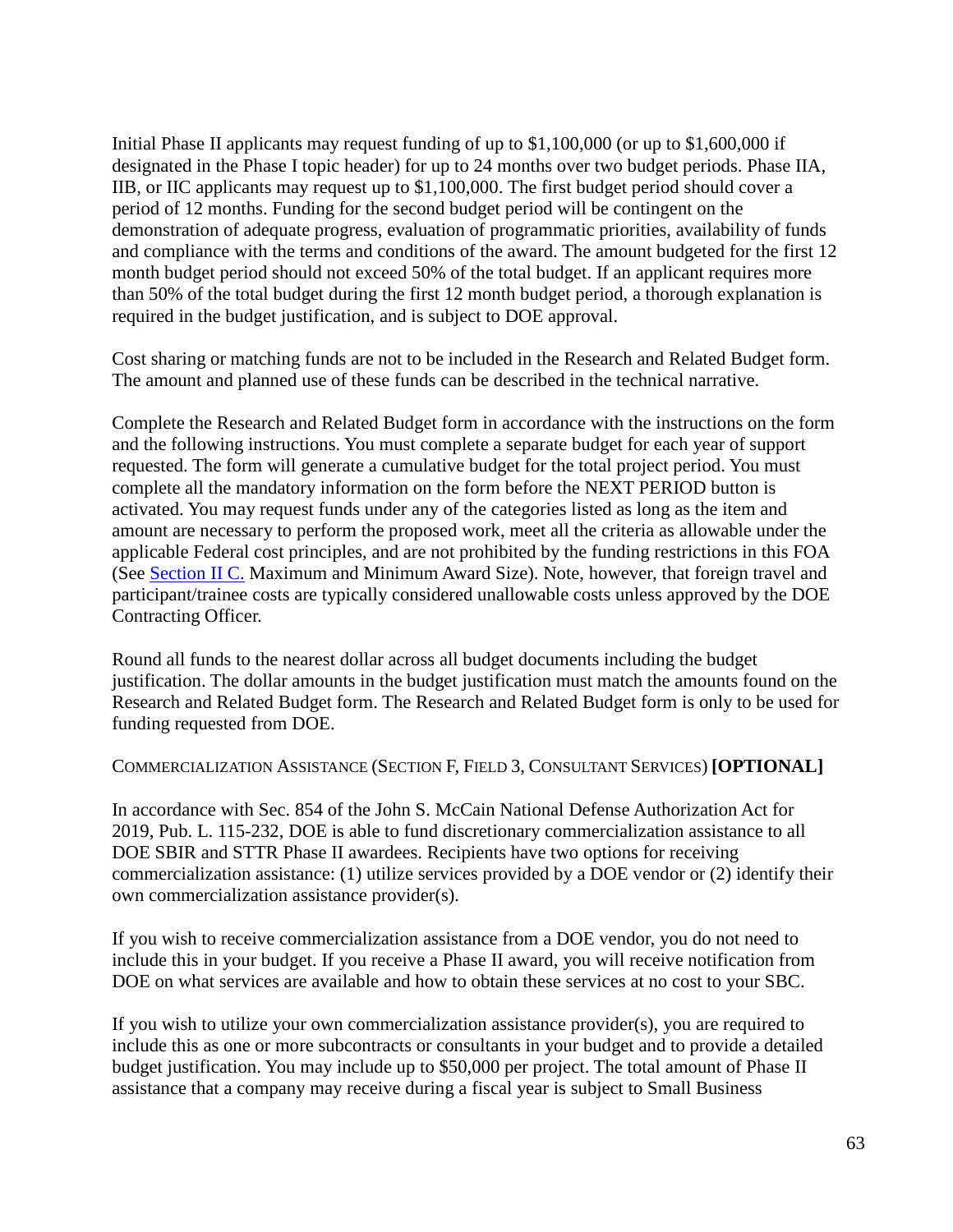Administration policy per the statute. Please note that the commercialization assistance does not count toward the maximum award size listed in [Section II.C.;](#page-8-0) e.g., seeking commercialization assistance from your provider could result in a maximum award in the amount of \$1,150,000 for topics that specify a maximum award amount of \$1,100,000.

RESTRICTIONS ON THE LEVEL OF SBC PARTICIPATION. Reimbursement is limited to services received that comply with 15 U.S.C. § 638(q); examples of acceptable services include assistance with:

- product sales
- intellectual property protections
	- Patent prosecution costs related to obtaining United States patent protection for subject inventions of this award may be budgeted under commercialization assistance. Patent prosecution costs include attorney fees and United States Patent and Trademark Office (USPTO) fees. United States patent protection includes filings with the USPTO related to provisional, Patent Cooperation Treaty (PCT), non-provisional, continuation, and continuation-in-part patent applications. Patent prosecution costs related to foreign patent protection (e.g. foreign attorney, foreign patent office or translation fees) are unallowable.
- market research
- market validation
- development of certifications and regulatory plans
- development of manufacturing plans

Third party vendors or a federal entity issuing patents, certifications or regulatory approvals, must be used when spending commercialization assistance funds. Vendor(s) may not be the SBIR/STTR applicant or awardee or its research partner or a research institution performing part of the research and development portion of the award.

In the event some or the entire amount listed is not expended on a commercialization assistance services, the remaining funds cannot be re-budgeted to other project costs. Re-budgeting of these funds to other project costs is not allowable.

## BUDGET FIELDS

|        | Section A Senior/Key For each Senior/Key Person, enter the requested information. List |
|--------|----------------------------------------------------------------------------------------|
| Person | personnel, base salary, the number of months that person will be allocated             |
|        | to the project, requested salary, fringe benefits, and the total funds                 |
|        | requested for each person. The requested salary must be the product of the             |
|        | base salary and the effort.                                                            |
|        | Include a written narrative in the budget justification that justifies the need        |
|        | for requested personnel. Within the justification, explain the fringe benefit          |
|        | rate used if it is not the standard faculty rate.                                      |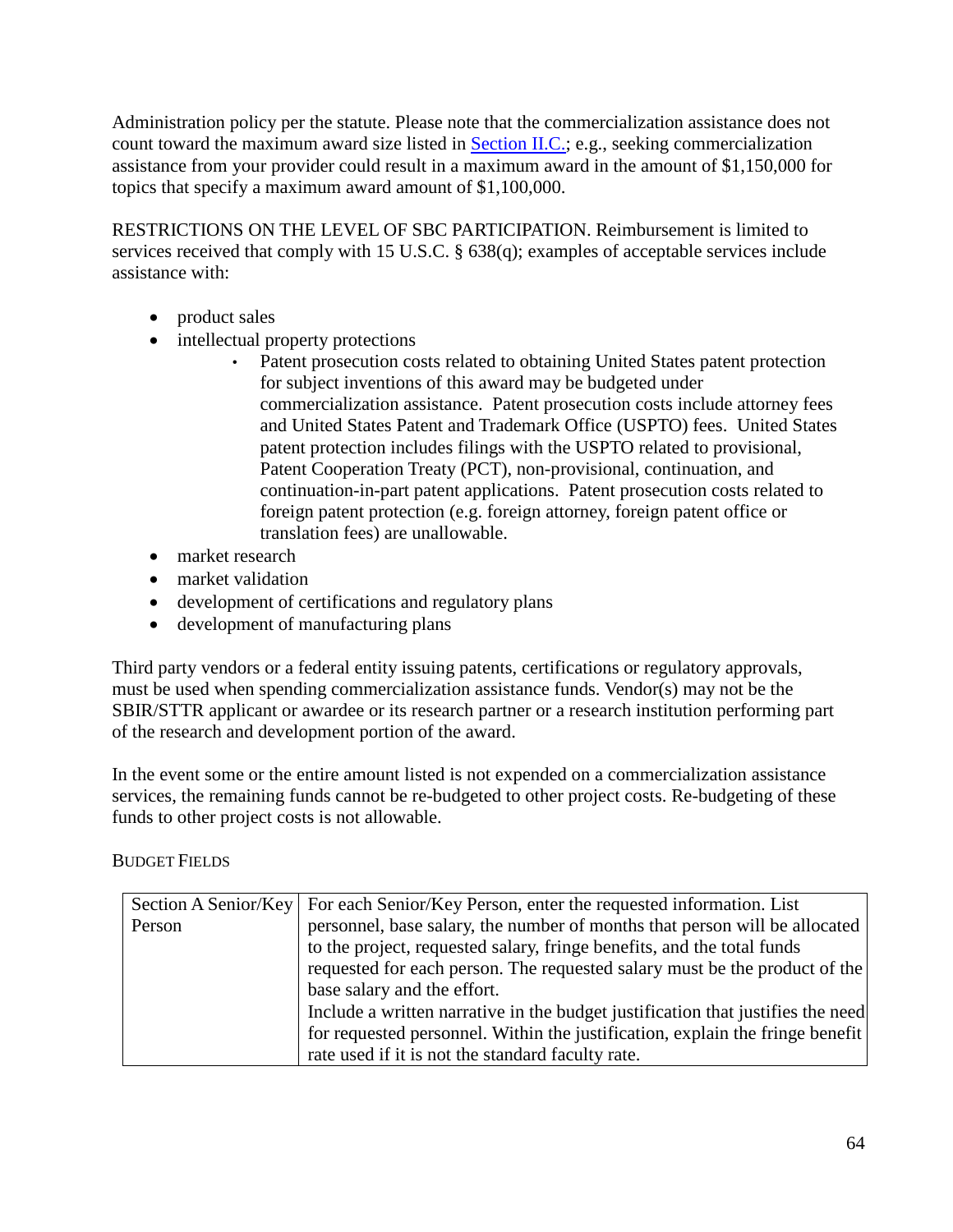| <b>Section B</b>        | List personnel, the number of months that person will be allocated to the        |
|-------------------------|----------------------------------------------------------------------------------|
| <b>Other Personnel</b>  | project, requested salary fringe benefits, and the total funds requested for     |
|                         | each person.                                                                     |
|                         | Include a written narrative in the budget justification that fully justifies the |
|                         | need for requested personnel. Within the justification, provide the number       |
|                         | of positions being filled in each category of other personnel.                   |
| Section C Equipment     | For the purpose of this budget, equipment is designated as an item of            |
|                         | property that has an acquisition cost of \$5,000 or more and an expected         |
|                         | service life of more than one year, unless a different threshold is specified    |
|                         | in a negotiated Facilities and Administrative Cost Rate. (Note that this         |
|                         | designation applies for proposal budgeting only and differs from the DOE         |
|                         | definition of capital equipment.) List each item of equipment separately         |
|                         | and justify each in the budget justification section. Do not aggregate items     |
|                         | of equipment. Allowable items ordinarily will be limited to research             |
|                         | equipment and apparatus not already available for the conduct of the             |
|                         | work. General-purpose office equipment is not eligible for support unless        |
|                         | primarily or exclusively used in the actual conduct of scientific                |
|                         | research.                                                                        |
| <b>Section D Travel</b> | For purposes of this section only, travel to Canada or to Mexico is              |
|                         | considered domestic travel. In the budget justification, list each trip's        |
|                         | destination, dates, estimated costs including transportation and                 |
|                         | subsistence, number of staff traveling, the purpose of the travel, and how it    |
|                         | relates to the project. Indicate the basis for the cost estimate (quotes from    |
|                         | vendors or suppliers, past experience of similar items, or some other            |
|                         | basis). To qualify for support, attendance at meetings or conferences must       |
|                         | enhance the investigator's capability to perform the research, plan              |
|                         | extensions of it, or disseminate its results. Domestic travel is to be           |
|                         | justified separately from foreign travel. Within the budget justification,       |
|                         | detail the number of personnel planning to travel and the estimated per-         |
|                         | traveler cost for each trip.                                                     |
| <b>Section E</b>        | If applicable, submit training support costs. Educational projects that          |
| Participant/Trainee     | intend to support trainees (precollege, college, graduate and post graduate)     |
| <b>Support Costs</b>    | must list each trainee cost that includes stipend levels and amounts, cost of    |
|                         | tuition for each trainee, cost of any travel (provide the same information as    |
|                         | needed under the regular travel category), and costs for any related             |
|                         | training expenses. Participant costs are those costs associated with             |
|                         | conferences, workshops, symposia or institutes and breakout items should         |
|                         | indicate the number of participants, cost for each participant, purpose of       |
|                         | the conference, dates and places of meetings and any related                     |
|                         | administrative expenses.                                                         |
|                         | Indicate the basis for the cost estimate (quotes from vendors or suppliers,      |
|                         | past experience of similar items, or some other basis).                          |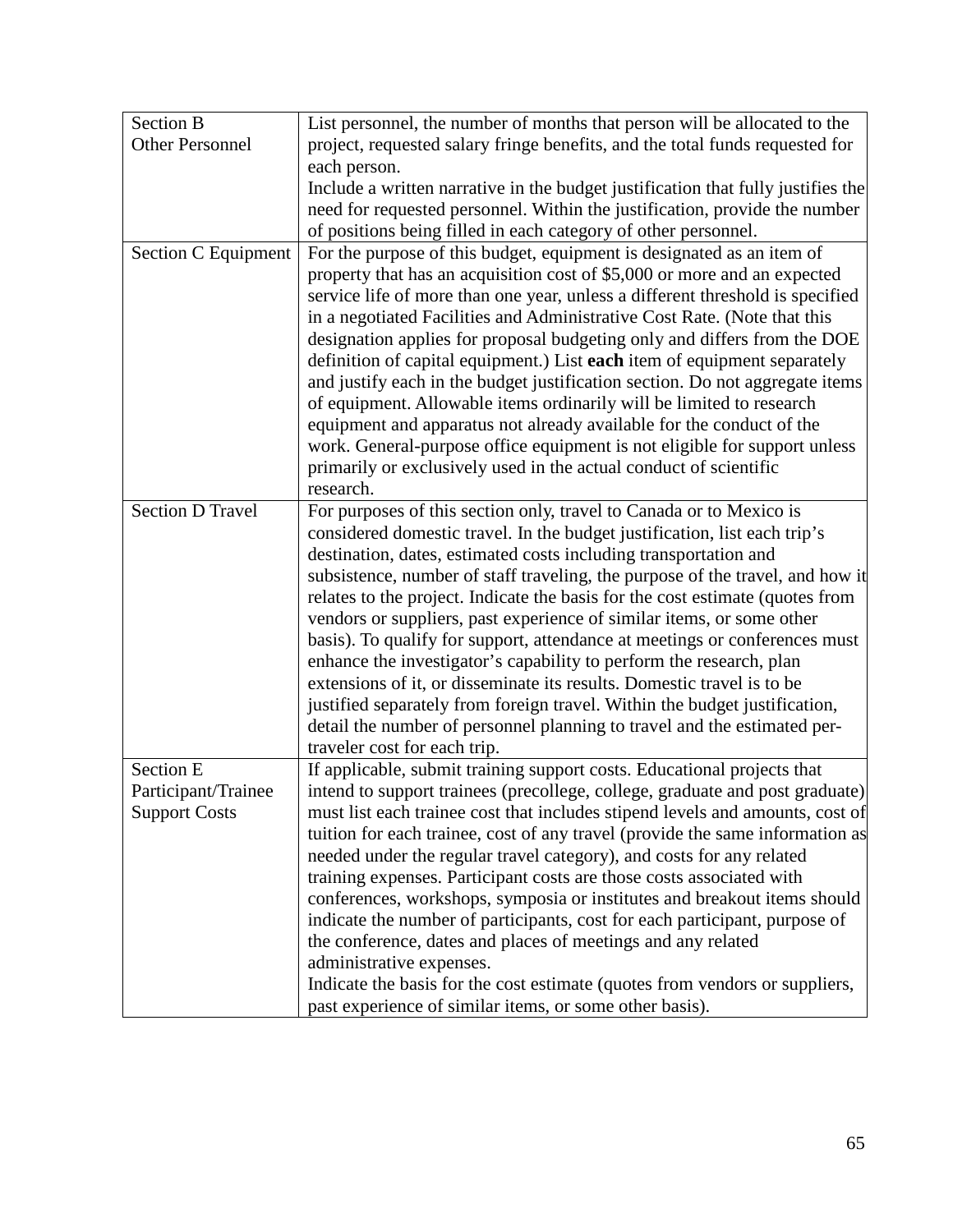| Section F                 | Materials and Supplies: Enter total funds requested for materials and<br>$\bullet$                                                               |
|---------------------------|--------------------------------------------------------------------------------------------------------------------------------------------------|
| <b>Other Direct Costs</b> | supplies in the appropriate fields. In the budget justification, indicate                                                                        |
|                           | general categories such as glassware, and chemicals, including an                                                                                |
|                           | amount for each category (items not identified under "Equipment").                                                                               |
|                           | Categories less than \$1,000 are not required to be itemized. Indicate                                                                           |
|                           | the basis for the cost estimate (quotes from vendors or suppliers, past                                                                          |
|                           | experience of similar items, or some other basis).                                                                                               |
|                           | <b>Publication Costs:</b> Enter the total publication funds requested. The<br>$\bullet$                                                          |
|                           | proposal budget may request funds for the costs of documenting,                                                                                  |
|                           | preparing, publishing or otherwise making available to others the                                                                                |
|                           | findings and products of the work conducted under the award. In the                                                                              |
|                           | budget justification, include supporting information. Indicate the basis                                                                         |
|                           | for the cost estimate (quotes from vendors or suppliers, past                                                                                    |
|                           | experience of similar items, or some other basis).                                                                                               |
|                           | <b>Consultant Services:</b> Enter total funds requested for all consultant<br>$\bullet$                                                          |
|                           | services. In the budget justification, identify each consultant, the                                                                             |
|                           | services he/she will perform, total number of days, travel costs, and<br>total estimated costs. Indicate the basis for the cost estimate (quotes |
|                           | from vendors or suppliers, past experience of similar items, or some                                                                             |
|                           | other basis).                                                                                                                                    |
|                           | ADP/Computer Services: Enter total funds requested for<br>$\bullet$                                                                              |
|                           | ADP/Computer Services. The cost of computer services, including                                                                                  |
|                           | computer-based retrieval of scientific, technical and education                                                                                  |
|                           | information may be requested. In the budget justification, include the                                                                           |
|                           | established computer service rates at the proposing organization if                                                                              |
|                           | applicable. Indicate the basis for the cost estimate (quotes from                                                                                |
|                           | vendors or suppliers, past experience of similar items, or some other                                                                            |
|                           | basis).                                                                                                                                          |
|                           | Subawards/Consortium/Contractual Costs: Enter total costs for all<br>٠                                                                           |
|                           | subawards/consortium organizations and other contractual costs                                                                                   |
|                           | proposed for the project. In the budget justification, justify the                                                                               |
|                           | details.                                                                                                                                         |
|                           | Equipment or Facility Rental/User Fees: Enter total funds requested                                                                              |
|                           | for Equipment or Facility Rental/User Fees. In the budget justification,                                                                         |
|                           | identify each rental/user fee and justify. Indicate the basis for the cost                                                                       |
|                           | estimate (quotes from vendors or suppliers, past experience of similar<br>items, or some other basis).                                           |
|                           | Alterations and Renovations: Enter total funds requested for<br>٠                                                                                |
|                           | Alterations and Renovations. In the budget justification, itemize by                                                                             |
|                           | category and justify the costs of alterations and renovations, including                                                                         |
|                           | repairs, painting, removal or installation of partitions, shielding, or air                                                                      |
|                           | conditioning. Where applicable, provide the square footage and costs.                                                                            |
|                           | <b>Other:</b> Add text to describe any other Direct Costs not requested                                                                          |
|                           | above. Enter costs associated with "Other" item(s). Use the budget                                                                               |
|                           | justification to further itemize and justify.                                                                                                    |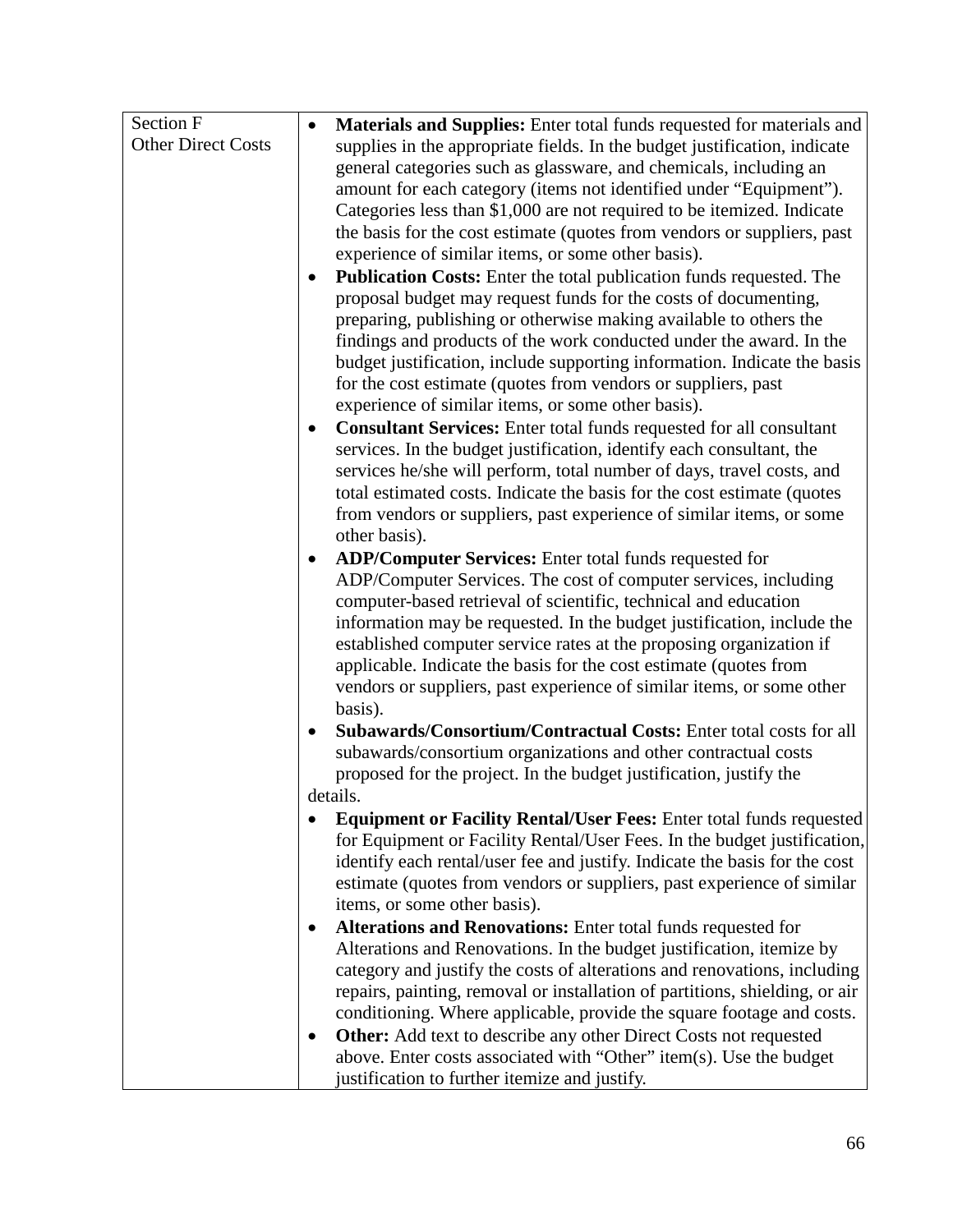| Section G                   | This represents Total Direct Costs (Sections A through F)                  |
|-----------------------------|----------------------------------------------------------------------------|
| <b>Direct Costs</b>         |                                                                            |
| Section H                   | Enter the Indirect Cost information, including the rates and bases being   |
| <b>Other Indirect Costs</b> | used, for each field. Only four general categories of indirect costs are   |
|                             | allowed/requested on this form, so please consolidate if needed. Include   |
|                             | the cognizant Federal agency and contact information if using a negotiated |
|                             | rate agreement. Within the budget justification, explain the use           |
|                             | of multiple rates, if multiple rates are used.                             |
| Section I                   | This is the total of Sections G and H                                      |
| Total Direct and            |                                                                            |
| <b>Indirect Costs</b>       |                                                                            |

Provide supporting information for all proposed costs. Personnel justification must include a brief justification explaining the need for individual personnel and also the total hours and hourly rates for each individual. Attach a single budget justification file for the entire project period in Field K. The file automatically carries over to each budget year. Provide any other information you wish to submit to justify your budget request including, but not limited to, any recent audits, clearly defined indirect cost rate bases, and voluntary reductions of indirect rates. If your organization has an Indirect Cost Rate Agreement in effect with your Cognizant Federal Agency [Defense Contract Audit Agency (DCAA), Department of Health and Human Services (DHHS), etc.] supporting the indirect rate(s) proposed and dated within one year of your anticipated award start date, then please provide this information with your application. Although there is no absolute cap on indirect costs, applications will be evaluated for overall economy and value to DOE.

If you are selected for an award, additional budget explanation will most likely be required.

All proposed purchases of equipment will be carefully reviewed relative to need and appropriateness for the research or R&D proposed.

Travel funds must be justified and related to the needs of the project, as in travel to DOE Headquarters to meet with DOE program managers. Travel expenses for technical conferences are not permitted unless the purpose of attending the conference directly relates to the project (e.g., to present results of the project). Foreign travel is not normally an appropriate expense. Funds to cover travel expenses outside of the United States are considered an unallowable direct cost unless concurrence has been obtained by the DOE Program Manager and unless written approval has been obtained from the DOE Contracting Officer.

Tuition expenses are allowable only if requested from a subcontractor that is a university and the amount requested for tuition is reasonable and comparable to what a student would be paid for performing research during the award performance period.

Awards may include a profit or fee for the applicant. Fees are subject to negotiation and shall not exceed 7% of the total award amount. Profit or fee is not "program income" and shall not be included in field15.d. of the SF 424 (R&R) application. The fee applies solely to the small business concern receiving the award and for-profit R&D subcontractors participating in the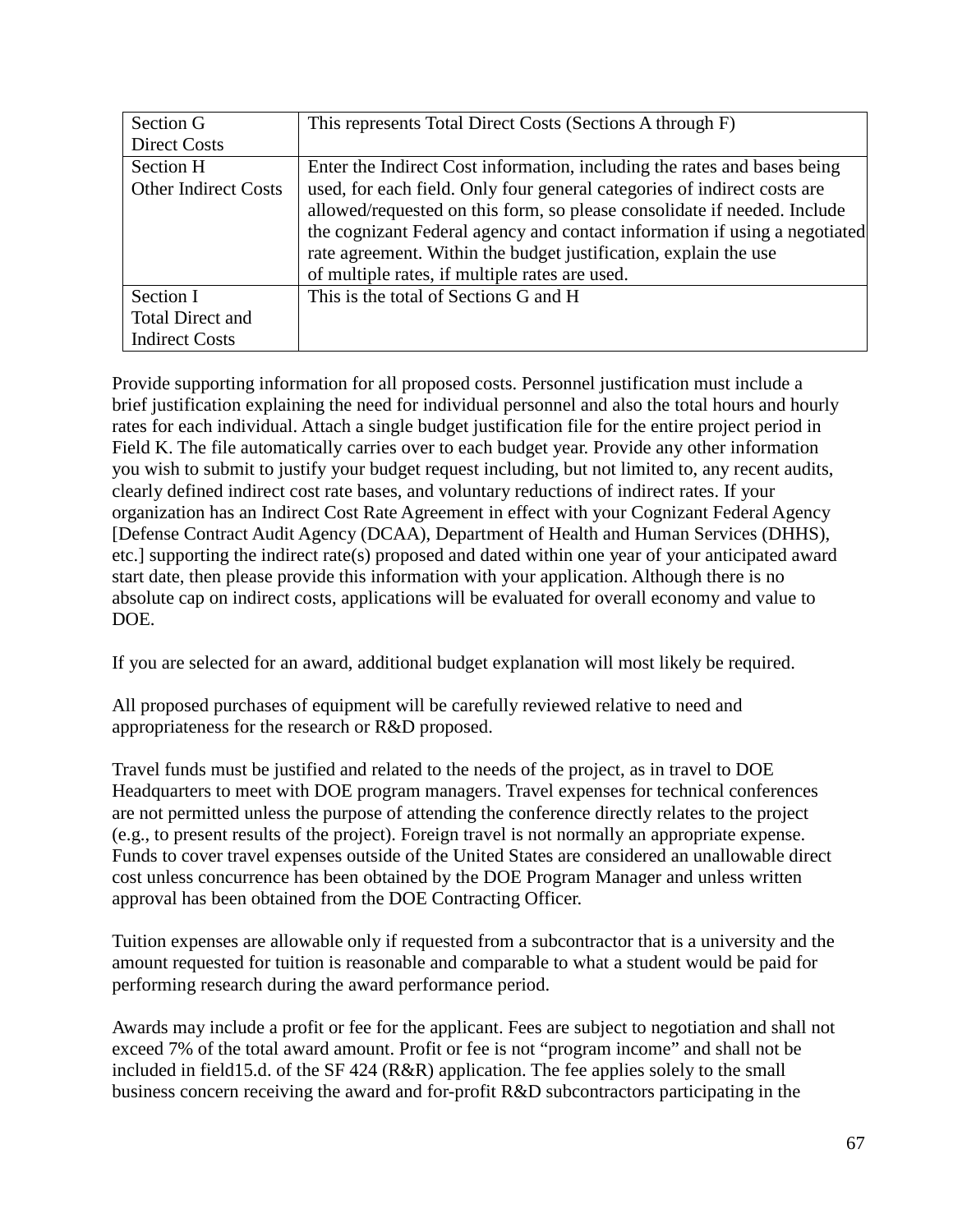project. In addition, the awardee may pay a profit/fee to a contractor providing routine goods or non-R&D services in accordance with normal commercial practice.

Any commercial and/or in-kind contribution to the project should be reflected in the project narrative and not included on the budget pages.

Round all funds to the nearest dollar across all budget documents including the budget justification. The dollar amounts in the budget justification must match the amounts found on the Research and Related Budget form. Cost sharing or matching funds provided by the small business or third parties shall not be included on the Research and Related Budget Form—this form should only include funds being requested from DOE. Cost sharing or matching funds can be included in the budget justification and must be clearly marked as cost sharing or matching funds.

Complete the Level-of-Effort worksheet located at [https://science.osti.gov/sbir/Applicant-](https://science.osti.gov/sbir/Applicant-Resources/Grant-Application)[Resources/Grant-Application.](https://science.osti.gov/sbir/Applicant-Resources/Grant-Application) If the Microsoft Excel version is used, it must be converted to PDF before it is attached to the application in Field 12 – Research & Related Other Project Information.

## <span id="page-67-0"></span>**9. How to Prepare a Commercialization Plan**

## COMMERCIALIZATION PLAN (QUESTION 7) **[REQUIRED]**

Your Commercialization Plan narrative cannot exceed 15 pages. This page limit does not include return on investment and net present value worksheets, pro forma worksheet, and Letters of Support, which must be appended to the commercialization plan narrative. Your Commercialization Plan must be uploaded to field 7 as a single document. This information will be evaluated and considered part of the score for the "Impact" criterion discussed in [Section V.](#page-40-0) Phase IIC applicants must submit an updated Commercialization Plan.

DOE recognizes that each innovation requires a varied strategy to generate returns on invested capital and that no two businesses are exactly alike. Therefore, DOE supports a broad array of commercialization strategies. Each strategy requires varied emphasis on the parts of the plan depending on your innovation and the market landscape. For instance, the strategy and mechanisms for leveraging and protecting intellectual property (IP) vary according to industry and innovation

The Commercialization Plan is your roadmap for the future and should convey how you plan to generate profits from your innovation. It should represent a compelling vision that describes a unique business opportunity that could be addressed with continued support from Phase II funding. The depth and quality of the analysis within your Commercialization Plan is a critical element of the DOE SBIR/STTR application review.

Please Note: All assumptions and estimates provided should be clearly stated as such and evidence of validation should be provided in a footnote. Where you provide numerical data (e.g. market size, price, etc.) or data about customer needs, market forces, barriers to entry and the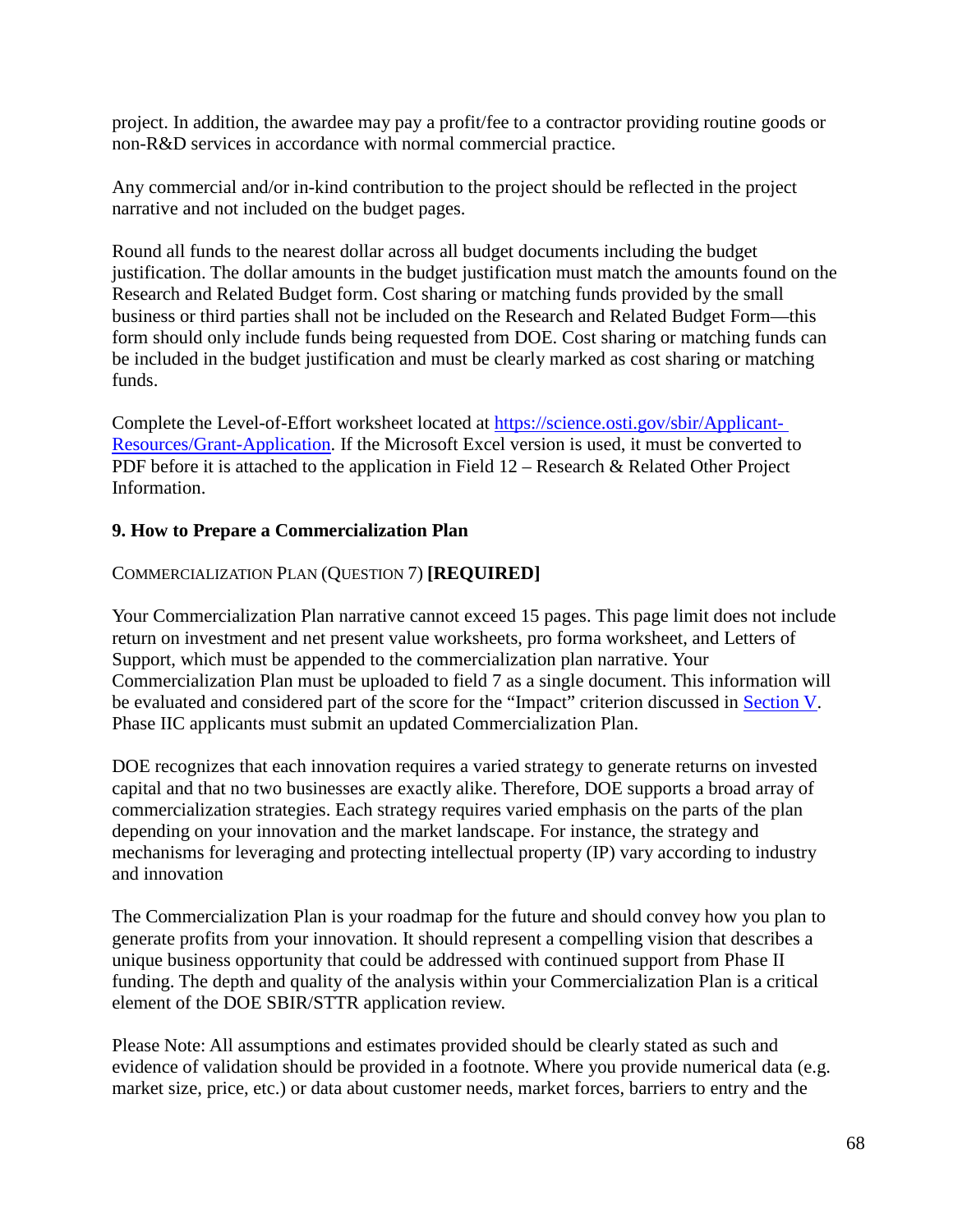like, you should indicate the source of the data using footnotes. Market research reports, articles by experts in trade publications or professional journals, interviews, focus groups, surveys, are among commonly used sources of data.

The following four sections must be addressed in your Commercialization Plan using a narrative format. Do not submit your Commercialization Plan in a question and answer format:

### Market Opportunity

- a) Describe succinctly what product or service you are planning to deliver based on your innovation.
	- Identify your target customer(s) providing generally known examples.
	- Describe the critical needs that your product or service will fulfill for your customer(s) (i.e. these can be current or emerging).
	- How does the target customer(s) currently meet the need that you are addressing and what do they pay to meet the need?
	- What is/are your customer(s) willing to pay for your product or service? How have you validated this assumption?
	- What features of your product or service will allow you to provide a compelling value proposition? How have you validated the significance of these features? State the value proposition for your product or service.
- b) Address Market Opportunity
	- What is the current size of the broad market you plan to enter? How large is your "niche" market opportunity, in terms of either numbers of customers or revenues? (If you use number of customers, estimate revenues based on the anticipated selling price of your product or service.)
	- Is the target market domestic, international, or both?
	- What are the growth trends for the market and the key market drivers that will affect whether customers will buy your product or service?
	- What barriers to entry exist in this market which will inhibit sales of your product or service?
- c) Describe the channels you would employ to reach the targeted customer.
- d) What business model will you adopt to generate revenue from your innovation?
	- Will you make and sell? License? Form a strategic alliance with a company already in the industry? Use a different model?
	- Explain why this model makes sense for the market opportunity described.
- e) If there are potential societal, educational, or scientific benefits beyond commercial considerations that will generate goodwill for your company or the product or service, they should be included here and explained in sufficient detail to convey the significance of the effort.

## Company/Team

- a) Provide a short description of the origins of the company.
- b) What type of corporate structure is in place?
- c) What is the current capitalization and is it sufficient for implementing your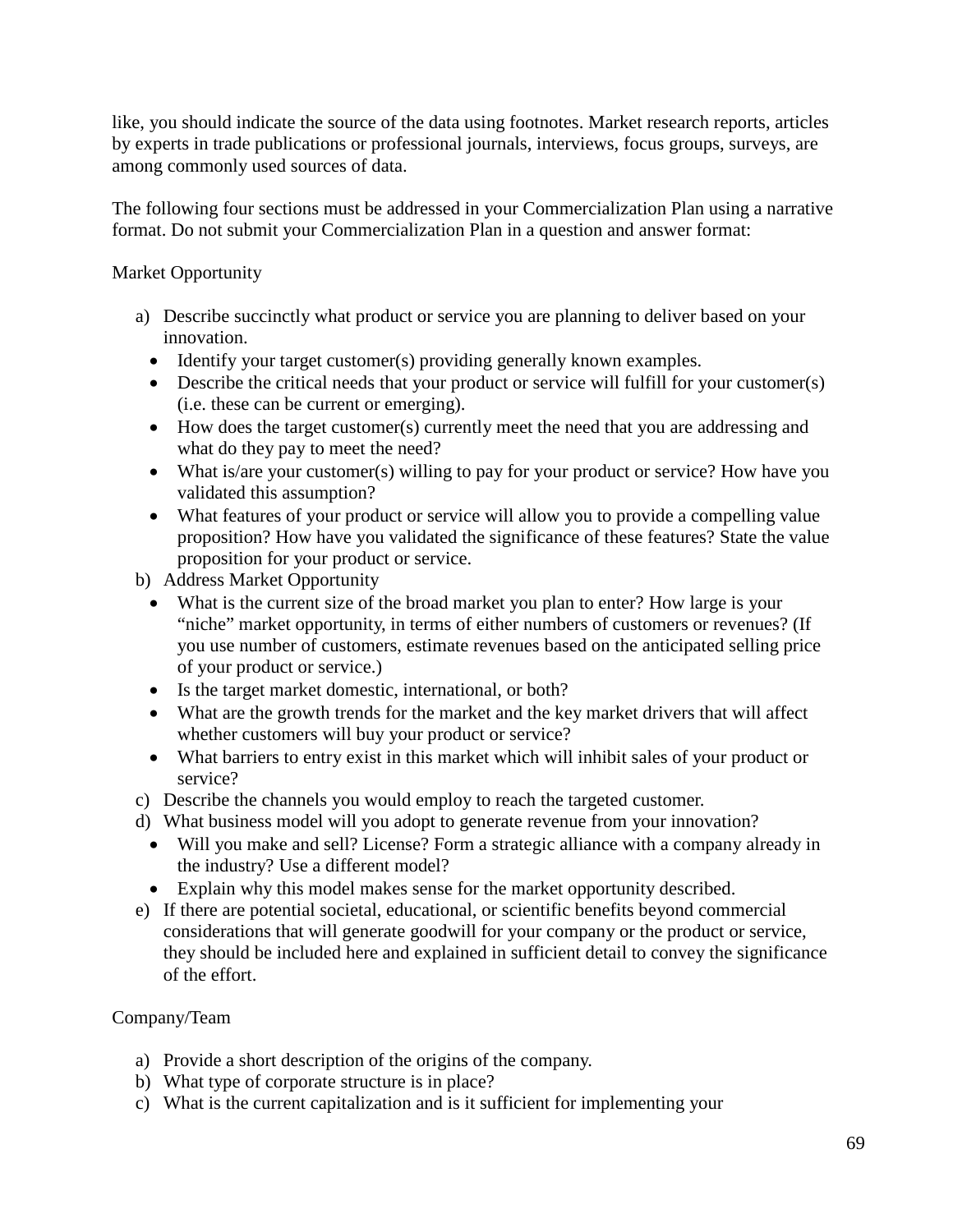Commercialization Plan?

- d) What is the revenue history for the past three years? What is your anticipated revenue history through Phase II? Provide a table with percentages or sums of operating capital or revenue: product sales, consulting/services, license revenues, research and development grants/contracts, and others.
- e) What is the current employee count?
- f) Give a brief description of the experience and credentials of the personnel responsible for taking the innovation to market and clarify how the background and experience of the team enhance the credibility of the Commercialization Plan.
- g) What specific experience does the team lack and how will this be addressed during the Phase II effort and beyond? From what additional resources do you have commitments to address these limitations e.g., Board of Directors, technical advisors, or retained legal counsel? Please provide details on names, affiliations, and expertise of these resources.

Competition/Intellectual Property

- a) Describe currently existing products or services that are found in the patent literature (and if relevant, copyright and trademark literature) or that is emerging from research or R&D which may be substitutes for your product or service.
	- How does your product or service match up to these substitutes in terms of the needs customers are seeking to meet?
	- Who is developing, making, and selling those products or services and what do you anticipate the competitive landscape to look like when you get to market?
- b) Describe IP rights you have secured for your technology to date and if any procedures are underway to expand or enhance the protection provided by those rights. Please describe your actions to protect these rights.
- c) Describe which IP is closest and which is most threatening to your "freedom to operate" and how you are different enough to be able to secure your freedom to operate.
- d) What other IP will you need to secure rights to make, use, or sell in order to address the market opportunity described above?

Finance and Revenue Model

- a) Describe an appropriate staged finance plan given the market opportunity. Outline the level of funding required for each stage along the path to commercialization.
	- What are your costs to complete research and development, product, and production development/design/engineering, and to produce the product or service?
	- What are the costs required to implement your commercialization strategy?
	- How will you access the appropriate funds?
- b) Provide a table with anticipated costs identifying the anticipated source of each detailing revenues or other operating capital you can devote to these. If there is a shortfall, explain how you will raise or access the appropriate funds. If no additional cash is needed explain why you are confident that is the case.
- c) Provide specific contacts, leads, previous relationships, and agreements already in place. Are any other commitments in place which will affect your ability to raise Phase III follow-on funding?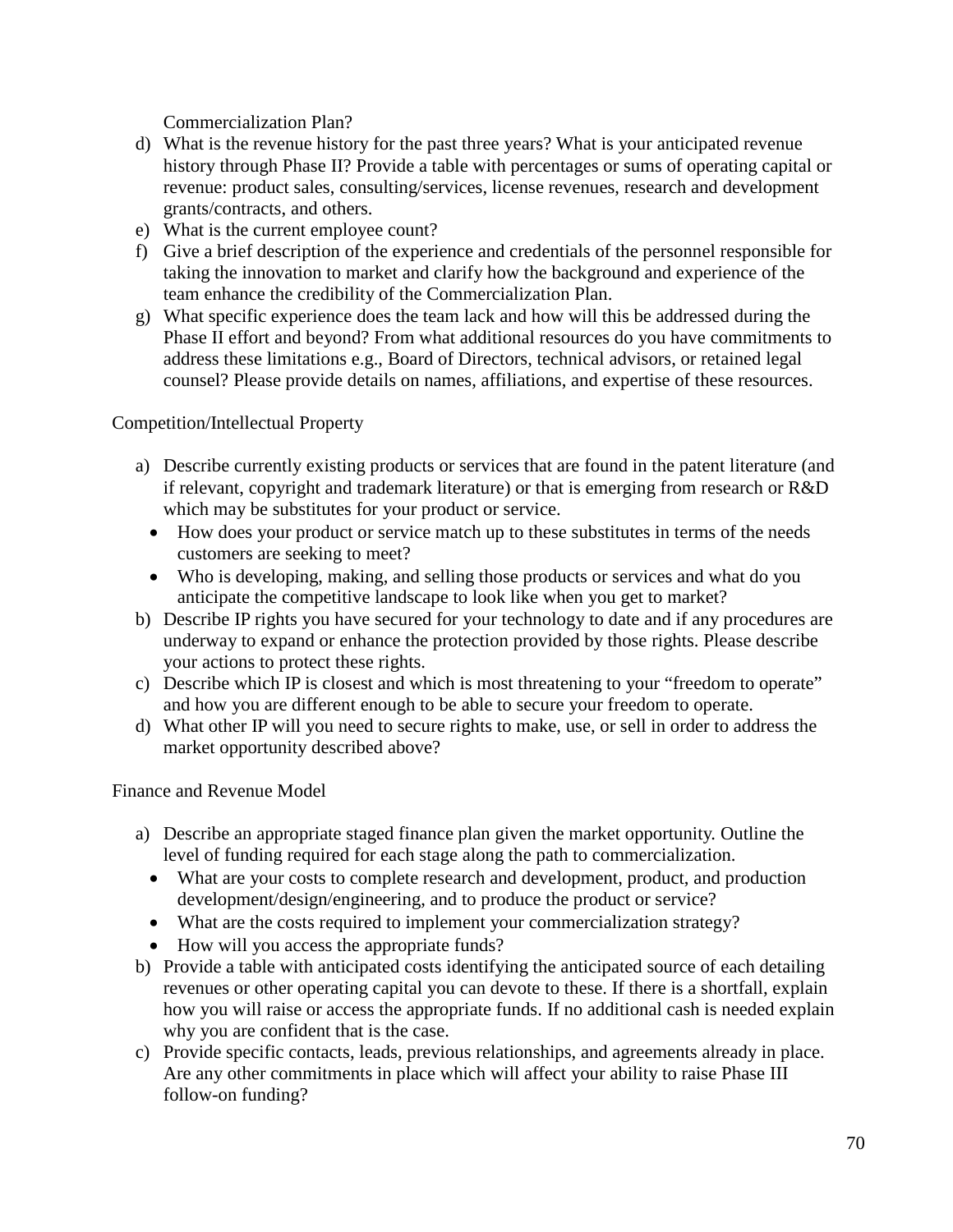- d) Provide an estimate of the DOE Return on Investment (ROI) or Net Present Value (NPV) for this project. A template for estimating ROI is provided at the DOE SBIR/STTR Programs Office web site at [http://science.energy.gov/sbir/applicant-and-awardee](https://science.osti.gov/sbir/Awardee-Resources)[resources/.](https://science.osti.gov/sbir/Awardee-Resources) This estimate should incorporate the profit before taxes (positive cash flow) for the first 10 years of commercialization and treat the DOE SBIR or STTR funding as an investment (negative cash flow). Describe the revenue streams (licensing, product sales or other) associated with your Commercialization Plan. When do you anticipate "first revenues" from each stream? When do you expect to reach "break even"? To help project NPV, please refer to following worksheets on the DOE SBIR/STTR Programs Office web site at [https://science.osti.gov/sbir/Applicant-Resources/Grant-Application.](https://science.osti.gov/sbir/Applicant-Resources/Grant-Application)
- e) Provide annual pro formas for the next five years (two years of the Phase II effort + three years post Phase II). Income Statements are required. Cash Flow and Balance Sheets may be included if they are considered critical for your strategy. If not included, Cash Flow and Balance Sheets should be made available, upon request from DOE.

Please Note: You must indicate the assumptions and estimates being made in this part of your application and clearly state the source of the data you have used to validate these assumptions or as a basis for making assumptions or estimates. You must also indicate the source for any numerical or other hard data provided, such as market size, price, market drivers, and barriers to entry. Evaluate the competitive advantages of this technology vs. alternate technologies that can meet similar market needs.

## **10. How to View Applications in PAMS**

Each Grants.gov application submitted to the DOE SC automatically transfers into PAMS and is subsequently assigned to a program manager. At the time of program manager assignment, the three people listed on the SF-424 (R&R) cover page will receive an email with the subject line, "Receipt of Proposal 0000xxxxxx by the DOE Office of Science." These three people are the PI (Block 14), Authorized Representative (Block 19), and Point of Contact (Block 5). In PAMS notation, applications are known as proposals, the PI is known as the PI, the Authorized Representative is known as the Sponsored Research Officer/Business Officer/Administrative Officer (SRO/BO/AO), and the Point of Contact is known as the POC.

There will be a period of time between the application's receipt at Grants.gov and its assignment to a DOE SC program manager. Program managers are typically assigned two weeks after applications are due at Grants.gov: please refrain from attempting to view the proposal in PAMS until you receive an email providing the assignment of a program manager.

Once the email is sent, the PI, SRO/BO/PO, and POC will each be able to view the submitted proposal in PAMS. Viewing the proposal is optional.

You may use the Internet Explorer, Firefox, Google Chrome, or Safari browsers to access PAMS.

Following are two sets of instructions for viewing the submitted proposal, one for individuals who already have PAMS accounts and one for those who do not.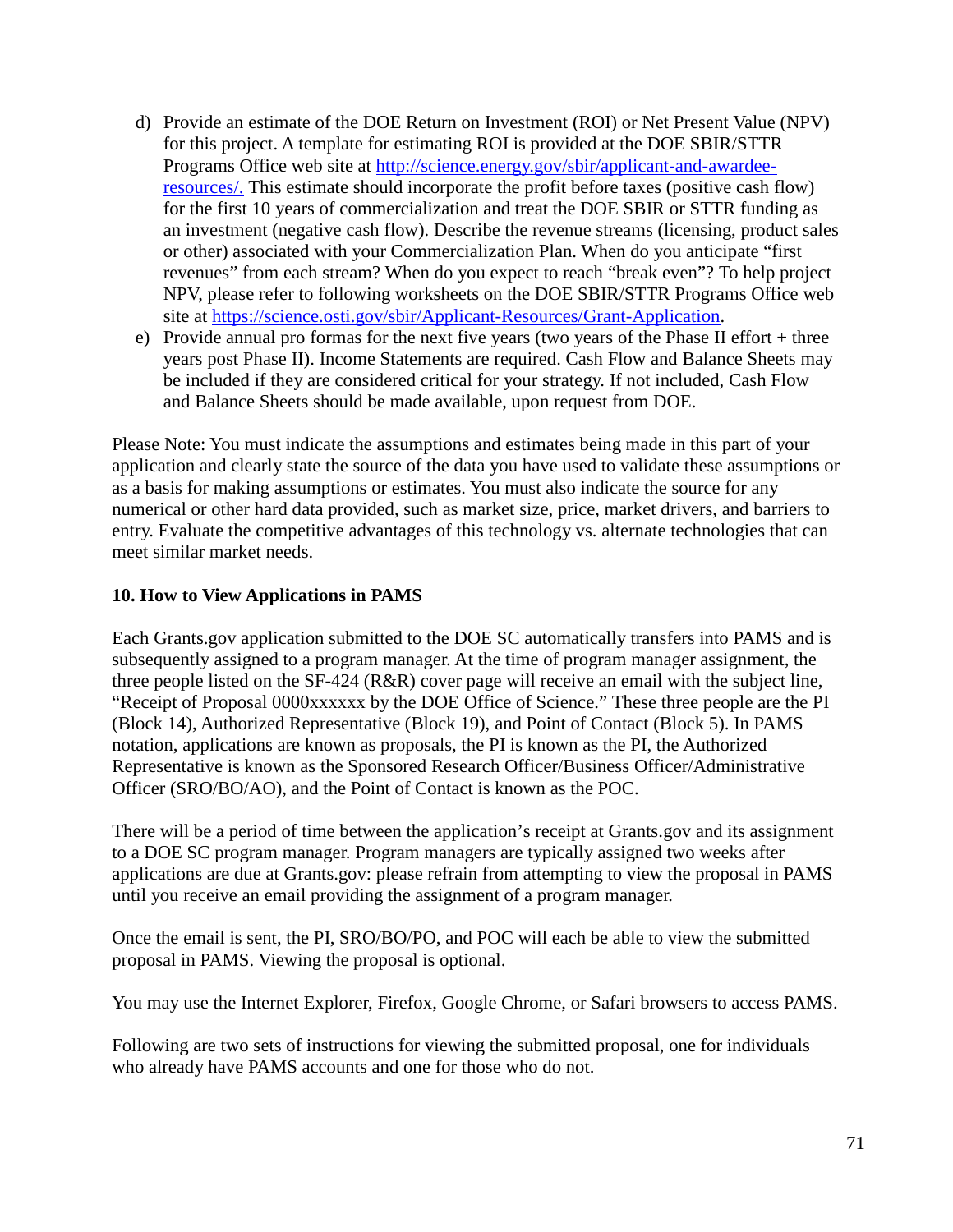If you already have a PAMS account, follow these instructions:

- 1. Log in to PAMS at [https://pamspublic.science.energy.gov/.](https://pamspublic.science.energy.gov/)
- 2. Click the "Proposals" tab and click "Access Previously Submitted Grants.gov Proposal."
- 3. Enter the following information:
	- Proposal ID: Enter the ten-digit PAMS proposal ID, including the leading zeros (e.g., 00002xxxxx). Do not use the Grants.gov proposal number. Use the PAMS number previously sent to you in the email with subject line, "Receipt of Proposal …".
	- Email (as entered in Grants.gov application): Enter your email address as it appears on the SF424(R&R) Cover Page.
	- Choose Role: Select the radio button in front of the role corresponding to the SF-424 (R&R) cover page. If your name appears in block 19 of the SF-424 (R&R) cover page as the authorizing representative, select "SRO/BO/AO (Sponsored Research Officer/Business Officer/Administrative Officer)." If your name appears in block 14 of the SF424 R&R cover page as the PI, select "Principal Investigator (PI)." If your name appears in block 5 of the SF424 R&R as the point of contact, select "Other (POC)."
- 4. Click the "Save and Continue" button. You will be taken to your "My Proposals" page. The Grants.gov proposal will now appear in your list of proposals. Click the "Actions/Views" link in the options column next to this proposal to obtain a dropdown list. Select "Proposal" from the dropdown to see the proposal. Note that the steps above will work only for proposals submitted to the DOE SC since May 2012.

If you do not already have a PAMS account, follow these instructions:

- 1. To register, click the "Create New PAMS Account" link on the website [https://pamspublic.science.energy.gov/.](https://pamspublic.science.energy.gov/)
- 2. Click the "No, I have never had an account" link and then the "Create Account" button.
- 3. You will be prompted to enter your name and email address, create a username and password, and select a security question and answer. Once you have done this, click the "Save and Continue" button.
- 4. On the next page, enter the required information (at least one phone number and your mailing address) and any optional information you wish to provide (e.g., FAX number, website, mailstop code, additional email addresses or phone numbers, Division/Department). Click the "Create Account" button.
- 5. Read the user agreement and click the "Accept" button to indicate that you understand your responsibilities and agree to comply with the rules of behavior for PAMS.
- 6. You will be taken to the Register to Institution page. Select the link labeled, "Option 1: My institution has submitted a proposal in Grants.gov. I am here to register as an SRO, PI, or POC (Sponsored Research Officer, Principal Investigator, or Point of Contact)."
- 7. Enter the following information:
	- Proposal ID: Enter the ten-digit PAMS proposal ID, including the leading zeros (e.g., 00002xxxxx). Do not use the Grants.gov proposal number. Use the PAMS number previously sent to you in the email with subject line, "Receipt of Proposal …".
	- Email (as entered in Grants.gov proposal): Enter your email address as it appears on the SF424(R&R) Cover Page.
	- Choose Role: Select the radio button in front of the role corresponding to the SF-424 (R&R) cover page. If your name appears in block 19 of the SF-424 (R&R) cover page as the authorizing representative, select "SRO/BO/AO (Sponsored Research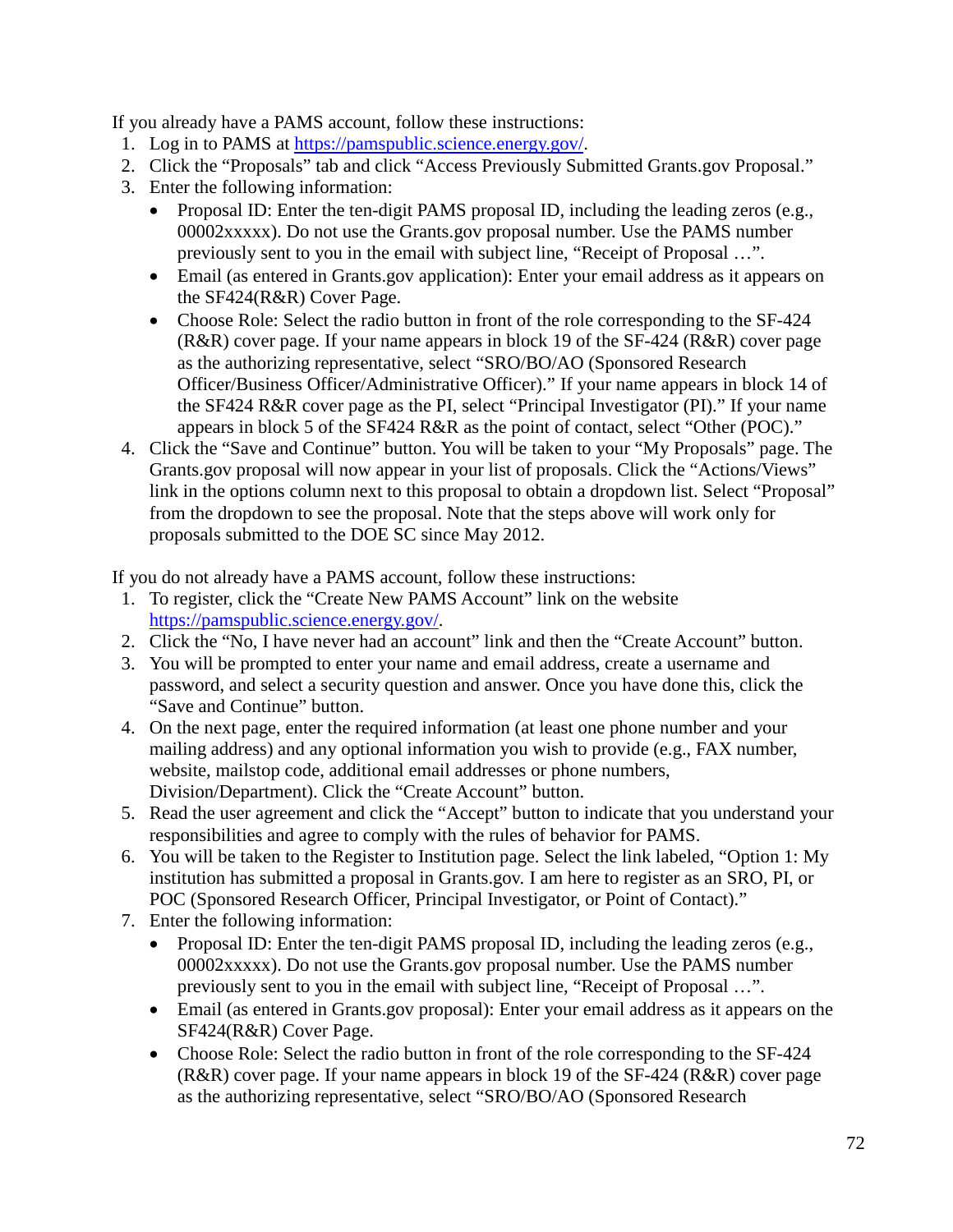Officer/Business Officer/Administrative Officer)." If your name appears in block 14 of the SF424 R&R cover page as the PI, select "Principal Investigator (PI)." If your name appears in block 5 of the SF424 R&R as the point of contact, select "Other (POC)."

8. Click the "Save and Continue" button. You will be taken to your "My Proposals" page. The Grants.gov proposal will now appear in your list of proposals. Click the "Actions/Views" link in the options column next to this proposal to obtain a dropdown list. Select "Proposal" from the dropdown to see the proposal.

If you were listed as the PI on a prior submission but you have not previously created an account, you may already be listed in PAMS. If this is the case, you will be taken to the PAMS home page after agreeing to the Rules of Behavior. If that happens, follow the instructions listed above under "If you already have a PAMS account…" to access your Grants.gov proposal.

# **11. How to Register in Other Systems Before Submitting an Application**

SYSTEMS TO REGISTER IN

Applicants must complete a series of registrations and enrollments to submit applications in response to this FOA. Applicants not currently registered with SAM and Grants.gov should allow **at least 4 weeks** to complete these requirements.

You should start the process as soon as possible.

You may not be able to use your preferred Internet browser: Each system has its own requirements. Applicants must obtain a DUNS number at [https://fedgov.dnb.com/webform.](https://fedgov.dnb.com/webform) Applicants must register with SAM at [https://www.sam.gov/.](https://www.sam.gov/) More information about SAM registration for applicants is found at [https://www.sam.gov/SAM/transcript/Quick\\_Guide\\_for\\_Grants\\_Registrations.pdf.](https://www.sam.gov/SAM/transcript/Quick_Guide_for_Grants_Registrations.pdf) SAM maintains a complete user guide at [https://www.sam.gov/SAM/transcript/SAM\\_Non\\_Federal\\_User\\_Guide.pdf.](https://www.sam.gov/SAM/transcript/SAM_Non_Federal_User_Guide.pdf)

Applicants must provide a Taxpayer Identification Number (TIN) to complete their registration in [www.SAM.gov. A](https://www.sam.gov/)n applicant's TIN is an EIN assigned by the Internal Revenue Service (IRS). In limited circumstances, a Social Security Number (SSN) assigned by the Social Security Administration (SSA) may be used as a TIN. You may obtain an EIN from the IRS at [https://www.irs.gov/businesses/small-businesses-self-employed/apply-for-an-employer](https://www.irs.gov/businesses/small-businesses-self-employed/apply-for-an-employer-identification-number-ein-online)[identification-](https://www.irs.gov/businesses/small-businesses-self-employed/apply-for-an-employer-identification-number-ein-online) [number-ein-online.](https://www.irs.gov/businesses/small-businesses-self-employed/apply-for-an-employer-identification-number-ein-online)

Do not use a SSN as a TIN. Obtain a TIN from the IRS using the website listed above.

Applicants must register with FedConnect at [www.FedConnect.net.](https://www.fedconnect.net/) The full, binding version of assistance agreements will be posted to FedConnect.

Recipients must register with the Federal Funding Accountability and Transparency Act Subaward Reporting System at [https://www.fsrs.gov.](https://www.fsrs.gov/) This registration must be completed before an award may be made: you are advised to register while preparing your application.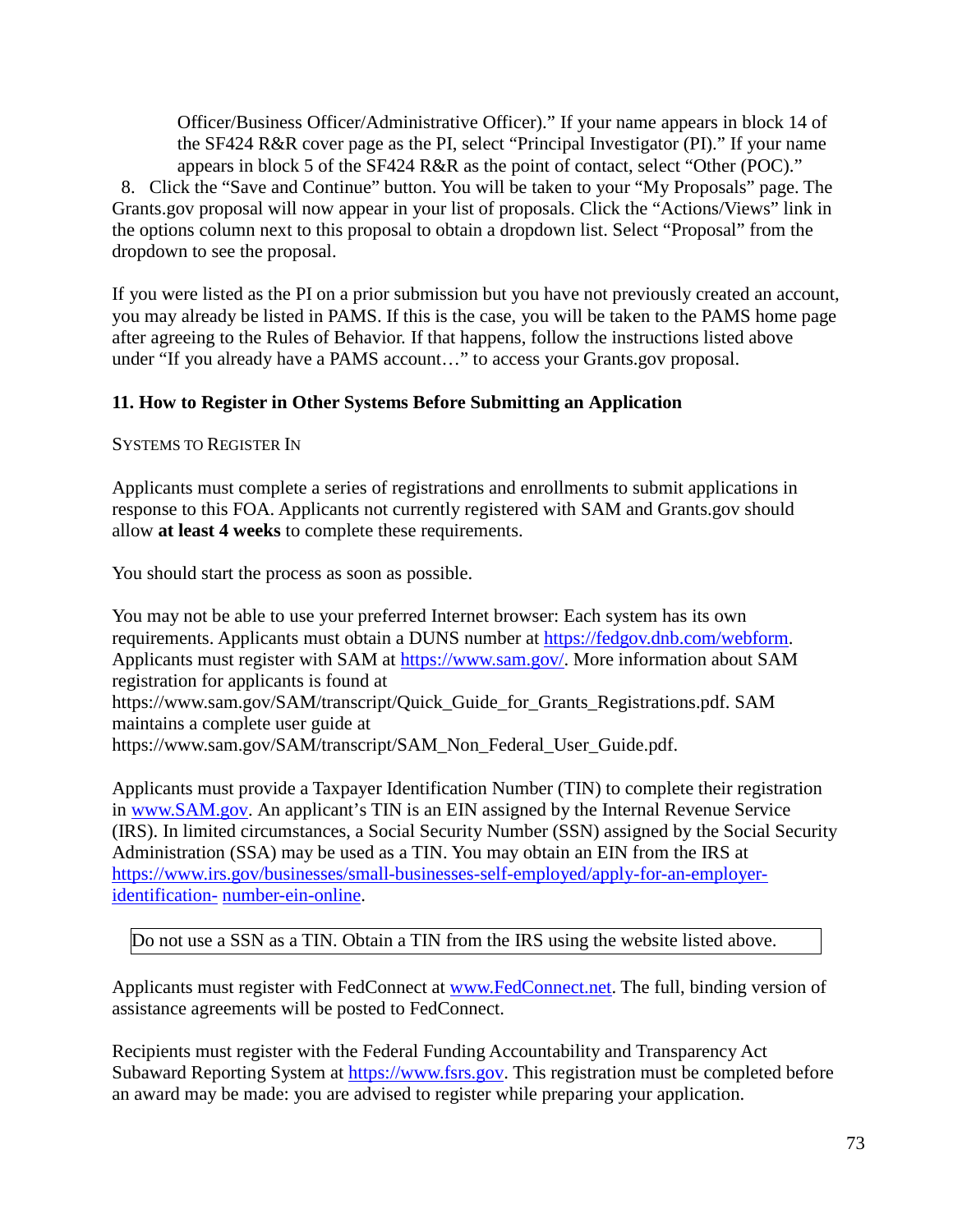#### REGISTERING IN GRANTS.GOV

Applicants must register with Grants.gov, following the instructions at [https://www.Grants.gov/web/grants/applicants/registration.html](https://www.grants.gov/web/grants/applicants/registration.html) and described above.

#### WHERE TO SUBMIT AN APPLICATION

You must submit the application through Grants.gov at [www.Grants.gov,](https://www.grants.gov/) using either the online webforms or downloaded forms, or a system-to-system service

Submit electronic applications through the "Apply for Grants" function at [www.Grants.gov. I](https://www.grants.gov/)f you have problems completing the registration process or submitting your application, call Grants.gov at 1-800- 518-4726 or send an email to [support@Grants.gov.](mailto:support@grants.gov)

Please ensure that you have read the applicable instructions, guides, help notices, frequently asked questions, and other forms of technical support on Grants.gov.

### DOE SC PORTFOLIO ANALYSIS AND MANAGEMENT SYSTEM (PAMS)

Applicants must register in the Portfolio Analysis and Management System (PAMS) to submit letters of intent and pre-applications, to view merit reviewer comments, or to take a number of post-award actions.

## **12. How to Request a Diversity Supplement**

Only DOE SBIR and STTR awardees that received a Phase II award under FOA (#DE-FOA-0002380) are eligible to apply for an administrative diversity supplement to be effective only in the summer months of their Phase II second year project period as outlined below.

## **PURPOSE**

The purpose of an administrative Phase II supplement is to improve the diversity of the research workforce by recruiting and supporting undergraduate and graduate students from groups that have been shown to be underrepresented in federal SBIR/STTR research programs.

Fostering diversity by encouraging the participation of individuals from nationally underrepresented groups in the scientific research workforce is a longstanding interest of Congress, and a key component of the DOE SBIR/STTR outreach strategy to identify, develop, support, and maintain the quality of its scientific workforce. Similarly, fostering and encouraging participation by women and socially and economically disadvantaged individuals are equally critical to the success of the SBIR and STTR programs. Scientists, engineers, and entrepreneurs from underrepresented backgrounds and life experiences bring different perspectives, creativity, and individual enterprise to address complex scientific problems.

This administrative supplement is designed to provide support for research and entrepreneurial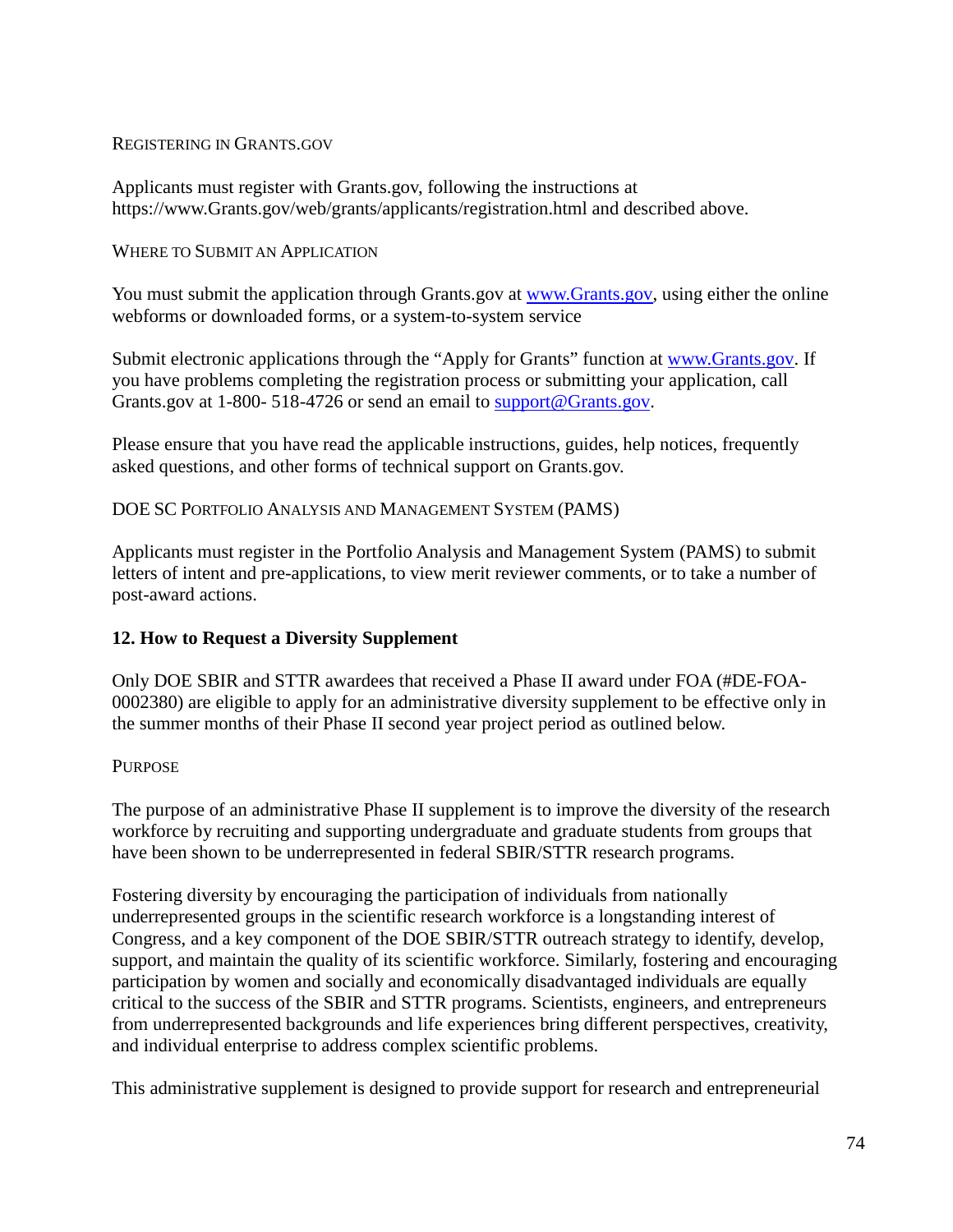experiences for individuals from the identified groups throughout the continuum from undergraduate to the graduate level. Continuation of this program in the future will depend on evaluation of the career outcomes of the supported individuals as well as continuing assessments of the diversity of the small business programs by the U. S. Small Business Administration and the National Academies.

In all cases, the proposed research experience must be an integral part of the approved ongoing research of the eligible DOE Phase II award and must have the potential to contribute to the research and entrepreneurial career development of the candidates.

## **CANDIDATES**

SBCs are encouraged to identify women, individuals from nationally underrepresented groups, and/or individuals meeting the SBA definition of socially and economically disadvantaged [\(https://www.sba.gov/contracting/government-contracting-programs/8a-business-development](https://www.sba.gov/contracting/government-contracting-programs/8a-business-development-program/eligibility-requirements/social-disadvantage-eligibility)[program/eligibility-requirements/social-disadvantage-eligibility\)](https://www.sba.gov/contracting/government-contracting-programs/8a-business-development-program/eligibility-requirements/social-disadvantage-eligibility).

Members of designated underrepresented groups include:

- o Black Americans;
- o Hispanic Americans;
- o Native Americans (Alaska Natives, Native Hawaiians, or enrolled members of a Federally or State recognized Indian Tribe);
- o Asian Pacific Americans (persons with origins from Burma, Thailand, Malaysia, Indonesia, Singapore, Brunei, Japan, China (including Hong Kong), Taiwan, Laos, Cambodia (Kampuchea), Vietnam, Korea, The Philippines, U.S. Trust Territory of the Pacific Islands (Republic of Palau), Republic of the Marshall Islands, Federated States of Micronesia, the Commonwealth of the Northern Mariana Islands, Guam, Samoa, Macao, Fiji, Tonga, Kiribati, Tuvalu, or Nauru); and
- o Subcontinent Asian Americans (persons with origins from India, Pakistan, Bangladesh, Sri Lanka, Bhutan, the Maldives Islands or Nepal)

*Undergraduate Students:* As part of this supplement program, undergraduate students who have a demonstrated interest in or desire to pursue science, technology, engineering, or math (STEM) training and entrepreneurship, may participate in a Phase II research project during the summer months. This experience is separate from any requirement of the regular academic program. Any eligible undergraduate student interested in STEM research and entrepreneurship is encouraged to participate in this program.

*Baccalaureate and Master's Degree Holders:* This supplement will provide opportunities for baccalaureate or master's degree holders who have demonstrated an interest in and wish to pursue science, technology, engineering, or math (STEM) training and entrepreneurship. Students who plan to attend engineering and professional schools are encouraged to use this program to gain research and entrepreneurial experience.

*Graduate Students:* The objective of this program is to support graduate students in STEM fields who wish to develop their research and entrepreneurial capabilities.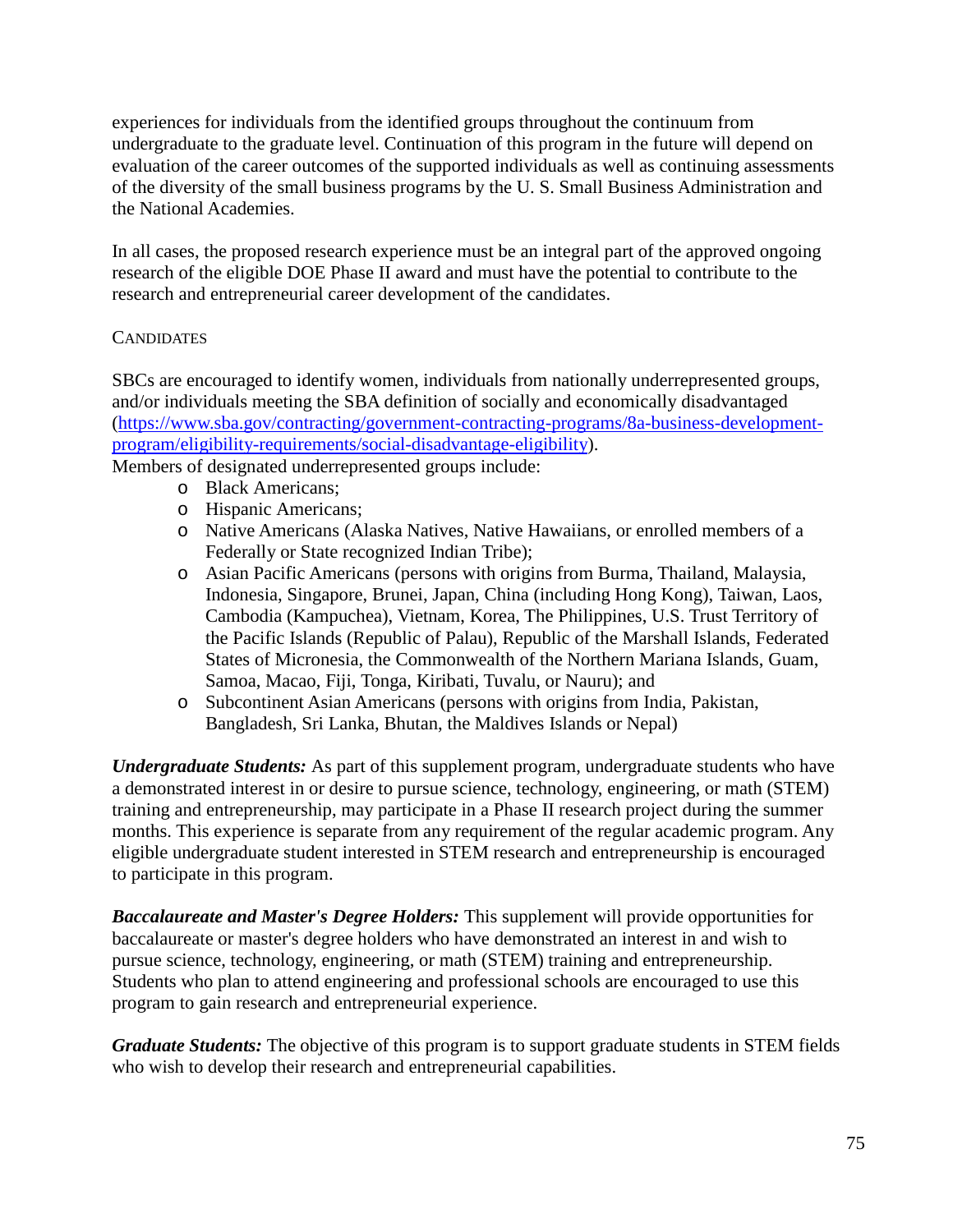The duration of the program is normally 10 weeks.

This supplement program is limited to citizens or non-citizen nationals of the United States or individuals who have been lawfully admitted for permanent residence in the United States.

### CONTENT AND FROM OF APPLICATION SUBMISSION

It is critical that applicants follow the instructions for their diversity supplement request. Conformance to documented requirements is required and strictly enforced. Applications that are out of compliance with these instructions may be delayed or not accepted for review. Please visit the DOE Office of SBIR/STTR Programs website for the required budget forms documentation, under "Awardee Resources" at [https://science.osti.gov/sbir/Awardee-Resources.](https://science.osti.gov/sbir/Awardee-Resources)

### SALARY, BUDGET, TERMS AND CONDITIONS

All DOE diversity supplements are subject to the terms and conditions, cost principles, and other considerations described in the DOE SBIR/STTR Specific Terms and Conditions that accompany every Phase II award. Application budgets are limited to no more than \$10,000 and must reflect the actual needs of the proposed project. DOE will consider whether the budget and the requested period of support are fully justified and reasonable in relation to the proposed Phase II research. The request of up to \$10,000 for a ten-week internship will supplement and may exceed the maximum Phase II topic award amount. This program does not require cost sharing.

*Undergraduate Students:* The salary for an undergraduate student should be consistent with SBC salary policies. Rates for undergraduate salary that exceed \$12 per hour must be justified. An additional amount of \$200 per month for supplies and travel may also be requested. Students are expected to devote the equivalent of at 10 weeks of full-time effort to the research project and related activities in a one year period. Exceptions to these requirements will be considered, depending on the circumstances of the Phase II grant circumstances warranting the specific request.

*Baccalaureate and Master's Degree Holders*: The salary for baccalaureate and master's degree holders should be reasonable and consistent with the SBC salary policies and cannot exceed the compensation allowed for graduate students. Additional funds up to \$1,000 per year may be requested for supplies and travel.

*Graduate (Predoctoral) Students*: The DOE will provide salary support in addition to other necessary expenses, such as supplies and travel, to enable the individual to participate as a graduate research assistant in a funded research project. DOE will provide compensation that (1) conforms to the established, consistently applied salary and wage policies of the SBC and (2) reflects the percentage of time devoted to the DOE-funded project. Additional funds up to \$1,000 per year may be requested for supplies and travel.

#### REVIEW AND SELECTION PROCESS

The diversity supplements are not peer reviewed. All diversity supplement requests will undergo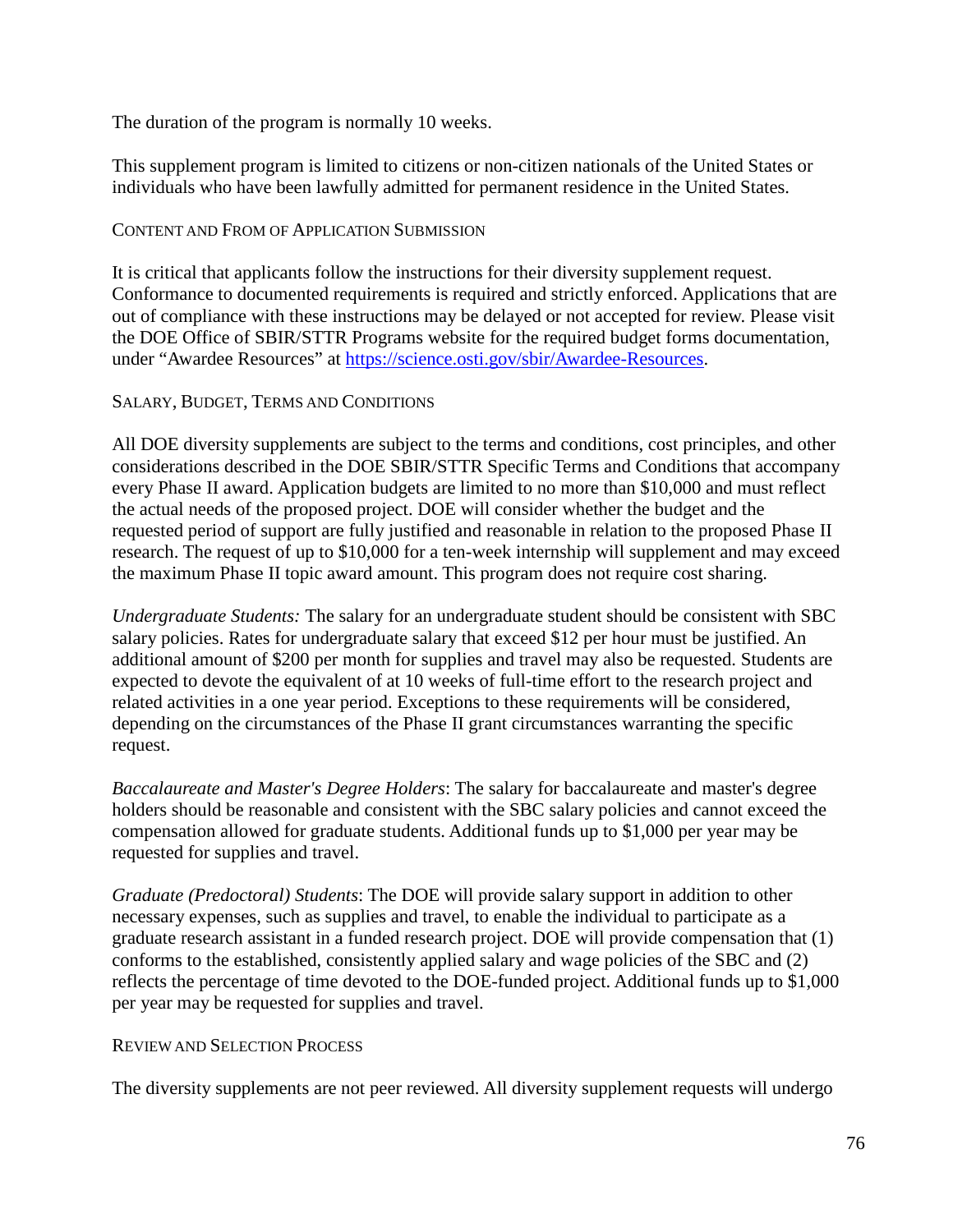an administrative evaluation and approval process by a DOE program manager.

DOE program managers will review requests for supplements to determine merit with respect to overall impact on diversity and entrepreneurship. Following program manager review and selection of Phase II diversity applications, the selected candidates will remain conditionally approved until the DOE program manager formal approves the associated Phase II project's second year funding. Once this occurs, you will be notified of final approval of your diversity supplemental application. Please note, when submitting a request for a diversity supplement, you must submit a candidate, by name, as well.

The DOE will not accept "To-Be-Determined" applications or those without a named candidate.

Only the administrative review criteria described below will be considered in the supplemental review process:

- o The strength of the description of how this particular appointment will promote diversity in small business, particularly with regards to entrepreneurship.
- o The qualifications of the candidate including career goals, prior research training, research potential, and any relevant experience.
- o Evidence that the proposed experience will expand and foster the research and entrepreneurial capabilities, knowledge, and/or skills of the candidate.
- o Evidence that the activities of the candidate will be an integral part of the project.
- o Evidence that the candidate will receive research and entrepreneurial career mentoring.
- o The plan and timeline for the proposed research and career development experiences in the supplemental request and its relationship to the Phase II award.

HOW TO REQUEST A DIVERSITY SUPPLEMENT

The request for an administrative diversity supplement must be submitted by the Phase II awardee in an email to the DOE Office of SBIR/STTR Programs email address at [sbir](mailto:sbir-sttr@science.doe.gov)[sttr@science.doe.gov](mailto:sbir-sttr@science.doe.gov) no later than December 4, 2021. You will be notified of final DOE selections by mid-January 2022.

The Phase II Business Official and Principle Investigator from the award must be included on the email and the email must follow the following requirements and documentation. Please visit the DOE Office of SBIR/STTR Programs website at<https://science.osti.gov/sbir/Awardee-Resources> for document templates.

- Subject Line: Diversity Supplement Request for DOE Award # [Award Number]
- Pdf A[t](https://science.osti.gov/sbir/Awardee-Resources)tachment: (Please refer to the DOE Office of SBIR/STTR Programs website at <https://science.osti.gov/sbir/Awardee-Resources> for the acceptable template to be saved as one

.pdf attachment). The attachment will constitute the diversity supplement application and include:

- o A header with Award Number, Company Name, Business Official Name, and PI Name.
- o Candidate's full name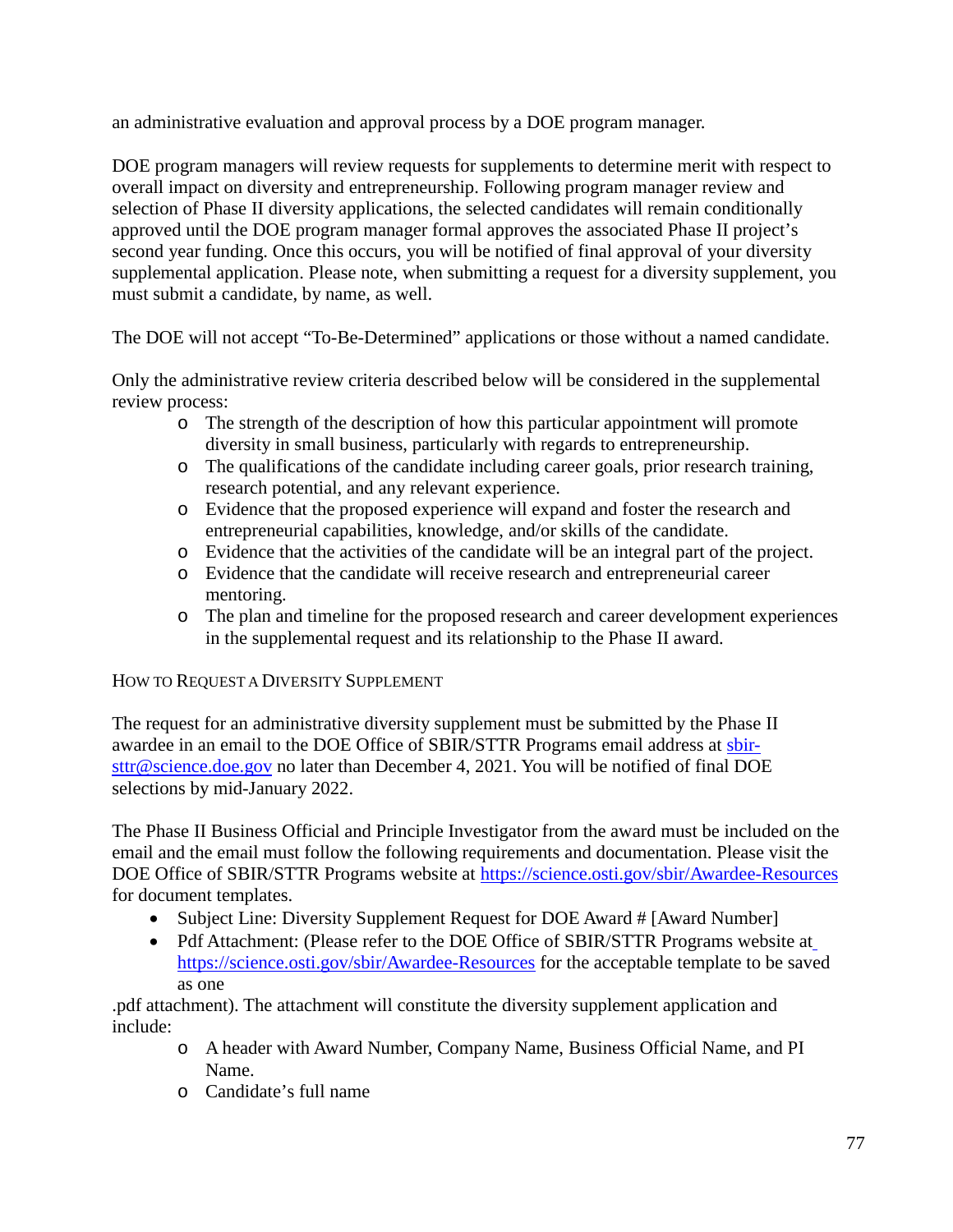- o Address of Primary Site where the proposed supplement activities will be performed. The supplemental activities must principally take place at the small business. Applications that request supplemental funding for activities that occur principally at a subawardee location will be declined. If a portion of the proposed supplement activities will be performed at any other sites, identify all locations.
- o Diversity Justification: Address the six (6) review criteria listed above in two (2) pages or fewer and provide evidence to support a focus on the enhancement of the research and entrepreneurial capability of the underrepresented intern and how that experience is intended to provide opportunities for development as a productive researcher or future small business leader.
- o Research Plan: In one (1) page, please include a research and mentoring plan for the candidate intern to interact with other individuals on the Phase II award, to contribute intellectually to the research, and to enhance his/her research skills and knowledge regarding the selected area of R&D along with business and entrepreneurship.
- o Using the budget forms provided on the website [\(https://science.osti.gov/sbir/Awardee-](https://science.osti.gov/sbir/Awardee-Resources) [Resources\)](https://science.osti.gov/sbir/Awardee-Resources), please provide a budget and a separate abbreviated budget justification showing the amount requested and how the funds will be used.
- o Intern Biographical Sketch and/or resume (should not exceed 1 page) that includes:
	- Evidence of STEM achievement and entrepreneurial interest
	- Any source(s) of current funding
	- A statement from the candidate outlining his/her research objectives and career goals

# **REPORTING**

Reporting requirements will be specified in the terms and conditions of award as applicable to the supplemental activities.

# **B. POLICY PROVISIONS**

## **1. Evaluation and Administration by Non-Federal Personnel**

In conducting the merit review evaluation, the Government may seek the advice of qualified non- Federal personnel as reviewers. The Government may also use non-Federal personnel to conduct routine, nondiscretionary administrative activities. The applicant, by submitting its application, consents to the use of non-Federal reviewers/administrators. Non-Federal reviewers must sign conflict of interest and non-disclosure agreements prior to reviewing an application. Personnel conducting administrative activities must sign a non-disclosure agreement.

Data contained in successful and unsuccessful applications may be used by the Government for completing studies required by §9 of the Small Business Act, 15 U.S.C. §638, as amended. The results of these studies will be available to the public, but will not include information that identifies individual small business applicants.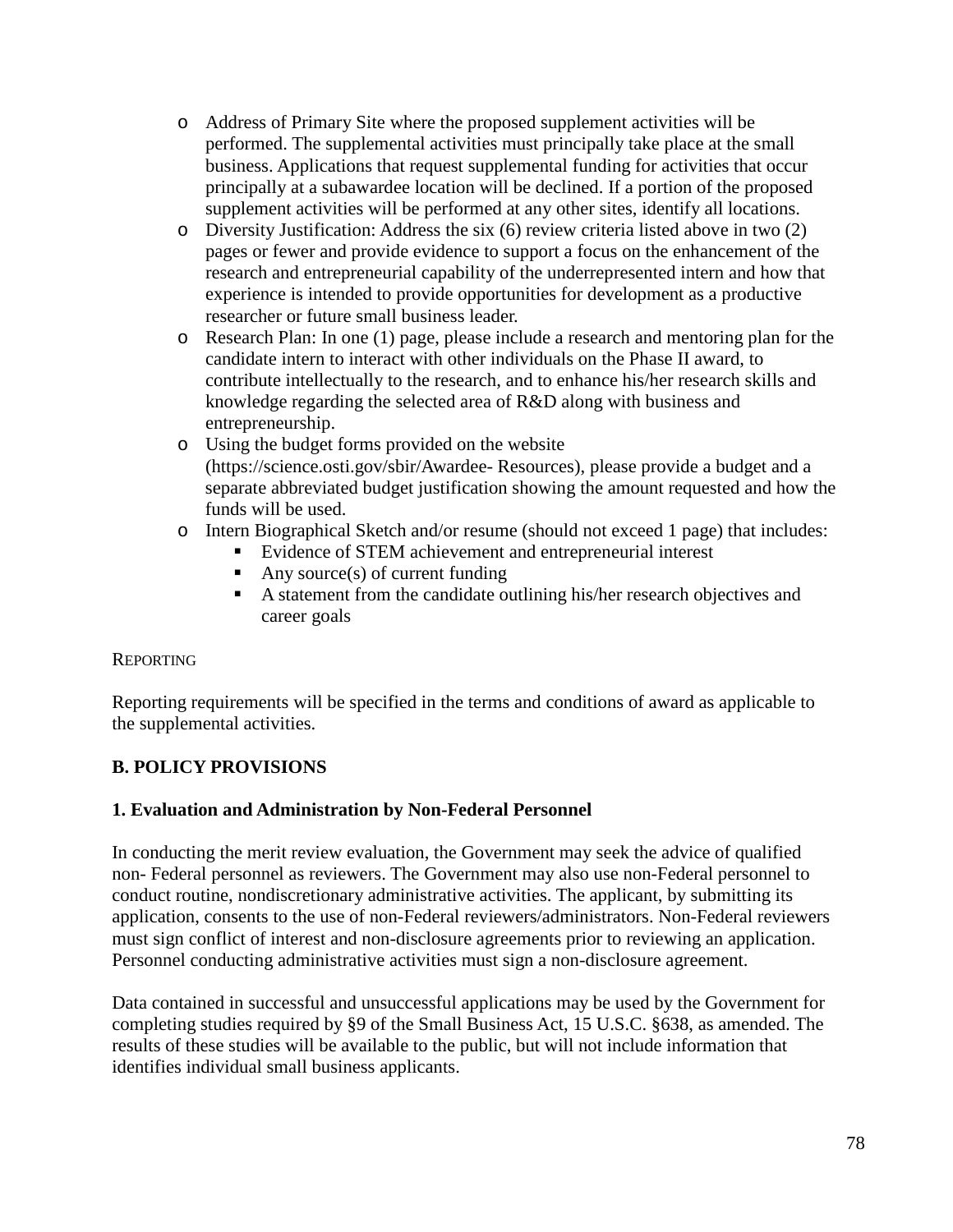## **2. Government Right to Reject or Negotiate**

DOE reserves the right, without qualification, to reject any or all applications received in response to this FOA and to select any application, in whole or in part, as a basis for negotiation and/or award.

## **3. Intergovernmental Review**

This program is not subject to Executive Order 12372 Intergovernmental Review of Federal Programs.

# **4. Modifications**

Notices of any modifications to this FOA will be posted on Grants.gov and the FedConnect portal. You can receive an email when a modification or an FOA message is posted by registering with FedConnect as an interested party for this FOA. It is recommended that you register as soon after release of the FOA as possible to ensure you receive timely notice of any modifications or other FOAs. More information is available at [www.FedConnect.net.](https://www.fedconnect.net/)

# **C. ADMINISTRATIVE AND NATIONAL POLICY REQUIREMENTS**

## **1. Administrative Requirements**

The administrative requirements for DOE grants and cooperative agreements are contained in 2 CFR 200 as modified by 2 CFR 910 (DOE Financial Assistance Regulations).

# **2. Availability of Funds**

Funds are not presently available for this award. The Government's obligation under this award is contingent upon the availability of appropriated funds from which payment for award purposes can be made. No legal liability on the part of the Government for any payment may arise until funds are made available to the contracting officer for this award and until the awardee receives notice of such availability, to be confirmed in writing by the contracting officer.

## **3. Audit Requirements**

Under 2 CFR 910.501, a for-profit recipient that expends \$750,000 or more in a year (including any pre- award costs) under DOE Financial Assistance awards must have an audit made for that year by an independent auditor (regardless of when the expenditures are presented to DOE for reimbursement). In determining whether the \$750,000 threshold is met, recipients should assess the amount of DOE funds expended under the award and shall not include any cost-sharing amounts.

# **4. Conference Spending (February 2015)**

The recipient shall not expend any funds on a conference not directly and programmatically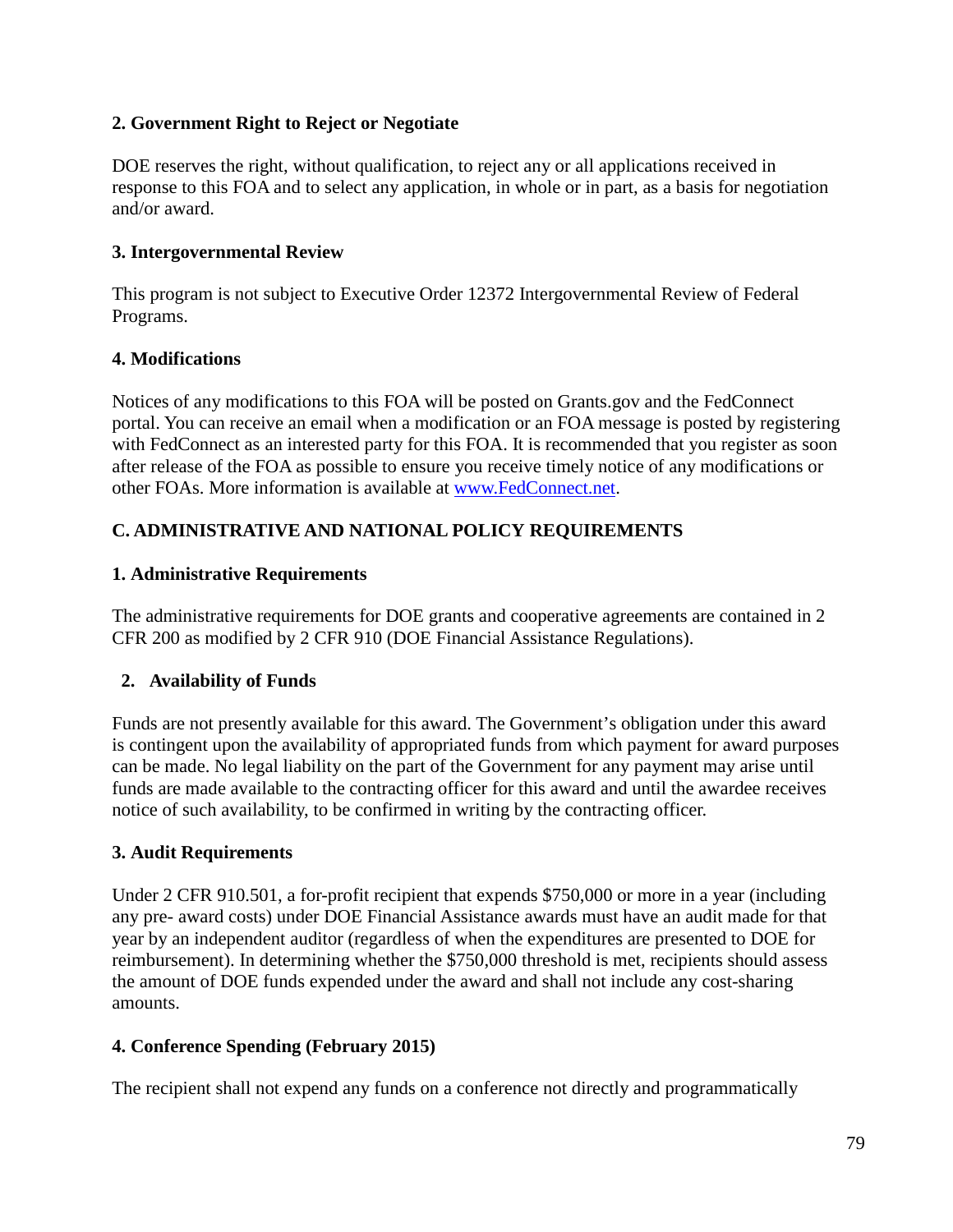related to the purpose for which the grant or cooperative agreement was awarded that would defray the cost to the United States Government of a conference held by any Executive branch department, agency, board, commission, or office for which the cost to the United States Government would otherwise exceed

\$20,000, thereby circumventing the required notification by the head of any such Executive Branch department, agency, board, commission, or office to the Inspector General (or senior ethics official for any entity without an Inspector General), of the date, location, and number of employees attending such conference.

# **5. Commitment of Public Funds**

- a. A DOE financial assistance award is valid only if it is in writing and is signed, either in writing or electronically, by a DOE Contracting Officer.
- b. Recipients are free to accept or reject the award. A request to draw down DOE funds constitutes the Recipient's acceptance of the terms and conditions of this Award.

# **6. Corporate Felony Conviction and Federal Tax Liability Representations (March 2014)**

In submitting an application in response to this FOA the Applicant represents that:

- It is **not** a corporation that has been convicted of a felony criminal violation under any Federal law within the preceding 24 months,
- It is **not** a corporation that has any unpaid Federal tax liability that has been assessed, for which all judicial and administrative remedies have been exhausted or have lapsed, and that is not being paid in a timely manner pursuant to an agreement with the authority responsible for collecting the tax liability.

For purposes of these representations the following definitions apply:

• A Corporation includes any entity that has filed articles of incorporation in any of the 50 states, the District of Columbia, or the various territories of the United States [but not foreign corporations]. It includes both for-profit and non-profit organizations.

# **7. Cost Sharing**

For this FOA, cost sharing is defined as contributions made by the applicant to the proposed research and development project described in the technical narrative. Cost sharing is not required. However, any commercial contributions will be considered as part of the evaluation. See [Section IV.D.,](#page-25-0) Phase II Funding Commitment (Commercial Contribution) [OPTIONAL for Phase II, Phase IIA, or Phase IIB; MANDATORY for Phase IIC] and Phase III Follow-On Funding Commitment [OPTIONAL] and the review criteria in [Section V.A.,](#page-40-0) Criteria.

# **8. Environmental, Safety and Health (ES&H) Performance of Work at DOE Facilities**

With respect to the performance of any portion of the work under this award which is performed at a DOE-owned or controlled site, the recipient agrees to comply with all state and Federal ES&H regulations, and with all other ES&H requirements of the operator of such site.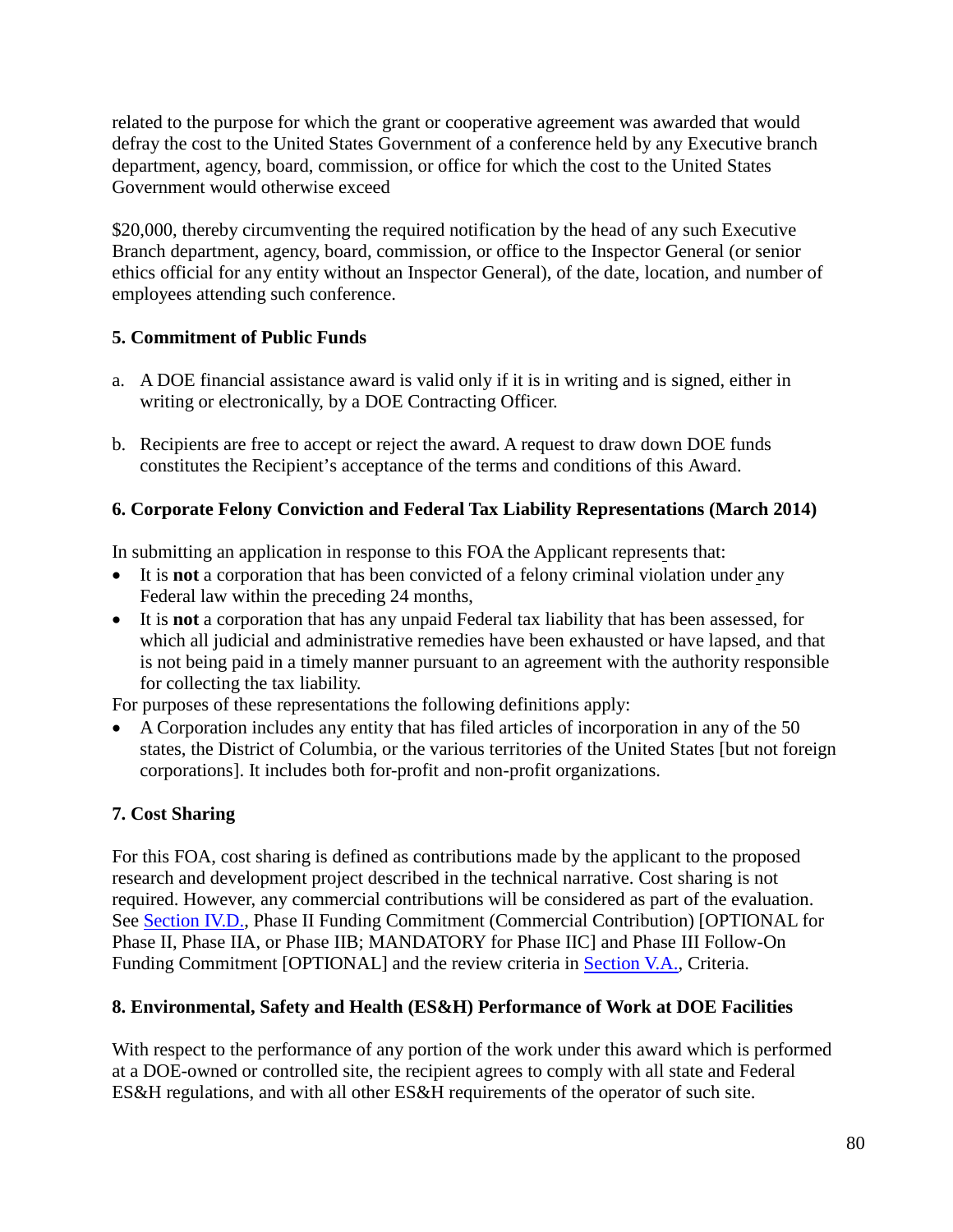Prior to the performance on any work at a DOE-Owned or controlled site, the recipient shall contact the site facility manager for information on DOE and site specific ES&H requirements.

The recipient shall apply this provision to all subawardees at any tier.

### **9. Federal, State, and Local Requirements**

With respect to the performance of any portion of the work under this award, the recipient agrees to comply with all applicable local, state, and Federal ES&H regulations. The recipient shall apply this provision to all subawardees at any tier.

### **10. Funding Restrictions**

Funds will be allocated over the two budget periods. Funding for the 2nd budget period will be contingent on the demonstration of adequate progress, evaluation of programmatic priorities, availability of funds and compliance with the terms and conditions of the award.

**Cost Principles**: Costs must be allowable, allocable and reasonable in accordance with the applicable Federal cost principles referenced in 2 CFR 200 as modified by 2 CFR 910 (DOE Financial Assistance Regulation).

**Pre-award Costs**: Recipients may charge to an award resulting from this FOA pre-award costs that were incurred within the ninety (90) calendar-day period immediately preceding the effective date of the award, if the costs are allowable in accordance with the applicable Federal cost principles referenced in 2 CFR 200 as modified by 2 CFR 910 (DOE Financial Assistance Regulation). Recipients must obtain the prior approval of the contracting officer for any preaward costs that are for periods greater than this 90 calendar-day period.

Pre-award costs are incurred at the applicant's risk. DOE is under no obligation to reimburse such costs if for any reason the applicant does not receive an award or if the award is made for a lesser amount than the applicant expected.

## **11. Intellectual Property Development Under This Program**

PROPERTY AND COMMERCIALIZATION RIGHTS AGREEMENTS

When using subcontractors, including research institutions, the applicant is responsible for protecting its own interests with regard to the retention of intellectual property and commercialization rights.

It is in the best interest of the applicant, when collaborating with a research institution or other subcontractors, to negotiate a written agreement for allocating, between the parties, intellectual property rights, and rights to carry out any follow-on research, development, or commercialization.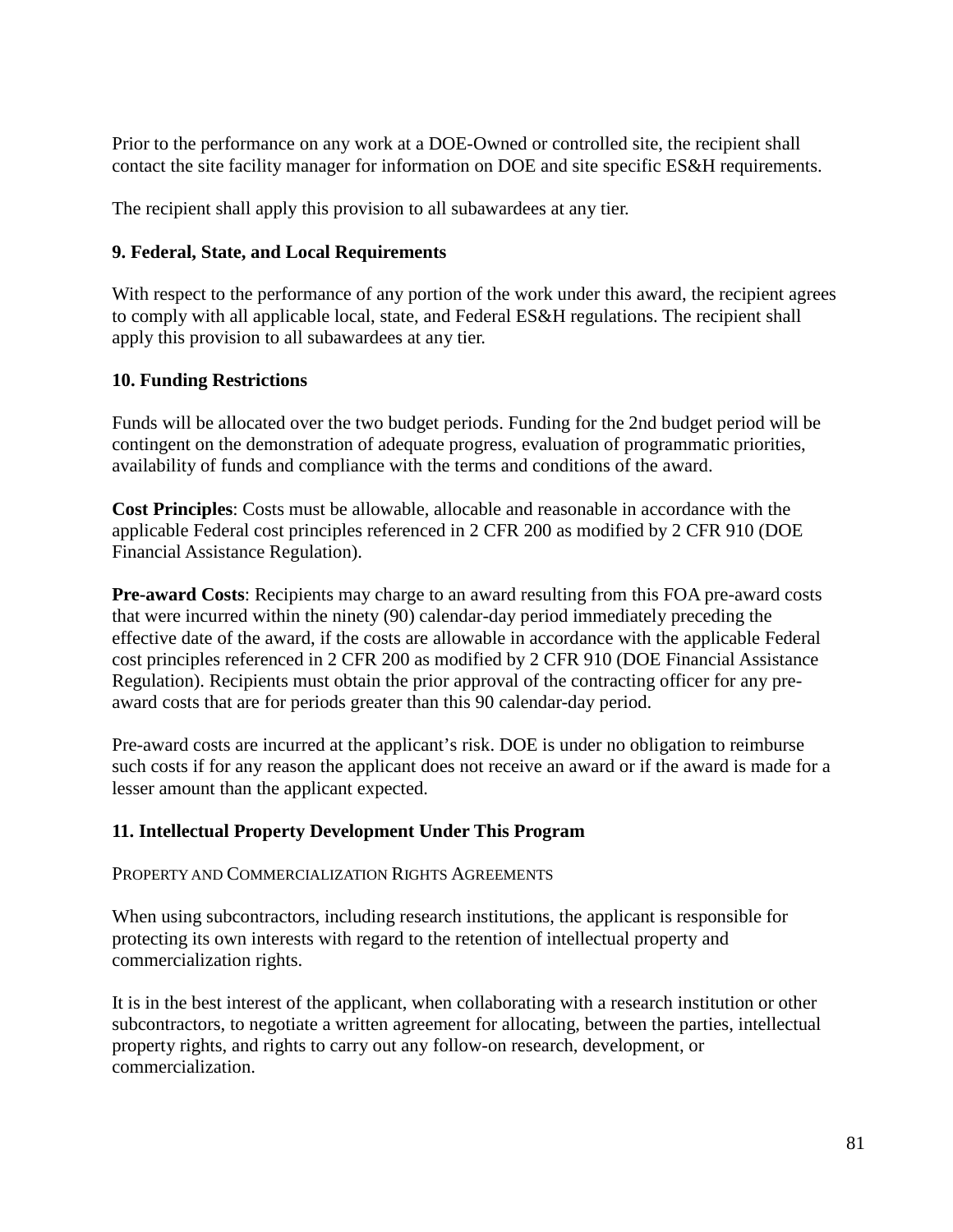A model agreement, found on the SBIR/STTR Programs Office web site at <https://science.osti.gov/sbir/Awardee-Resources/Awardee-Documents> and may be used or revised through negotiation between the applicant and the research Institution.

The completed agreement should not be submitted with the application, but retained by the parties to the agreement. The Federal government will not be a party to any agreement between the SBC and any subcontractor, including the STTR research institution. However, applicants are reminded that nothing in such agreements should conflict with any provisions setting forth the respective rights of the U.S. and the SBC with respect to both intellectual property rights and any rights to carry out follow-on research.

### INTELLECTUAL PROPERTY INCLUDING INNOVATIONS, INVENTIONS, AND PATENTS PROPRIETARY **INFORMATION**

Information contained in unsuccessful applications will remain the property of the applicant. The Government will retain for at least three years one electronic file copy of each unsuccessful application. Public release of information in any application submitted will be subject to existing statutory and regulatory requirements, such as the Freedom of Information and Privacy Acts.

If proprietary information is provided in an application that constitutes proprietary technical data, confidential personnel information, or proprietary commercial or financial information, it will be treated in confidence, to the extent permitted by law, provided this information is clearly marked by the applicant in accordance with paragraph D, above, and provided appropriate page numbers are inserted in the Proprietary Notice legend printed on the first page of the Project Narrative.

Applications will not automatically be withheld in their entirety unless justified by the applicant. The Government will limit dissemination of such information to official channels to the extent permitted by law. Any other legend may be unacceptable to the Government and may constitute grounds for removing the application from further consideration and without assuming any liability for inadvertent disclosure.

#### PROTECTION OF APPLICATION INFORMATION

DOE's policy is to use data included in applications for evaluation purposes only and to protect, to the extent allowed by law, such information from unauthorized use or disclosure.

In addition to Government personnel, scientists and engineers from outside the government may be used in the application evaluation process. The decision to obtain outside evaluation will take into consideration requirements for the avoidance of organizational conflicts of interest and the competitive relationship, if any, between the applicant and the prospective outside evaluator. The evaluation will be performed under an agreement with the evaluator that the information contained in the application will be used only for evaluation purposes and will not be further disclosed.

RIGHTS IN DATA DEVELOPED UNDER SBIR/STTR FUNDING AGREEMENTS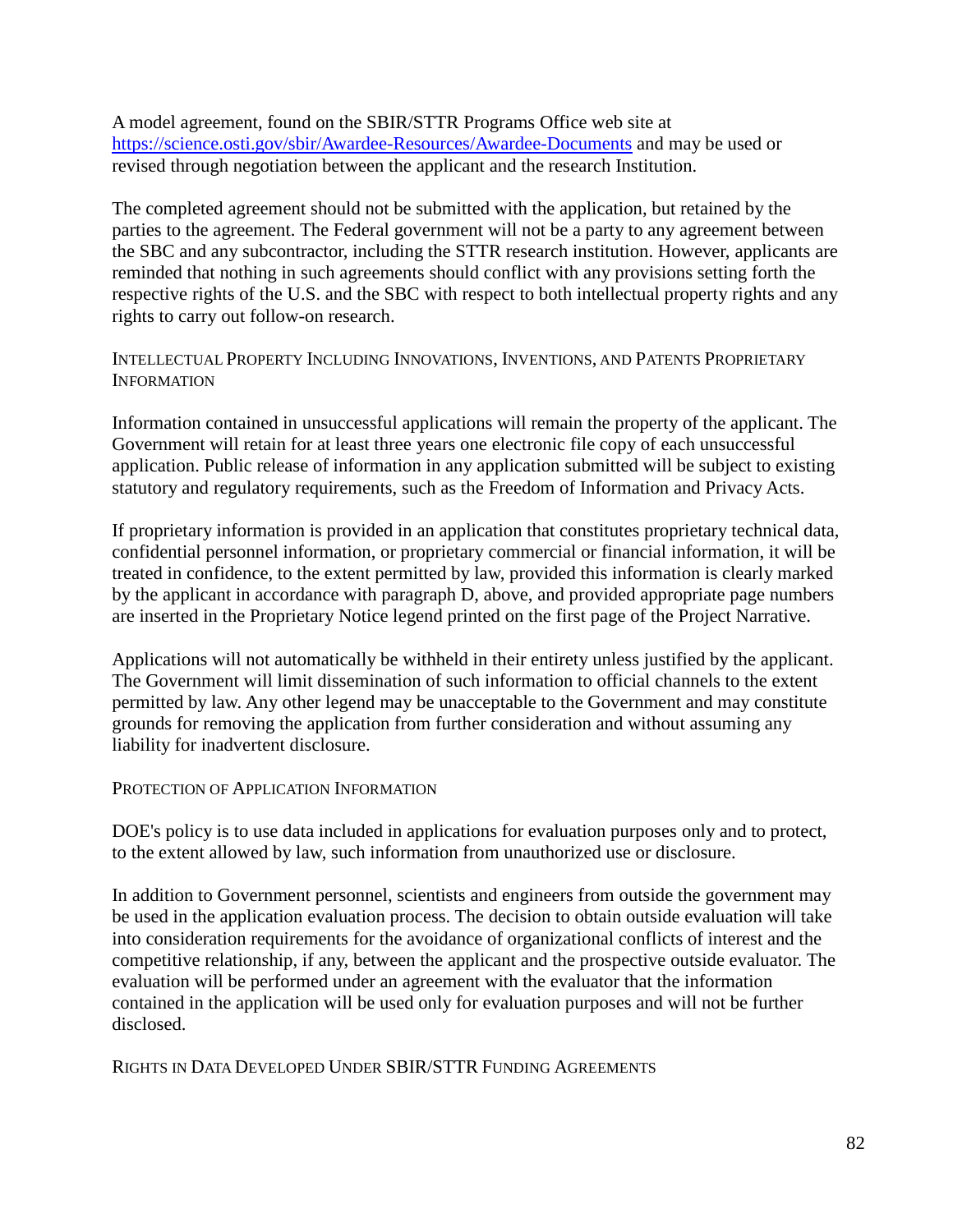Rights in technical data, including software developed under the terms of any funding agreement resulting from applications submitted in response to this FOA, shall remain with the awardee, except that the Government shall have the limited right to use such data for Government purposes. DOE will protect properly marked SBIR/STTR data from disclosure from the date the SBIR/STTR award is issued for a period of 20 years in accordance with the award terms available at

[https://www.energy.gov/sites/prod/files/2019/10/f67/Genl%20TC%20for%20SBIR%20STTR%2](https://www.energy.gov/sites/prod/files/2019/10/f67/Genl%20TC%20for%20SBIR%20STTR%20-%20FINAL%20-%20May%202019.pdf) [0-%20FINAL%20-%20May%202019.pdf](https://www.energy.gov/sites/prod/files/2019/10/f67/Genl%20TC%20for%20SBIR%20STTR%20-%20FINAL%20-%20May%202019.pdf)

## **COPYRIGHTS**

The awardee may copyright and publish (consistent with appropriate national security considerations, if any) material developed with DOE support. DOE receives a royalty-free license for the Federal Government and requires that each publication contain an appropriate acknowledgment and disclaimer statement.

## **PATENTS**

SBCs may retain the principal worldwide patent rights to any invention developed with Federal support. The government receives a royalty-free license for Federal use, reserves the right to require the patent holder to license others in certain circumstances, and requires that anyone exclusively licensed to sell must normally manufacture it domestically. Information regarding patent rights

is available at

[https://www.energy.gov/sites/prod/files/2019/10/f67/Genl%20TC%20for%20SBIR%20STTR%2](https://www.energy.gov/sites/prod/files/2019/10/f67/Genl%20TC%20for%20SBIR%20STTR%20-%20FINAL%20-%20May%202019.pdf) [0-%20FINAL%20-%20May%202019.pdf](https://www.energy.gov/sites/prod/files/2019/10/f67/Genl%20TC%20for%20SBIR%20STTR%20-%20FINAL%20-%20May%202019.pdf)

With justification, Commercialization and Technical Assistance funds may be used to pay patent prosecution costs for inventions developed under the Phase I or Phase II projects.

## **Distribution of Intellectual Property and Commercialization Rights Between the SBC and Subcontractor**

When using subcontractors, including research institutions, the SBC is responsible for providing that its subcontractors retain all rights provided for the SBC. Large business subcontractors will need to petition DOE to retain title to inventions.

NOTICE OF RIGHT TO REQUEST PATENT WAIVER

Not applicable.

NOTICE REGARDING ELIGIBLE/INELIGIBLE ACTIVITIES

Eligible activities under this program include those which describe and promote the understanding of scientific and technical aspects of specific energy technologies, but not those which encourage or support political activities such as the collection and dissemination of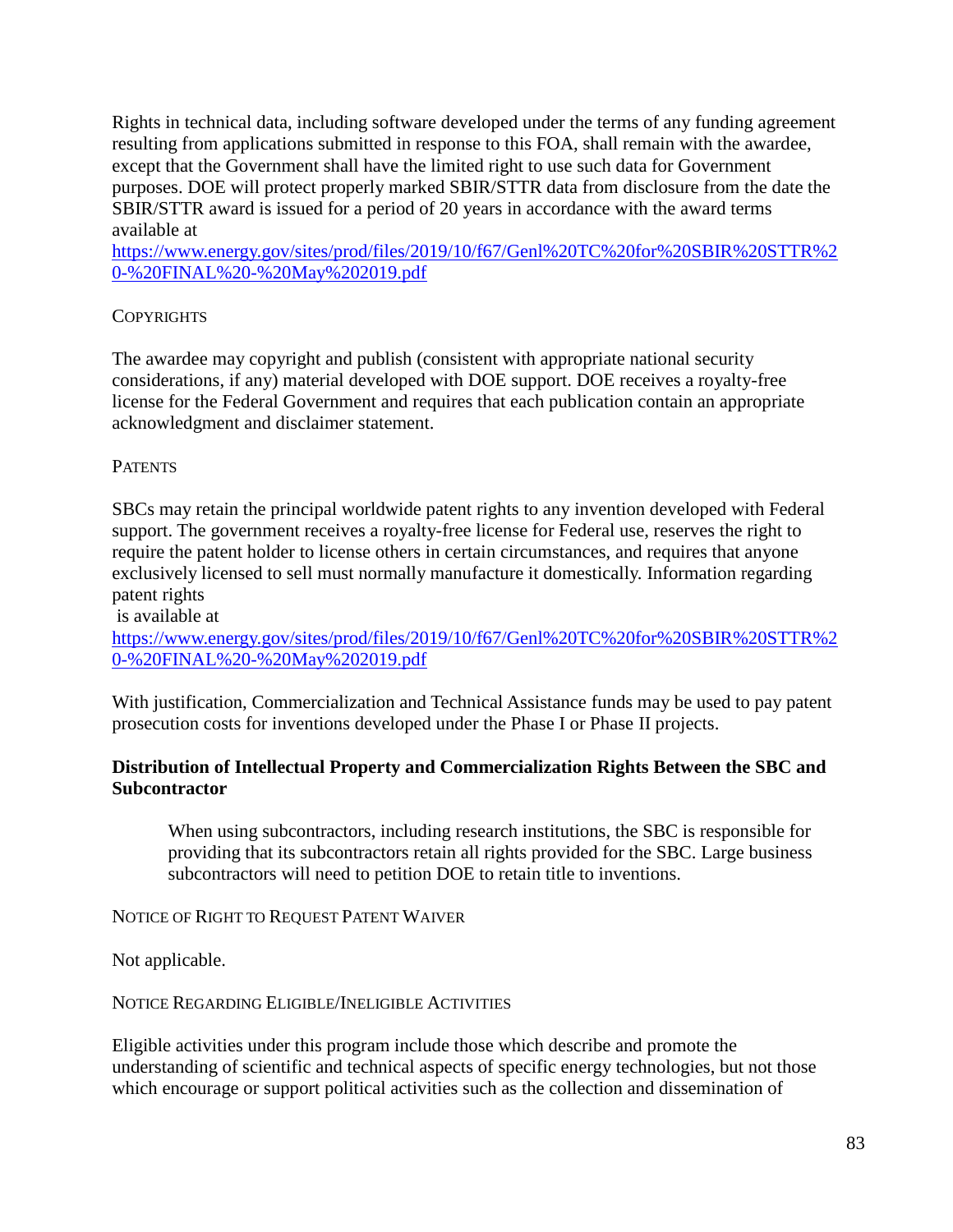information related to potential, planned or pending legislation.

# **12. Matching Funds**

For this FOA, matching funds are defined as contributions made by the applicant either (1) for research and development costs NOT requested in your budget or (2) other costs associated with commercialization of the proposed innovation. Matching funds are required for Phase IIC applications and must be expended during the period of performance of the award. See [Section](#page-25-0)  [IV.D.,](#page-25-0) Phase II Funding Commitment (Commercial Contribution) [OPTIONAL for Phase II, Phase IIA, or Phase IIB; MANDATORY FOR Phase IIC].

# **13. National Environmental Policy Act (NEPA) Compliance**

If question 4.a. on the "Research and Related Other Project Information" document indicates "potential impact on the environment", or if DOE's own review indicates it, DOE may ask the applicant to provide additional information on those impacts in order to prepare an environmental critique/synopsis per 10 CFR 1021.216. Note that this pre-award environmental critique/synopsis process would be separate from the preparation of a NEPA document such as an environmental impact statement (EIS) or an environmental assessment (EA). If DOE determines the latter documentation is necessary, this process would need to be completed, funded by and with the participation of the awardee, prior to them taking any action on the proposed project that could have adverse environmental effects or that could limit the choice of reasonable alternatives. Note that in most cases, even when "Potential Impact to the Environment" is checked "Yes," preparation of such NEPA documents is rarely necessary, but DOE has the expectation that the Applicant will disclose the potential, which would serve to initiate dialog with DOE if necessary. The inability to satisfy the NEPA requirements after an award would result in cancellation of the award.

# **14. Nondisclosure and Confidentiality Agreements Representations (June 2015)**

In submitting an application in response to this FOA the Applicant represents that:

- (1) It **does not and will not** require its employees or contractors to sign internal nondisclosure or confidentiality agreements or statements prohibiting or otherwise restricting its employees or contactors from lawfully reporting waste, fraud, or abuse to a designated investigative or law enforcement representative of a Federal department or agency authorized to receive such information.
- (2) It **does not and will not** use any Federal funds to implement or enforce any nondisclosure and/or confidentiality policy, form, or agreement it uses unless it contains the following provisions:
	- a. ''These provisions are consistent with and do not supersede, conflict with, or otherwise alter the employee obligations, rights, or liabilities created by existing statute or Executive order relating to (1) classified information, (2) communications to Congress, (3) the reporting to an Inspector General of a violation of any law, rule, or regulation, or mismanagement, a gross waste of funds, an abuse of authority, or a substantial and specific danger to public health or safety, or (4) any other whistleblower protection. The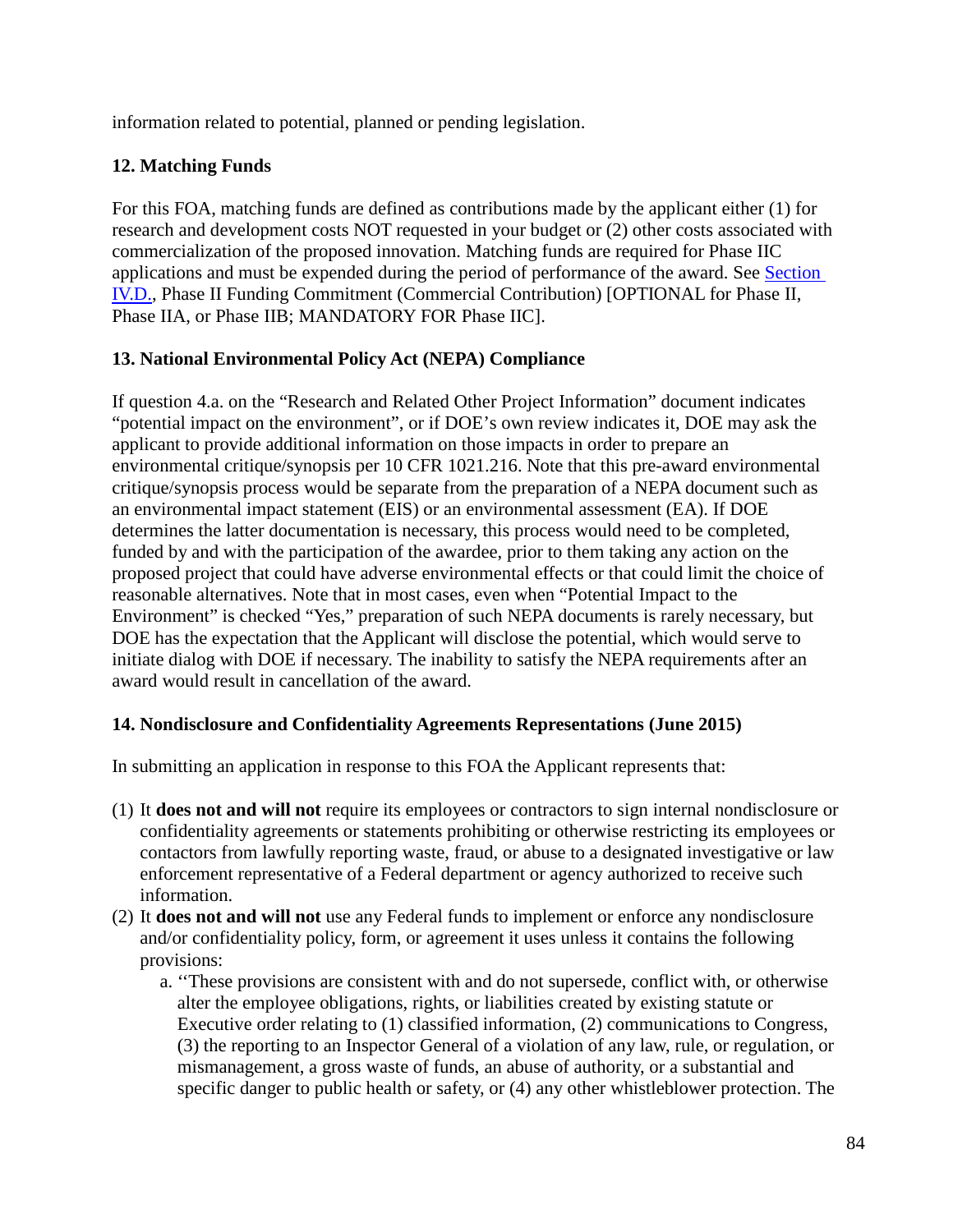definitions, requirements, obligations, rights, sanctions, and liabilities created by controlling Executive orders and statutory provisions are incorporated into this agreement and are controlling.'' The limitation above shall not contravene requirements applicable to Standard Form 312, Form 4414, or any other form issued by a Federal department or agency governing the nondisclosure of classified information.

b. Notwithstanding provision listed in paragraph (a), a nondisclosure or confidentiality policy form or agreement that is to be executed by a person connected with the conduct of an intelligence or intelligence-related activity, other than an employee or officer of the United States Government, may contain provisions appropriate to the particular activity for which such document is to be used. Such form or agreement shall, at a minimum, require that the person will not disclose any classified information received in the course of such activity unless specifically authorized to do so by the United States Government. Such nondisclosure or confidentiality forms shall also make it clear that they do not bar disclosures to Congress, or to an authorized official of an executive agency or the Department of Justice, that are essential to reporting a substantial violation of law.

## **15. Prohibition on Lobbying Activity**

By accepting funds under this award, you agree that none of the funds obligated on the award shall be expended, directly or indirectly, to influence congressional action on any legislation or appropriation matters pending before Congress, other than to communicate to Members of Congress as described in 18 USC 1913. This restriction is in addition to those prescribed elsewhere in statute and regulation.

## **16. Proprietary Application Information**

An application may include technical data and other data, including trade secrets and commercial or financial information that are privileged or confidential, which the applicant does not want disclosed to the public or used by the Government for any purpose other than application and program evaluation as permitted by statute. Only the following documents may contain proprietary information: (1) the commercialization plan, (2) the project narrative, and (3) the budget justification, (4) letters of support, and (5) commercialization history.

To protect such data, each of the documents containing proprietary data must be marked in the following manner utilizing the three-step process outlined below:

1. The Cover Page must contain the notice below (please cut and paste):

"Pages [ ] of this document may contain trade secrets or commercial or financial information that is privileged or confidential and is exempt from public disclosure. Such information shall be used or disclosed only for evaluation purposes or in accordance with a financial assistance or loan agreement between the submitter and the Government. The Government may use or disclose any information that is not appropriately marked or otherwise restricted, regardless of source."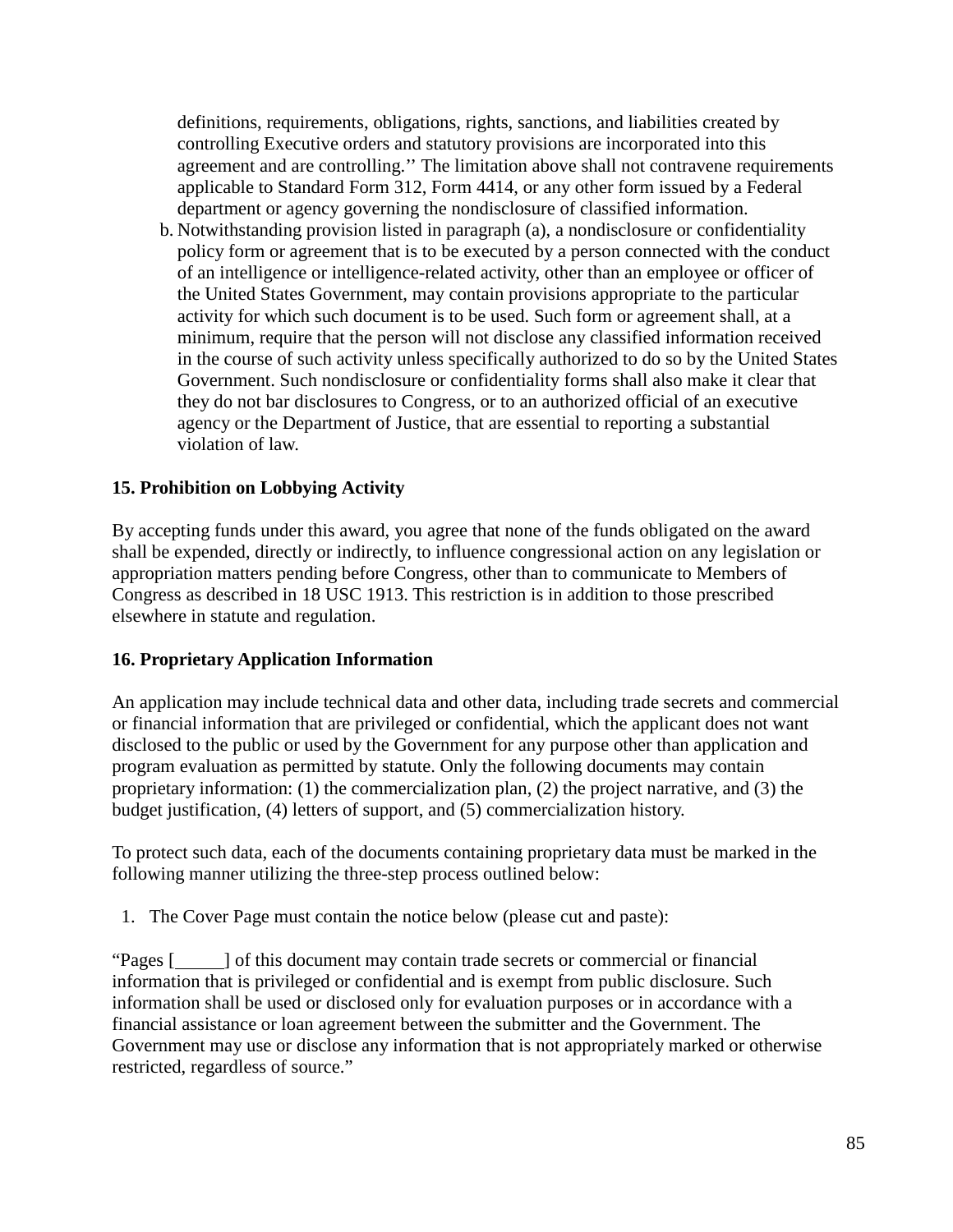"Proprietary Data Legend

Lines, paragraphs, tables, charts, and other graphics containing trade secrets, commercial, and/or financial information are marked with brackets [ ]"

Alternatively you may select: "highlighted" or "underlined text" or "a vertical line in the side margin | " in place of "brackets [ ]."

To see examples of proper IP markings, please visit the SBIR/STTR Programs web site at <https://science.osti.gov/sbir/Applicant-Resources/Protecting-your-Trade-Secrets.>

2. To further protect such data, each page containing trade secrets or commercial or financial information that is privileged or confidential must be specifically identified and marked with the following (please cut and paste):

"May contain trade secrets or commercial or financial information that is privileged or confidential and exempt from public disclosure."

Do not include this statement on pages that do not contain proprietary information.

3. In addition, each line or paragraph containing trade secrets or commercial or financial information that is privileged, must be marked with brackets or other clear identification, such as highlighting.

Please ensure this information is consistent with question number three (3) of the Research and Related Other Project Information form.

# **17. Publications**

The recipient is expected to publish or otherwise make publicly available the results of the work conducted under any award resulting from this FOA. Publications and other methods of public communication describing any work based on or developed under an award resulting from this FOA must contain an acknowledgment of SC support. The format for such acknowledgments is provided at [https://science.osti.gov/funding-opportunities/acknowledgements/.](https://science.energy.gov/funding-opportunities/acknowledgements/) The author's copy of any peer- reviewed manuscript accepted for funding must be announced to DOE's Office of Scientific and Technical Information (OSTI) and made publicly available in accordance with the instructions contained in the Reporting Requirements Checklist incorporated in all Assistance Agreements.

# **18. Registration Requirements**

Additional administrative requirements for DOE grants and cooperative agreements are contained in 2 CFR 25 (See: [www.eCFR.gov\)](https://www.ecfr.gov/). Prime awardees must keep their data in SAM current at [www.SAM.gov.](https://www.sam.gov/) Subawardees at all tiers must obtain DUNS numbers and provide the DUNS to the prime awardee before the subaward can be issued.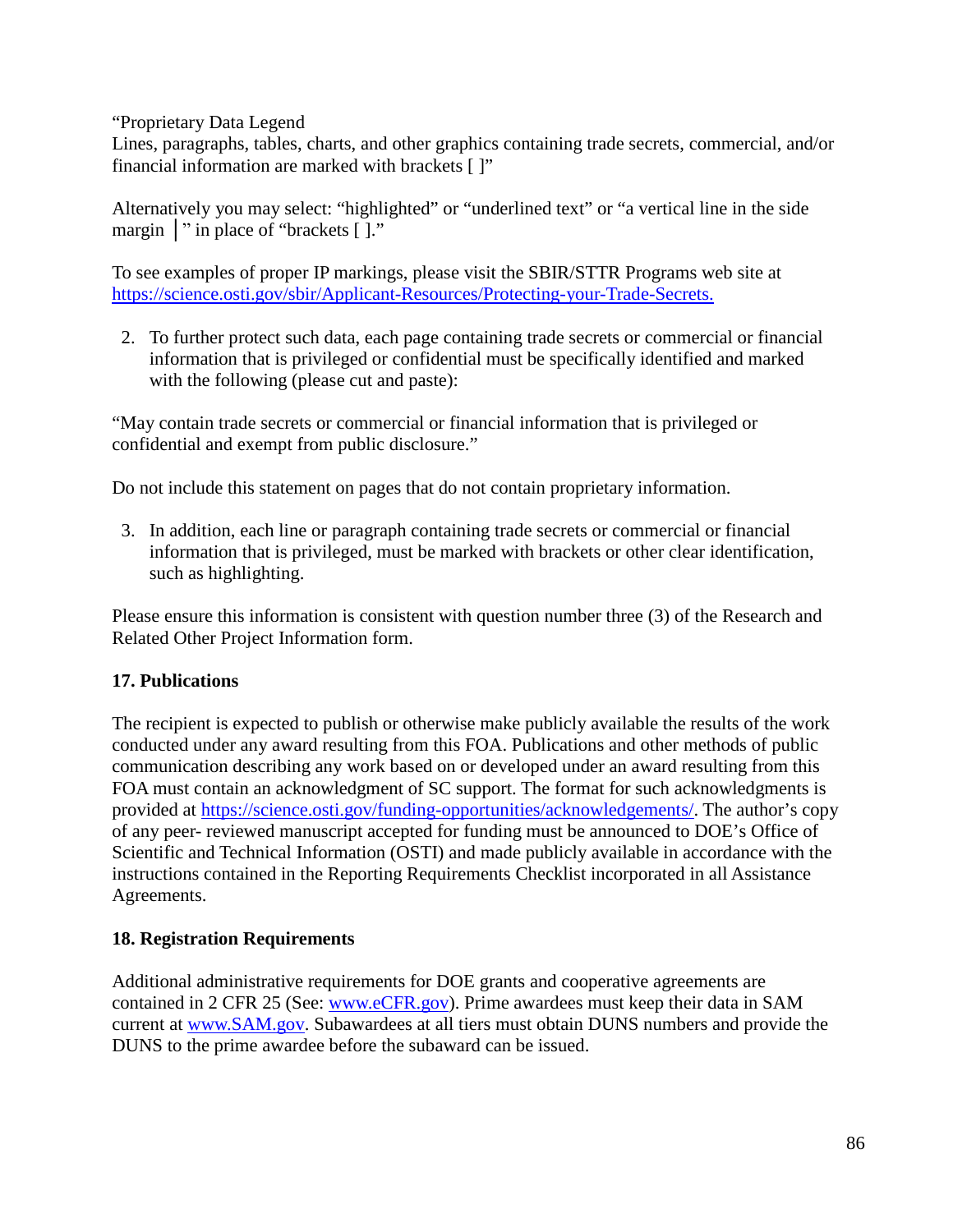### **19. Subaward and Executive Reporting**

Additional administrative requirements necessary for DOE grants and cooperative agreements to comply with the Federal Funding and Transparency Act of 2006 (FFATA) are contained in 2 CFR 170. (See: [www.eCFR.gov](https://www.ecfr.gov/) ). Prime awardees must register with the new FSRS database at [https://www.fsrs.gov](https://www.fsrs.gov/) and report the required data on their first tier subawardees. Prime awardees must report the executive compensation for their own executives as part of their registration profile in SAM.

## **D. REFERENCE MATERIAL**

## **1. Definitions**

#### COMMERCIALIZATION

This concerns the process of developing markets and producing and delivering products for sale (whether by the originating party or by others). As used here, commercialization includes both Government and private sector markets.

#### **CONSULTANT**

A consultant is generally an individual who is not using any institutional or organizational facilities and is acting as a direct agent. The individual usually bills by the hour, submitting invoices. Invoices occasionally include additional direct expenses incurred. Consultants are normally subject matter experts and are not directly supervised by the awardee.

#### COOPERATIVE AGREEMENT

Cooperative agreement means a type of financial assistance used when there will be substantial Federal scientific or programmatic involvement. Substantial involvement means that, after award, scientific or program staff will assist, guide, coordinate, or participate in program activities.

#### EMPLOYEE

A person listed on the budget form (Section A - Key/Senior Person or Section B - Other Personnel) as an employee of the SBC is required to either (a) be paid using a W-2 form or (b) possess an Internal Revenue Service determination that the person is an employee using Form SS-8. Persons paid by a 1099 (and not possessing an employee determination using Form SS-8) are to be treated as independent contractors and should be listed on the budget form in Section F - Other Direct Costs.

#### GRANT AGREEMENT

*Grant agreement* means a legal instrument of financial assistance between a Federal awarding agency or pass-through entity and a non-Federal entity that, consistent with 31 U.S.C. 6302,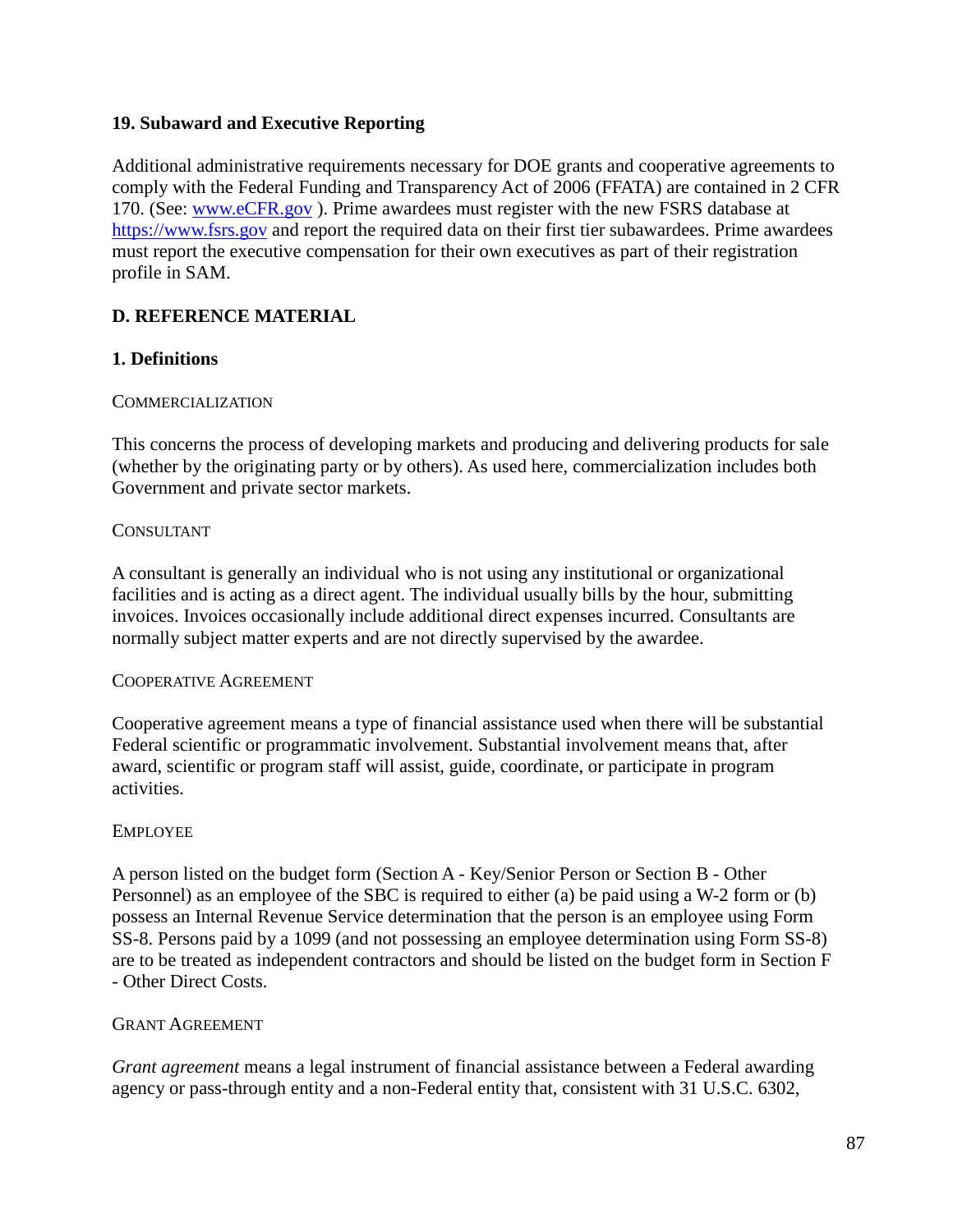6304:

- 1. Is used to enter into a relationship the principal purpose of which is to transfer anything of value from the Federal awarding agency or pass-through entity to the non-Federal entity to carry out a public purpose authorized by a law of the United States (see 31 U.S.C. 6101(3)); and not to acquire property or services for the Federal awarding agency or pass-through entity's direct benefit or use;
- 2. Is distinguished from a cooperative agreement in that it does not provide for substantial involvement between the Federal awarding agency or pass-through entity and the non-Federal entity in carrying out the activity contemplated by the Federal award.
- 3. Does not include an agreement that provides only:
	- a. Direct United States Government cash assistance to an individual;
	- b. A subsidy;
	- c. A loan;
	- d. A loan guarantee; or
	- e. Insurance.

## **GRANTEE**

Grantee means the organization or individual awarded a grant agreement by DOE that is responsible and accountable for the use of the funds provided and for the performance of the grant-supported project or activity. The grantee is the entire legal entity even if a particular component is designated in award documents. The grantee is legally responsible and accountable to DOE for the performance and financial aspects of the grant-supported project or activity. Also known as awardee or recipient.

HISTORICALLY UNDERUTILIZED BUSINESS ZONE (HUBZONE) – A SBC MEETING THE FOLLOWING CRITERIA:

Located in a "historically underutilized business zone" or HUBZone area located in one or more of the following:

- A qualified census tract (as defined in section  $42 \text{ (d)(5)(c)(i)(l)}$  of the Internal Revenue Code of 1986; or
- A qualified "non-metropolitan county" (as defined in section  $143(k)(2)(B)$  of the International Revenue Code of 1986) with a median household income of less than 80 percent of the state median household income or with an unemployment rate of not less than 140 percent of the statewide average, based on U.S. Department of Labor recent data; or
- Lands within the boundaries of Federally recognized Indian reservations.
- Owned and controlled by one or more U.S. citizens
- At least 35 percent of its employees must reside in a HUBZone.

To find out if your business is in a HUBZone, use the mapping utility provided by the U. S. SBA at its HUBZone Contracting website at [https://www.sba.gov/hubzone/.](http://www.sba.gov/hubzone/)

## **INNOVATION**

Something new or improved that has marketable potential, including (1) development of new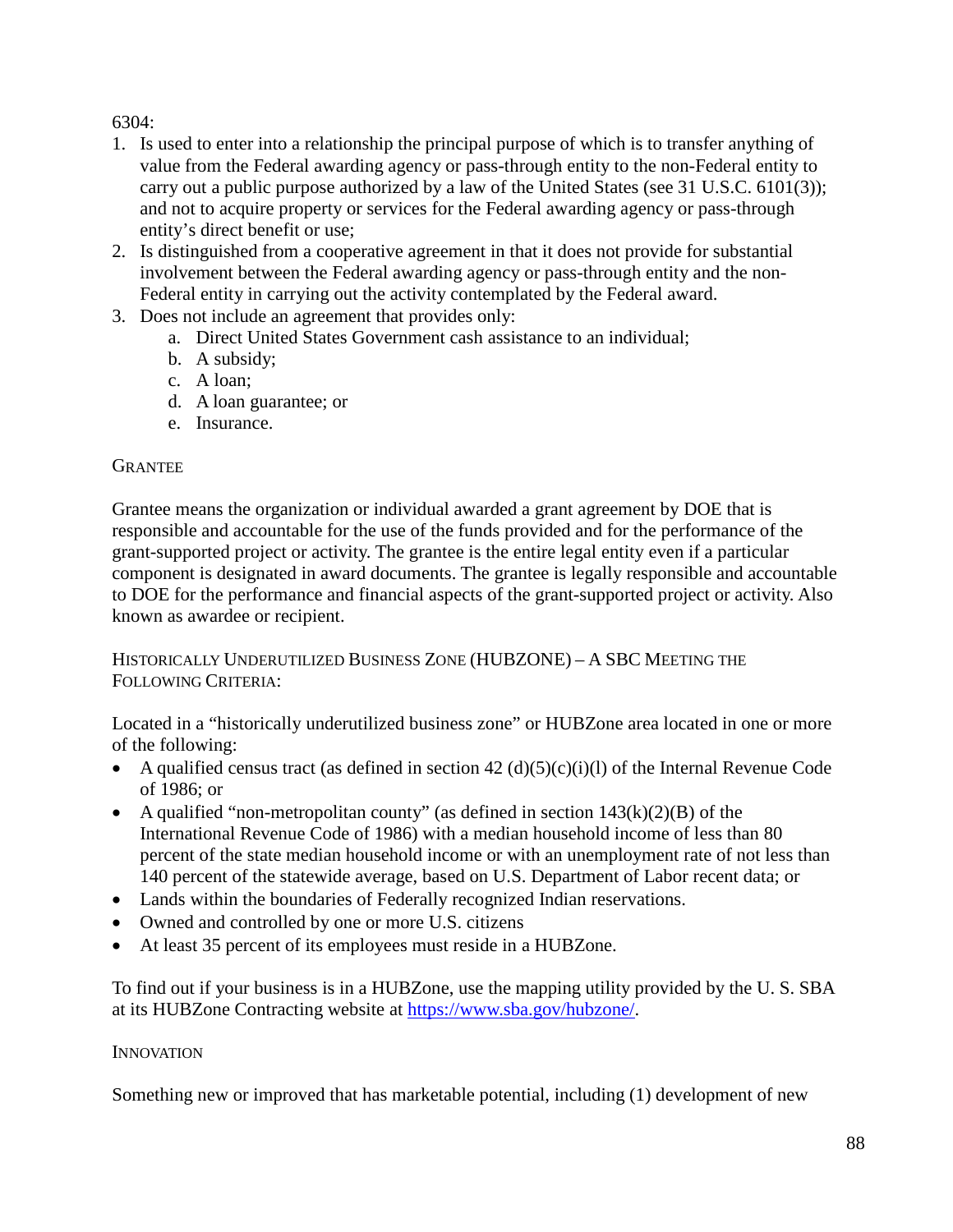technologies, (2) refinement of existing technologies, or (3) new applications for existing technologies.

### INTELLECTUAL PROPERTY

The separate and distinct types of intangible property that are referred to collectively as "intellectual property," including but not limited to: patents, trademarks, copyrights, trade secrets, SBIR/STTR technical data, ideas, designs, know-how, business, technical and research methods, and other types of intangible business assets, and including all types of intangible assets either proposed or generated by a SBC as a result of its participation in the SBIR or STTR program.

### JOINT VENTURE

A joint venture is an association between two or more firms and or individuals to participate jointly in a single business enterprise. There must be a community of interests, a sharing of profits and losses, and, for the purposes of this FOA, the new entity must qualify as a small business. If a joint venture is selected for award, a DOE Contract Specialist will request a signed agreement from the parties involved. The agreement must state which company will negotiate the award and serve as the main point of contact. See 13 CFR 121.103(h) Affiliation based on joint ventures.

### NATIONAL ENVIRONMENTAL POLICY ACT (NEPA)

The National Environmental Policy Act of 1969 (NEPA). The Long Title describes it as follows: "An Act to establish a national policy for the environment, to provide for the establishment of a Council on Environmental Quality, and for other purposes." NEPA requires Federal Agencies to assess and consider potential impacts from Federal actions in their decision-making.

#### POTENTIAL IMPACT ON THE ENVIRONMENT

DOE understands "potential impact on the environment" to apply if the work described in the application could potentially have any of the impacts identified below:

- (1) Threaten a violation of applicable statutory, regulatory, or permit requirements for environment, safety, and health;
- (2) Require siting and construction or major expansion of waste storage, disposal, recovery, or treatment facilities (including incinerators);
- (3) Disturb hazardous substances, pollutants, contaminants, or CERCLA-excluded petroleum and natural gas products that preexist in the environment;
- (4) Have the potential to cause significant impacts on environmentally sensitive resources. Environmentally sensitive resources include, but are not limited to:
	- (i) Property (such as sites, buildings, structures, and objects) of historic, archeological, or architectural significance designated by a Federal, state, or local government, Federally recognized Indian tribe, or Native Hawaiian organization, or property determined to be eligible for listing on the National Register of Historic Places;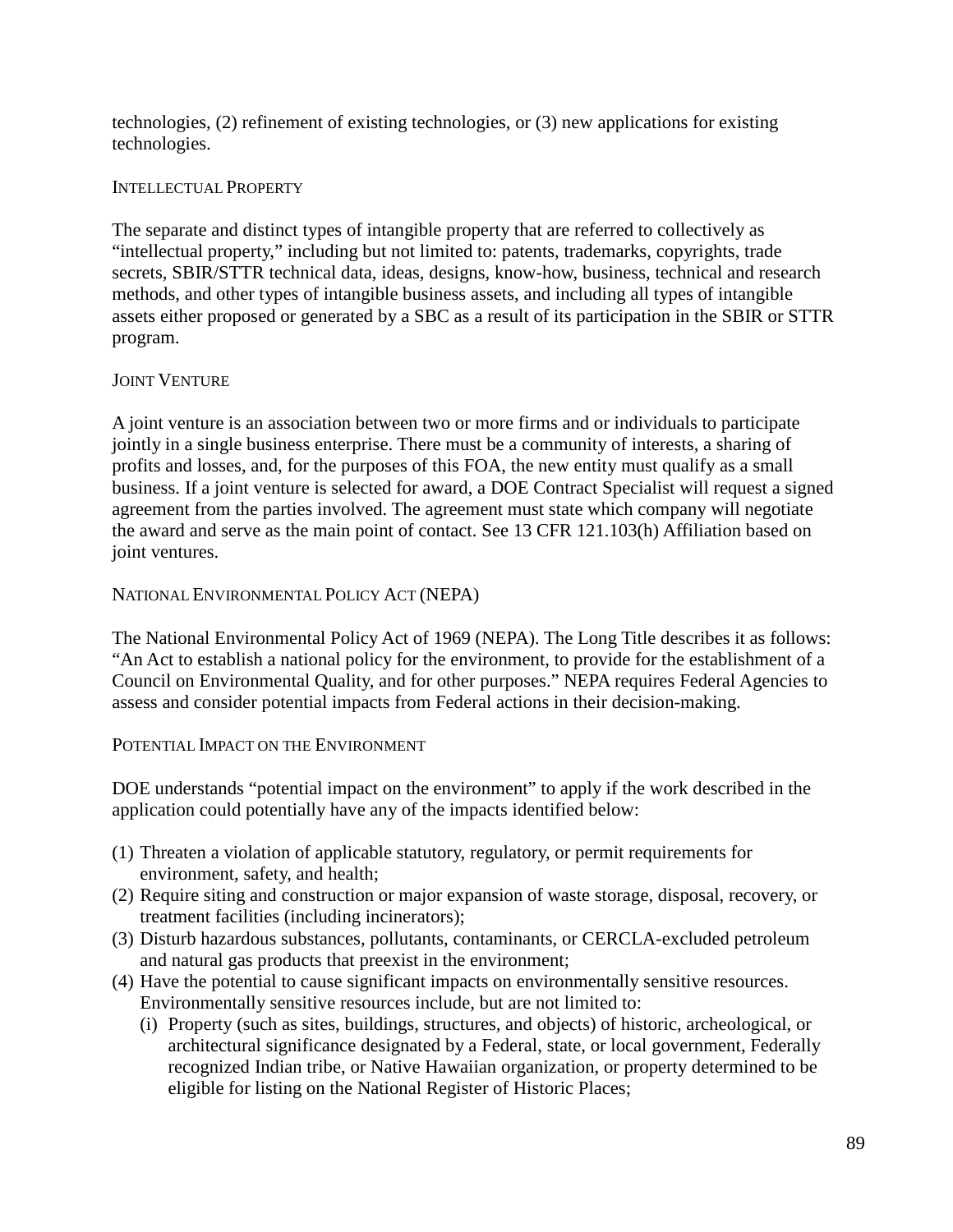- (ii) Federally-listed threatened or endangered species or their habitat (including critical habitat) or Federally-proposed or candidate species or their habitat (Endangered Species Act); state- listed or state-proposed endangered or threatened species or their habitat; Federally-protected marine mammals and Essential Fish Habitat (Marine Mammal Protection Act; Magnuson- Stevens Fishery Conservation and Management Act); and otherwise Federally-protected species (such as the Bald and Golden Eagle Protection Act or the Migratory Bird Treaty Act);
- (iii)Floodplains and wetlands, as defined in 10 CFR 1022.4, "Compliance with Floodplain and Wetland Environmental Review Requirements: Definitions," or its successor;
- (iv)Areas having a special designation such as Federally- and state-designated wilderness areas, national parks, national monuments, national natural landmarks, wild and scenic rivers, state and Federal wildlife refuges, scenic areas (such as National Scenic and Historic Trails or National Scenic Areas), and marine sanctuaries;
- (v) Prime or unique farmland, or other farmland of statewide or local importance, as defined at 7 CFR 658.2(a), "Farmland Protection Policy Act: Definitions," or its successor;
- (vi)Special sources of water (such as sole source aquifers, wellhead protection areas, and other water sources that are vital in a region); and
- (vii) Tundra, coral reefs, or rain forests; or
- (5) Involve genetically engineered organisms, synthetic biology, governmentally designated noxious weeds, or invasive species.

In addition, DOE understands "potential impact on the environment," to apply if the work described in the application could potentially have any of the impacts identified below:

Any other high consequence impacts to the environment which have any possibility for high consequence impacts to human health (e.g., use of human subjects, Biosafety Level 3-4 laboratory construction/operation, manufacture or use of certain nanoscale materials which are known to impact human health, or any activities involving transuranic or high level radioactive waste or materials or exposure to any radioactive materials beyond de minimis levels) or:

- a) Have extraordinary circumstances (i.e., scientific or related public controversy) related to the significance of environmental effects [see 10 CFR 1021.410(b)(2)];
- b) Are connected to other actions with potentially significant impacts [see 10 CFR 1021.410 (b)(3)]; or
- c) Are related to other nearby actions with the potential for cumulatively significant impacts [see 10 CFR 1021.410 (b)(3)].

RESEARCH OR RESEARCH AND DEVELOPMENT (R&D)

Research or R&D is any scientific or engineering activity which is (1) a systematic, intensive study directed toward greater knowledge or understanding of the subject; (2) a systematic study directed specifically toward applying new knowledge to meet a recognized need; and/or (3) a systematic application of knowledge toward the production of useful materials, devices, and systems or methods, including design, development, and improvement of prototypes and new processes to meet specific requirements.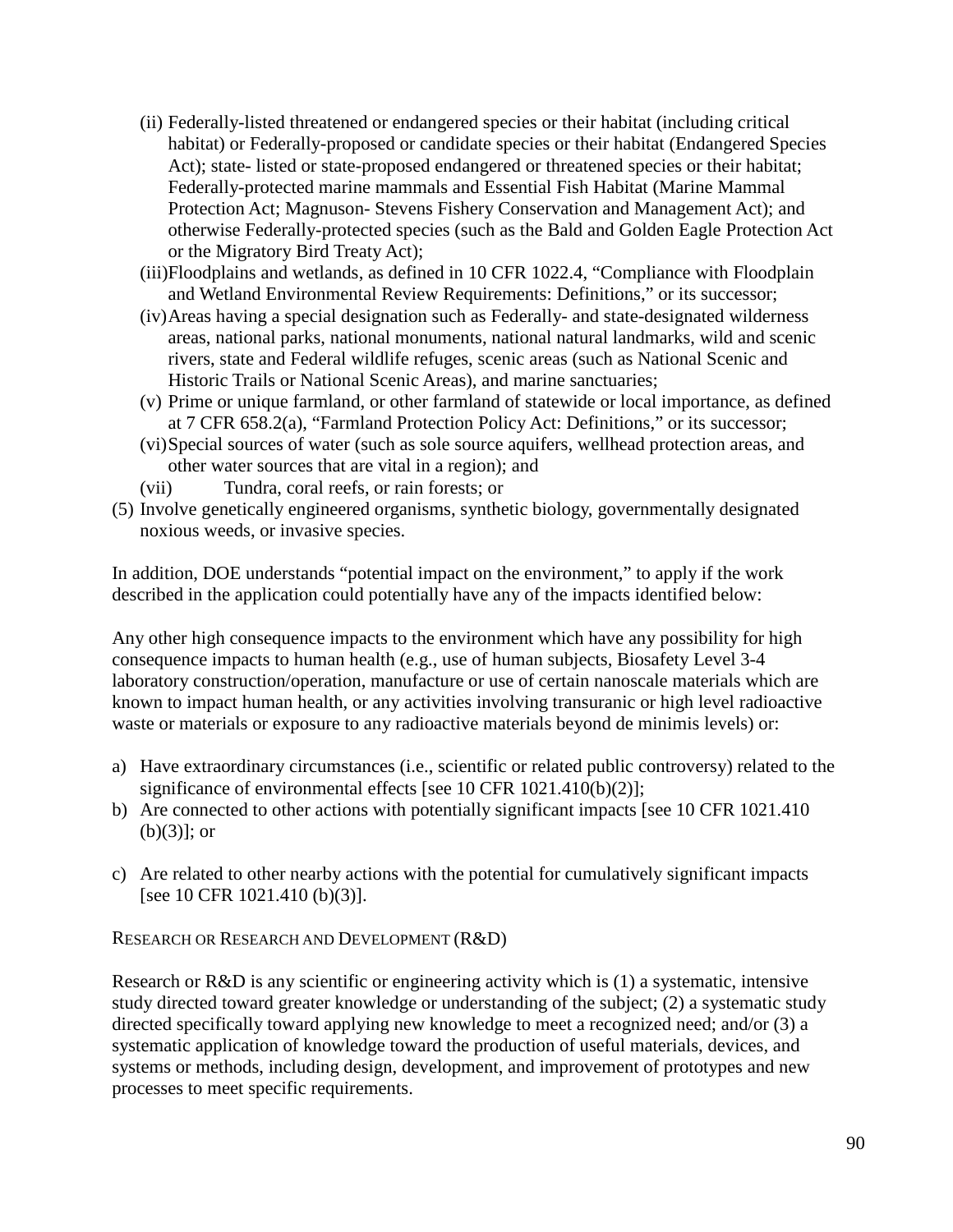### RESEARCH INSTITUTION

A research institution is one that has a place of business located in the United States, which operates primarily within the United States or which makes a significant contribution to the U.S. economy through payment of taxes or use of American products, materials or labor, and is:

(1) A non-profit institution as defined in section 4(3) of the Stevenson-Wydler Technology Innovation Act of 1980 (that is, an organization that is owned and operated exclusively for scientific or educational purposes, no part of the net earnings of which inures to the benefit of any private shareholder or individual); or

(2) A Federally-funded R/R&D center (FFRDC) as identified by the National Science Foundation (NSF) in accordance with the Federal Acquisition Regulation issued in accordance with section 35(c)(1) of the Office of Federal Procurement Policy Act (or any successor regulation).<https://www.nsf.gov/statistics/ffrdclist/>

- A non-profit institution can include hospitals and military educational institutions, if they meet the definition above.
- Research institutions may include a non-profit college or university.
- DOE FFRDCs include Ames Laboratory, Argonne National Laboratory, Brookhaven National Laboratory, Fermi National Accelerator Laboratory, Idaho National Laboratory, Lawrence Berkeley National Laboratory, Lawrence Livermore National Laboratory, Los Alamos National Laboratory, National Renewable Energy Laboratory, Oak Ridge Institute for Science and Education, Oak Ridge National Laboratory, Pacific Northwest National Laboratory, Princeton Plasma Physics Laboratory, Sandia National Laboratories, Savannah River National Laboratory, SLAC National Accelerator Facility, and the Thomas Jefferson National Accelerator Facility.
- Research institutions may include government-owned, government-operated facilities. However, for this FOA, the National Energy Technology Laboratory (NETL) may not participate as a research institution on topics issued by the Office of Fossil Energy.

#### RESEARCH MISCONDUCT

Research misconduct means [fabrication,](https://www.law.cornell.edu/definitions/index.php?width=840&height=800&iframe=true&def_id=a00e2166fa426b77a88842a0e1bfc037&term_occur=999&term_src=Title%3A2%3ASubtitle%3AB%3AChapter%3AIX%3APart%3A910%3ASubpart%3AB%3A910.132) [falsification, o](https://www.law.cornell.edu/definitions/index.php?width=840&height=800&iframe=true&def_id=1d3e3eacdab690fc5a68f15e70b64d7e&term_occur=999&term_src=Title%3A2%3ASubtitle%3AB%3AChapter%3AIX%3APart%3A910%3ASubpart%3AB%3A910.132)r [plagiarism i](https://www.law.cornell.edu/definitions/index.php?width=840&height=800&iframe=true&def_id=bdaa64e261e3dac5781af63c3bb41d37&term_occur=999&term_src=Title%3A2%3ASubtitle%3AB%3AChapter%3AIX%3APart%3A910%3ASubpart%3AB%3A910.132)n proposing, performing, or reviewing [research, o](https://www.law.cornell.edu/definitions/index.php?width=840&height=800&iframe=true&def_id=d2d38eca750ed16595ec4bf345862b93&term_occur=999&term_src=Title%3A2%3ASubtitle%3AB%3AChapter%3AIX%3APart%3A910%3ASubpart%3AB%3A910.132)r in reporting [research r](https://www.law.cornell.edu/definitions/index.php?width=840&height=800&iframe=true&def_id=d2d38eca750ed16595ec4bf345862b93&term_occur=999&term_src=Title%3A2%3ASubtitle%3AB%3AChapter%3AIX%3APart%3A910%3ASubpart%3AB%3A910.132)esults, but does not include honest error or differences of opinion. 2 CFR 910.132 Research misconduct.

#### SOCIALLY AND ECONOMICALLY DISADVANTAGED SMALL BUSINESS

A socially and economically disadvantaged small business is one:

• That is at least 51 percent owned by (i) an Indian tribe or a native Hawaiian organization, or (ii) one or more socially and economically disadvantaged individuals; and,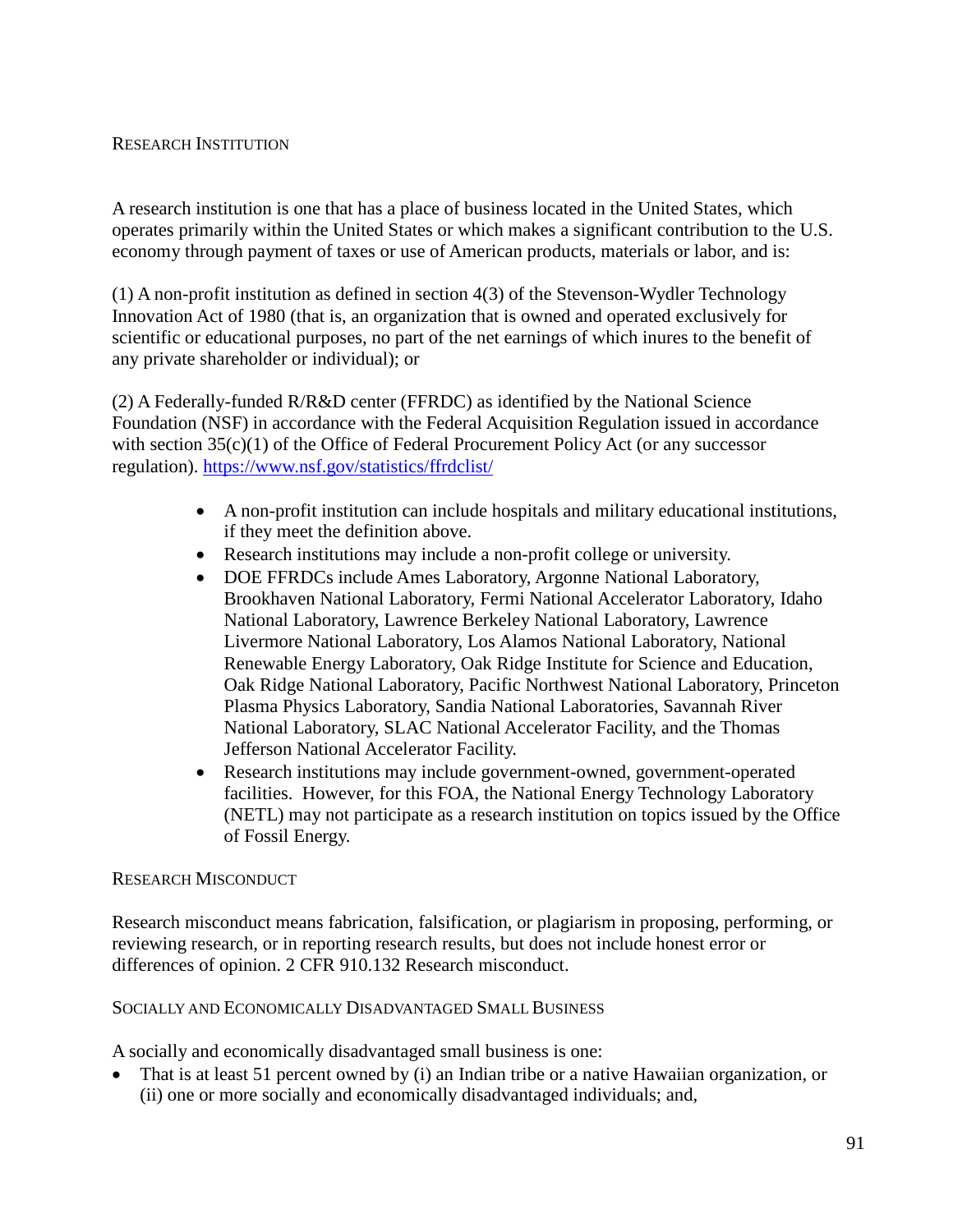• Whose management and daily business operations are controlled by one or more socially and economically disadvantaged individuals. A socially and economically disadvantaged individual is defined as a member of any of the following groups: African Americans, Hispanic Americans, Native Americans, Asian-Pacific Americans, Subcontinent Asian Americans, other groups designated from time to time by the Small Business Administration (SBA) to be socially disadvantaged, or any other individual found to be socially and economically disadvantaged by SBA pursuant to section 8(a) of the Small Business Act, 15 U.S.C. 637(a).

### **SUBCONTRACT**

A subcontract is any agreement, other than one involving an employer-employee relationship, entered into by the recipient of a Federal Government award, calling for supplies or services required solely for the performance of the original award.

#### WOMAN-OWNED SMALL BUSINESS

A woman-owned small business is a small business that is at least 51 percent owned by a woman or women who also control and operate it. "Control" in this context means exercising the power to make policy decisions. "Operate" in this context means being actively involved in the day-today management.

### **2. Working with National Labs, Universities, Research Institutions, and Other Subcontractors**

#### DOE USER FACILITIES

DOE operates a number of major scientific user facilities to serve researchers from universities, national laboratories, and industry. These facilities enable the acquisition of new knowledge that often cannot be obtained by any other means. Thousands of researchers collaborate with these facilities and analyze their respective data from the experiments to publish new scientific findings in peer-reviewed journals. These facilities may be found at the following web addresses: <https://science.osti.gov/bes/suf/User-Facilities> and [https://science.osti.gov/ber/Facilities/User-](https://science.osti.gov/ber/Facilities/User-Facilities)[Facilities.](https://science.osti.gov/ber/Facilities/User-Facilities)

Potential applicants to the SBIR or STTR programs should consider whether the use of any of these facilities would contribute to the scientific efforts proposed in either Phase I or II. For approved experiments (access to these facilities is through a peer-reviewed system), operating time is available without charge to those scientists whose intent is to publish their results in the open literature. If the investigator wishes to perform proprietary research, the user must pay the full-cost recovery rate for facility usage (in which case, the cost could be charged to the SBIR/STTR project); in return, the facility will treat all technical data generated as proprietary, and the user may take title to any inventions resulting from the research. Information on other laboratory facilities which may be available on a case- by-case basis may be obtained through the Federal Laboratory Consortium Locator or directly from the DOE laboratory involved.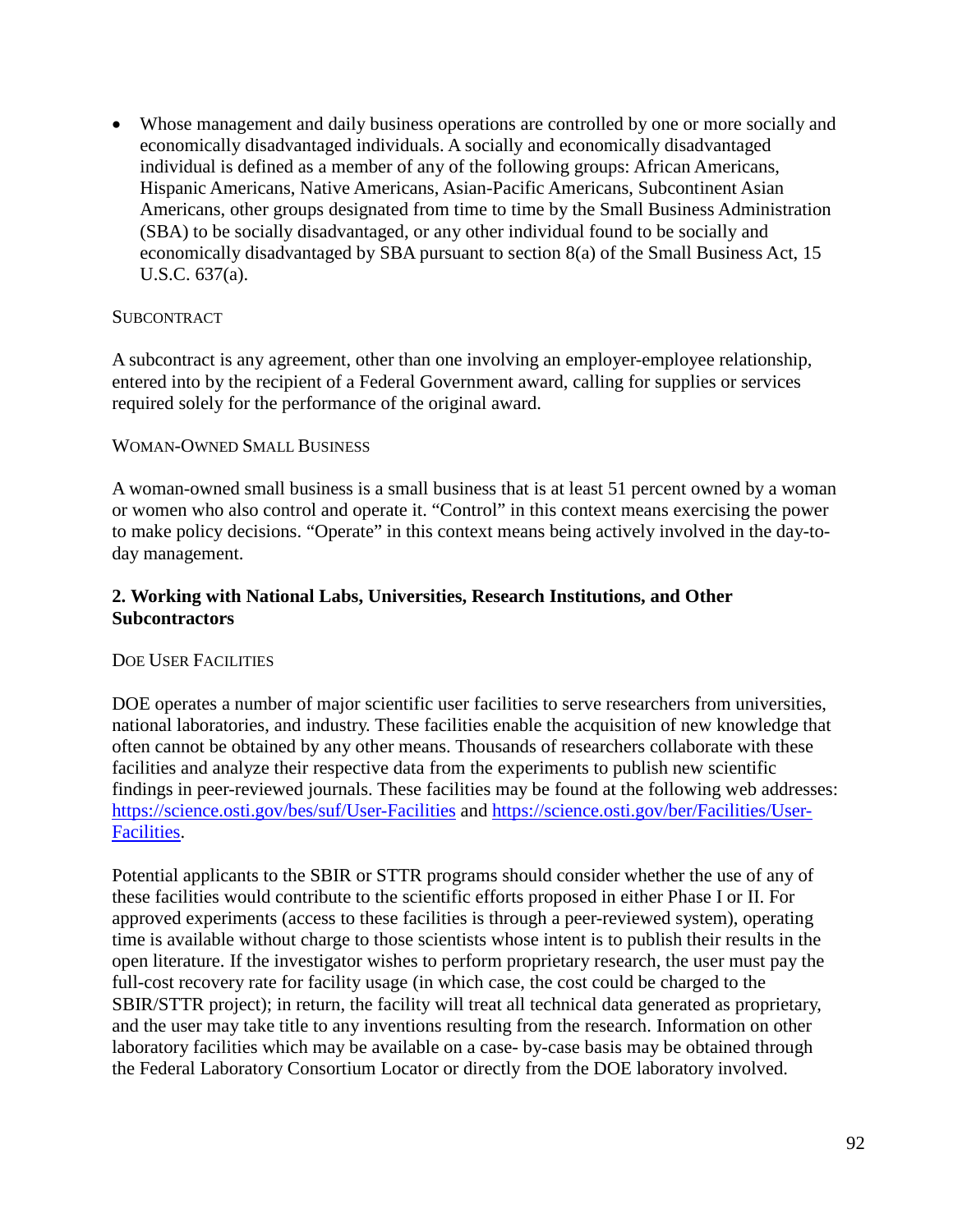#### IDENTIFYING INSTITUTIONS

Experts at institutions such as DOE contractor-operated national laboratories, universities, colleges, or other research institutions, may be consulted during the preparation of the application. Any of these institutions may also serve as a subcontractor to SBIR/STTR Phase I or Phase II projects, providing technical expertise, facilities, or equipment. In such cases, the SBC must have the necessary expertise to direct the project.

For STTR, the SBC must conduct cooperative R&D with a research institution (see definition list). An alliance between the SBC and a research institution must be formed before submitting the application. Awards will be awarded to the applicant, which will receive all funding for the project and disperse the appropriate funds to the research institution.

A list of DOE National Laboratories and relevant small business contacts is available at [https://science.osti.gov/sbir/Applicant-Resources/National-Labs-Profiles-and-Contacts.](https://science.osti.gov/sbir/Applicant-Resources/National-Labs-Profiles-and-Contacts) For help in contacting personnel at other Federal agency laboratories, go to [https://www.federallabs.org,](https://www.federallabs.org/) or contact the FLC Management Support Office by, Phone: (856) 667-7727 or email: [flcmso@utrs.com.](mailto:ssamuelian@utrsmail.com)

### SCIENTIFIC AND TECHNICAL INFORMATION RESOURCES

Applicants may want to obtain scientific and technical information related to their proposed effort as background or for other purposes. Sources of this information are listed in the references for each technical topic and below [\(https://science.osti.gov/sbir/Funding-](https://science.osti.gov/sbir/Funding-Opportunities/FY-2019)[Opportunities/FY-2019\)](https://science.osti.gov/sbir/Funding-Opportunities/FY-2019).

National Technical Information Service – Reports resulting from Federal research and those received from exchange agreements with foreign countries and international agencies are available to the public in both paper copy and microfiche through the National Technical Information Service. They may be ordered electronically from<https://www.ntis.gov/> or by phone at 1-800-553-6847.

DOE Office of Scientific and Technical Information (OSTI) - OSTI is responsible for fulfilling the requirements of the Energy Policy Act of 2005 to maintain "… publicly available collections of scientific and technical information resulting from research, development, demonstration, and commercial application activities supported by the Department." OSTI collects, preserves, and disseminates research results via web-based information systems developed on behalf of DOE.

SBIR and STTR applicants may obtain information from the following OSTI sources, available via the web at [https://www.osti.gov](https://www.osti.gov/) or at the specific web addresses below.

- Information Bridge [\(https://www.osti.gov/bridge\)](https://www.osti.gov/bridge), over 125,000 searchable full-text documents reporting results of DOE-funded research.
- Energy Citations Database [\(https://www.osti.gov/energycitations\)](https://www.osti.gov/energycitations), over 2 million searchable citations covering disciplines of interest to DOE from 1948 to the present, with links to full-text when available.